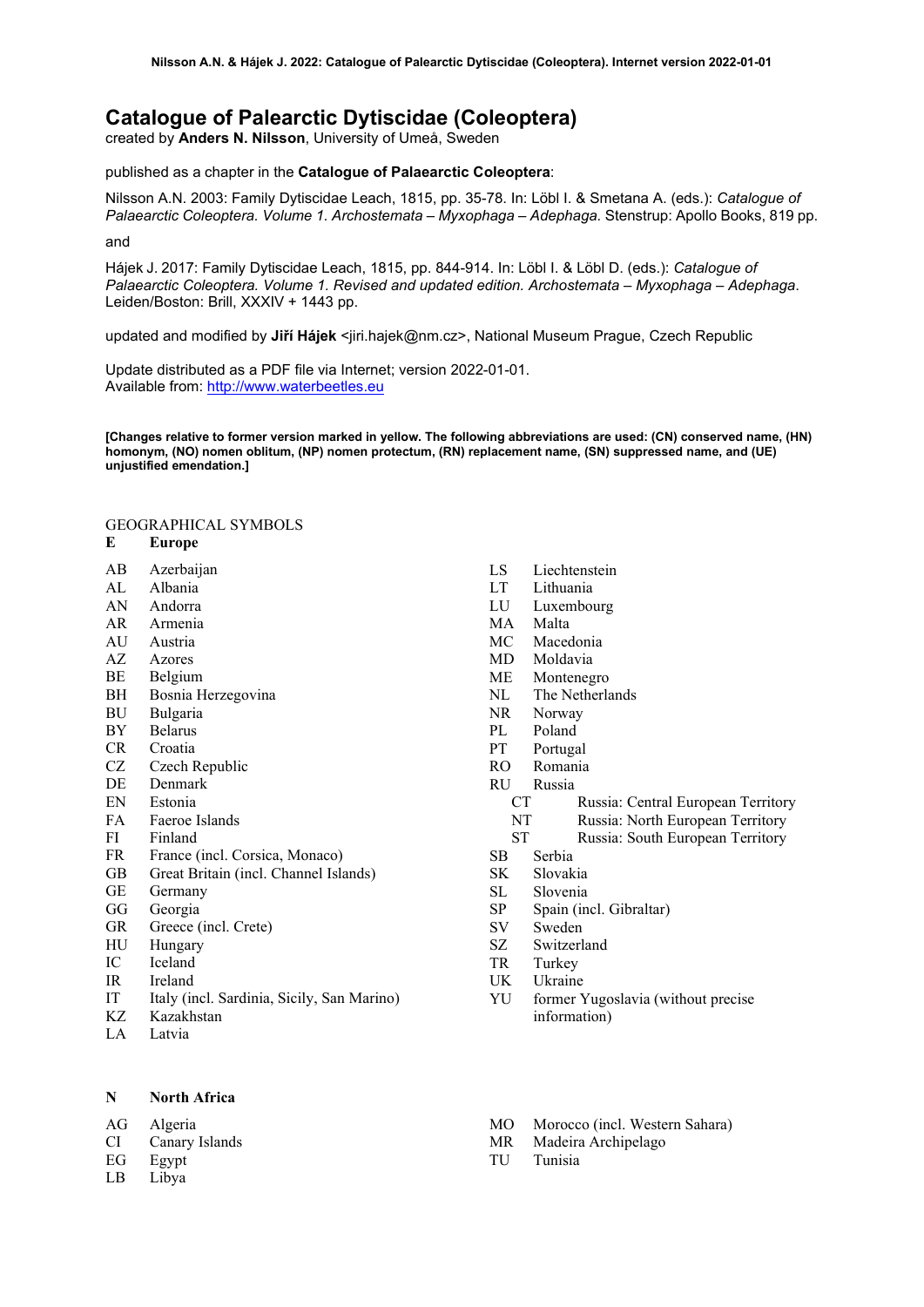| AE        |             | <b>United Arab Emirates</b> |
|-----------|-------------|-----------------------------|
| AF        | Afghanistan |                             |
| AP        |             | India: Arunachal Pradesh    |
| ВA        | Bahrain     |                             |
| ВT        | Bhutan      |                             |
| <b>CH</b> | China       |                             |
|           | ANH         | Anhui (Anhwei)              |
|           | BEI         | Beijing (Peking or Peiping) |
|           | <b>CHQ</b>  | Chongqing                   |
|           | FUJ         | Fujian (Fukien)             |
|           | GAN         | Gansu (Kansu)               |
|           | <b>GUA</b>  | Guandong (Kwantung)         |
|           | GUI         | Guizhou (Kweichow)          |
|           | GUX         | Guangxi (Kwangsi)           |
|           | HAI         | Hainan                      |
|           | HEB         | Hebei (Hopeh)               |
|           | HEI         | Heilongjiang (Heilungkiang) |
|           | HEN         | Henan (Honana)              |
|           | HKG         | Hong Kong                   |
|           | HUB         | Hubei (Hupeh)               |
|           | <b>HUN</b>  | Hunan                       |
|           | JIA         | Jiangsu (Kiangsu)           |
|           | JIL         | Jilin (Kirin)               |
|           | ЛX          | Jiangxi (Kiangsi)           |
|           | LIA         | Liaoning                    |
|           | MAC         | Macao                       |
|           | NIN         | Ningxia (Ningsia)           |
|           | NMO         | Nei Mongol (Inner Mongolia) |
|           | QIN         | Qinghai (Tsinghai)          |
|           | <b>SCH</b>  | Sichuan (Szechwan)          |
|           | SHA         | Shaanxi (Shensi)            |
|           | SHG         | Shanghai                    |
|           | SHN         | Shandong (Shantung)         |
|           | SHX         | Shanxi (Shansi)             |
|           | TAI         | Taiwan (Formosa)            |
|           | TIA         | Tianjin (Tsiensin)          |
|           | XIN         | Xinjiang (Sinkiang)         |
|           |             |                             |

| <b>XIZ</b>   | Xizang (Tibet)                            |
|--------------|-------------------------------------------|
|              | <b>YUN</b><br>Yunnan                      |
| ZHE          | Zhejiang (Chekiang)                       |
| CY           | Cyprus                                    |
| HP           | India: Himachal Pradesh                   |
| $\mathbb{N}$ | Iran                                      |
| IQ           | Iraq                                      |
| IS.          | Israel                                    |
| JA           | Japan                                     |
| JO           | Jordan                                    |
| KA           | Kashmir                                   |
| KI           | Kyrgyzstan                                |
| KU           | Kuwait                                    |
| KZ           | Kazakhstan                                |
| LE           | Lebanon                                   |
| MG           | Mongolia                                  |
| NC           | North Korea                               |
| NP           | Nepal                                     |
| OM           | Oman                                      |
| PA           | Pakistan                                  |
| QA           | Qatar                                     |
| RU           | Russia                                    |
| ES           | Russia: East Siberia                      |
| FE           | Russia: Far East                          |
| <b>WS</b>    | Russia: West Siberia                      |
| SA           | Saudi Arabia                              |
| SC           | South Korea                               |
| SD           | India: Sikkim, Darjeeling District        |
| SI           | Egypt: Sinai                              |
| SY           | Syria                                     |
| TD           | Tajikistan                                |
| TM           | Turkmenistan                              |
| TR           | Turkey                                    |
| <b>UP</b>    | India: Uttarakhand (= Uttaranchal), Uttar |
|              | Pradesh                                   |
| UZ           | Uzbekistan                                |
| YE           | Yemen (incl. Socotra)                     |
|              |                                           |
|              |                                           |
|              |                                           |
|              |                                           |
|              |                                           |

## **World Zoogeographical Regions**

- **AFR** Afrotropical Region
- **AUR** Australian Region
- **NAR** Nearctic Region
- **NTR** Neotropical Region
- **ORR** Oriental Region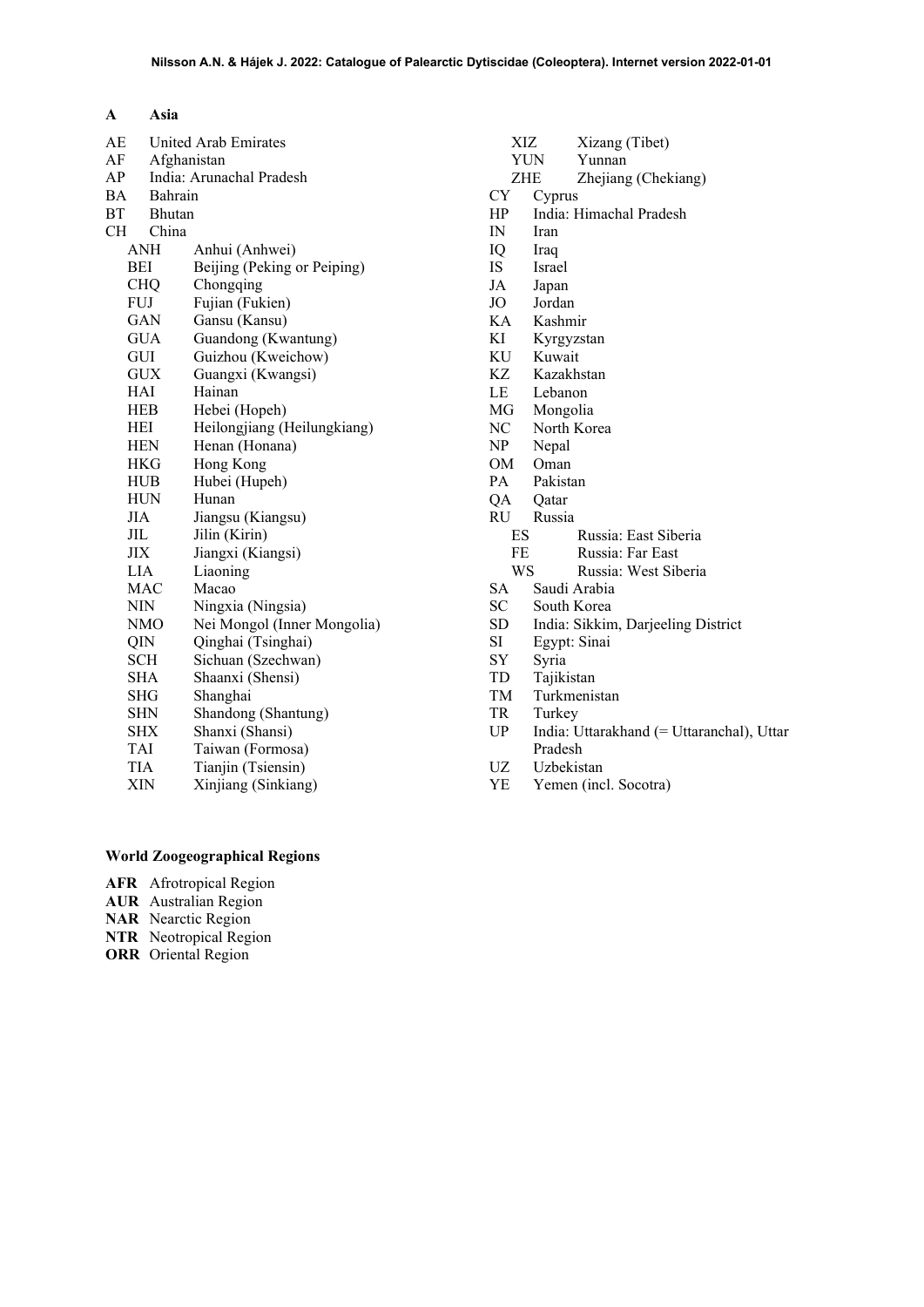## <span id="page-2-0"></span>family **DYTISCIDAE** Leach, 1815 subfamily **Agabinae** Thomson, 1867 tribe Agabini Thomson, 1867

**genus** *Agabus* **Leach, 1817: 69** type species *Agabus paykullii* Leach, 1817 (*= Dytiscus serricornis* Paykull, 1799) **subgenus** *Acatodes* Thomson, 1859: 13 type species *Dytiscus fuscipennis* Paykull, 1798

- = *Allonychus* Zaitzev, 1905a: 39 [RN] type species *Agabus coxalis* Sharp, 1882
- = *Arctodytes* Thomson, 1874: 541 type species *Dytiscus elongatus* Gyllenhal in C.R. Sahlberg, 1826
- = *Badynectus* Seidlitz, 1872:57 type species *Dytiscus fuscipennis* Paykull, 1798
- *= Heteronychus* Seidlitz, 1887: 81 [HN] type species *Agabus coxalis* Sharp, 1882
- *= Mesogabus* Guéorguiev, 1969: 61 type species *Agabus insignis* Guéorguiev, 1969 (= *Colymbetes alpinus* Motschulsky, 1860)
- = *Scytodytes* Seidlitz, 1887: 81 type species *Dytiscus sturmii* Gyllenhal, 1808
- *abaensis* Šťastný & Hájek, 2016: 312 **A:** CH (GAN SCH)

*aequabilis* Gschwendtner, 1923: 105 (*Gaurodytes*) **A:** CH (SCH XIN) KI UZ

*aequalis* Sharp, 1882: 501 **A:** CH (GAN JIL SCH) MG RU (ES FE)

*amoenus amoenus* Solsky, 1874: 142 **E:** GG RU (ST) UK **A:** KI[1](#page-52-0) KZ MG UZ

*amoenus sinuaticollis* Régimbart, 1899: 278 **A:** AP CH (GAN GUX SCH YUN XIN XIZ) HP NP UP

*angusi* Nilsson, 1994b: 172 **A:** CH (HEI) MG RU (ES)

*arcticus alpinus* Motschulsky, 1860a: 102 (*Colymbetes*) **A:** MG RU (ES WS)

= *insignis* Guéorguiev, 1969: 62

= *punctipennis* J.R. Sahlberg, 1880: 56 (*Gaurodytes*)

= *sibiricus* J.R. Sahlberg, 1880: 56 (*Gaurodytes*)

*arcticus arcticus* Paykull, 1798: 201 (*Dytiscus*) **E:** FI GB IR NR RU (NT) SV **NAR**

= *reticulatus* Kirby, 1837: 71 (*Colymbetes*)

*arcticus ochoticus* Poppius, 1908: 54 **A:** RU (FE)

*bergi* Zaitzev, 1913: 195 **E:** AR GG **A:** TR

*browni* Kamiya, 1934: 181 **A:** CH (BEI) JA SC

= *brunneus* Kamiya, 1935: 8 [HN]

= *orientalis* Kamiya, 1938: 36 [RN]

*clypealis* Thomson, 1867: 107 (*Gaurodytes*) **E:** BY DE FI GE LA LT PL RU (CT NT) SV UK **A:** RU (ES FE WS) **NAR**

= *scholzi* W. Kolbe, 1916: 253

*confinis* Gyllenhal, 1808: 511 (*Dytiscus*) **E:** FI LA NR RU (NT) SV **A:** MG RU (ES FE WS) **NAR**

= *longulus* LeConte, 1878: 596 (*Gaurodytes*)

= *ovoideus* Crotch, 1873: 418 (*Gaurodytes*)

*congener* Thunberg, 1794: 75 (*Dytiscus*) **E:** AN AR AU BE BU BY CR CZ DE EN FI FR GB GE GG GR HU IR IT LA LT LU MC M[E1](#page-2-0) NL NR RO RU (CT NT ST) PL SK SV SZ UK **A:** CH (JIL QIN) JA KZ MG RU (ES FE WS) TR

= *congener* Paykull, 1798: 214 (*Dytiscus*) [HN]

= *daisetsuzanus* Kamiya, 1938: 34

= *foveolatus* Mulsant & Godart, 1860: 177

= *funkii* Seidlitz, 1887: 92

= *venturii* Bertolini, 1870: 242

*conspicuus* Sharp, 1873b: 48 **A**: JA RU (FE) SC

= *deplanatus* Guignot, 1952a: 18

= *procerus* Régimbart, 1899: 281 (*Platynectes*)

*costulatus* Motschulsky, 1859a: 541 (*Colymbetes*) **A:** KI KZ MG RU (ES FE WS)

= *tunkunensis* Zimmermann, 1928: 178 (*Gaurodytes*)

*coxalis coxalis* Sharp, 1882: 535 **A:** KZ MG RU (ES WS)

= *splichali* Reitter, 1899: 196

*coxalis ermaki* Zaitzev, 1953: 259 (*Gaurodytes*) **E:** RU (NT) **A:** RU (ES FE WS) **NAR**

*coxalis schmidti* Zaitzev, 1913: 197 **E:** AR GG RU (ST) TR

# *discolor* Harris, 1828: 164 (*Colymbetes*) **E:** FI NR RU (NT) SV **A:** RU (ES FE) **NAR**

*= levanderi* Hellén, 1929: 40

*elongatus* Gyllenhal in C.R. Sahlberg, 1826: 169 (*Dytiscus*) **E:** FI NR RU (NT) SV **A:** RU (ES WS) **NAR** = *bryanti* F.S. Carr, 1930: 278

*fulvipennis* Régimbart, 1899: 277 **A:** CH (HEB HUB JIX SCH SHN SHX TAI)

*= chinensis* Zimmermann, 1919a: 211 (*Gaurodytes*)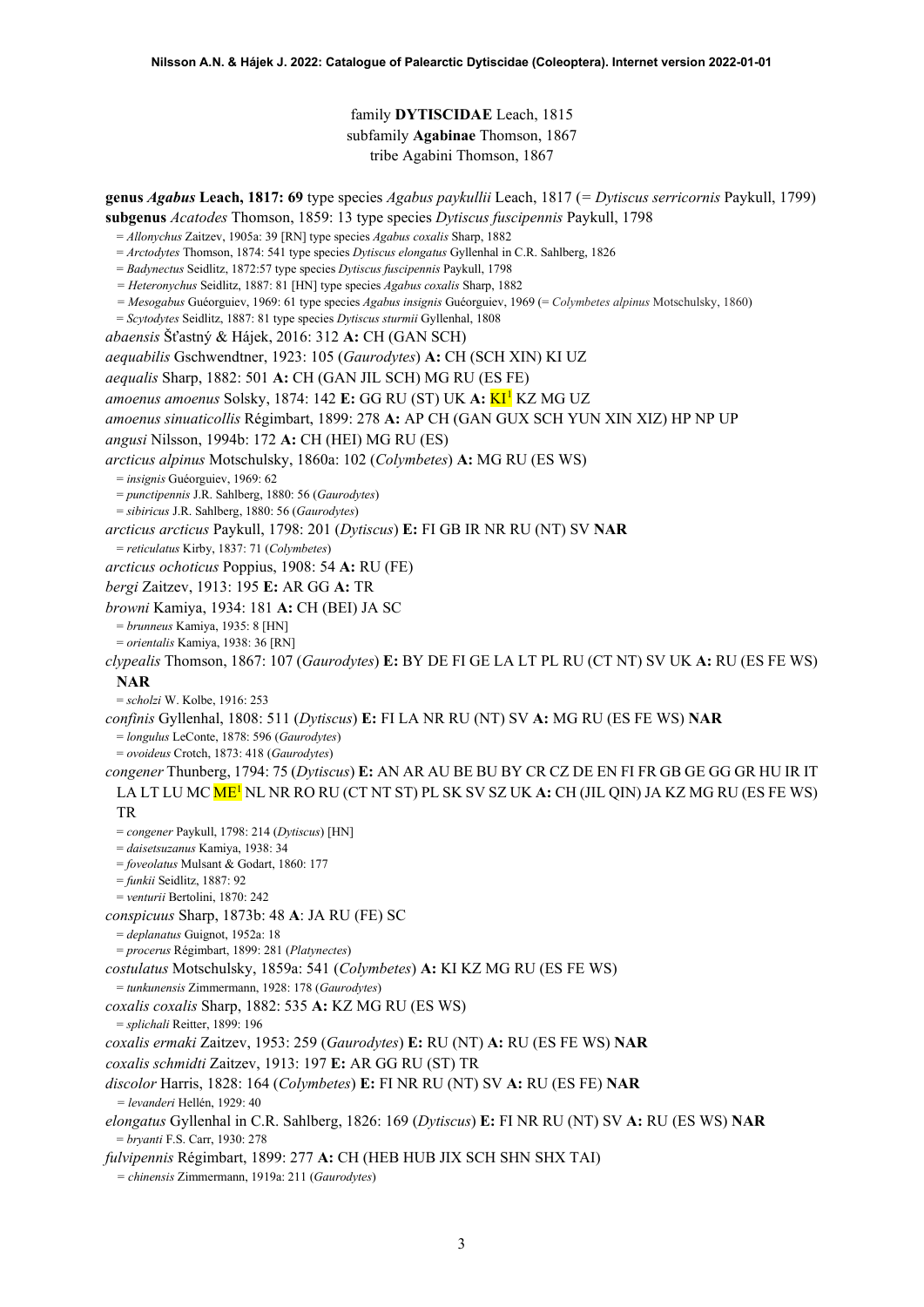*fuscipennis* Paykull, 1798: 209 (*Dytiscus*) **E:** AU BY CZ DE EN FI GE HU LA LT NR PL RU (CT NT ST) SK SV UK **A:** KZ RU (ES FE WS) **NAR** = *eversmanni* Ballion, 1855: 237 = *fossarum* Germar, 1823: 29 (*Dytiscus*) = *obscurior* J.R. Sahlberg, 1875: 170 (*Acatodes*) *granulatus* Falkenström, 1936a: 95 (*Gaurodytes*) **A:** CH (SCH) *hummeli* Falkenström, 1936c: 2 (*Gaurodytes*) **A:** CH (SCH TAI) *inexspectatus* Nilsson, 1990a: 157 **A:** RU (ES WS) **NAR** *infuscatus* Aubé, 1838b: 330 **E:** FI NR RU (NT) **A:** MG RU (ES FE WS) **NAR** = *dubiosus* Poppius, 1905: 20 = *gelidus* U. Sahlberg, 1906: 15 *japonicus continentalis* Guéorguiev, 1970: 259 [RN] **A:** CH (FUJ GUX HEB HUB JIA JIX LIA SCH TAI YUN) MG RU (FE) SC **ORR** = *falkenstromi* Zaitzev, 1953: 254 [HN] (*Gaurodytes*) *japonicus ezo* Nakane, 1989: 23 **A:** CH (TAI) JA RU (FE) *japonicus japonicus* Sharp, 1873b: 50 **A:** JA *japonicus shiroumanus* Nakane, 1959: 98 (*Gaurodytes*) **A:** JA *joachimschmidti* Brancucci & Hendrich, 2008:52 **A:** CH (XIZ) *kaszabi* Guéorguiev, 1972: 37 **A:** MG *kokoosson* Feng, 1936: 8 **A:** CH (SHX) *lapponicus* Thomson, 1867: 108 (*Gaurodytes*) **E:** AU<sup>[2](#page-52-1)</sup> FI FR IT NR RU (NT) SP SV SZ A: MG RU (ES FE WS) TR = *obovatus* J.R. Sahlberg, 1875: 176 (*Gaurodytes*) = *obscuripennis* J.R. Sahlberg, 1875: 177 (*Gaurodytes*) *matsumotoi* Satô & Nilsson, 1990: 193 **A:** JA RU (FE) *moestus* Curtis, 1835: lx (*Colymbetes*) **E:** FI RU (NT) **A:** MG RU (ES FE WS) **NAR** = *borealis* Sharp, 1882: 513 = *nigripalpis* J.R. Sahlberg, 1880: 56 *mucronatus* Falkenström, 1936a: 89 (*Gaurodytes*) **A:** CH (SCH SHA) *pseudoclypealis* Scholz, 1933: 74 **E:** BY FI LA PL RU (CT NT ST) **A:** RU (WS) = *haraldi* Håkan Lindberg, 1933: 121 *puetzi* Fery, 2011a: 93 **A:** CH (SCH) *regimbarti* Zaitzev, 1906b: 174 **A:** CH (BEI GAN GUI HEB HEI JIX LIA SCH SHA SHN SHX XIZ YUN) NC *rufipennis* Gschwendtner, 1933: 163 (*Gaurodytes*) **A:** CH (FUJ) *setulosus* J.R. Sahlberg, 1895: 39 (*Gaurodytes*) **E:** FI LA NR RU (CT NT ST) SV UK *slovzovi* J.R. Sahlberg, 1880: 59 (*Gaurodytes*) **E:** KZ **A:** RU (ES WS) *sturmii* Gyllenhal in Schönherr, 1808: 18 (*Dytiscus*) **E:** AU BE BH BU BY CR CZ DE EN FI FR GB GE GG IR IT LA LT LU ME NL NR PL RO RU (CT NT ST) SK SL SP SV SZ UK **A:** KZ RU (ES WS) TR = *fallax* Munster, 1932: 85 = *goedelii* A. Villa & G.B. Villa, 1833: 33 (*Colymbetes*) *suoduogangi* Šťastný & Nilsson, 2003: 212 **A:** CH (YUN) *thomsoni* J.R. Sahlberg, 1871: 407 (*Gaurodytes*) **E:** FI NR RU (NT) SV **A:** K[I1](#page-2-0) MG RU (ES FE WS) **NAR** = *coriaceus* J.R. Sahlberg, 1875: 174 (*Gaurodytes*) *tibetanus* Zaitzev, 1909a: 425 **A:** CH (QIN) *turcmenus* Guignot, 1957b: 93 **A:** KI CH (XIN) *zetterstedti* Thomson, 1856: 216 **E:** FI NR RU (NT) SV **A:** RU (ES FE WS) **NAR** = *browni* Leech, 1938: 126 [HN] **subgenus** *Agabus* Leach, 1817: 69 type species *Agabus paykullii* Leach, 1817 (= *Dytiscus serricornis* Paykull, 1799) = *Apator* Semenov, 1899: 512 type species *Agabus kessleri* Hochhuth, 1871 (= *Colymbetes bifarius* Kirby, 1837)

= *Carrhydrus* Fall, 1922: 35 type species *Carrhydrus crassipes* Fall, 1922

= *Eriglenus* Thomson, 1859: 14 type species *Dytiscus abbreviatus* Fabricius, 1787 (= *Dytiscus undulatus* Schrank, 1776)

= *Neonecticus* Guignot, 1951b: 84 type species *Agabus disintegratus* Crotch, 1873

*amnicola* J.R. Sahlberg, 1880: 58 (*Gaurodytes*) **A:** RU (ES) **NAR**

= *triton* Fall, 1922: 17

*bifarius* Kirby, 1837: 71 (*Colymbetes*) **E:** BY RU (CT NT ST) UK **A:** RU (Siberia) **NAR**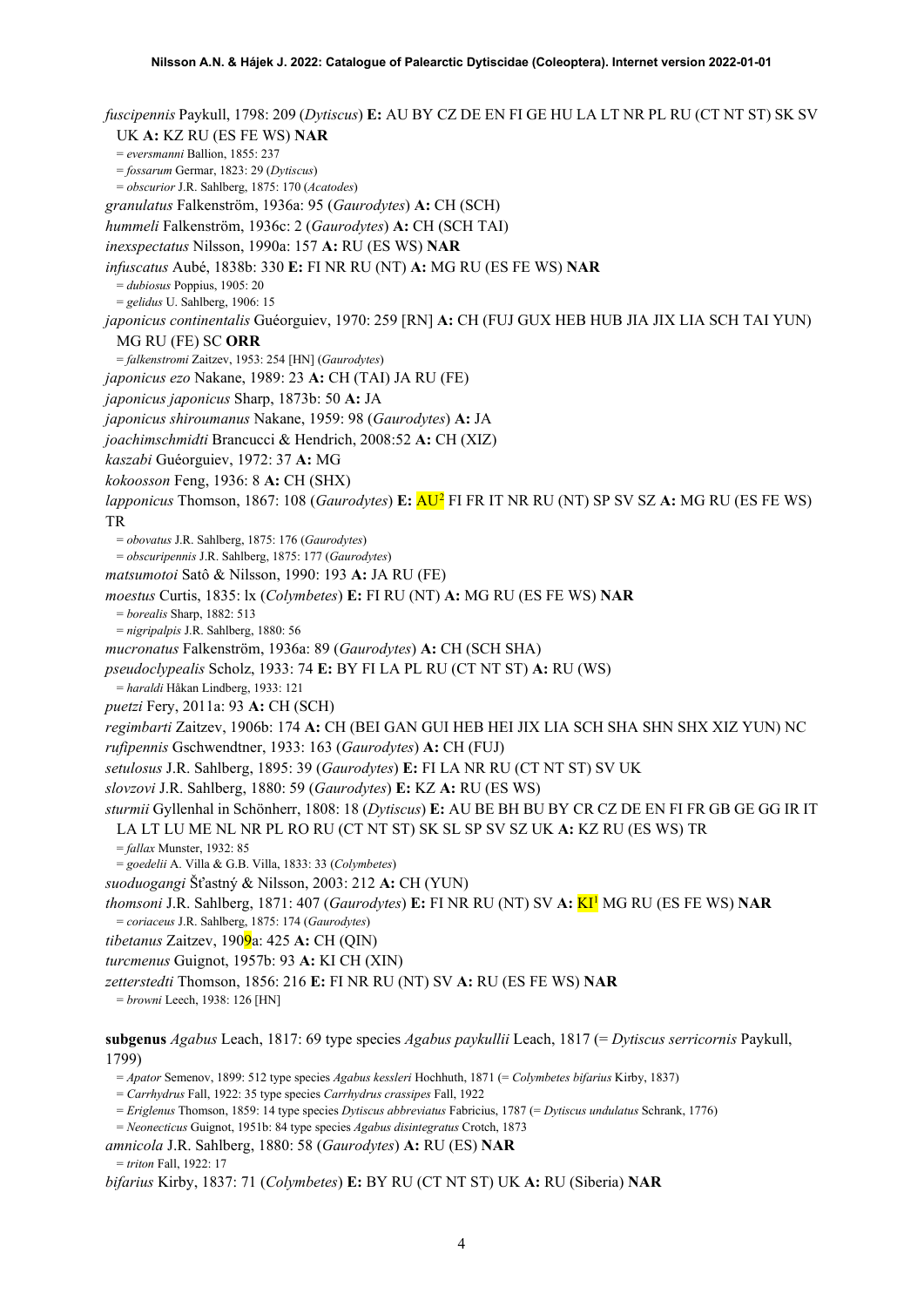<span id="page-4-0"></span>= *kessleri* Hochhuth, 1871: 238 *clavicornis* Sharp, 1882: 536 **A:** CH (HEI) MG RU (ES FE) **NAR** = *verus* Brown, 1931: 115 *fulvaster* Zaitzev, 1906a: 26 **E:** KZ RU (ST) **A:** KZ MG RU (ES WS) *jacobsoni* Zaitzev, 1905c: 225 **E:** RU (NT) **A:** RU (FE) *labiatus* Brahm, 1790: 27 (*Dytiscus*) **E:** AL AR AU BE BH BU BY CR CZ DE EN FI FR GB GE GG HU IR IT LA LT MC MD ME NL NR PL PT R[O1](#page-2-0) RU (CT NT ST) SB SK SL SP SV SZ UK **A:** KI KZ RU (ES WS) TR = *assimilis* Sturm, 1834: 112 (*Colymbetes*) = *femoralis* Gravenhorst, 1807: 102 (*Dytiscus*) = *femoralis* Paykull, 1798: 215 (*Dytiscus*) = *hochhuti* Zaitzev, 1908b: clx = *impressus* Zoubkoff, 1833: 317 (*Colymbetes*) = *transcaucasicus* Zaitzev, 1927: 28 *lineatus* Gebler, 1848: 75 **E:** KZ MD RU (CT ST) UK **A:** KZ MG RU (ES WS) TR = *desertorum* Morawitz, 1863: 169 *lotti* Turner, Toledo & Mazzoldi, 2015: 3 **E:** AU CZ HU IT SK *luteaster* Zaitzev, 1906a: 27 **E:** RU (NT) **A:** RU (ES FE WS) *mandsuricus* Guignot, 1956b: 1[3](#page-52-2)9 (*Ilybius*) **A:** CH (HEI)  $MG<sup>3</sup>$  RU (FE) = *mandsuricus* Guignot, 1956d: 396 (*Ilybius*) [HN] = *charini* Lafer, 1988: 54 (*Eriglenus*) *pallens* Poppius, 1905: 22 **E:** NR RU (NT) **A:** KZ MG RU (ES FE WS) **NAR** = *hudsonicus* Leech, 1938: 123 = *mongolicus* Guéorguiev, 1968a: 27 = *zaitzewi* Poppius, 1909: 12 *poppiusi* Nilsson, 2003c: 97 **A:** RU (ES) *serricornis* Paykull, 1799: 49 (*Dytiscus*) **E:** FI NR RU (CT NT) SV **A:** RU (ES WS) = *clavatus* Latreille, 1804: 166 (*Dytiscus*) = *minor* J.R. Sahlberg, 1875: 170 = *paykullii* Leach, 1817: 72 [RN] *uliginosus* Linnaeus, 1761: 216 (*Dytiscus*) **E:** AU BE BY CR CZ DE EN FI FR GB GE HU IC IT LA LT LU MD NL NR PL RO RU (CT NT ST) SB SK SL SV SZ UK = *aeratus* Stephens, 1828: 79 (*Colymbetes*) = *dispar* Bold, 1849: xxiv = *reichei* Aubé, 1837: 138 = *uliginosus* O.F. Müller, 1776:71 (*Dyticus*) [HN] *undulatus* Schrank, 1776: 70 (*Dytiscus*) **E:** AB AL AR AU BE BH BU BY CR CZ DE EN FR GB GE GG HU IT LA LT LU NL NR PL RO RU (CT ST) SB SK SL SV SZ UK **A:** IN KI = *abbreviatus* Fabricius, 1787: 191 (*Dytiscus*) = *imperfectus* Meier, 1899: 98 = *interruptus* Schilsky, 1888: 183 = *pictus* Meier, 1899: 98 = *ruficeps* Ménétriés, 1832: 141 (*Colymbetes*) *uralensis* Nilsson & Petrov, 2006: 162 **E:** RU (CT) **A:** KZ RU (ES) *vereschaginae* Angus, 1984: 193 **A:** RU (ES WS) *zimmermanni* Scholz, 1920: 15 **E:** BU GR RO RU (ST) UK **A:** TR **subgenus** *Gaurodytes* Thomson, 1859: 14 type species *Dytiscus bipustulatus* Linnaeus, 1767 = *Agabinectes* Guignot, 1932: 525 type species *Dytiscus brunneus* Fabricius, 1798 = *Dichodytes* Thomson, 1886: x type species *Gaurodytes angusticollis* J.R. Sahlberg, 1871 (= *Agabus adpressus* Aubé, 1837)

= *Dichonectes* Guignot, 1945a: 21 type species *Dytiscus biguttatus* Olivier, 1795 = *Gabinectes* Guignot, 1931: 202 type species *Dytiscus brunneus* Fabricius, 1798

= *Metronectes* Sharp, 1882: 491 type species *Agabus aubei* Perris, 1869

= *Necticus* Hope, 1838: 131 [HN] type species *Dytiscus bipustulatus* Linnaeus, 1767

= *Xanthodytes* Seidlitz, 1887: 81 type species *Dytiscus nebulosus* Forster, 1771

*adpressus* Aubé, 1837: 169 **E:** FI NR RU (NT) SV **A:** KZ MG RU (ES WS) **NAR**

= *angusticollis* J.R. Sahlberg, 1871: 408 (*Gaurodytes*)

= *haeffneri* Aubé, 1837: 170

= *sahlbergi* Sharp, 1882: 517

= *solus* Leech, 1949: 248

= *subquadratus* Motschulsky, 1860a: 102 (*Colymbetes*)

*adustus* Guignot, 1954a: 223 **A:** IN KA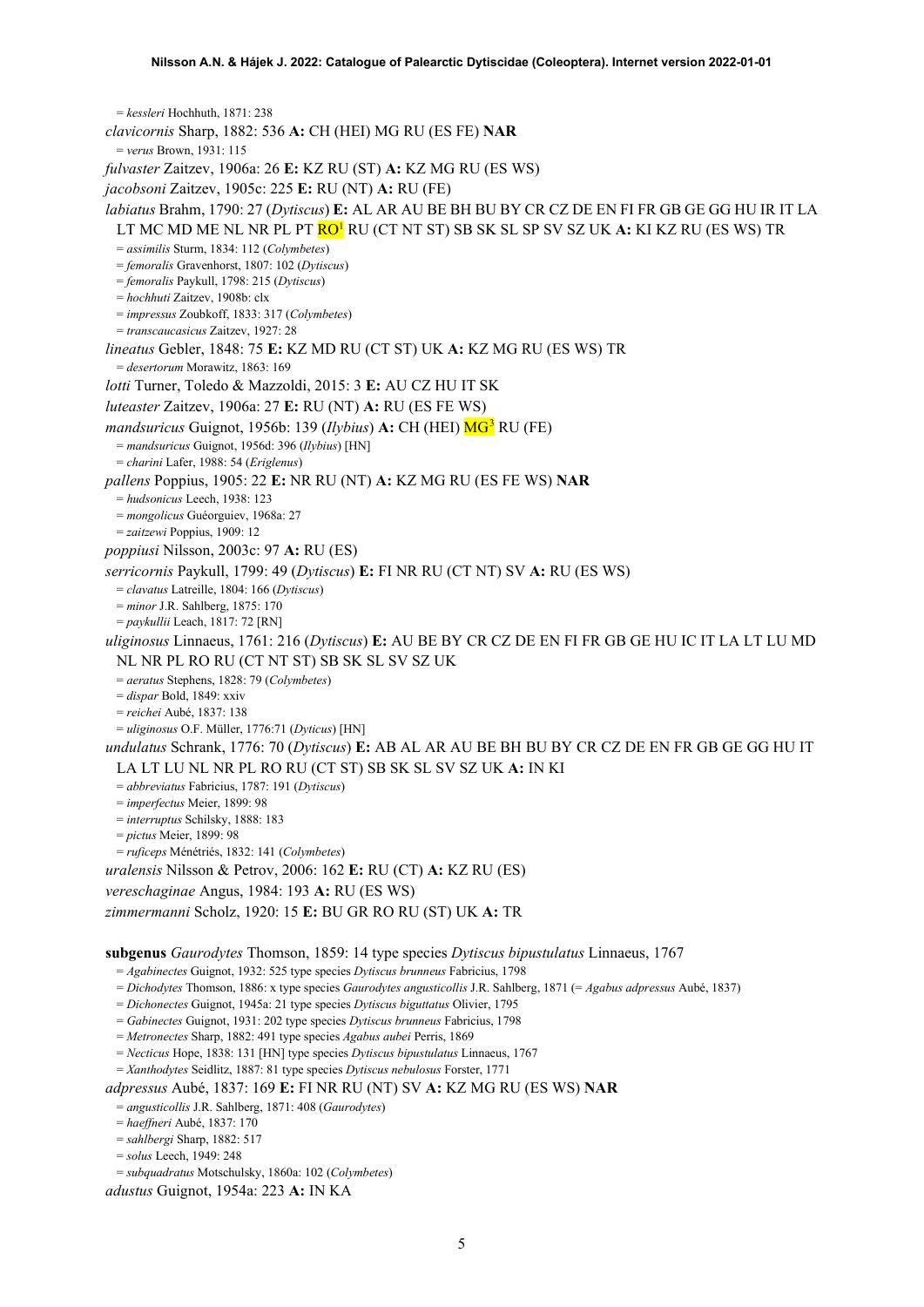*affinis* Paykull, 1798: 211 (*Dytiscus*) **E:** AU BE BY CR CZ DE EN FI FR GB GE HU IR IT LA LT LU NL NR PL RO RU (CT NT ST) SK SV SZ UK **A:** JA (Hokkaido) RU (ES FE WS) = *branchiatus* Babington, 1832: 329 (*Colymbetes*) = *guttulus* Schönherr, 1808: 19 (*Dytiscus*) *africanus* Pederzani & Schizzerotto, 1998: 88 **N:** TU *alexandrae* Ribera, Hernando & Aguilera, 2001: 256 **N:** MO *alinae* Lafer, 1988: 58 (*Gaurodytes*) **A:** RU (FE) *aubei* Perris, 1869: 6 **E:** FR (Corsica) IT (Elba) = *parallelipennis* Desbrochers des Loges, 1871: 337 *basalis* Gebler, 1829: 65 (*Colymbetes*) **A:** CH (XIN) KI KZ MG RU (WS) TD UZ = *abnormicollis* Ballion, 1871: 329 = *pallidipennis* Jakovlev, 1897: 40 [HN] = *songoricus* Gebler, 1859: 450 [RN] (*Colymbetes*) *biguttatus* Olivier, 1795: 26 (*Dytiscus*) **E:** AB AL AR AU BE BH BU BY CR CZ FR GB GE GG GR HU IR IT LS LU MC ME NL PL PT RO RU (CT ST) SB SK SL SP SZ UK **N:** AG CI EG LB MO TU **A:** AF CH (SCH XIN) CY HP IN IQ IS JO KA KI LE PA RU (WS) SA SI SY TM TR UZ YE = *alligator* Normand, 1933: 299 = *annulatus* Zoubkoff, 1833: 318 (*Colymbetes*) = *concii* Franciscolo, 1942: 137 = *consanguineus* Wollaston, 1864: 81 = *fontinalis* Stephens, 1828: 66 (*Colymbetes*) = *impressus* Guignot, 1932:540 [HN] = *indicus* Régimbart, 1899: 272 = *melas* Aubé, 1837: 168 = *nigricollis* Zoubkoff, 1833: 317 (*Colymbetes*) = *nitidus* Fabricius, 1801: 265 (*Dytiscus*) = *nubiensis* Régimbart, 1895: 154 = *olivieri* Zaitzev, 1908a: 121 [RN] = *pauper* Schilsky, 1888: 184 = *picicornis* Stephens, 1828: 66 (*Colymbetes*) = *silesiacus* Letzner, 1844: 170 = *subaquilus* Gozis, 1912: 60 *biguttulus* Thomson, 1867: 110 (*Gaurodytes*) **E:** BY EN FI GE LA LT NR PL RU (CT NT) SV UK **A:** KI MG RU (ES WS) = *boreellus* J.R. Sahlberg, 1871: 409 (*Gaurodytes*) = *ovalis* J.R. Sahlberg, 1875: 178 (*Gaurodytes*) *binotatus* Aubé, 1837: 161 **E:** FR (Corsica) IT *bipustulatus* Linnaeus, 1767: 667 (*Dytiscus*) **E:** AB AL AN AR AU AZ BE BH BU BY CR CZ DE EN FA FI FR GB GE GG GR HU IC IR IT LA LS LT LU MA<sup>[4](#page-52-3)</sup> MC ME NL NR PL PT RO RU (CT NT ST) SB SK SL SP SV SZ TR UK **N:** AG LB MO TU **A:** AF CH (XIN) CY IN IS KA KI KZ LE RU (WS) SY TD TR UZ "Manchuria" **AFR** = *abdominalis* Costa, 1847a: 134 (*Colymbetes*) = *acuductus* Marsham, 1802: 416 (*Dytiscus*) = *alpestris* Heer, 1837: 53 = *alpicola* Zaitzev, 1927: 24 = *alticola* Bruneau de Miré & Legros, 1963: 875 = *bipustulatus* O.F. Müller, 1776:71 (*Dyticus*) [HN] = *callosus* Thomson, 1884: 1031 (*Gaurodytes*)

- = *carbonarius* Fabricius, 1801: 263 [HN] (*Dytiscus*)
- = *dolomitanus* Scholz, 1935: 37
- = *falcozi* Guignot, 1932: 557
- = *immaculatus* Schrank, 1781: 201 (*Dytiscus*)
- = *kiesenwetterii* Seidlitz, 1887: 88
- = *latus* Gebler, 1841: 371 (*Colymbetes*)
- = *luctuosus* Geoffroy in Fourcroy, 1785: 67 (*Dyticus*)
- = *maurus* Zimmermann, 1919a: 209 (*Gaurodytes*)
- = *peyerimhoffi* Bruneau de Miré & Legros, 1963: 875
- = *picipennis* J.R. Sahlberg, 1903a: 5
- = *pyrenaeus* Fresneda & Hernando, 1989b: 35
- = *regalis* Petri, 1903: 49
- = *remotus* J.R. Sahlberg, 1913: 45
- = *sexualis* Reiche, 1857: ix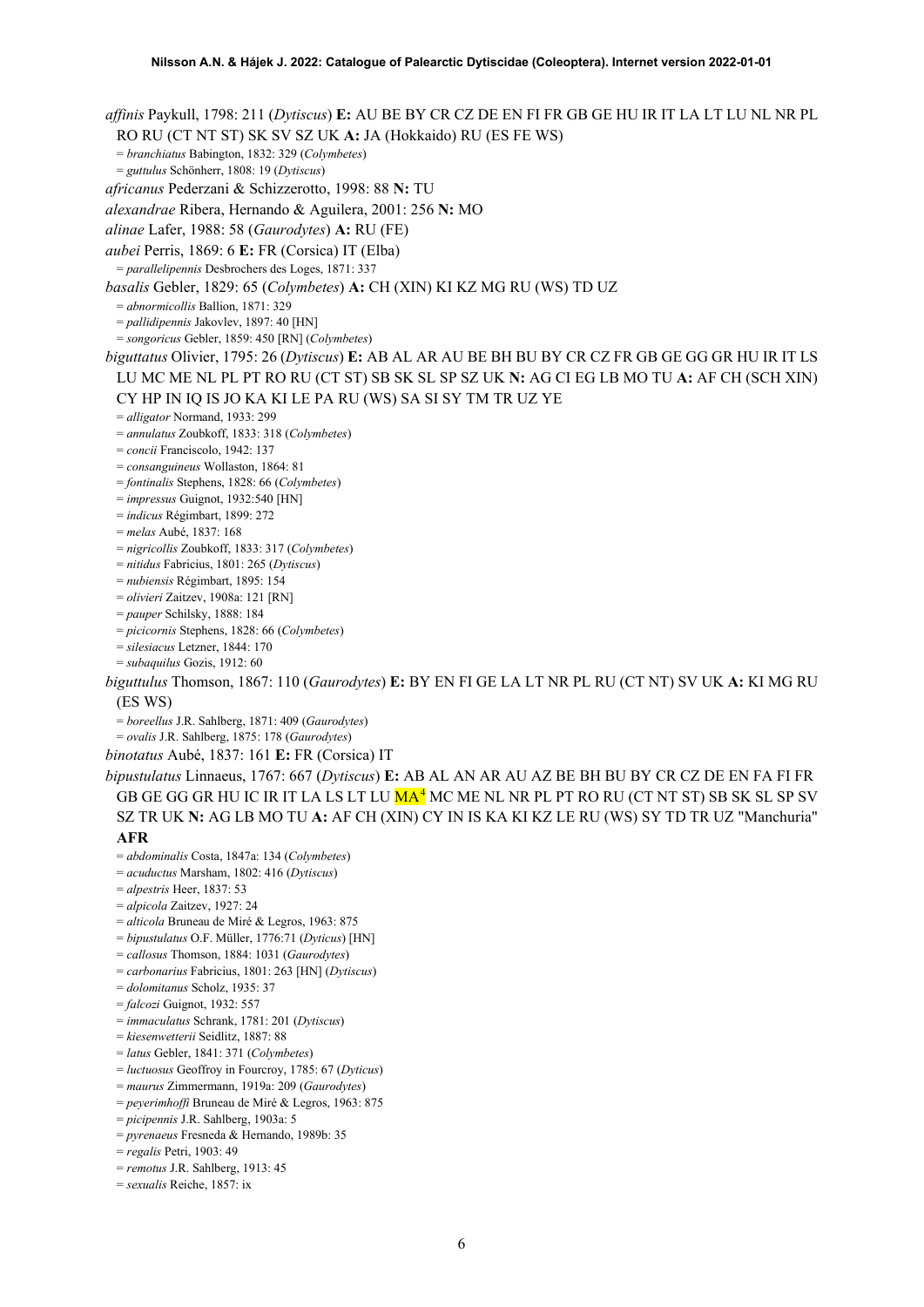= *snowdonius* Newman in Doubleday & Newman, 1833: 55 (*Colymbetes*) = *solieri* Aubé, 1837: 183 *blatta* Jakovlev, 1897: 39 **A:** CH (QIN XIN) KI MG = *piceus* Jakovlev, 1897: 40 *brandti* Harold, 1880: 148 **A:** CH (BEI GAN HEB JIL LIA QIN SCH YUN) MG RU (FE) = *jeholensis* Kamiya, 1935: 8 *brunneus* Fabricius, 1798: 64 (*Dytiscus*) **E:** BE FR GB GE GR IT PT SP SZ **N:** AG LB MO TU **A:** SY = *castaneus* Gyllenhal in Schönherr, 1808: 21 (*Dytiscus*) = *ferrugineus* Stephens, 1828: 79 (*Colymbetes*) *caraboides* Sharp, 1882: 494 **E:** AR BU GG GR MC UK RU (ST[\)1](#page-2-0) **A:** IN LE SY TR = *merkli* Régimbart, 1884a: 23 = *merkli* Régimbart, 1884b: xix [HN] *cephalotes* Reiche, 1861a: 202 **E:** FR (Corsica) *conspersus* Marsham, 1802: 427 (*Dytiscus*) **E:** AB AL AR BE BU CR DE FR GB GE GG GR HU IR IT MC ME NL PL PT RO RU (ST) SP SV UK **N:** AG CI EG LB MO TU **A:** AF CH (QIN XIN XIZ ZHE) CY HP IN IQ JO KA KI KU KZ LE PA RU (WS) SI SY TD TM TR UZ = *bulgaricus* Csiki, 1943: 214 (*Gaurodytes*) = *corsicus* Guignot, 1932: 571 = *gougeletii* Reiche, 1863: 474 = *luniger* Kolenati, 1845: 82 = *nebulosus* Schiødte, 1841: 467 [HN] = *perlautus* Gozis, 1912: 53 = *subnebulosus* Stephens, 1828: 72 (*Colymbetes*) *debilipes* Régimbart, 1899: 273 **A:** HP KA NP PA SD UP **ORR** = *skarduensis* Guignot, 1958: 30 = *subsericatus* Régimbart, 1899: 274 *dichrous* Sharp, 1878b: 169 **E**: "Caucasus" **A:** AF CH (SCH XIN) KI KZ MG RU (ES) TD "Baluchistan" = *dichrous* Sharp, 1890: 38 [HN] = *lederii* Seidlitz, 1887: 94 = *luteolus* Régimbart, 1899: 275 didymus Olivier, 1795: 26 (Dytiscus) **E:** AU BE BH BU BY CR CZ DE FR GB GE GR IT LT LU ME NL **NR<sup>1</sup>** PL PT SL SP SV SZ UK **N:** AG MO TU **A:** IS LE SY TR = *chalybaeus* J.R. Sahlberg, 1903b: 12 = *vitreus* Paykull, 1798: 217 (*Dytiscus*) *dilatatus* Brullé, 1832: 127 (*Colymbetes*) **E:** AL BU CR GG GR IT MC RU (ST) TR UK **N:** AG EG TU **A:** CY IN IQ IS KI LE SI SY TR UZ = *balcanicus* Hlisnikovský, 1955b: 101 = *castaneus* Sharp, 1882: 500 [HN] = *gory* Aubé, 1837: 162 *faldermanni* Zaitzev, 1927: 22 **E:** AB **A:** IN IS LE SY TR = *iranicus* Guéorguiev, 1965b: 257 = *palaestinus* Zimmermann, 1934: 164 (*Gaurodytes*) *freudei* Guéorguiev, 1975: 97 **A:** KA NP UP *friedrichi* Falkenström, 1936a: 91 (*Gaurodytes*) **A:** CH (GAN SCH) KI *glacialis* Hochhuth, 1846: 218 **E:** AB AR GG RU (ST) **A:** IN TR = *armeniacus* Sharp, 1882: 497 = *inguttatus* Reitter, 1908: 223 *glazunovi* Zaitzev, 1953: 228 (*Gaurodytes*) **A:** AF UZ *godmanni* Crotch, 1867: 385 **E:** AZ *guttatus baudii* Seidlitz, 1887: 85 **E:** IT *guttatus guttatus* Paykull, 1798: 211 (*Dytiscus*) **E:** AN AU BE BH BU BY CR CZ DE EN FI FR GB GE HU IR IT LA LS LT LU MC ME NL NR PL RO RU (CT NT ST) SB SK SL SP SV SZ UK **A:** HP RU (WS) TR = *nigripes* Costa, 1847b: 97 (*Colymbetes*) = *picinus* Marsham, 1802: 428 (*Dytiscus*) = *rivulorum* Gistel, 1857: 13 (*Graphoderus*) = *septemseriatus* J.R. Sahlberg, 1875: 180 (*Gaurodytes*) = *severior* Gozis, 1912: 63 = *signatus* Grimmer, 1841: 32 (*Colymbetes*)

<sup>=</sup> *styriacus* Sharp, 1882: 496

*heydeni* Wehncke, 1872b: 135 **E:** PT SP **N:** MO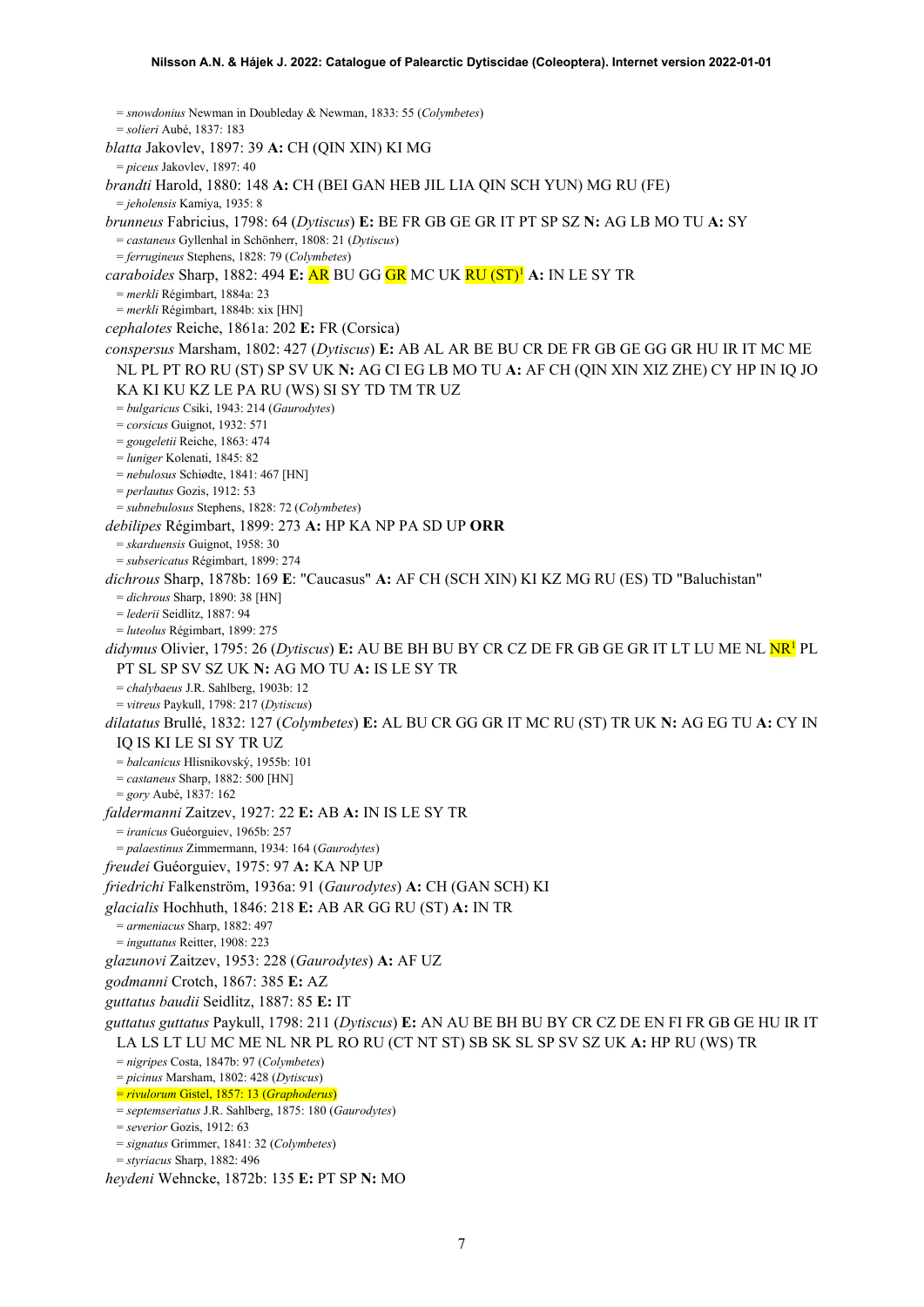= *parvulus* Fresneda & Hernando, 1989a: 14 *kholini* Nilsson, 1994c: 45 **A:** CH (JIL) MG RU (FE) *laferi* Nilsson, 1994c: 47 **A:** CH (HEI) MG RU (FE) *lobonyx* Guignot, 1952a: 17 **A:** CH (GAN QIN SCH) SD *longissimus* Régimbart, 1899: 275 **A:** BT CH (QIN SCH) SD *maderensis* Wollaston, 1854: 85 **N:** MR *melanarius* Aubé, 1837: 180 **E:** AU BE BH BU BY CZ DE EN FI FR GB GE HU IT LA LT LU NL NR PL RO RU (CT NT) SK SV SZ UK YU = *frigidus* Schiødte, 1841: 477 = *kotschyi* Letzner, 1849: 95 = *tarsatus* Zetterstedt, 1838: 132 (*Dyticus*) = *tatricus* Roubal, 1938: 19 *nebulosus* Forster, 1771: 56 (*Dytiscus*) **E:** AB AL AR AU BE BH BU CR CZ DE EN FR GB GE GG GR HU IR IT LA LT LU MA MC ME NL NR PL PT RO RU (CT ST) SK SL SP SV SZ TR YU **N:** AG CI EG LB MO MR TU **A:** CY IN IS JO LE SY TM TR = *abdominalis* Ragusa, 1887: 7 [HN] = *bipunctatus* Fabricius, 1787: 190 [HN] (*Dytiscus*) = *humeralis* Audinet-Serville, 1821:96 (*Dytiscus*) = *immaculatus* Gschwendtner, 1927: 92 [HN] (*Gaurodytes*) = *mixtus* Guignot, 1949a: 6 = *naevius* Gmelin, 1790: 1957 (*Dytiscus*) = *notatus* Bergsträsser, 1777: 31 (*Dytiscus*) = *pratensis* Schaufuss, 1882c: 620 = *ragusai* Zaitzev, 1908a: 123 [RN] = *rugosipennis* Guignot, 1932: 568 = *tesselatus* Geoffroy in Fourcroy, 1785: 68 (*Dyticus*) *nevadensis* Håkan Lindberg, 1939: 32 **E:** SP *ommani* Zaitzev, 1909a: 424 **A**: CH (QIN) *paludosus* Fabricius, 1801: 266 (*Dytiscus*) **E:** AR AU BE BH BU BY CR CZ DE EN FI FR GB GE GG GR HU IR IT LA LT LU ME NL NR PL PT RO RU (CT NT ST) SB SK SL SP SV SZ UK **A:** RU (WS) TR = *marginalis* Sharp, 1882: 502 = *pallidipennis* Laporte, 1835: 103 (*Colymbetes*) = *politus* Marsham, 1802: 419 (*Dytiscus*) *picotae* Foster & Bilton, 1997: 113 **E:** PT *ramblae* Millán & Ribera, 2001:109 **E:** SP **N:** LB MO TU *rufulus* Fairmaire, 1859c: 272 **E:** FR (Corsica) IT (Sardinia, Sicily) = *marginicollis* Fairmaire, 1860: 631 = *rotundatus* Wehncke, 1872b: 136 *safei* Abdul-Karim & Ali, 1986: 277 **A:** IQ *semipunctatus* Kirby, 1837: 69 (*Colymbetes*) **A:** MG **NAR**[3](#page-4-0) *sikhotealinensis* Lafer, 1988: 56 (*Gaurodytes*) **A:** RU (FE) *solskii* Jakovlev, 1897: 40 **A:** AF IN KA KI PA TM UZ *striolatus* Gyllenhal, 1808: 508 (*Dytiscus*) **E:** AU BE BY CR CZ DE EN FI FR GB GE HU IT LA LT NL PL RU (CT NT ST) SK SV UK = *costatus* Gerhardt, 1910: 42 = *rectus* Babington, 1840: 53 (*Colymbetes*) *svenhedini* Falkenström, 1932b: 192 (*Gaurodytes*) **A:** CH (XIN) MG *taiwanensis* Nilsson & Wewalka, 1994: 993 **A:** CH (TAI) *tristis* Aubé, 1838b: 356 **E:** RU (NT) **A:** RU (ES FE WS) **NAR** = *atratus* Mannerheim, 1853: 157 = *crotchi* Zaitzev, 1905b: 212 = *dubius* Mannerheim, 1843: 221 = *kurilensis* Kamiya, 1938: 35 = *piceu*s Zaitzev, 1905b: 212 [HN] = *piceolus* Zaitzev, 1908a: 123 [RN] *udege* Nilsson, 1994b: 170 **A:** CH (JIL) NC RU (FE) *unguicularis* Thomson, 1867: 101 (*Eriglenus*) **E:** AU BE BY CZ DE EN FI FR GB GE IR LA LT LU NL PL RU (CT NT ST) SK SV UK **A:** RU (ES WS)

*winkleri* Gschwendtner, 1923: 104 (*Gaurodytes*) **A:** AF CH (XIN) KA KI KZ TD UZ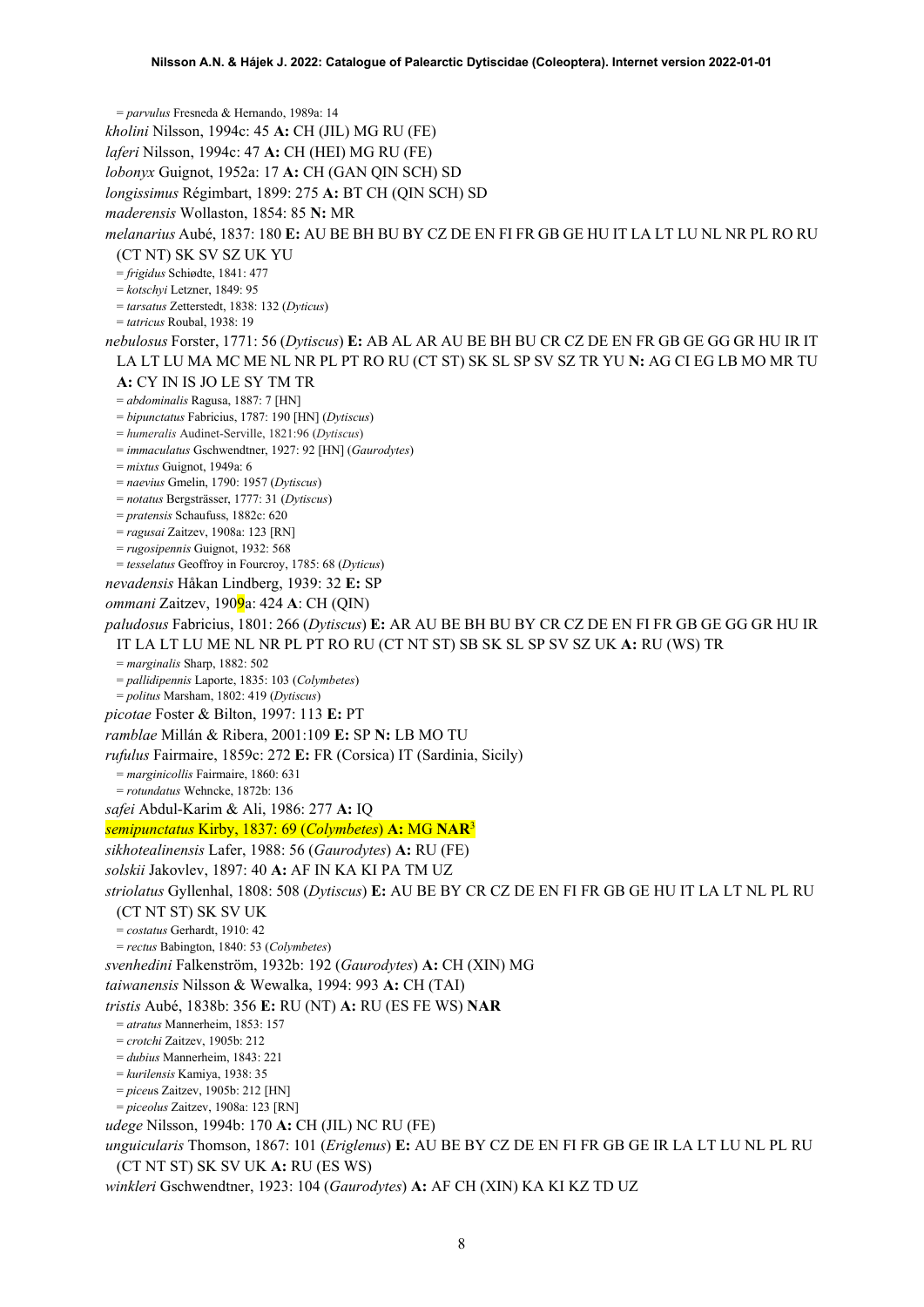= *pamiricus* Guignot, 1955d: 274 *wollastoni* Sharp, 1882: 531 **N:** MR = *dissimilis* Falkenström, 1938: 13 [HN] (*Gaurodytes*) = *falkenstromi* J. Balfour-Browne, 1944a: 352 [RN] *yakutiae* Nilsson & Larson, 1990: 229 **A:** RU (ES FE)

**genus** *Hydronebrius* **Jakovlev, 1897: 37** type species *Agabus cordaticollis* Reitter, 1896 *amplicollis* Toledo, 1994: 207 **A:** CH (SCH YUN) *cordaticollis* Reitter, 1896: 233 (*Agabus*) **A:** KI TD UZ *kashmirensis* Vazirani, 1964: 145 (*Amphizoa*) **A:** KA = *guignoti* Vazirani, 1970b: 346 *mattheyi mattheyi* Brancucci, 1980a: 171 **A:** PA *mattheyi nepalensis* Brancucci, 1980a: 174 **A:** NP

### **genus** *Ilybiosoma* **Crotch, 1873: 398** type species *Ilybius regularis* LeConte, 1852

= *Nebriogabus* Guignot, 1936a: 187 type species *Agabus discicollis* Ancey, 1882

= *Ranagabus* J. Balfour-Browne, 1938: 106 type species *Agabus kermanensis* J. Balfour-Browne, 1939

*kermanense* J. Balfour-Browne, 1938: 107 (*Agabus*) **A:** IN

*yeti* Brancucci & Hendrich, 2006:132 **A:** CH (XIZ)

### **genus** *Ilybius* **Erichson, 1832: 18** type species *Dytiscus fenestratus* Fabricius, 1781

= *Agabidius* Seidlitz, 1887: 97 type species *Ilybius cinctus* Sharp, 1882: 560

= *Asternus* Guignot, 1931: 202 type species *Dytiscus chalconatus* Panzer, 1796

= *Hyobius* Gistel, 1856: 354 type species *Dytiscus fenestratus* Fabricius, 1781

= *Idiolybius* Gozis, 1886: 8 type species *Dytiscus fenestratus* Fabricius, 1781

= *Ilybidius* Guignot, 1948a: 169 type species *Ilybius discedens* Sharp, 1882: 557

= *Ilyobius* Gemminger & Harold, 1868: 451 type species *Dytiscus fenestratus* Fabricius, 1781

= *Parasternus* Guignot, 1936a: 186 type species *Agabus subtilis* Erichson, 1837

*adygheanus* Petrov, Shapovalov & Fery, 2010: 42 **E:** RU (ST)

*aenescens* Thomson, 1870: 125 **E:** AU BE BY CZ DE EN FI FR GB GE IR IT LA LT LU NL NR PL RU (CT NT) SK SV SZ UK **A:** KZ RU (WS)

= *kiesenwetteri* Kraatz, 1872: 166

*albarracinensis* Fery, 1986: 345 (*Agabus*) **E:** FR PT SP

= *maestri* Fresneda & Hernando, 1987: 67 (*Agabus*)

= *maestri* Fresneda & Hernando, 1988: 173 (*Agabus*) [HN]

= *maestroae* Fery & Nilsson, 1993: 91 (*Agabus*) [UE]

*angustior* Gyllenhal, 1808: 500 (*Dytiscus*) **E:** BY DE EN FI GE LA LT NR PL RU (NT) SV **A:** MG RU (ES FE WS) **NAR**

*anjae* Nilsson, 1999a: 36 **A:** CH (HEI) JA RU (ES FE)

**=** *anjarum* Nilsson, 2007: 49 [UE]

*apicalis* Sharp, 1873b: 51 **A:** CH (BEI GAN HEI HUB JIA JIL JIX LIA SCH SHA SHG SHN) JA RU (FE) SC = *intermediatus* Feng, 1936: 10

*ater* De Geer, 1774: 401 (*Dytiscus*) **E:** AB AL AU BE BH BU BY CR CZ DE EN FI FR GB GE GG GR HU IR IT LA LS LT LU NL NR PL RO RU (CT NT ST) SK SL SP SV SZ UK **A:** IN TR RU (ES WS)

= *ater* Panzer, 1796: 38/t.15 [HN] (*Dytiscus*)

= *ungularis* LeConte, 1862: 521 (*Colymbetes*)

*balkei* Fery & Nilsson, 1993: 103 (*Agabus*) **A:** MG RU (ES FE WS)

*bedeli* Zaitzev, 1908a: 121 [RN] (*Agabus*) **N:** AG TU

= *politus* Reiche, 1861b: 369 [HN] (*Agabus*)

*chalconatus* Panzer, 1796: 38/t.17 (*Dytiscus*) **E:** AU BE BH BU BY CR CZ DE EN FI FR GB GE GR HU IR IT LA LT LU MC MD ME NL PL PT RO RU (ST) SK SL SP SV SZ UK YU **N:** AG MO **A:** IN IS SY TM TR

= *aterrimus* Stephens, 1828: 79 (*Colymbetes*)

= *fuscoaenescens* Régimbart, 1877b: 203 (*Agabus*)

= *fuscoaenescens* Régimbart, 1878a: cxlviii [HN] (*Agabus*)

= *nigroaeneus* Marsham, 1802: 428 (*Dytiscus*)

*chishimanus* Kôno, 1944: 80 **A:** CH (HEI JIL) MG RU (ES FE)

= *weymarni* J. Balfour-Browne, 1947b: 446

*cinctus* Sharp, 1878b: 169 **E:** AB GG RU (ST) UK **A:** CH (GAN GUX HEB HEI HUB JIA JIL LIA SCH SHA TIA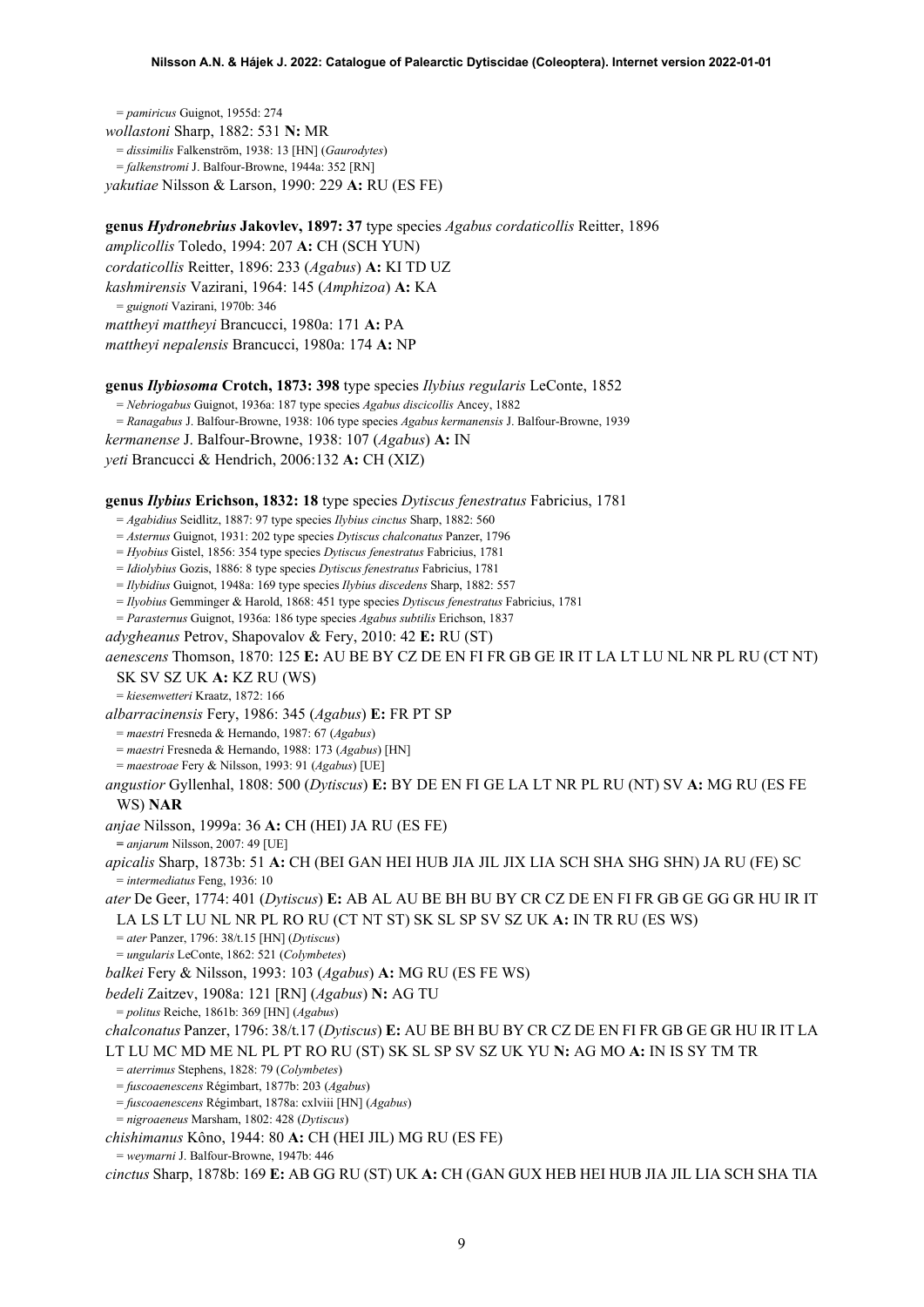XIN YUN) KZ MG RU (ES) UZ = *angustulus* Régimbart, 1899: 289 = *chinensis* Csiki, 1901: 102 = *cinctus* Sharp, 1882: 560 [HN] = *cinctus* Sharp, 1890: 38 [HN] *crassus* Thomson, 1856: 224 **E:** AU BE CZ DE EN FI GE LT NR PL RU (CT NT) SK SV SZ UK **A:** RU (WS) *dettneri* Fery, 1986: 342 (*Agabus*) **E:** PT SP *discedens* Sharp, 1882: 557 **A:** RU (FE) **NAR** *enpalaiatheka* Fery & Hendrich, 2011b: 40 **A:** TR *erichsoni* Gemminger & Harold, 1868: 454 (*Agabus*) **E:** AB BY DE EN FI GE HU IT LA LT NR PL RU (CT NT) SV SZ **A:** IN JA KZ MG RU (ES FE WS) **NAR** = *cincticollis* Mäklin, 1881: 22 = *lutosus* Crotch, 1873: 419 [HN] (*Gaurodytes*) *fenestratus* Fabricius, 1781: 294 (*Dytiscus*) **E:** AU BE BH BU BY CR CZ DE EN FI FR GB GE HU IT LA LS LT LU ME NL NR PL RO RU (CT NT ST) SB SK SL SV SZ UK YU **A:** KI RU (ES WS) = *aeneus* Panzer, 1796: 38/t.16 [HN] (*Dytiscus*) = *ciliatus* Olivier, 1791: 311 (*Dytiscus*) = *prescotti* Mannerheim in Hummel, 1829: 21 (*Colymbetes*) *fuliginosus fuliginosus* Fabricius, 1792: 191 (*Dytiscus*) **E:** AB AL AN AR AU BE BH BU BY CR CZ DE EN FI FR GB GE GG GR HU IR IT LA LS LT LU MC MD ME NL NR PL RO RU (CT NT ST) SB SK SL SP SV SZ UK **A:** IN KI KZ RU (WS) TR = *lacustris* Panzer, 1796: 38/t.14 [HN] (*Dytiscus*) = *pirinicus* Guéorguiev, 1957: 25 *fuliginosus turcestanicus* Gschwendtner, 1934: 74 **A:** CH (XIN) KZ *guttiger* Gyllenhal, 1808: 499 (*Dytiscus*) **E:** AU BE BU BY CR CZ DE EN FI FR GB GE HU IR IT LA LS LT LU NL NR PL RO RU (CT NT) SL SV SZ UK **A:** RU (WS) = *immunis* Stephens, 1828: 81 (*Colymbetes*) = *kiesenwetteri* Wehncke, 1872b: 136 [HN] = *quadrinotatus* Stephens, 1828: 83 (*Colymbetes*) *hozgargantae* Burmeister, 1983: 133 (*Agabus*) **E:** SP **N:** MO *hulae* Wewalka, 1984: 137 (*Agabus*) **A:** IS SY TR *jaechi* Fery & Nilsson, 1993: 94 (*Agabus*) **E:** GR TR **A:** TR *lagabrunensis* Schizzerotto & Fery, 1990: 148 (*Agabus*) **E:** IT *lateralis* Gebler, 1832: 40 (*Colymbetes*) **A:** CH (HEI) MG RU (ES FE) = *limbatus* Sharp, 1882: 557 *lenensis* Nilsson, 2000: 31 [RN] **A:** RU (ES WS) "Manchuria" = *aenescens* Poppius, 1905: 18 [HN] (*Agabus*) *lenkoranensis* Fery & Nilsson, 1993: 95 (*Agabus*) **E:** AB **A:** IN *meridionalis* Aubé, 1837: 126 **E:** FR IT PT SP **N:** MO = *hispanicus* Sharp, 1873a: 260 *minakawai* Nilsson & Ribera, 2007: 162 **A:** RU (FE) *montanus* Stephens, 1828: 76 (*Colymbetes*) **E:** BE BY DE FR GB GE IR IT LA LT LU NL PL PT RU (ST) SP **N:**  AG MO = *melanocornis* Zimmermann, 1915: 223 (*Agabus*) *nakanei* Nilsson, 1994a: 58 **A:** JA RU (FE) *neglectus* Erichson, 1837: 158 (*Agabus*) **E:** AU BE BY CZ DE EN FR GE HU LA LT LU NL PL RU (CT NT ST) SK SV SZ UK *obtusus* Sharp, 1882: 558 **A:** CH (GAN SCH) MG RU (ES) *opacus* Aubé, 1837: 173 (*Agabus*) **E:** FI NR RU (NT) SV **A:** MG RU (ES FE WS) **NAR** = *gelidus* Fall, 1926: 142 [HN] (*Agabus*) = *mimmi* J.R. Sahlberg, 1875: 182 (*Gaurodytes*) [HN] = *mimmii* J.R. Sahlberg, 1874: xiv (*Gaurodytes*) = *pseudoconfertus* Wallis, 1926: 90 (*Agabus*) = *rufinus* Marseul, 1882: 28 (*Agabus*) = *sachalinensis* Kamiya, 1938: 37 (*Agabus*) = *sharpi* Jacobson, 1908: 430 [RN] (*Agabus*) = *sibericus* Sharp, 1882: 519 [HN] (*Agabus*) *ovalis* Gschwendtner, 1934: 74 **A:** RU (ES)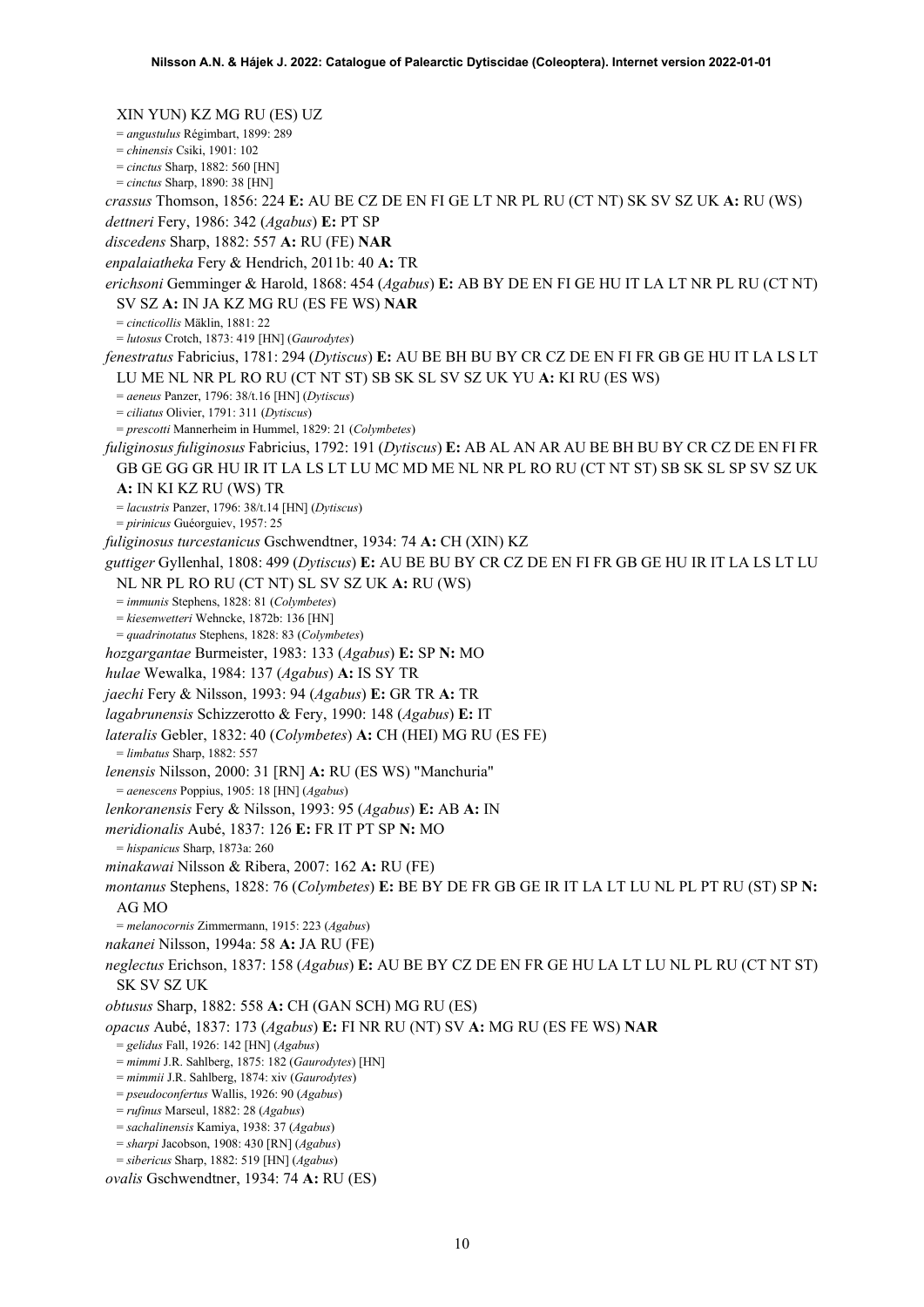*pederzanii* Fery & Nilsson, 1993: 95 (*Agabus*) **E:** IT

*picipes* Kirby, 1837: 71 (*Colymbetes*) **E:** FI NR SV **A:** RU (WS) **NAR**

*poppiusi* Zaitzev, 1907b: 208 **A:** CH (SCH) MG RU (ES)

*pseudoneglectus* Franciscolo, 1972: 84 (*Agabus*) **E:** AL BU CR GR HU IT ME RO

= *skiathos* Hinterseher, 1981: 87 (*Agabus*)

*quadriguttatus* Lacordaire in Boisduval & Lacordaire, 1835: 316 (*Colymbetes*) **E:** AU BE BU BY CR CZ DE EN FI FR GB GE GG GR HU IR IT LA LS LT LU M[E1](#page-2-0) NL NR PL RO RU (CT NT ST) SB SK SL SP SV SZ UK **A:** IN TR

= *obscurus* Marsham, 1802: 414 [HN] (*Dytiscus*)

= *sexdentatus* Schiødte, 1841: 487

*samokovi* Fery & Nilsson, 1993: 91 (*Agabus*) **E:** BU

*satunini* Zaitzev, 1913: 196 (*Agabus*) **E:** GG RU (ST) **A:** RU (WS) TR

*similis* Thomson, 1856: 225 **E:** BY CZ DE EN FI FR GE HU LA LT NR RU (CT NT) PL SV UK

= *ovatus* Hochhuth, 1871: 237

*subaeneus* Erichson, 1837: 156 **E:** AB AR AU BE BY CR CZ DE EN FI FR GB GE GG HU IR IT LA LT LU MD NL NR PL RO RU (CT NT ST) SK SV SZ UK **A:** KI KZ MG RU (ES WS) **NAR**

= *badenii* Wehncke, 1872c: 164

= *chalybeatus* Thomson, 1860: 48

= *lapponicus* Scholz, 1917: 251

= *suffusus* Crotch, 1873: 411 = *viridiaeneus* Crotch, 1873: 411

*subtilis* Erichson, 1837: 157 (*Agabus*) **E:** AU BY CZ DE EN FI FR GE HU IT LA LT NR PL RU (CT NT ST) SK

SV UK **A:** RU (ES WS)

= *altaicus* Gebler, 1848: 73

*thynias* Fery & Przewoźny, 2011: 60 E: TR

*vittiger* Gyllenhal, 1827: 379 (*Dytiscus*) **E:** FI NR RU (NT) SV **A:** RU (WS) **NAR**

*wasastjernae* C.R. Sahlberg, 1824: 167 (*Dyticus*) **E:** AU BY CZ DE FI GB GE IT LA NR PL RU (CT NT) SV UK

### **A:** RU (WS) **NAR**

= *kenaiensis* Fall, 1926: 141 (*Agabus*)

= *palustris* Wallis, 1926: 92 (*Agabus*)

*wewalkai* Fery & Nilsson, 1993: 85 (*Agabus*) **A:** TR

### **genus** *Platambus* **Thomson, 1859: 14** type species *Dytiscus maculatus* Linnaeus, 1758

= *Allogabus* Guignot, 1951b:84, type species: *Agabus americanus* Aubé, 1838

= *Allogabus* Guignot, 1952b: 29 [HN] type species: *Agabus americanus* Aubé, 1838

= *Anagabus* Jakovlev, 1897: 38 type species *Anagabus semenowi* Jakovlev, 1897

*= Colymbinectes* Falkenström, 1936a: 97 type species *Colymbinectes ater* Falkenström, 1936

= *Neoplatynectes* Vazirani, 1970b: 305 type species *Platynectes princeps* Régimbart, 1888

= *Paraplatynectes* Vazirani, 1970b: 305 type species *Platynectes guttula* Régimbart, 1899

= *Stictogabus* Guignot, 1948a: 167 type species *Agabus angulicollis* Régimbart, 1899

*angulicollis* Régimbart, 1899: 273 (*Agabus*) **A:** CH (BEI GAN HEB NMO SCH SHA SHX XIZ YUN)

*ater* Falkenström, 1936a: 97 (*Colymbinectes*) **A:** CH (CHQ GUI SCH YUN)

*balfourbrownei* Vazirani, 1965: 28 **A:** AP CH (YUN) NP UP **ORR**

*binliui* Hájek & T. Zhang, 2019: 534 **A:** CH (SCH)

*biswasi* Vazirani, 1965: 32 **A:** NP UP

*brancuccii* Hendrich & Przewoźny, 2015: 192 A: CH (SCH)

*convexus* Okada, 2011: 32 **A:** JA

*dabieshanensis* Nilsson, 2003b: 266 **A:** CH (ANH)

*denticulatus* Nilsson, 2003b: 270 **A:** CH (SCH)

*elongatus* Bian & Ji, 2008: 33 **A:** CH (HAI)

*excoffieri* Régimbart, 1899: 281 **A:** CH (GAN GUI HAI HEB HUN SCH SHA SHN YUN XIZ ZHE) **ORR**

*fimbriatus* Sharp, 1884: 445 **A:** CH (JIL GAN HEB SCH) JA NC RU (FE) SC

= *kansouis* Feng, 1936: 9

*fletcheri* Zimmermann, 1928a:176 **A:** AP **ORR**

*guttulus* Régimbart, 1899: 283 (*Platynectes*) **A:** CH (SHG)

*heteronychus* Nilsson, 2003b: 271 **A:** CH (GUA)

*ikedai* Nilsson, 1997: 635 (*Agabus*) **A:** JA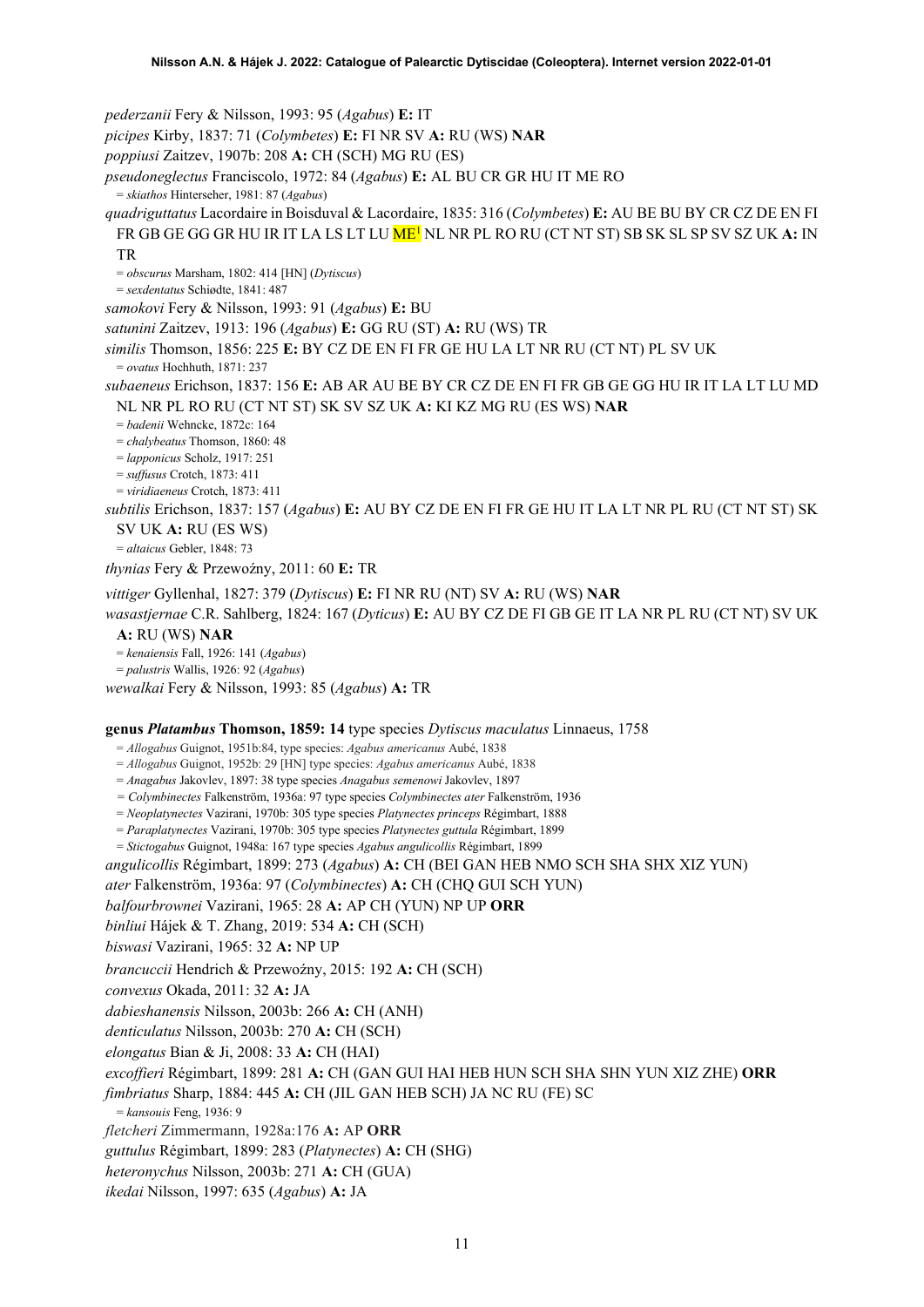*insolitus* Sharp, 1884: 444 (*Agabus*) **A:** JA *kempi* Vazirani, 1970b: 330 (*Agraphis*) **A:** BT NP SD *khukri* Brancucci, 1990: 240 **A:** NP *koreanus* Nilsson, 1997: 636 (*Agabus*) **A:** RU (FE) SC *korgei* Hendrich & Przewoźny, 2015: 193 A: CH (SCH) *lindbergi* Guéorguiev, 1963: 218 **A:** AF HP PA UP **ORR** = *guignoti* Vazirani, 1965: 27 *lineatus* Gschwendtner, 1935a: 62 **A:** AP BT NP PA UP **ORR** *lunulatus* Fischer von Waldheim, 1829: 26 (*Colymbetes*) **E:** AB AR GG GR RU (ST) TR **N:** EG **A:** IN LE TR = *sinuatus* Aubé, 1837: 148 (*Agabus*) *maculatus* Linnaeus, 1758: 412 (*Dytiscus*) **E:** AL AN AR AU BE BH BU BY CR CZ DE EN FI FR GB GE GG GR HU IT LA LS LT LU MC ME NL NR PL RO RU (CT NT ST) SB SK SL SP SV SZ UK **A:** IN M[G3](#page-4-0) RU (WS) TR = *biocellatus* O.F. Müller, 1776: 72 (*Dytiscus*) = *cantalicus* Pic, 1912: 57 = *caucasicus* Zaitzev, 1927: 18 = *escalerai* Régimbart, 1900b: 121 = *glacialis* Graells, 1858: 42 [HN] (*Agabus*) = *graellsi* Gemminger & Harold, 1868: 455 [RN] (*Agabus*) = *hebraicus* Geoffroy in Fourcroy, 1785: 70 (*Dyticus*) = *inornatus* Schilsky, 1888: 183 = *ornatus* Herbst, 1784: 125 (*Dytiscus*) = *praetextus* Dalla Torre, 1877: 63 = *pulchellus* Heer, 1840: 149 (*Colymbetes*) *micropunctatus* Nilsson, 2003b: 269 **A:** CH (GUA) *nepalensis* Guéorguiev, 1968b: 42 (*Stictogabus*) **A:** AP BT NP SD = *bhutanensis* Wewalka, 1975b: 157 *optatus* Sharp, 1884: 445 (*Agabus*) **A:** CH (FUJ JIX) JA = *miyamotoi* Nakane, 1959: 95 (*Gaurodytes*) *pictipennis* Sharp, 1873b: 49 (*Agabus*) **A:** JA RU (FE) "Korea" *princeps* Régimbart, 1888: 615 (*Platynectes*) **A:** CH (GUA HKG YUN) **ORR** *= phufahensis* Brancucci, 2004: 82 *punctatipennis* Brancucci, 1984: 153 **A:** CH (FUJ GUA GUI JIX ZHE) *regulae* Brancucci, 1991: 345 **A:** CH (YUN) **ORR** *satoi* Brancucci, 1982a: 226 **A:** BT NP *sawadai* Kamiya, 1932: 6 (*Agabus*) **A:** JA = *confossus* Guignot, 1954c: 200 (*Agraphis*) *schaefleini* Brancucci, 1988: 188 **A:** CH (YUN) **ORR** *schillhammeri* Wewalka & Brancucci, 1995: 99 **A:** CH (GUI HUB HUN SCH SHA) *semenowi* Jakovlev, 1897: 38 (*Anagabus*) **A:** KI TD *sogdianus* Jakovlev, 1897: 39 (*Anagabus*) **A:** AF H[P1](#page-2-0) KA KI KZ NP PA TD UZ = *holzschuhi* Wewalka, 1975b: 155 = *jucundus* Guignot, 1954a: 222 (*Agabus*) = *ledouxi* Legros, 1977: 14 (*Anagabus*) = *limbibasis* Reitter, 1900: 226 (*Anagabus*) = *vatelloides* Régimbart, 1899: 270 (*Agabus*) *striatus* Zeng & Pu, 1992: 482 (*Hydronebrius*) **A:** CH (SCH YUN) *stygius* Régimbart, 1899: 279 (*Agabus*) **A**: CH (BEI HEB JIL LIA SCH SHN YUN) JA SC *= jilanzhui* Wewalka & Brancucci, 1995: 98 *= nakanei* Nilsson, 1997: 631 (*Agabus*) *ussuriensis* Nilsson, 1997: 632 (*Agabus*) **A:** CH (FUJ HEB JIL LIA) NC RU (FE) SC *wangi* Brancucci, 2006a: 67 **A:** CH (HUB ?YUN) *wewalkai* Brancucci, 1982b: 120 **A:** KA N[P1](#page-2-0) PA *wittmeri* Wewalka, 1975b: 158 **A:** BT NP **ORR** *wulingshanensis* Brancucci, 2005: 1 **A:** CH (HUB HUN) *yaanensis* Nilsson, 2003b: 272 **A:** CH (SCH) *yuxiae* Brancucci, 2011: 10 **A:** CH (GUX)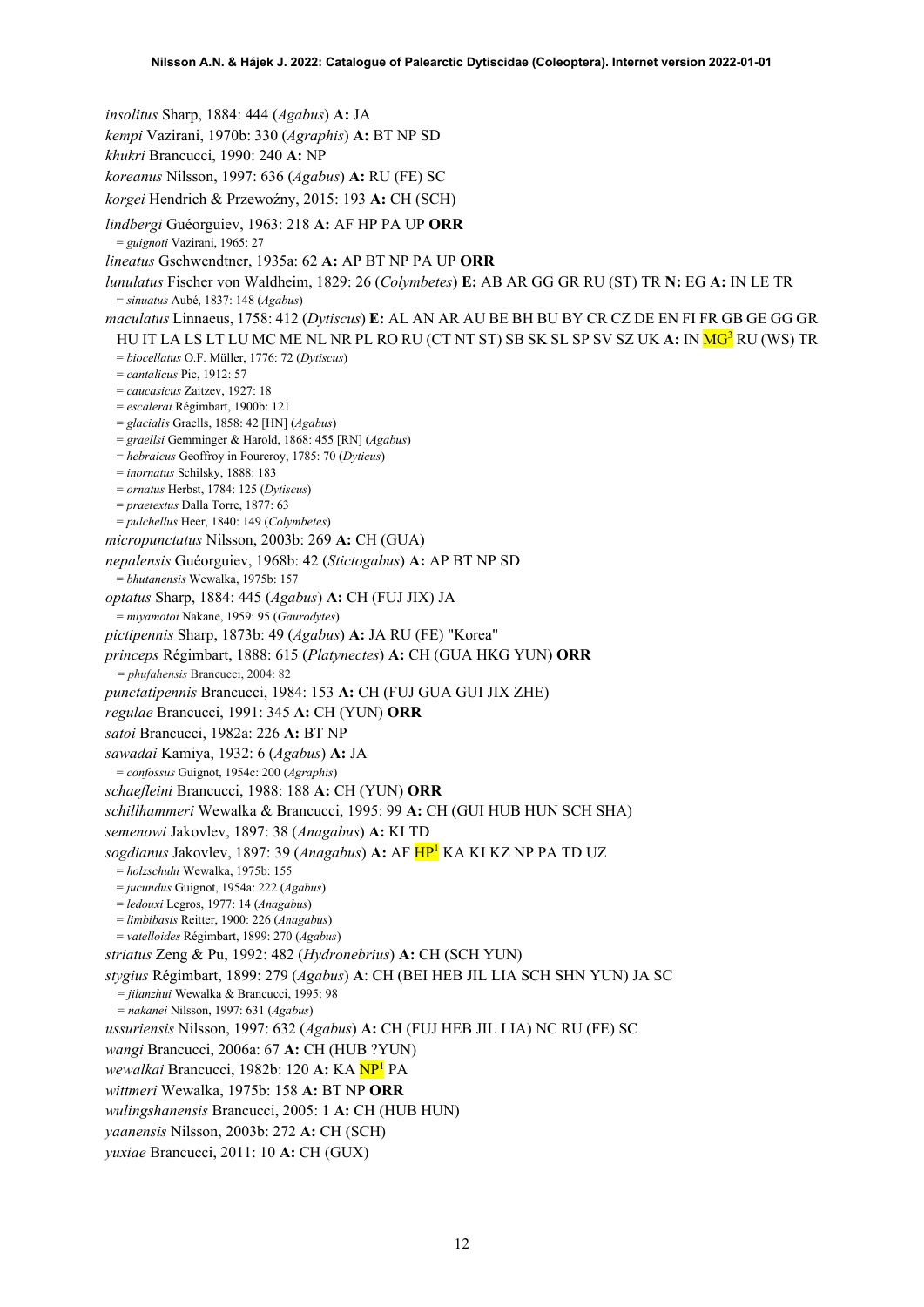tribe Hydrotrupini Roughley, 2000

**genus** *Hydrotrupes* **Sharp, 1882: 491** type species *Hydrotrupes palpalis* Sharp, 1882 *chinensis* Nilsson, 2003a: 280 **A:** CH (ANH GUA)

tribe Platynectini Toussaint & Balke, 2017

**genus** *Platynectes* **Régimbart, 1879: 454** type species *Agabus decemnotatus* Aubé, 1838 **subgenus** *Gueorguievtes* Vazirani, 1976: 170 type species *Agabus dissimilis* Sharp, 1873 = *Metaplatynectes* Guéorguiev, 1978: 271 type species *Dytiscus decempunctatus* Fabricius, 1775 *babai* Satô, 1982: 3 **A:** CH (TAI) *chujoi* Satô, 1982: 1 **A:** JA (Ryukyus) *davidorum* Hájek, Alarie, Šťastný & Vondráček, 2019: 221 **A:** CH (FUJ ZHE) *deletus* Régimbart, 1899: 287 **A:** JA *dissimilis* Sharp, 1873b: 50 (*Agabus*) **A:** CH (ANH FUJ GUA GUI HUN JIX SHA SHX ZHE) *gemellatus* Šťastný, 2003: 235 **A:** CH (FUJ GUA GUI GUX HKG JIX MAC TAI) *hainanensis* Nilsson, 1998: 110 **A:** CH (HAI) *kashmiranus kashmiranus* J. Balfour-Browne, 1944a: 352 [RN] **A:** AF BT CH (XIZ) HP KA NP PA SD UP **ORR** = *lineatus* Kollar & Redtenbacher, 1844: 503 [HN] (*Colymbetes*) *kashmiranus lemberki* Šťastný, 2003: 230 **A:** CH (YUN) *major* Nilsson, 1998: 114 **A:** CH (YUN) **ORR** *mazzoldii* Šťastný, 2003: 240 **A:** CH (YUN) **ORR** *nanlingensis* Šťastný, 2003: 236 **A:** CH (FUJ GUA) *rihai* Šťastný, 2003: 243 **A:** CH (SHN) *wewalkai* Šťastný, 2003: 224 **A:** NP

> subfamily **Colymbetinae** Erichson, 1837 tribe Colymbetini Erichson, 1837

| genus Colymbetes Clairville, 1806: 188 type species Dytiscus striatus Linnaeus, 1758               |
|----------------------------------------------------------------------------------------------------|
| $= Cymatopterus$ Dejean, 1833: 54 type species <i>Dytiscus fuscus</i> Linnaeus, 1758               |
| dahuricus Aubé, 1837: 99 A: CH (JIL) MG RU (ES WS FE) NAR                                          |
| $= obscuratus$ Mannerheim, 1853: 154 (Cymatopterus)                                                |
| $=$ seminiger LeConte, 1862: 522                                                                   |
| dolabratus Paykull, 1798: 204 (Dytiscus) E: FI IC NR RU (NT) SV A: KZ MG RU (ES FE WS) NAR         |
| $=$ drewseni LeConte, 1862: 523                                                                    |
| $=$ groenlandicus Aubé, 1838b: 233                                                                 |
| $= thomsoni$ Sharp, 1882: 628                                                                      |
| $=$ tolli Zaitzev, 1907b: 209                                                                      |
| $= triseriaus$ Kirby, 1837: 73                                                                     |
| fuscus Linnaeus, 1758: 411 (Dytiscus) E: AR AU BE BH BU BY CR CZ DE EN FI FR GB GE GR HU IR IT KZ  |
| LA LS LT LU MA MC MD ME NL NR PL PT RO RU (CT NT ST) SK SL SP SV SZ TR UK YU N: AG EG LB           |
| MO TU A: AF CH (XIZ) CY IN IS KA KZ LE RU (WS) SI SY TM TR UZ                                      |
| $=$ <i>affinis</i> Stein, 1881: 222                                                                |
| $=$ semirufus Zimmermann, 1921b: 89                                                                |
| $= transversestriatus$ De Geer, 1774: 399 (Dytiscus)                                               |
| koenigi Zaitzev, 1927: 30 E: GG A: IN TR                                                           |
| magnus Feng, 1936: 12 A: CH (HEI TIA)                                                              |
| mesepotamicus Abdul-Karim & Ali, 1986: 278 A: IQ                                                   |
| <i>minimus</i> Zaitzev, 190 $9a$ : 420 A: CH (QIN XIZ)                                             |
| $=$ hohxilanus C.-K. Yang, 1996: 143 (Rhantus)                                                     |
| paykulli Erichson, 1837: 149 E: BY DE EN FI GE LA LT NL NR PL RU (CT NT ST) SV UK A: KZ RU (ES WS) |
| piceus Klug, 1834: t.33: 6 N: EG A: IN IQ KU SA SI YE                                              |
| $= procerus Sharp, 1882: 631$                                                                      |
| $=$ simplex Walker, 1871: 11                                                                       |
| <i>pseudostriatus</i> Nilsson, 2002:191 A: CH (HEI) JA MG RU (ES FE)                               |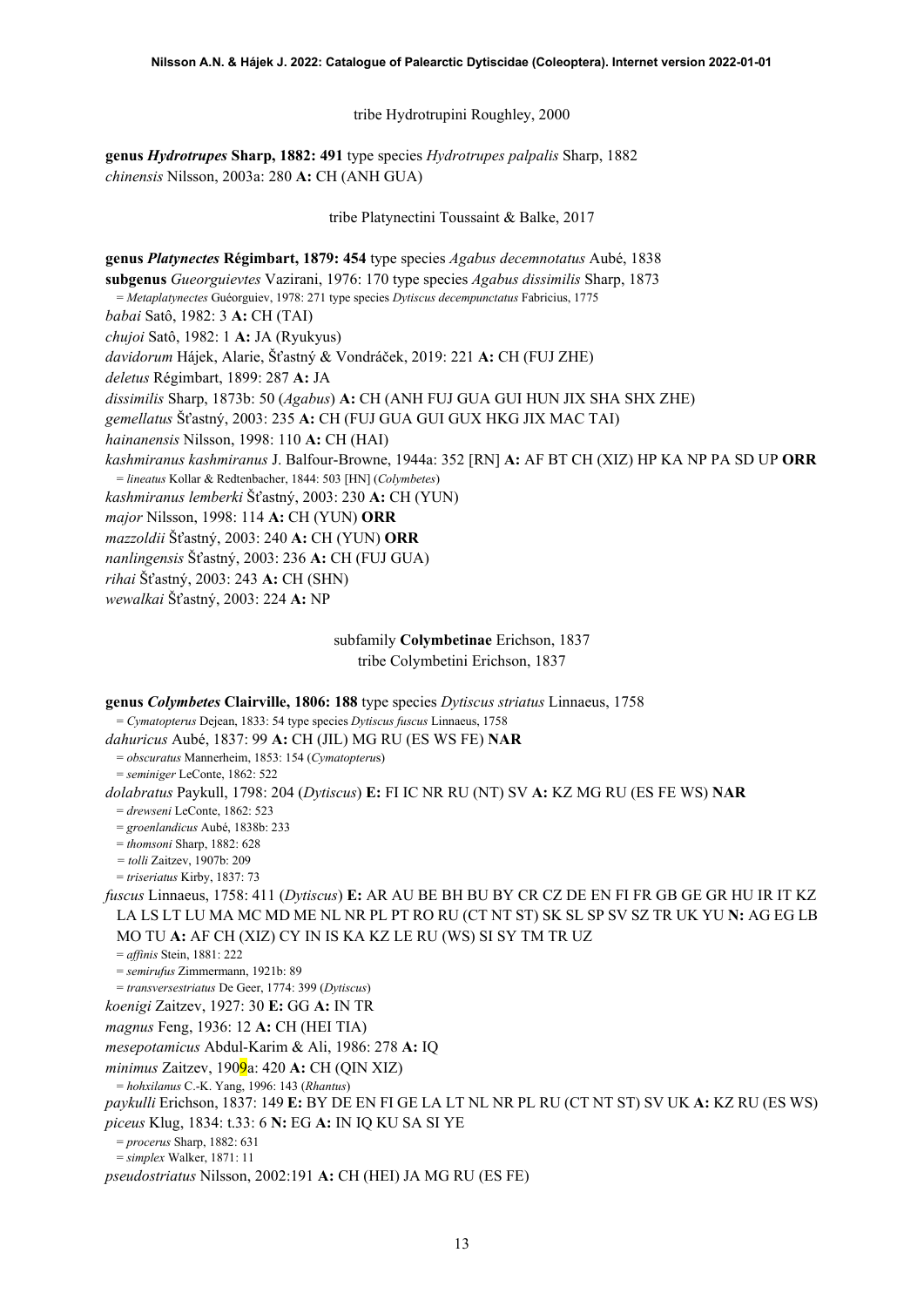*schildknechti* Dettner, 1983: 39 **E:** FR IT PT SP **N:** AG LB MO TU *semenowi* Jakovlev, 1896: 176 (*Cymatopterus*) **E:** AB GG RU (ST) UK **A:** AF CH (XIN XIZ) IN KI KZ TM = *kokujewi* Jakovlev, 1896: 180 (*Cymatopterus*) *striatus* Linnaeus, 1758: 411 (*Dytiscus*) **E:** BE BH BY CR CZ DE EN FI FR GE HU KZ LA LT NR PL RU (CT NT ST) SK SL SV UK **A:** KZ RU (ES WS) = *bogemanni* Gyllenhal, 1813: 687 (*Dytiscus*) *substrigatus* Sharp, 1882: 630 **A:** SA YE *tschitscherini* Jakovlev, 1896: 177 (*Cymatopterus*) **A:** CH (XIN) *vagans* Sharp, 1882: 630 **A:** IN KU

**genus** *Meladema* **Laporte, 1835: 98** type species *Meladema coriacea* Laporte, 1835 *coriacea* Laporte, 1835: 98 **E:** BU FR GR IT MA PT SP **N:** AG CI LB MO TU **A:** TR **AFR** *imbricata* Wollaston, 1871: 220 (*Scutopterus*) **N:** CI *lanio* Fabricius, 1775: 231 (*Dytiscus*) **N:** MR = *lowei* Gray, 1832: 284 (*Colymbetes*) *lepidoptera* Bilton & Ribera, 2017: 79 **E:** FR (Corsica) IT

**genus** *Melanodytes* **Seidlitz, 1887: 24** type species *Dytiscus pustulatus* Rossi, 1792 *pustulatus* Rossi, 1792: 68 (*Dytiscus*) **E:** AL BU CR FR GR IT ME TR

**genus** *Nartus* **Zaitzev, 1907a: 103** type species *Dytiscus grapii* Gyllenhal, 1808

= *Ilybiomorphus* Porta, 1923: 259 type species *Dytiscus grapii* Gyllenhal, 1808 = *Rantogiton* Gozis, 1910: 6 type species *Dytiscus grapii* Gyllenhal, 1808

*grapii* Gyllenhal, 1808: 505 (*Dytiscus*) **E:** AU BE BH BU BY CR CZ DE EN FI FR GB GE HU IR IT LA LT LU NL NR PL RO RU (CT NT ST) SB SK SL SV SZ TR UK

= *niger* Lacordaire in Boisduval & Lacordaire, 1835: 314 (*Colymbetes*)

**genus** *Rhantus* **Dejean, 1833: 54** type species *Colymbetes pulverosus* Stephens, 1828 (= *Colymbetes suturalis* W.S. Macleay, 1825)

= *Anisomera* Brullé, 1835: 200 [HN] type species *Anisomera bistriata* Brullé, 1835

= *Anisomeria* Brinck, 1943c: 140 [RN] type species *Anisomera bistriata* Brullé, 1835

= *Senilites* Brinck, 1948: 16 type species *Senilites tristanicola* Brinck, 1948

*bistriatus* Bergsträsser, 1777: 42 (*Dytiscus*) **E:** AL A[R1](#page-2-0) AU BE BH BU BY CR CZ DE EN FI FR GB GE GR HU IT KZ LA LT ME NL PL SK SL RO RU (CT NT ST) SV SZ UK **A:** IN KZ RU (WS) TM

= *aberratus* Gemminger & Harold, 1868: 448

= *maculicollis* Dalla Torre, 1877: 62 (*Colymbetes*) [HN]

= *nigropunctatus* Motschulsky, 1860b: 302

= *pericaspius* Guignot, 1956b:139

*= pericaspius* Guignot, 1956d: 398 [HN]

*consputus* Sturm, 1834: 83 (*Colymbetes*) **E:** AU BH CZ FR GE HU LT PL RO RU (CT ST) SB SK SL **A:** RU (WS)

= *dressleri* Zimmermann, 1920b: 200

= *luteicollis* Gebler, 1848: 72

*erraticus* Sharp, 1884: 446 **A:** JA RU (FE)

*exsoletus* Forster, 1771: 57 (*Dytiscus*) **E:** AU BE BH BY CR CZ DE EN FI FR GB GE HU IR IT LA LT LU MD NL NR PL PT RO RU (CT NT ST) SB SK SL SV SZ UK **A:** RU (ES WS) TM

= *adspersus* Panzer, 1796: 38/t.18 (*Dytiscus*)

= *collaris* Paykull, 1798: 200 [HN] (*Dytiscus*)

= *insolatus* Gebler, 1829: 66 (*Colymbetes*)

= *melanopterus* Zetterstedt, 1828: 211 (*Dyticus*)

= *melanotus* Dalla Torre, 1877: 62 (*Colymbetes*)

= *nigriventris* Newbery & Sharp, 1915 [HN]

= *oculatus* Herbst, 1784: 125 (*Dytiscus*)

*fengi* Zhao, Jia & Balke, 2011: 63 **A:** CH (XIZ)

*fennicus* Huldén, 1982: 125 **E:** BY FI RU (CT NT ST) SV

*formosanus* Kamiya, 1938: 42 **A:** CH (TAI)

*friedrichi* Falkenström, 1936b: 227 **A:** CH (SCH)

*frontalis* Marsham, 1802: 425 (*Dytiscus*) **E:** AB AR AU BE BH BY CR CZ DE EN FI FR GB GE GG HU IR IT KZ LA LS LT LU MD NL NR PL RO RU (CT NT ST) SB SK SL SV SZ UK **A:** KZ MG RU (ES WS) TR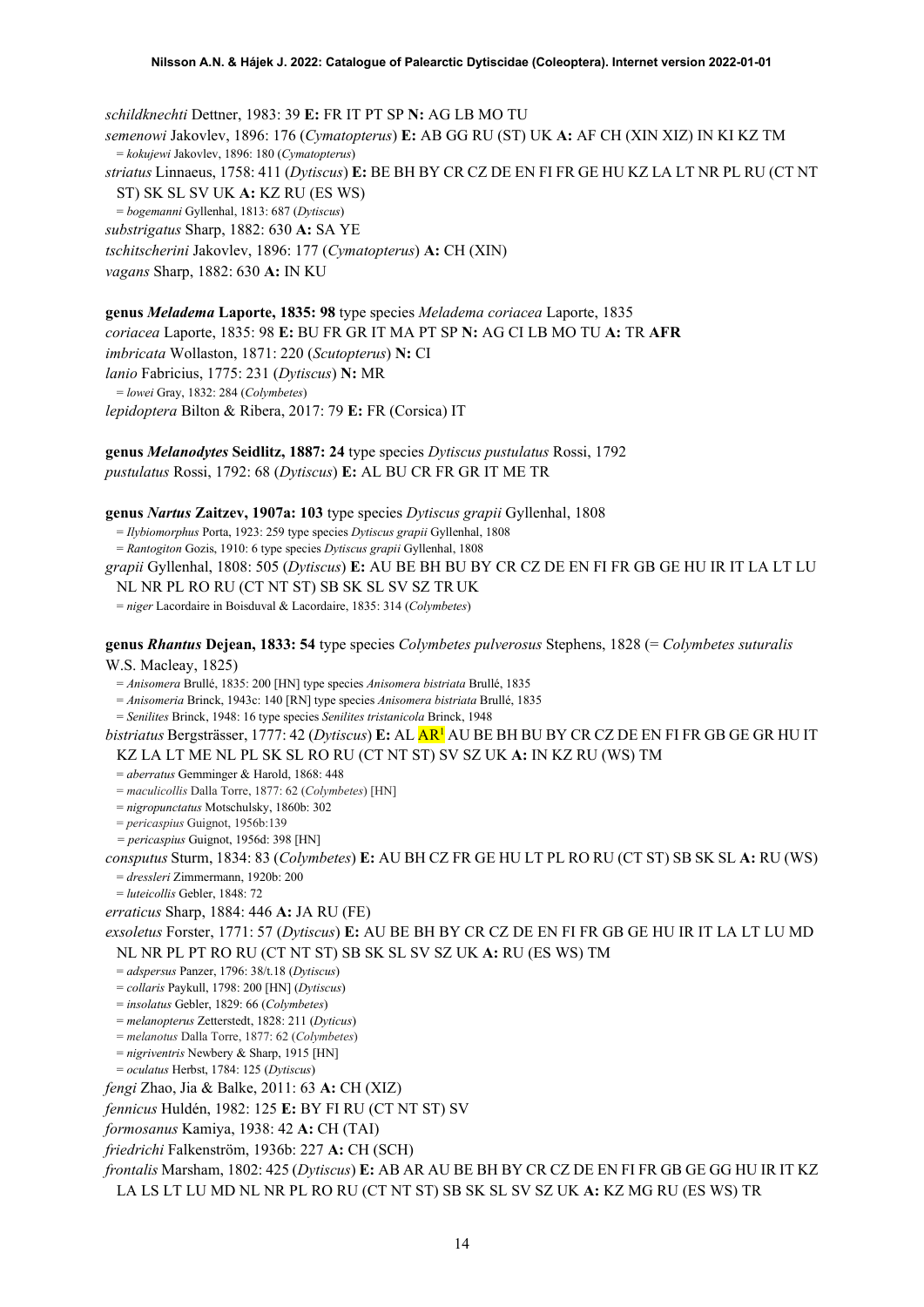= *flavicollis* Eschscholtz, 1818: 458 (*Dytiscus*) = *gyllenhalii* Laporte, 1840: 162 (*Colymbetes*) = *punctatus* Hoppe, 1795: 32 [HN] (*Dytiscus*) = *roridus* O.F. Müller, 1776: 72 (*Dyticus*) = *semicirculatus* Schneider, 1898: 51 = *suturalis* Lacordaire in Boisduval & Lacordaire, 1835: 311 [HN] = *vermicularis* Fauvel, 1889:82 = *virgulatus* Illiger, 1806: 225 (*Dyticus*) *gogonensis* Wewalka, 1975b: 160 **A:** BT *hispanicus* Sharp, 1882: 622 **E:** FR PT SP **N:** AG EG MO *includens* Walker, 1871: 11 (*Colymbetes*) **N:** EG **A:** IS JO SA SI SY YE **AFR** = *aulicus* Omer-Cooper, 1931: 789 = *elevatus* Sharp, 1882: 609 = *pictiventris* Régimbart, 1905: 208 *incognitus* Scholz, 1927: 147 **E:** BY DE LA LT PL RU (CT NT) SK UK *latitans* Sharp, 1882: 621 **E:** AU BE BU BY CR CZ EN FR GE HU IT LA LT MD NL PL RO RU (CT ST) SBSK SL SZ UK **A:** KZ RU (ES WS) *notaticollis* Aubé, 1837: 107 (*Colymbetes*) **E:** AU BY CZ DE EN FI FR GE GG IT LA LT MD NR PL RO RU (CT NT) SK SV SZ **A:** CH (HEI JIL) JA KZ MG RU (ES FE WS) = *infuscatus* Erichson, 1837: 151 (*Colymbetes*) = *nigriventris* Motschulsky, 1860a: 101 = *vibicicollis* Hochhuth, 1846: 216 (*Colymbetes*) *ovalis* Gschwendtner, 1936: 371 **A:** BT NP SD *pederzanii* Toledo & Mazzoldi, 1996: 237 **A:** CH (SCH) *rufus* Zimmermann, 1922: 20 **A:** KI MG RU (WS) = *subparallelus* Scholz, 1927: 146 *sexualis* Zimmermann, 1919a: 219 **A:** CH (XIZ) HP NP SD *sikkimensis* Régimbart, 1899: 306 **A:** AP BT CH (HEB SCH YUN) HP NP PA SD **ORR** = *punjabensis* Vazirani, 1970b: 355 *suturalis* W.S. Macleay, 1825: 31 (*Colymbetes*) **E:** AB AL AR AU AZ BE BH BU BY CR CZ DE EN FI FR GB GE GG GR HU IR IT LA LS LT LU MA MC ME NL NR PL PT RO RU (CT ST) SB SK SL SP SV SZ UK **N:** EG LB MO TU **A:** AF AP CH (BEI FUJ GAN GUA GUI GUX HEB HEI HUB JIA JIL LIA MAC NIN[5](#page-52-4) NMO QIN SCH SHN SHX TAI XIZ YUN ZHE) CY HP IN IQ IS JA JO KA KI KU KZ MG NC NP PA RU (ES FE WS) SA SC SD SI TD TM TR UZ **AUR ORR** = *annamita* Régimbart, 1899: 309 = *australis* Aubé, 1838b: 236 (*Colymbetes*) = *birmanicus* Vazirani, 1970b: 352 = *bramardi* Guignot, 1942b: 87 = *chinensis* Falkenström, 1936b: 228 = *dispar* Régimbart, 1899: 308 = *flaviventris* Schilsky, 1908:600 = *hypochlorus* Gozis, 1911: 36 = *montrouzieri* Lucas in Montrouzier, 1860: 243 (*Colymbetes*) = *morneri* Falkenström, 1937: 41 = *neoguineensis* Guéorguiev & Rocchi, 1993: 149 = *pulverosus* Stephens, 1828: 69 (*Colymbetes*) = *punctatus* Geoffroy in Fourcroy, 1785: 70 [HN] (*Dyticus*) = *regimbarti* Jakovlev, 1896: 182 = *ruficollis* Schilsky, 1908:600 = *rufimanus* White, 1846: 6 (*Colymbetes*) = *sharpi* Jakovlev, 1896: 183 *suturellus* Harris, 1828: 164 (*Colymbetes*) **E:** AU BE BU BY CR CZ DE EN FI FR GB GE HU IR IT LA LT LU MD NL NR PL RU (CT NT) SK SV UK YU **A:** RU (ES FE WS) **NAR** = *semilineatus* Fleischer, 1898: 25 = *subopacus* Mannerheim, 1853: 157 (*Agabus*) = *zimmermanni* Wallis, 1933: 274 *taprobanicus* Sharp, 1890: 346 **A:** HP NP PA UP **ORR** *thibetanus* Régimbart, 1899: 307 **A:** CH (HUB JIX SCH) = *aequimarginatus* Falkenström, 1936b: 232 = *laticollis* Régimbart, 1899: 308

*vermiculatus* Motschulsky, 1860a: 101 **A:** CH (HEI) MG RU (ES)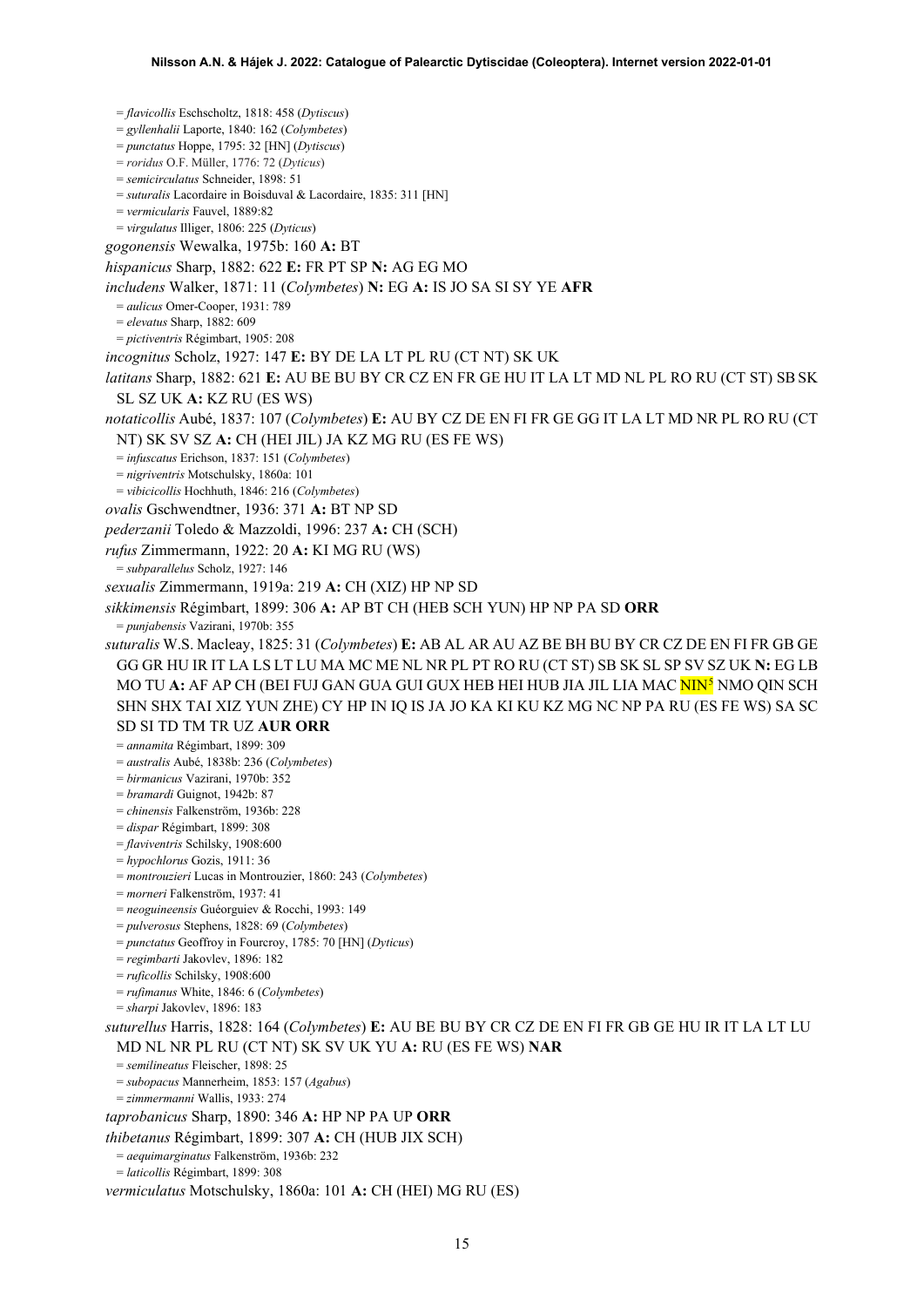*yessoensis* Sharp, 1891: 6 **A:** CH (FUJ HUN JIX LIA) JA SC

subfamily **Copelatinae** Branden, 1885 tribe Copelatini Branden, 1885

**genus** *Copelatus* **Erichson, 1832: 18** type species *Dytiscus posticatus* Fabricius, 1801 *antoniorum* Hájek & Brancucci, 2011: 127 **A:** AE OM *atrosulcatus* Régimbart, 1906b: 251 **A:** YE **AFR** = *edax* Guignot, 1955c: 5 *bacchusi* Wewalka, 1981: 66 **A:** NP SD UP **ORR**[1](#page-2-0) *erichsonii* Guérin-Méneville, 1847: 51 **N:** EG **AFR** = *erichsonii* Guérin-Méneville, 1849: 270 [HN] = *formosus* Wollaston, 1868: 34 *filiformis* Sharp, 1882: 563 **A:** "Himalaya" **ORR** *freudei* Guignot, 1955b: 72 **A:** BT NP PA UP S[D1](#page-2-0) **ORR** = *gibsoni* Vazirani, 1974: 19 = *gibsoni* Vazirani, 1975b: 345 [HN] = *spangleri* Vazirani, 1974: 19 = *spangleri* Vazirani, 1975b: 344 [HN] *gestroi* Sharp, 1882: 597 (*Aglymbus*) **N:** EG **A:** IS OM SA SI YE **AFR** *ibrahimi* Zalat, Saleh, Angus & Kaschef, 2000:15 **N:** EG *indicus* Sharp, 1882: 582 **A:** UP **ORR** *japonicus* Sharp, 1884: 445 **A:** CH (FUJ HUB SCH TAI YUN) JA SC = *chinensis* Régimbart, 1899: 298 = *collocallosus* Falkenström, 1932b: 192 = *collocallosus* Falkenström, 1933: 14 [HN] *kammuriensis* Tamu & Tsukamoto, 1955: 73 **A:** JA SC *koreanus* T. Mori, 1932: 49 **A:** SC *masculinus* Régimbart, 1899: 295 **A:** CH (TAI) JA (Ryukyus) **ORR** = *imasakai* Matsui & Kitayama, 2000: 95 *minutissimus* J. Balfour-Browne, 1939a: 79 **A:** CH (TAI) JA **ORR** *nakamurai* Guéorguiev, 1970: 258 **A:** JA = *hasegawai* Satô, 1988: 123 *oblitus* Sharp, 1882: 582 **A:** CH (HKG MAC TAI) JA UP **ORR** *= andamanicus* Régimbart, 1899: 302 = *karnatakus* Holmen & Vazirani, 1990: 27 = *ryukyuensis* Satô, 1961a: 8 = *subfasciatus* Zimmermann, 1919b: 76 = *tokaraensis* Nakane, 1963: 25 *ogasawarensis* Kamiya, 1932: 6 **A:** JA *parallelus* Zimmermann, 1920a: 226 **A:** JA SC *pulchellus* Klug, 1834: t.33/7 (*Agabus*) **A:** IQ SA SI YE (Socotra) **AFR** = *africanus* Sharp, 1882: 583 = *basalis* Boheman, 1848: 244 = *discoideus* Sharp, 1882: 582 = *marginipennis* Laporte, 1835: 102 (*Colymbetes*) = *obtusus* Boheman, 1848: 242 = *strigulosus* Sharp, 1882: 582 *rimosus* Guignot, 1952a: 27 **A:** CH (YUN) *sociennus* J. Balfour-Browne in Guignot, 1952a: 26 **A:** B[T1](#page-2-0) CH (GUX HKG MAC SHG TAI YUN) NP UP **ORR** = *bangalorensis* Vazirani, 1970b: 311 *takakurai* Satô, 1985b: 63 **A:** CH JA *tenebrosus* Régimbart, 1880: 210 **A:** ?BT CH (FUJ MAC TAI YUN) JA NP **AUR ORR** = *assamensis* Vazirani, 1970b: 316 = *ceylonicus* Vazirani, 1969c: 402 = *hisamatsui* Satô, 1961a: 8 = *pusillus* Sharp, 1882: 580 *teranishii* Kamiya, 1938: 27 **A:** JA = *multistriolatus* Guignot, 1956g: 490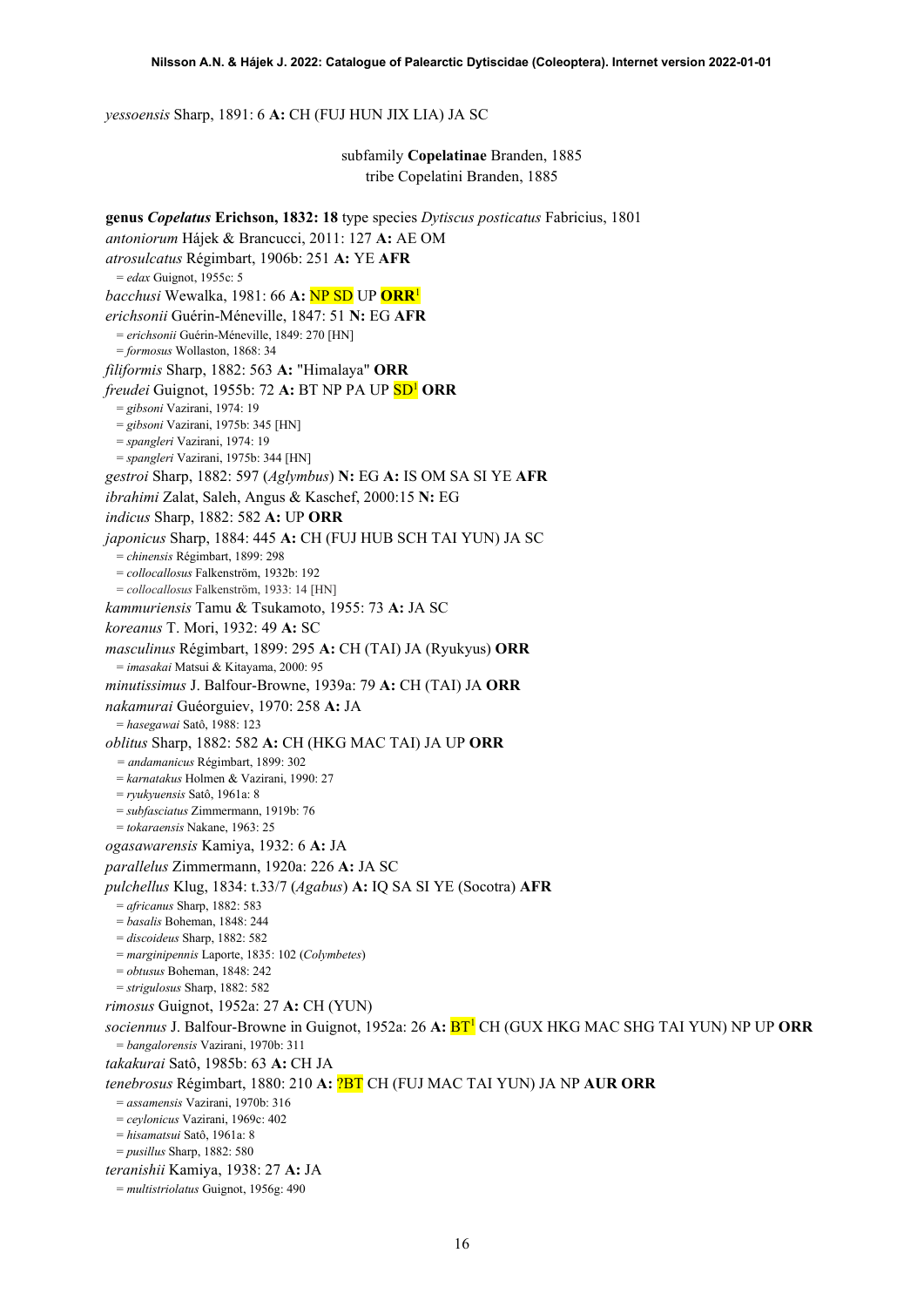*tomokunii* Satô, 1985b: 63 **A:** JA *weymarni* J. Balfour-Browne, 1947b: 440 **A:** CH (HEI LIA SHG) JA NC RU (FE) SC *zimmermanni* Gschwendtner in Zimmermann, 1934: 143 **A:** CH (ZHE) JA SC (Jeju Island)

**genus** *Exocelina* **Broun, 1886: 938** type species *Exocelina advena* Broun, 1886 (= *Celina australis* Clark, 1863) *= Papuadytes* Balke, 1998: 305 type species *Copelatus rivulus* Balke, 1998 (= *Copelatus damantiensis* Balke, 1998) *shizong* Balke & Bergsten, 2003: 90 (*Copelatus*) **A:** CH (YUN)

**genus** *Lacconectus* **Motschulsky, 1855a: 83** type species *Lacconectus fulvescens* Motschulsky, 1855 = *Paralacconectus* Vazirani, 1970b: 304 type species *Lacconectus scholzi* Gschwendtner, 1922 *arunachal* Brancucci, 2006b: 61 **A:** AP *basalis* Sharp, 1882: 598 **A:** CH (TAI YUN) **ORR** *brancuccii* Hájek, Zhao & Jia, 2013: 92 **A:** CH (HAI) *formosanus* Kamiya, 1938: 29 (*Platynectes*) **A:** CH (FUJ JIX TAI) **ORR** *hainanensis* Hendrich, 1998: 102 **A:** CH (HAI) *holzschuhi* Brancucci, 1986: 104 **A:** NP SD *klausnitzeri* Brancucci, 2006b: 59 **A:** AP *kubani* Brancucci, 2003: 98 **A:** CH (YUN) **ORR** *laccophiloides* Zimmermann, 1928: 175 **A:** CH (GUA) **ORR** = *kurosawai* Satô, 1979: 39 *maoyangensis* Brancucci, 2003: 103 **A:** CH (HAI) *menglunensis* Brancucci, 2003: 100 **A:** CH (YUN) *meyeri* Brancucci, 2003: 101 **A:** CH (YUN) **ORR** *nepalensis* Brancucci, 1989: 108 **A:** NP *nicolasi* Brancucci, 1986: 119 **A:** AP BT NP SD **ORR** *ovalis* Gschwendtner, 1936: 369 **A:** AP *pseudonicolasi* Brancucci, 2003: 106 **A:** CH (YUN) **ORR** *sikkimensis* Brancucci, 1989: 109 **A:** SD *similis* Brancucci, 1986: 109 **A:** CH (YUN) **ORR** *tonkinoides* Brancucci, 1986: 127 **A:** CH (GUA YUN) **ORR**

### **genus** *Liopterus* **Dejean, 1833: 54** type species *Dytiscus oblongus* Illiger, 1801

= *Pelocatus* Zaitzev, 1908a: 121 [RN] type species *Dytiscus oblongus* Illiger, 1801

*atriceps* Sharp, 1882: 569 (*Copelatus*) **E:** FR IT PT SP **N:** AG MO TU

*haemorrhoidalis* Fabricius, 1787: 191 (*Dytiscus*) **E:** AB AR AU BE BH BU BY CR CZ DE EN FI FR GB GE GG GR HU IR IT LA LS LT LU MC ME NL PL RO RU (CT NT ST) SB SK SL SP SV SZ UK **N:** AG **A:** IN IS TD TM TR

- = *agilis* Fabricius, 1792: 194 (*Dytiscus*)
- = *oblongus* Illiger, 1801a: 72 *(Dytiscus)*
- = *ruficollis* Schaller, 1783: 313 [HN] (*Dytiscus*)
- = *schalleri* Gmelin, 1790: 1952 (*Dytiscus*)

subfamily **Cybistrinae** Sharp, 1880

tribe Cybistrini Sharp, 1880

**genus** *Cybister* **Curtis, 1827: 151** [RN] type species *Dytiscus lateralis* Fabricius, 1798 **subgenus** *Cybister* Curtis, 1827: 151 [RN] type species *Dytiscus lateralis* Fabricius, 1798

= *Alocomerus* Brinck, 1945: 11 type species *Cybister buqueti* Aubé, 1838

*= Cybisteter* Bedel, 1881: 242 type species *Dytiscus lateralis* Fabricius, 1798

= *Gschwendtnerhydrus* Brinck, 1945: 11 type species *Dytiscus tripunctatus* Olivier, 1795

= *Meganectes* Brinck, 1945: 11 type species *Cybister dejeanii* Aubé, 1838

= *Nealocomerus* Brinck, 1945: 11 type species *Dytiscus fimbriolatus* Say, 1825

**=** *Scaphinectes* Ádám, 1993: 81 [RN] type species *Dytiscus roeselii* Fuessli, 1775 (= *Dytiscus lateralimarginalis* De Geer, 1774)

*= Trochalus* Dejean, 1833: 53 [HN] type species *Dytiscus roeselii* Fuessli, 1775 (= *Dytiscus lateralimarginalis* De Geer, 1774)

*= Trogus* Leach, 1817: 70 [HN] type species *Dytiscus lateralis* Fabricius, 1798

*bengalensis* Aubé, 1838b: 61 **A:** CH (BEI GUA FUJ HAI HEB JIX SCH YUN ZHE) **ORR**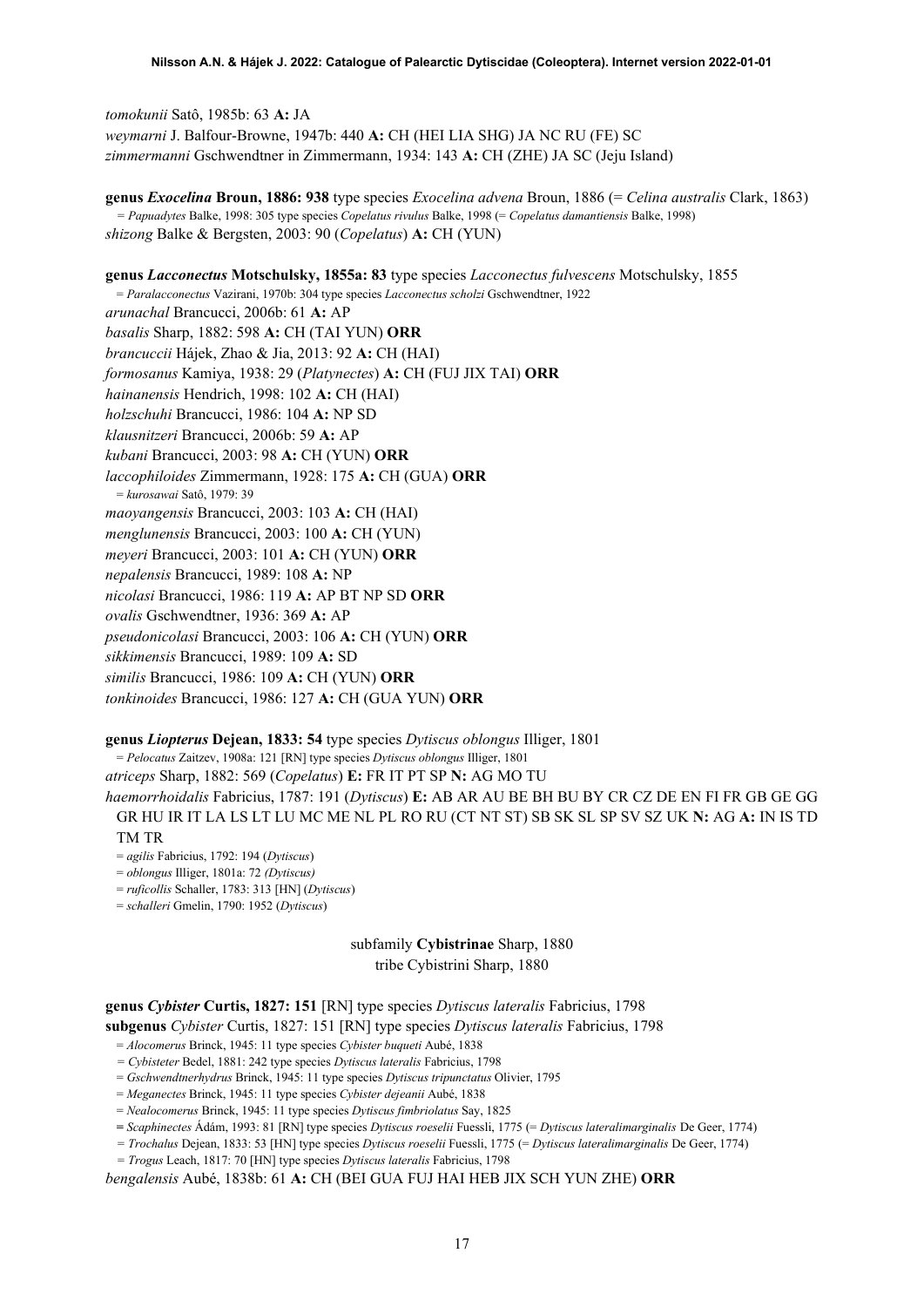*cardoni* Severin, 1890: cxciii **A:** PA **ORR** *cephalotes* Sharp, 1882: 737 **A:** SA YE **AFR** = *konduensis* Gschwendtner, 1927:93 *chinensis* Motschulsky, 1854: 44 **A:** CH (BEI FUJ GUA HAI HEB HEI JIL LIA NIN SCH SHA SHN SHX TAI TIA) JA NC RU (FE) SC *= japonicus* Sharp, 1873b: 45 *cognatus* Sharp, 1882: 744 **A:** HP **ORR** *confusus* Sharp, 1882: 739 **A:** PA **ORR** = *zeylanicus* Gmelin, 1790: 1954 (*Dytiscus*) *crassipes* Sharp, 1882: 735 **A:** SA *fumatus* Sharp, 1882: 731 **A:** CH (SHG) **ORR** *gracilis* Sharp, 1882: 742 **A:** SD *guerini* Aubé, 1838b: 57 **A:** CH (GUA HKG) "Manchuria" **ORR** *laevis* Falkenström, 1936b: 243 **A:** CH (SCH) *lateralimarginalis lateralimarginalis* De Geer, 1774: 396 (*Dytiscus*) **E:** AB AR AU BE BH BU BY CR CZ DE EN FR GB GE GR HU IT KZ LA LT LU MC MD ME NL PL PT RO RU (CT NT ST) SB SK SL SP SV SZ UK **N:**  AG EG LB MO TU **A:** CY IN IS JO KI KU KZ LE SY = *dispar* Rossi, 1790: 199 [HN] (*Dytiscus*) = *dissimilis* Rossi, 1792: 66 (*Dytiscus*) = *glaber* Bergsträsser, 1777: 31 [HN] (*Dytiscus*) = *herbeti* Peytoureau, 1894: xxxix (*Dytiscus*) = *herbeti* Peytoureau, 1895: 11 [HN] (*Dytiscus*) = *intricatus* Schaller, 1783: 311 (*Dytiscus*) = *jordanis* Reiche & Saulcy, 1855: 637 = *lepidus* Apetz in Küster, 1852: 34 = *lusitanicus* Sharp, 1882: 747 *= pallidus* Ménétriés, 1832: 140 [HN] (*Dytiscus*) = *politus* Gautier des Cottes, 1866: 179 = *roeselii* Fuessli, 1775: 18 (*Dytiscus*) = *tataricus* Gebler, 1829: 64 (*Dytiscus*) = *vetulus* Schrank, 1798: 710 (*Dytiscus*) = *virens* O.F. Müller, 1776: 70 (*Dyticus*) = *virescens* Gmelin, 1790: 1958 (*Dytiscus*) *lateralimarginalis ponticus* Sharp, 1882: 748 **A:** IN IQ *lateralimarginalis torquatus* Fischer von Waldheim, 1829: 25 (*Dytiscus*) **E:** GG RU (ST) **A:** AF CH (GAN NIN NMO XIN) KA TM TR *= chaudoirii* Hochhuth, 1846: 213 = *hedini* Zaitzev, 1909a: 419 = ? *kansou* Feng, 1936: 13 *lewisianus* Sharp, 1873b: 46 **A:** CH (ANH BEI HEB HUB JIA JIX LIA SHG ZHE) JA **ORR** *limbatus* Fabricius, 1775: 230 (*Dytiscus*) **A:** AF AP CH (TAI XIZ YUN) JA N[P1](#page-2-0) PA UP "Manchuria" **ORR** = *aciculatus* Herbst, 1784: 123 (*Dytiscus*) *reichei* Aubé, 1838b: 79 **N:** EG **AFR** *rugosus* W.S. Macleay, 1825: 32(*Dytiscus*) **A:** CH (TAI) JA **ORR** = *indicus* Aubé, 1838b: 62 *rugulosus* Kollar & Redtenbacher, 1844: 502 (*Trochalus*) **A:** KA *senegalensis* Aubé, 1838b: 72 **E:** IT **N:** AG **AFR** = *convexiusculus* H.J. Kolbe, 1883: 420 = *irroratus* H.J. Kolbe, 1883: 420 = *marginellus* Régimbart, 1895: 212 = *rufiventris* Régimbart, 1895: 214 = *seidlitzii* Ragusa, 1887: 43 *tripunctatus africanus* Laporte, 1835: 99 **E:** AL BH CR FR GR IT MA4 PT SP **N:** AG CI EG LB MO TU **A:** IS KU OM SA SI YE **AFR** = *aegyptiacus* Peyron, 1856: 722 = *haagi* Wehncke, 1876c: 358 (*Trogus*) = *meridionalis* Gené, 1836: 170 (*Trochalus*) = *punctipennis* Taschenberg, 1883: 176 (*Trogus*) *tripunctatus lateralis* Fabricius, 1798: 64 (*Dytiscus*) **E:** AB RU (ST) **A:** AE AF AP BT CH (GUA FUJ HAI HEB HEI HUB HUN JIA NAC SCH TAI YUN XIZ ZHE) CY HP IN IQ JA KA KI MG NP OM PA RU (FE) SD SY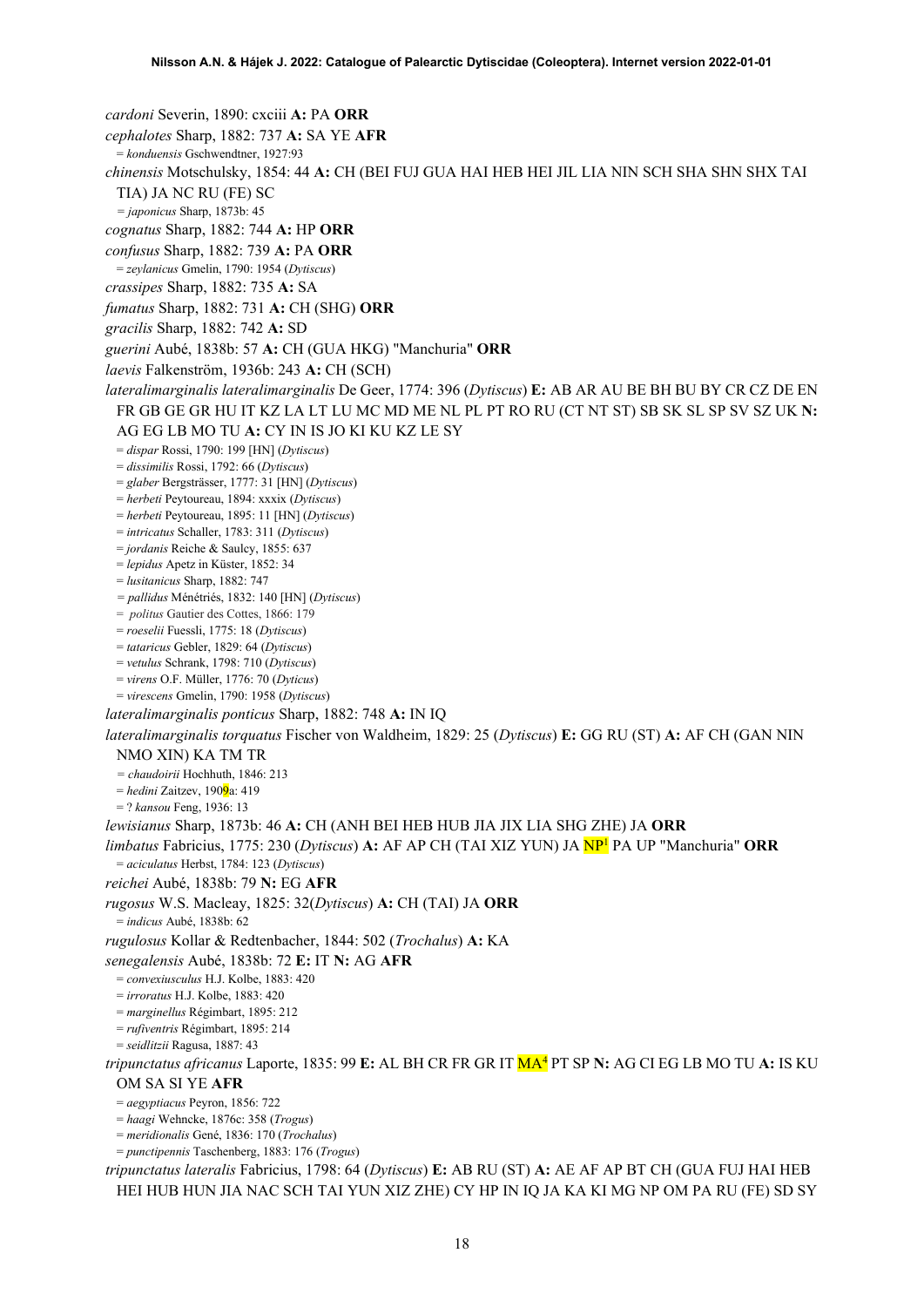### TD TM TR UP UZ **ORR**

= *asiaticus* Sharp, 1882: 731

= *gotschii* Hochhuth, 1846: 214

= *orientalis* Gschwendtner, 1931c: 99

= *similis* Régimbart, 1899: 352

= *szechwanensis* Falkenström, 1936b: 238

*ventralis* Sharp, 1882: 742 **A:** CH (MAC SCH SHN TAI) UP **ORR**

= *crassus* Sharp, 1882: 743

**subgenus** *Melanectes* Brinck, 1945: 11 type species *Cybister owas* Laporte, 1835 *bimaculatus* Aubé, 1838b: 84 **N:** AG **AFR** = *aequatorius* Zimmermann, 1917: 100 = *regimbarti* Wilke, 1920: 257 *brevis* Aubé, 1838b: 98 **A:** CH (LIA SCH TAI) JA SC *convexus* Sharp, 1882: 718 **A:** CH (YUN) **ORR** *posticus* Aubé, 1838b: 87 **A:** HP NP PA UP **ORR** *sugillatus* Erichson, 1834: 227 **A:** AF AP BT CH (BEI FUJ GUA HAI HEB HKG HUB JIX SCH TAI XIZ ZHE) HP JA NP PA SD UP **ORR** = *bisignatus* Aubé, 1838b: 88 = *notasicus* Aubé, 1838b: 90 = *olivaceus* Boheman, 1858: 21 *vulneratus* Klug, 1834: t.33/1 **E:** IT SP **N:** AG EG LB MO TU **A:** AE BA IN OM SA SI YE **AFR** = *binotatus* Klug, 1835: 28

= *bivulnerus* Aubé, 1838b: 91

= *madagascariensis* Aubé, 1838b: 94

subfamily **Dytiscinae** Leach, 1815 tribe Aciliini Thomson, 1867

**genus** *Acilius* **Leach, 1817: 69** type species *Dytiscus sulcatus* Linnaeus, 1758

**subgenus** *Acilius* Leach, 1817: 69 type species *Dytiscus sulcatus* Linnaeus, 1758

= *Heteroelytrus* Ádám, 1993: 81 [RN] type species *Dytiscus sulcatus* Linnaeus, 1758

*canaliculatus* Nicolai, 1822: 29 (*Dytiscus*) **E:** AU BE BH BU BY CR CZ DE EN FI FR GB GE HU IR IT LA LT LU NL NR PL RU (CT NT ST) SB SK SL SV SZ UK **A:** CH (JIL) KZ MG RU (ES FE WS)

= *caliginosus* Curtis, 1825: 63

= *dispar* Lacordaire in Boisduval & Lacordaire, 1835: 306

= *kotulae* Ulanowski, 1884: 6

= *laevisulcatus* Motschulsky, 1845b: 30

= *subimpressus* Motschulsky, 1845b: 30

= *sulcatoaffinis* Hummel, 1822: 7 (*Dyticus*)

= *sulcipennis* C.R. Sahlberg, 1824: 157 (*Dyticus*)

= *xantischius* Gozis, 1911: 20

*japonicus* Brinck, 1939: 168 **A:** JA

*kishii* Nakane, 1963: 26 **A:** JA

*sinensis* Peschet, 1915: 288 **A:** CH (SCH YUN)

= *guerryi* Olsoufieff, 1925: 90

*sulcatus* Linnaeus, 1758: 412 (*Dytiscus*) **E:** AB AL AR AU BE BH BU BY CR CZ DE EN FI FR GB GE GG HU IR IT LA LS LT LU ME NL NR PL PT RO RU (CT NT ST) SB SK SL SP SV SZ UK **N:** AG **A:** IN KI KZ MG RU (ES FE WS) TR

= *blancki* Peyerimhoff, 1927: 79

= *brevis* Aubé, 1837: 70

= *fasciatus* De Geer, 1774: 397 (*Dytiscus*)

= *marginalis* Ström, 1768: 327 (*Dytiscus*) [HN]

= *punctatus* Scopoli, 1763: 97 (*Dytiscus*)

= *scopolii* Gmelin, 1790: 1954 (*Dytiscus*)

= *scoticus* Stephens, 1828: 93

= *tomentosus* Motschulsky, 1845b: 30

= *varipes* Stephens, 1828: 93

**subgenus** *Homoeolytrus* Gobert, 1874: 440 type species *Acilius duvergeri* Gobert, 1874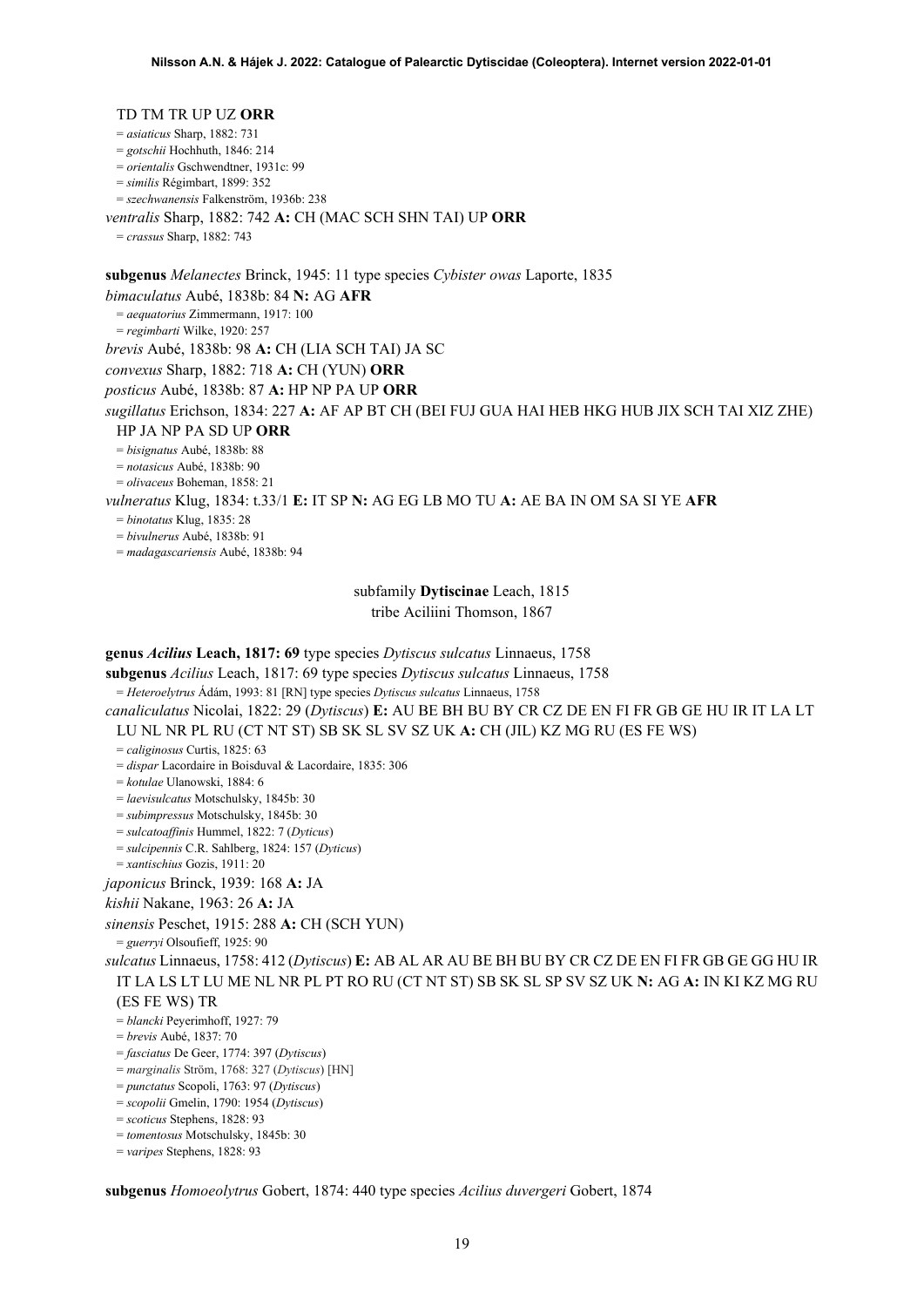*duvergeri* Gobert, 1874: 441 **E:** FR IT PT SP **N:** MO

- **genus** *Graphoderus* **Dejean, 1833: 54** type species *Dytiscus cinereus* Linnaeus, 1758
	- = *Bathydrus* Gozis, 1875: 10 type species *Hydaticus austriacus* Sturm, 1834
	- = *Derographus* Portevin, 1929: 210 type species *Hydaticus austriacus* Sturm, 1834
	- = *Graphothorax* Motschulsky, 1853: 9 type species *Dytiscus cinereus* Linnaeus, 1758
	- = *Prosciastes* Gistel, 1856: 355 type species *Dytiscus cinereus* Linnaeus, 1758

*adamsii* Clark, 1864: 211 (*Hydaticus*) **A:** CH (BEI HEB HEI HUB JIA JIL LIA SHX ZHE) JA RU (FE) SC = *japonicus* Sharp, 1873b: 48 (*Hydaticus*)

*austriacus* Sturm, 1834: 46 (*Hydaticus*) **E:** AB AR AU BE BH BU BY CR CZ DE FR GE HU IT KZ LA LT MD NL PL RO RU (CT ST) SB SK SL SV SZ UK **A:** IN KI KZ MG RU (ES FE WS) TM TR U[Z1](#page-2-0)

*bieneri* Zimmermann, 1921a: 86 **A:** RU (FE)

*bilineatus* De Geer, 1774: 400 (*Dytiscus*) **E:** AU BE BH BY CR CZ DE EN FI FR GB GE HU IT LA LT LU NL NR PL RO RU (CT NT ST) SB SK SL SV SZ UK **A:** RU (WS)

*cinereus* Linnaeus, 1758: 412 (*Dytiscus*) **E:** AB AR AU BE BH BU BY CR CZ DE EN FI FR GB GE GG GR HU IT KZ LA LT LU MC MD ME NL NR PL RO RU (CT ST) SB SK SL SP SV SZ UK **A:** IN KZ MG RU (E[S1](#page-2-0) WS) TR

= *intermedius* Westhoff, 1881: 53 (*Hydaticus*)

= *simulator* Westhoff, 1882: 304 (*Hydaticus*)

= *taeniatus* Rossi, 1792: 69 (*Dytiscus*)

*elatus* Sharp, 1882: 695 **A:** CH (HEI JIL NMO QIN) JA MG RU (ES FE)

*zonatus verrucifer* C.R. Sahlberg, 1824: 159 (*Dyticus*) **E:** EN FI IT LA NR RU (NT) SV **A:** RU (WS)

= *bertolinii* Seidlitz, 1887: 107

= *flavotestaceus* J.R. Sahlberg, 1875: 161

= *piciventris* Thomson, 1868: 351

= *rosenbergeri* Seidlitz, 1887: 107

= *sahlbergii* Seidlitz, 1887: 107

= *thomsonii* Seidlitz, 1887: 108

*zonatus zonatus* Hoppe, 1795: 33 (*Dytiscus*) **E:** AR AU BE BU BY CR CZ DE FR GB GE GG HU LA LT LU MD NL PL SK SL RU (CT ST) SB SV SZ UK **A:** TR

= *interiectus* Westhoff, 1882: 304 (*Hydaticus*)

= *zonatus* Panzer, 1796: 38/t.13 [HN] (*Dytiscus*)

**genus** *Rhantaticus* **Sharp, 1882: 672** type species *Hydaticus signatipennis* Laporte, 1835 (= *Hydaticus congestus*  Klug, 1833)

*congestus* Klug, 1833: 48 (*Hydaticus*) **N:** EG **A:** AP CH (FUJ GUA GUX HAI HUB TAI YUN) HP JA NP UP **AFR AUR ORR**

= *rochasi* Perroud & Montrouzier, 1864: 81 (*Hydaticus*)

= *signatipennis* Laporte, 1835: 95 (*Hydaticus*)

**genus** *Sandracottus* **Sharp, 1882: 672** type species *Dytiscus fasciatus* Fabricius, 1775 (= *Hydaticus mixtus* Blanchard, 1843)

*dejeanii* Aubé, 1838b: 165 (*Hydaticus*) **A:** AP HP IN PA UP **ORR**

*festivus* Illiger, 1801b: 166 (*Dytiscus*) **A:** AP CH (GUA GUX HAI HUN SCH YUN) HP PA **ORR** *manipurensis* Vazirani, 1969a: 277 **A:** AP **ORR**

*mixtus* Blanchard, 1843: pl. 4 (*Hydaticus*) **A:** CH (FUJ HUB JIA JIX SCH SHG XIZ ZHE) JA SC **ORR** = *crucialis* Régimbart, 1899: 333

= *fasciatus* Fabricius, 1775: 825 [HN] (*Dytiscus*)

= *hunteri* Crotch, 1872: 205 [RN] (*Hydaticus*)

tribe Dytiscini Leach, 1815

### **genus** *Dytiscus* **Linnaeus, 1758: 411** type species *Dytiscus marginalis* Linnaeus, 1758

*= Leionotus* Kirby, 1837: 76 type species *Dytiscus conformis* Kunze, 1818 (=*Dytiscus marginalis* Linnaeus, 1758)

= *Macrodytes* Thomson, 1859: 12 type species *Dytiscus marginalis* Linnaeus, 1758

*circumcinctus* Ahrens, 1811: 67(=55) **E:** AU BE B[H1](#page-2-0) BU BY CR CZ DE EN FI FR GB GE GG HU IR IT LA LT MD ME NL NR PL RO RU (CT NT ST) SB SK SL SV SZ UK **A:** KZ MG RU (ES FE WS) TR **NAR**

= *angustatus* Curtis, 1826: 99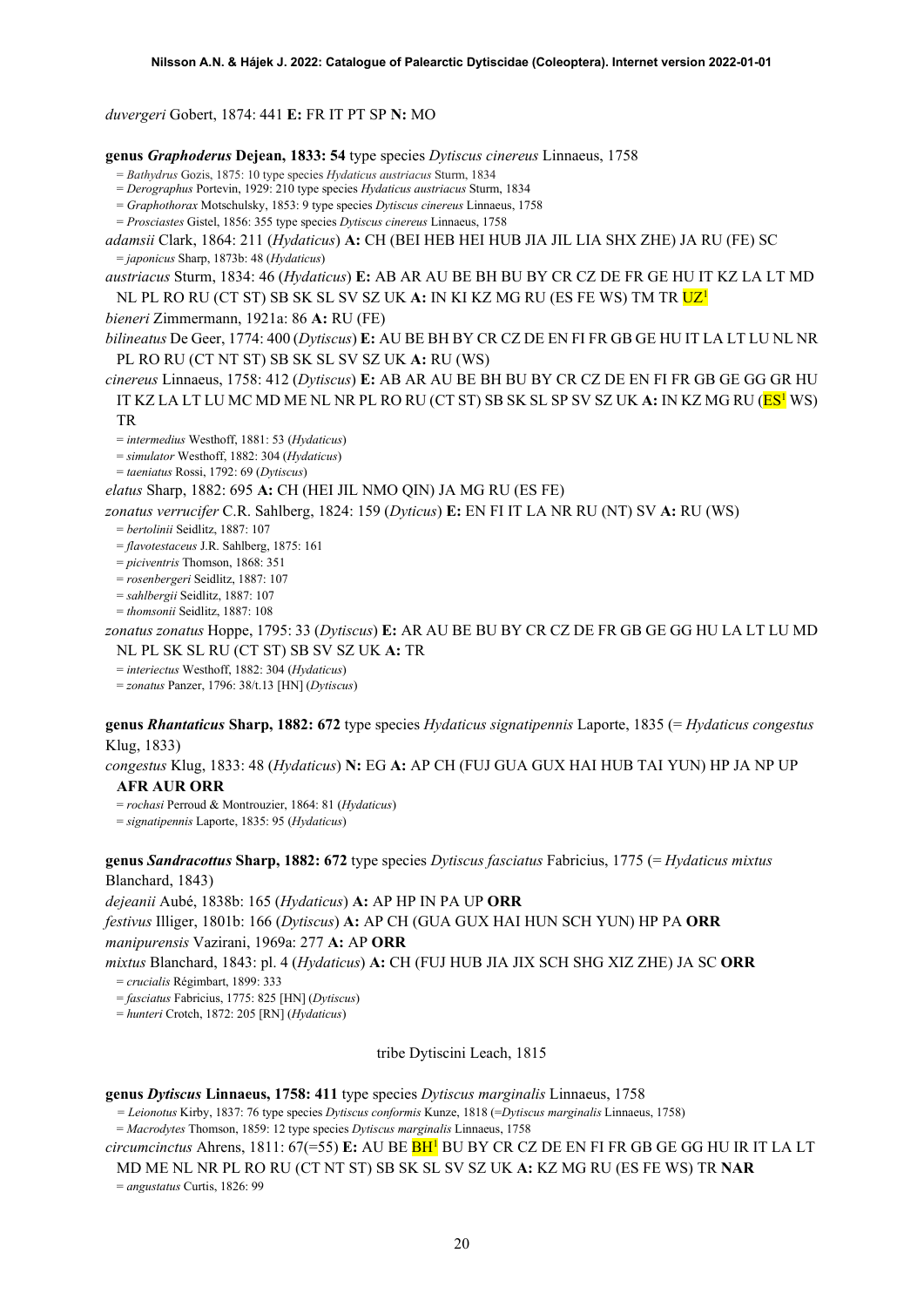= *angustatus* Stephens, 1828: 88 = *anxius* Mannerheim, 1843: 218 = *circumscriptus* Lacordaire in Boisduval & Lacordaire, 1835: 300 [HN] = *confusus* Motschulsky, 1860a: 101 = *dubius* Gyllenhal, 1827: 372 [HN] = *flavocinctus* Hummel, 1823: 17 = *fuscostriatus* Motschulsky, 1859b: 167 = *ooligbukii* Kirby, 1837: 74 *circumflexus* Fabricius, 1801: 258 **E:** AB AR AU BE BH BU BY CR CZ DE EN FR GB GE GG GR HU IR IT LA LT LU MA MD NL PL PT RO RU (ST) SB SK SL SP SV UK **N:** AG EG LB MO TU **A:** CY IN IS ?KI ?KZ LE RU (WS) SY TR = *dubius* Audinet-Serville, 1821: 90 = *flavomaculatus* Curtis, 1826: 99 = *flavoscutellatus* Latreille, 1804: 162 = *kunstleri* Peytoureau, 1894: xlii = *kunstleri* Peytoureau, 1895: 14 [HN] = *perplexus* Lacordaire in Boisduval & Lacordaire, 1835: 303 *dauricus dauricus* Gebler, 1832: 39 **A:** CH (HEI JIL XIN) JA MG RU (ES FE) **NAR** = *amurensis* J. Balfour-Browne, 1944a: 356 [RN] = *confluens* Say, 1830: 27 [HN] = *confluens* Say, 1834: 440 [HN] = *confluentus* LeConte, 1850: 212 [RN] = *diffinis* LeConte, 1850: 212 = *franklinii* Kirby, 1837: 77 = *frontalis* Motschulsky, 1860a: 101 [HN] = *obscurus* Gschwendtner, 1922: 93 = *strigifrons* Motschulsky, 1860a: 101 = *ventralis* Motschulsky, 1855b: 79 = *vexatus* Sharp, 1882: 643 *dauricus zaitzevi* Nakane, 1990d: 28 **A:** JA *delictus* Zaitzev, 1906a: 28 (*Macrodytes*) **A:** CH (HEI) RU (FE) *dimidiatus* Bergsträsser, 1777: 33 **E:** AB AL AR AU BE BH BU BY CR CZ DE EN FI FR GB GE GG GR HU IT LA LT LU MC MD ME NL PL RO RU (CT NT ST) SK SL SV SZ UK YU **A:** IN KI SY TR *distantus* Feng, 1936: 14 **A:** CH "Manchuria" *lapponicus disjunctus* Camerano, 1880: 120 **E:** IT *lapponicus lapponicus* Gyllenhal, 1808: 468 **E:** BE BY CZ DE EN FI FR GB GE GG IR LA LT NL NR PL RO RU (CT NT) SK SV **A:** KZ RU (ES WS) = *borealis* Motschulsky, 1860a: 101 = *septemtrionalis* Gyllenhal, 1827: 373 *latissimus* Linnaeus, 1758: 411 **E:** AU BE BY CR CZ DE EN FI FR GE HU IT LA LT LU NL NR PL RO RU (CT NT ST) SK SV SZ UK **A:** KI RU (WS) = *amplissimus* O.F. Müller, 1776: 69 = *anastomozans* Well, 1781: 386 *latro* Sharp, 1882: 644 **A:** CH (HEI) MG RU (ES FE WS) = *piceatus* Sharp, 1882: 644 = *stadleri* Gschwendtner, 1922: 93 *marginalis czerskii* Zaitzev, 1953: 328 **A:** CH (HEB HEI HEN) JA NC RU (ES FE) *marginalis marginalis* Linnaeus, 1758: 411 **E:** AB AL AU BE BH BU BY CR CZ DE EN FI FR GB GE GG GR HU IR IT LA LS LT LU MC ME NL NR PL PT RO RU (CT NT ST) SK SL SP SV SZ UK YU **A:** KI KZ RU (ES WS) TR = *circumductus* Audinet-Serville, 1821: 90 = *conformis* Kunze, 1818: 58 = *semicostatus* Reineck, 1921: 117 = *semistriatus* Linnaeus, 1758: 412 = *submarginatus* Stephens, 1828: 90 = *totomarginalis* De Geer, 1774: 391 *mutinensis* Branden, 1885: 97 **E:** CR GR IT *= mutinensis* Pederzani, 1971: 220 [HN] *persicus* Wehncke, 1876a: 52 **E:** AR GG RU (ST) UK **A:** AF IN TR UZ *pisanus* Laporte, 1835: 98 **E:** AN CR FR GR IT PT SP **N:** AG MO TU = *ibericus* Rosenhauer, 1856: 47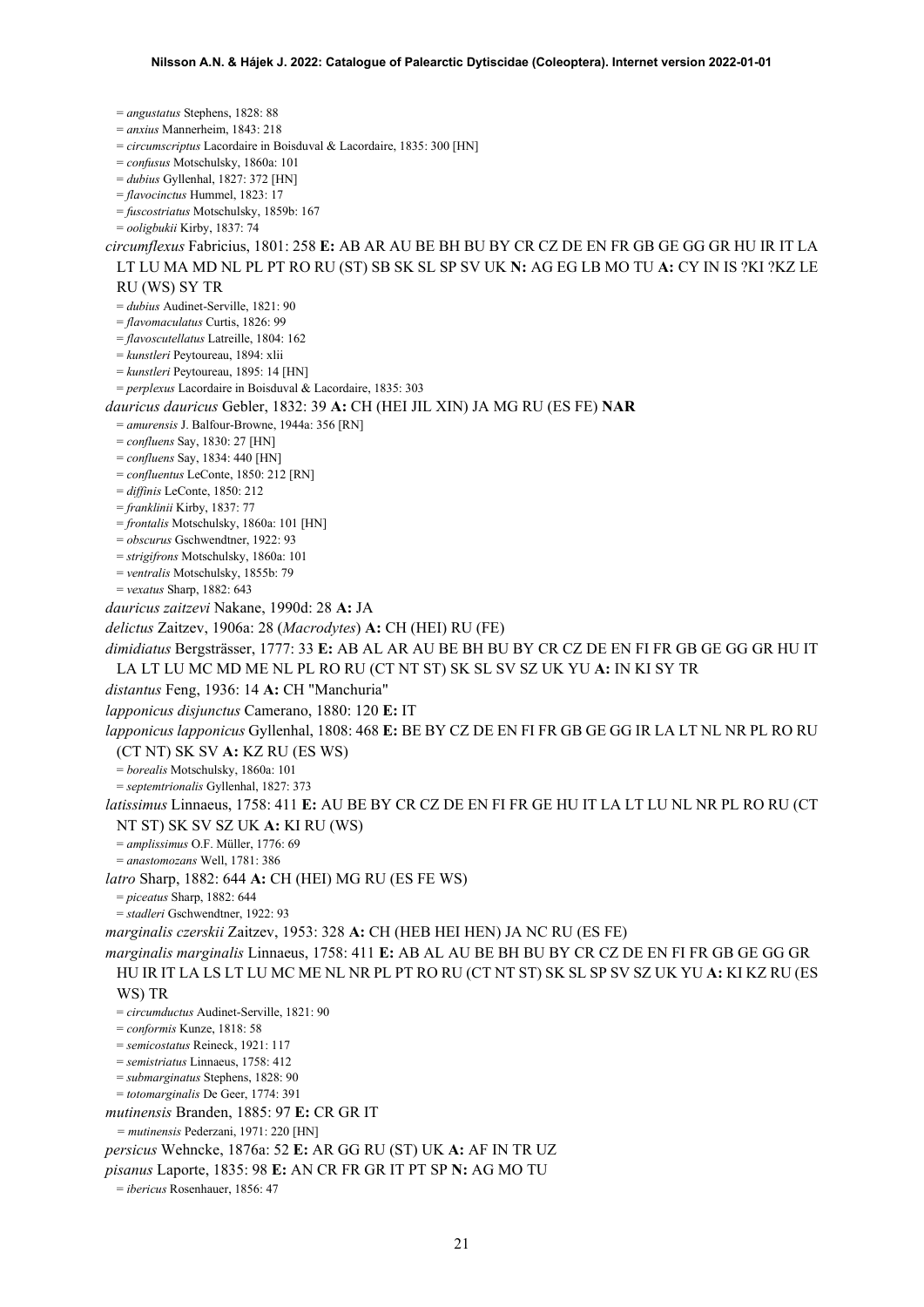= *nonsulcatus* Zimmermann, 1919a: 233

*semisulcatus* O.F. Müller, 1776: 70 **E:** AL AU BE BU CR CZ DE EN FR GB GE GG GR IR IT LA LT LU ME NL

NR PL PT SL SP SV SZ UK **N:** AG MO TU **A:** KZ RU (ES) TR **AUR**

= *exspectatus* Peyerimhoff, 1905: 229 = *frischii* Bergsträsser, 1777: 43

= *laevis* Engert, 1911: 19

= *maurus* Schaufuss, 1882b: 238

= *maurus* Schaufuss, 1883: clxxiii [HN]

= *porcatus* Thunberg, 1794: 74

- = *punctatus* Olivier, 1795: 12 [HN]
- = *punctulatus* Fabricius, 1777: 238 [HN]
- = *stagnalis* Geoffroy in Fourcroy, 1785: 66

*sharpi sharpi* Wehncke, 1875a: 500 **A:** CH (HUN SHA) JA

*sharpi validus* Régimbart, 1899: 311 **A:** JA

*sinensis* Feng, 1935: 182 **A:** CH (HEI SCH SHA)

*thianschanicus* Gschwendtner, 1923: 107 (*Macrodytes*) **E:** RU (ST) **A:** AF KA TD TR

### tribe Eretini Crotch, 1873

**genus** *Eretes* **Laporte, 1833: 397** type species *Dytiscus griseus* Fabricius, 1781

= *Eunectes* Erichson, 1832: 17 [HN] type species *Dytiscus sticticus* Linnaeus, 1767

= *Nogrus* Dejean, 1833: 53 type species *Dytiscus griseus* Fabricius, 1781

*griseus* Fabricius, 1781: 293 (*Dytiscus*) **E:** AB AR AZ BH BU CR CZ FR GG GR HU IT MA4 ME PT RO RU (ST) SB SL SP UK **N:** AG EG LB MO TU **A:** AF BT CH (BEI FUJ HAI HEB HEI HUB JIA LIA MAC NIN5 SCH SHA SHG SHN SHX TAI XIZ YUN ZHE) IN IQ JA JO HP KA KU NP OM PA RU (FE) SC SI SY TR UP YE **AFR AUR ORR**

= *moroderi* Báguena Corella, 1935: 90

= *plicipennis* Motschulsky, 1845b: 29 (*Eunectes*)

= *succinctus* Klug, 1834: t.33/4 (*Eunectes*)

*sticticus* Linnaeus, 1767: 666 (*Dytiscus*) **E:** BU CR CZ GR HU RU (ST) SK SP **N:** AG CI EG LB MO MR TU **A:** AE AF CY IN IS JO KI KZ QA SA SI TD TM TR YE **AFR NAR NTR**

= *conicollis* Wollaston, 1861b: 97 (*Eunectes*)

= *helvolus* Klug, 1834: t.33/3 (*Eunectes*)

= *occidentalis* Erichson, 1847: 73 (*Eunectes*)

= *punctatus* Zoubkoff, 1837: 66 (*Eunectes*)

= *subcoriaceus* Wollaston, 1861a: 99 (*Eunectes*)

= *subdiaphanus* Wollaston, 1861a: 100 (*Eunectes*)

tribe Hydaticini Sharp, 1880

**genus** *Hydaticus* **Leach, 1817: 69** type species *Dytiscus transversalis* Pontoppidan, 1763

**subgenus** *Hydaticus* Leach, 1817: 69 type species *Dytiscus transversalis* Pontoppidan, 1763

= *Icmaleus* Gistel, 1856: 355 type species *Dytiscus transversalis* Pontoppidan, 1763

*aruspex* Clark, 1864: 212 **E:** BY CZ DE EN FI FR GE HU LA NR PL RU (CT NT) SV UK **A:** CH (HEI JIL LIA) JA KZ MG RU (ES FE WS) **NAR**

= *americanus* Sharp, 1882: 651

= *laevipennis* Thomson, 1867: 88

= *laeviusculus* Poppius, 1906: 58

= *modestus* Sharp, 1882: 650

= *rugosus* Poppius, 1905: 23

*continentalis* J. Balfour-Browne, 1944a: 355 [RN] **E:** AU BE BH BY CR CZ DE EN FR GE HU IT LA LT PL RU (CT ST) SK SV SZ UK **A:** MG RU (WS)

= *stagnalis* Fabricius, 1787: 191 [HN] (*Dytiscus*)

*schelkovnikovi* Zaitzev, 1913: 197 **E:** AB AR GG RU (ST) **A:** IN

= *litoralis* Zaitzev, 1913: 198

*seminiger* De Geer, 1774: 401 (*Dytiscus*) **E:** AU BE BH BY CR CZ DE EN FI FR GB GE HU IR IT LA LS LT LU NL NR PL RO RU (CT NT ST) SB SK SL SP SV SZ UK **A:** IN KZ RU (ES WS)

= *cinctus* O.F. Müller, 1776: 669 [HN] (*Dyticus*)

= *danicus* Gmelin, 1790: 1955 (*Dytiscus*)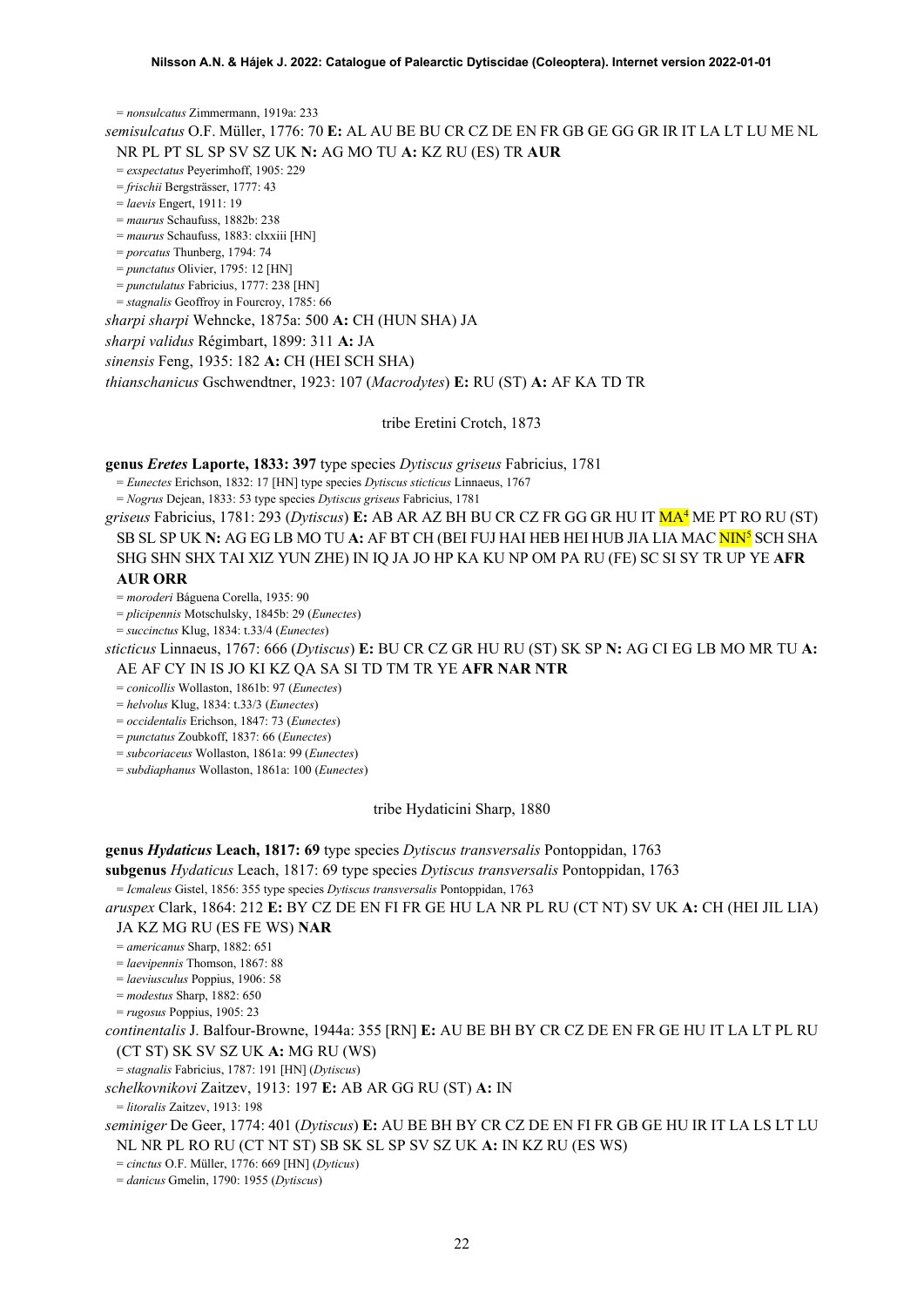= *hybneri* Fabricius, 1787: 190 (*Dytiscus*)

= *parapleurus* Marsham, 1802: 427 (*Dytiscus*)

= *sexpunctatus* Drapiez, 1819a: 48 (*Dyticus*)

*transversalis laevisculptus* Zaitzev, 1910b: 223 **A:** IN TR

*transversalis transversalis* Pontoppidan, 1763: 677 (*Dytiscus*) **E:** AL AU BE BH BU BY CR CZ DE EN FI FR GB GE GG GR HU IT KZ LA LT LU MC MD ME NL NR PL RO RU (CT NT ST) SB SK SL SV SZ UK **A:** IS RU

(WS)

= *degeneratus* Westhoff, 1882: 305

= *inderiensis* Zaitzev, 1915: 277

= *interruptemaculatus* Gerhardt, 1899b: 217

= *punctipennis* Thomson, 1867: 87

= *sahlbergi* Zaitzev, 1905c: 226

**subgenus** *Prodaticus* Sharp, 1882: 647 type species *Prodaticus pictus* Sharp, 1882

**=** *Guignotites* Brinck, 1943c: 141 [RN] type species *Dytiscus vittatus* Fabricius, 1775

= *Hydaticinus* Guignot, 1950a: 104 type species *Hydaticus rectus* Sharp, 1882 (= *Dytiscus xanthomelas* Brullé, 1837)

= *Isonotus* Guignot, 1936b: 53 [HN] type species *Dytiscus vittatus* Fabricius, 1775

= *Pleurodytes* Régimbart, 1899: 331 type species *Hydaticus dineutoides* Sharp, 1882

*africanus* Rocchi, 1976: 289 (*Prodaticus*) **A:** OM SA YE **AFR**

*agaboides* Sharp, 1882: 663 **A:** CH (HAI YUN) **ORR**

*bengalensis* Régimbart, 1899: 322 **A:** CH (YUN) **ORR**

*bipunctatus* Wehncke, 1876c: 196 **A:** AP BT CH (CHQ FUJ GUX HEB HKG HUN LIA SCH TAI YUN XIZ) HP

JA NP OM SD UP **ORR**

= *satoi* Wewalka, 1975c: 91

= *dhofarensis* Pederzani, 2003: 18[6](#page-52-5)

*bivittatus* Laporte, 1835: 98 **N:** EG **AFR**

= *sharpi* Peschet, 1917: 45 *bowringii* Clark, 1864: 214 **A:** CH (ANH BEI GUX HEB HUB JIA JIX LIA SCH SHA SHN TAI YUN ZHE) JA NC SC **ORR**

*decorus* Klug, 1834: t.33/5 **N:** EG **A:** SA SI YE **AFR**

*discindens* Walker, 1858: 204 **A:** BT **ORR**

= *ceylonicus* Guignot, 1935b: 130

= *orissaensis* Nilsson, 1999b: 20 [RN]

= *sharpi* Vazirani, 1969a: 264 [HN]

*dorsiger* Aubé, 1838b: 193 **A:** SA YE **AFR**

*dregei* Aubé, 1838b: 172 **A:** SA YE **AFR**

= *jucundus* Reiche, 1850: 278

= *nigromarmoratus* Clark, 1864: 220

*fabricii* W.S. Macleay, 1825: 31 [RN] (*Colymbetes*) **A:** CH (XIZ YUN) **AUR ORR**

= *fabriciusi* Ball, 1932: 19 [RN]

= *rufulus* Aubé, 1838b: 199

= *varius* Fabricius, 1801: 267 [HN] (*Dytiscus*)

*flavolineatus* Boheman, 1848: 237 **A:** SA YE **AFR**

*grammicus* Germar, 1827: t.1 (*Dytiscus*) **E:** AB AR AU BH BU CR FR GE GG HU IT MC PL RO RU (ST) SK SL SZ TR UK YU **A:** AF CH (BEI HAI HEB HEI HUB JIA JIL LIA NIN5 SCH YUN) IN JA KI KZ NC TM UZ

= *lineolatus* Ménétriés, 1832: 140 (*Dytiscus*)

= *nigrovittatus* Clark, 1864: 222

*histrio* Clark, 1864: 221 **A:** AE AF HP IN IQ KA NP OM PA SA TR UP YE **ORR**

= *arabicus* Guignot, 1951a: 21

= *rectangulus* Sharp, 1882: 669

*incertus* Régimbart, 1888: 617 **A:** BT CH (YUN) HP NP **ORR**

= *martensi* Wewalka, 1972a: 115

*leander* Rossi, 1790: 202 (*Dytiscus*) **E:** AB AL FR GR IT MA4 ME PT SP **N:** AG EG LB MO TU **A:** CY IN IQ IS JO SI SY TM TR **AFR**

= *debarrosmachadoi* Franciscolo, 1968: 51

= *fusciventris* Reiche & Saulcy, 1855: 639

= *nauzieli* Fairmaire, 1859a: lii

*litigiosus* Régimbart, 1880: 210 **A:** CH (HAI) **ORR**

= *nubilus* Régimbart, 1899: 318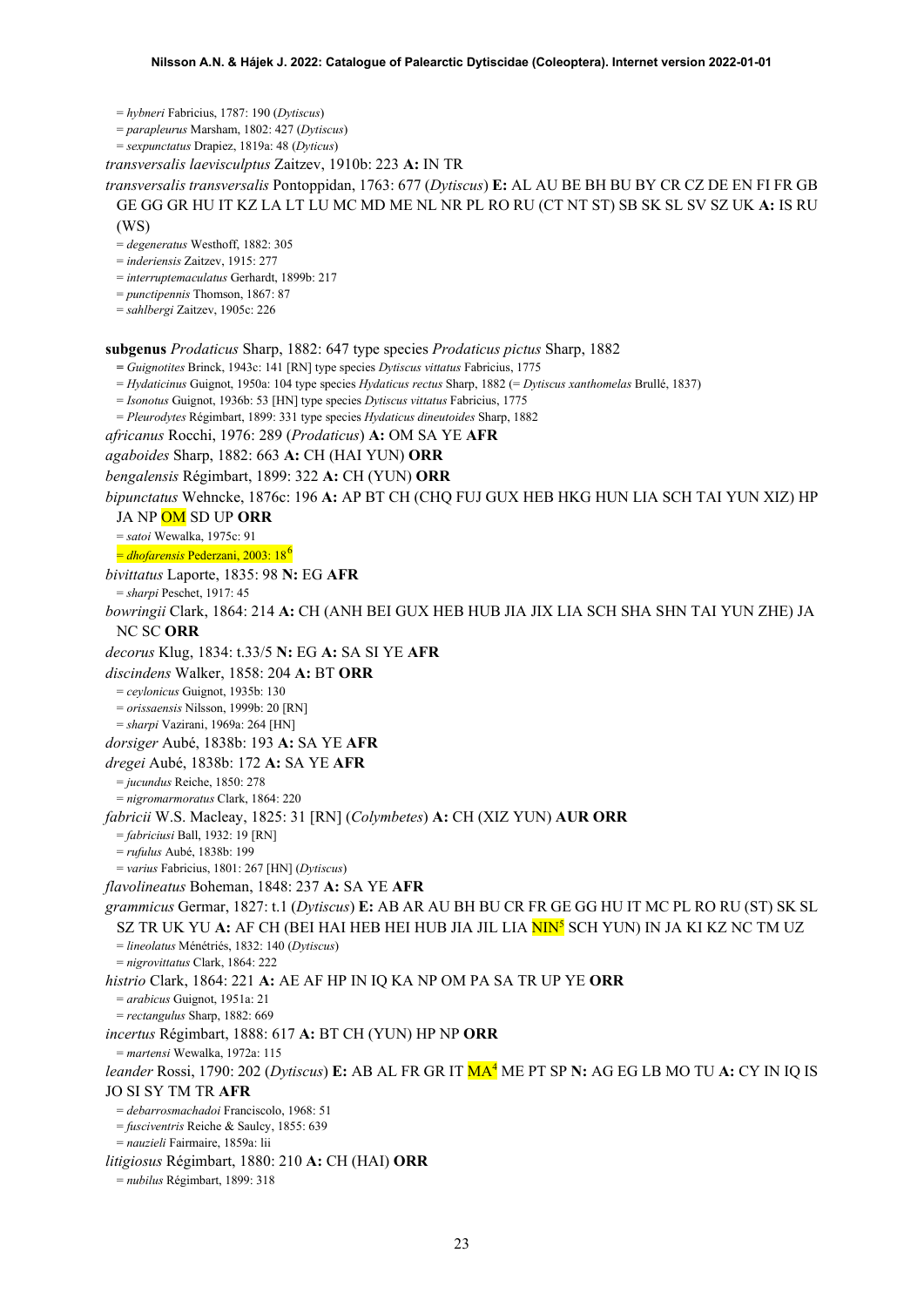= *planatus* Régimbart, 1899: 317 *luczonicus* Aubé, 1838b: 179 **A:** CH (HKG) HP UP **ORR** *major* Régimbart, 1899: 328 **A:** CH (YUN) **ORR** *pacificus conspersus* Régimbart, 1899: 315 **A:** CH (SHN TAI) JA SC = *sakishimanus* Nakane, 1990c: 29 *pacificus pacificus* Aubé, 1838b: 177 **A:** CH (YUN) **ORR** = *banksii* Crotch, 1872: 205 [RN] = *latihamatus* Régimbart, 1899: 315 = *ruficollis* Fabricius, 1787: 189 [HN] (*Dytiscus*) *pictus* Sharp, 1882: 648 (*Prodaticus*) **A:** AE AF IN IQ KZ OM PA SA SY TD TM UZ *ponticus* Sharp, 1882: 662 **E:** AB **N:** EG LB **A:** AF IN IQ KZ PA SA SI SY TD TM TR U[Z1](#page-2-0) **ORR** *rhantoides* Sharp, 1882: 664 **A:** CH (FUJ GUA GUI HAI HEI HUB HKG HUN JIA SCH SHG TAI YUN ZHE) JA **ORR** = *fengi* Falkenström, 1936b: 236 *ricinus* Wewalka, 1979: 128 **A:** AF AP HP NP PA **ORR** *servillianus* Aubé, 1838b: 197 **A:** AE OM YE **AFR** *= discoidalis* Hope, 1843: 364 *= flavomarginatus* Zimmermann, 1920a: 228 *thermonectoides* Sharp, 1884: 447 **A:** CH (JIA YUN ZHE) JA SC *tibetanus* Shaverdo, Wewalka & Li, 2012: 78 **A:** CH (XIZ) *vittatus* Fabricius, 1775: 825 (*Dytiscus*) **A:** AP BT CH (CHQ FUJ GUA GUI GUX HAI HKG HUB HUN JIA JIX MAC SCH SHN SHX TAI YUN ZHE) HP JA NP SD UP **ORRChyba! Záložka není definována.** = *angustulus* Régimbart, 1899: 329 = *lenzi* Schönfeldt, 1890: 170 (*Graphoderus*) = *nepalensis* Satô, 1961b: 60 = *sesquivittatus* Fairmaire, 1880b: 164 subfamily **Hydroporinae** Aubé, 1836

tribe Bidessini Sharp, 1880

### **genus** *Allodessus* **Guignot, 1953b: 110** type species *Hydroporus bistrigatus* Clark, 1862

*megacephalus* Gschwendtner, 1931b: 21 (*Bidessus*) **A**: CH (FUJ TAI) JA

= *maculosus* Gschwendtner, 1931a: 462 (*Bidessus*)

= *tokunagai* Kamiya, 1932: 5 (*Bidessus*)

### **genus** *Bidessus* **Sharp, 1880: 336** type species *Dytiscus unistriatus* Schrank, 1781

= *Bidessus* Bedel, 1881: 260 type species *Dytiscus parvulus* O.F. Müller, 1776

= *Calliporus* Ádám, 1996: 20 type species *Hydroporus minutissimus* Germar, 1823

*alienus* Zimmermann, 1919a: 140 **E:** AB CR MC MD RU (ST) **A:** IN KZ RU (WS) TM

*anatolicus adiyaman* Aykut, Taşar & Fery, 2021: 564 **A:** TR

*anatolicus anatolicus* Wewalka, 1972b: 72 **A:** TR

*anatolicus kadmos* Wewalka, 1989a: 147 **A:** IS

*anatolicus phoenix* Wewalka, 1989a: 146 **A:** IS

*calabricus* Guignot, 1957b: 91 **E:** BU CR GR IT MC SL **A:** CY IN IQ IS JO LE SY TR

*complicatus* Sharp, 1904: 4 **N:** EG **AFR**

= *brevistriga* Régimbart, 1906b: 245

= *ghesquieri* Guignot, 1948b: 1

*coxalis* Sharp, 1882: 351 **E:** FR PT SP **N:** AG MO TU

= *ibericus* Falkenström, 1939: 9

*cretensis* Fery, 1992b: 79 **E:** GR (Crete)

*delicatulus* Schaum, 1844: 198 (*Hydroporus*) **E:** AL AU BH BU CR CZ FR GE GR IT MC ME PL RU (ST) SK SL SZ UK **A:** TR

*exornatus* Reiche & Saulcy, 1855: 644 (*Hydroporus*) **E:** CR GR ME **A:** LE SY TR

*goudotii* Laporte, 1835: 105 (*Hydroporus*) **E:** AL FR GR IT PT SP **N:** AG MO TU

*grossepunctatus* Vorbringer, 1907: 418 **E:** AU BE BY CZ DE EN FI FR GE HU IT LA LT NL NR PL RU (CT NT ST) SL SV SZ UK **A:** RU (ES WS)

*minutissimus* Germar, 1823: 31 (*Hydroporus*) **E:** AU FR GB GE IR IT LU PT SP SZ **N:** AG CI MO TU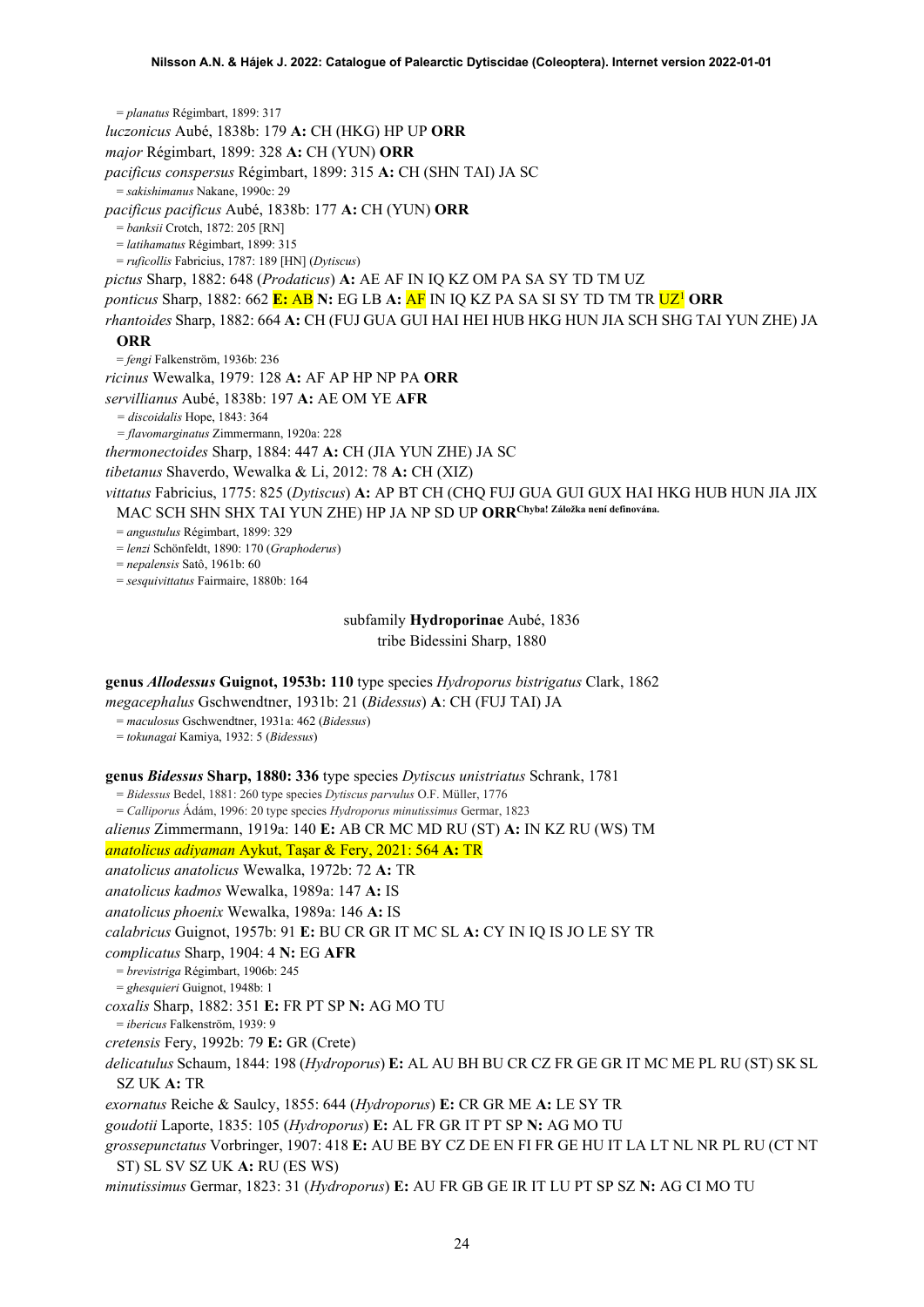= *circumflexus* Breit, 1908: 59 = *interruptefasciatus* Breit, 1908: 59 = *lepineyi* Kocher, 1957: 367 = *trifasciatus* Wollaston, 1847: 453 (*Hydroporus*) *muelleri* Zimmermann, 1927a: 34 **E:** GR IT ME *= tiragalloi* Sanfilippo, 1978: 129 *nasutus* Sharp, 1887: 170 **E:** AB AR AU BH BU CR CZ HU MD RO RU (ST) SB SK UK **A:** IN IS KI KZ MG RU (WS) TM TR *ovoideus* Régimbart, 1895: 81 **N:** EG **AFR** *pumilus* Aubé, 1838b: 502 (*Hydroporus*) **E:** BH CR FR IT PT SP **N:** AG = *pumilus* Aubé, 1838a: 342 [HN] (*Hydroporus*) *saucius* Desbrochers des Loges, 1871: 338 (*Hydroporus*) **E:** FR (Corsica) IT (Montecristo, Sardinia) = *baderi* Krausse, 1910: 146 = *bigoti* Guignot, 1957b: 91 *sharpi* Régimbart, 1895: 77 **N:** TU **AFR** = *fictor* Omer-Cooper, 1959: 124 = *granulum* Régimbart, 1895: 79 = *nigeriensis* Omer-Cooper, 1974: 306 = *sedilloti* Régimbart, 1895: 78 = *sudanensis* Omer-Cooper, 1974: 306 *unistriatus* Schrank, 1781: 205 (*Dytiscus*) **E:** AU BE BH BU BY CR CZ DE EN FI FR GB GE GR HU IT LA LT LU MC ME NL NR PL RO RU (CT NT ST) SK SL SV SZ UK YU **A:** CH (HEB SHA) KZ MG RU (ES WS) TR = *bisulcatus* Curtis, 1840: 276 (*Hygrotus*) = *monostriatus* Geoffroy in Fourcroy, 1785: 69 (*Dyticus*) = *nanus* Gmelin, 1790: 1956 (*Dytiscus*) = *opacus* Guignot, 1932: 268 = ? *parvulus* O.F. Müller, 1776: 73 (*Dyticus*) [NO]

= *subrufulus* Schneider, 1898: 50

**genus** *Clypeodytes* **Régimbart, 1894: 230** type species *Hydroporus cribrosus* Schaum, 1864 **subgenus** *Clypeodytes* Régimbart, 1894: 230 type species *Hydroporus cribrosus* Schaum, 1864 *bufo* Sharp, 1890: 344 (*Bidessus*) **A:** ?BT CH (GUI HAI HUB HUN) N[P1](#page-2-0) **ORR** *cribrosus* Schaum, 1864a: 107 (*Hydroporus*) **N:** EG **AFR**

**subgenus** *Hypoclypeus* Guignot, 1950a: 97 [RN] type species *Bidessus gestroi* Régimbart, 1888 = *Hypodytes* Guignot, 1936b: 20 [HN] type species *Bidessus gestroi* Régimbart, 1888 *jaechi* Wewalka & Biström, 1987: 49 **A:** NP

**genus** *Geodessus* **Brancucci, 1979: 214** type species *Geodessus besucheti* Brancucci, 1979 *besucheti* Brancucci, 1979: 214 **A:** HP NP SD UP

**genus** *Glareadessus* **Wewalka & Biström, 1998: 59** type species *Glareadessus stocki* Wewalka & Biström, 1998 *franzi* Wewalka & Biström, 1998: 62 **A:** IN *stocki* Wewalka & Biström, 1998: 61 **A:** AE OM

**genus** *Hydroglyphus* **Motschulsky, 1853: 5** type species *Dytiscus geminus* Fabricius, 1792 = *Guignotus* Houlbert, 1934: 53 type species *Dytiscus geminus* Fabricius, 1792 *amamiensis* Satô, 1961a: 7 (*Guignotus*) **A:** CH (HUB TAI) JA *angularis* Klug, 1834: t.34/1 (*Hydroporus*) **N:** AG C[I1](#page-2-0) EG MO TU **A:** AE IN IQ OM PA SA TR YE **AFR** = *klugii* Leprieur, 1880a: 36 (*Hydroporus*) = *klugii* Leprieur, 1880b: xxv [HN] (*Hydroporus*) *annamita* Régimbart, 1889a: 153 (*Bidessus*) **A:** CH **ORR** *confusus* Klug, 1834: t.34/4 (*Hydroporus*) **N:** EG TU **A:** IN KI OM SA SI SY TM TR YE **AFR** *coreanus* Lee & Ahn, 2016: 290 **A:** SC *farquharensis* Scott, 1912: 255 (*Bidessus*) **A:** OM **AFR** *flammulatus* Sharp, 1882: 359 (*Bidessus*) **A:** CH (JIX SCH TAI XIZ) HP IN JA NP PA SC UP **ORR** = *antennatus* Régimbart, 1892a: 118 (*Bidessus*)

*geminus* Fabricius, 1792: 199 (*Dytiscus*) **E:** AB AL AR AU BE BH BU BY CR CZ DE EN FI FR GB GE GG GR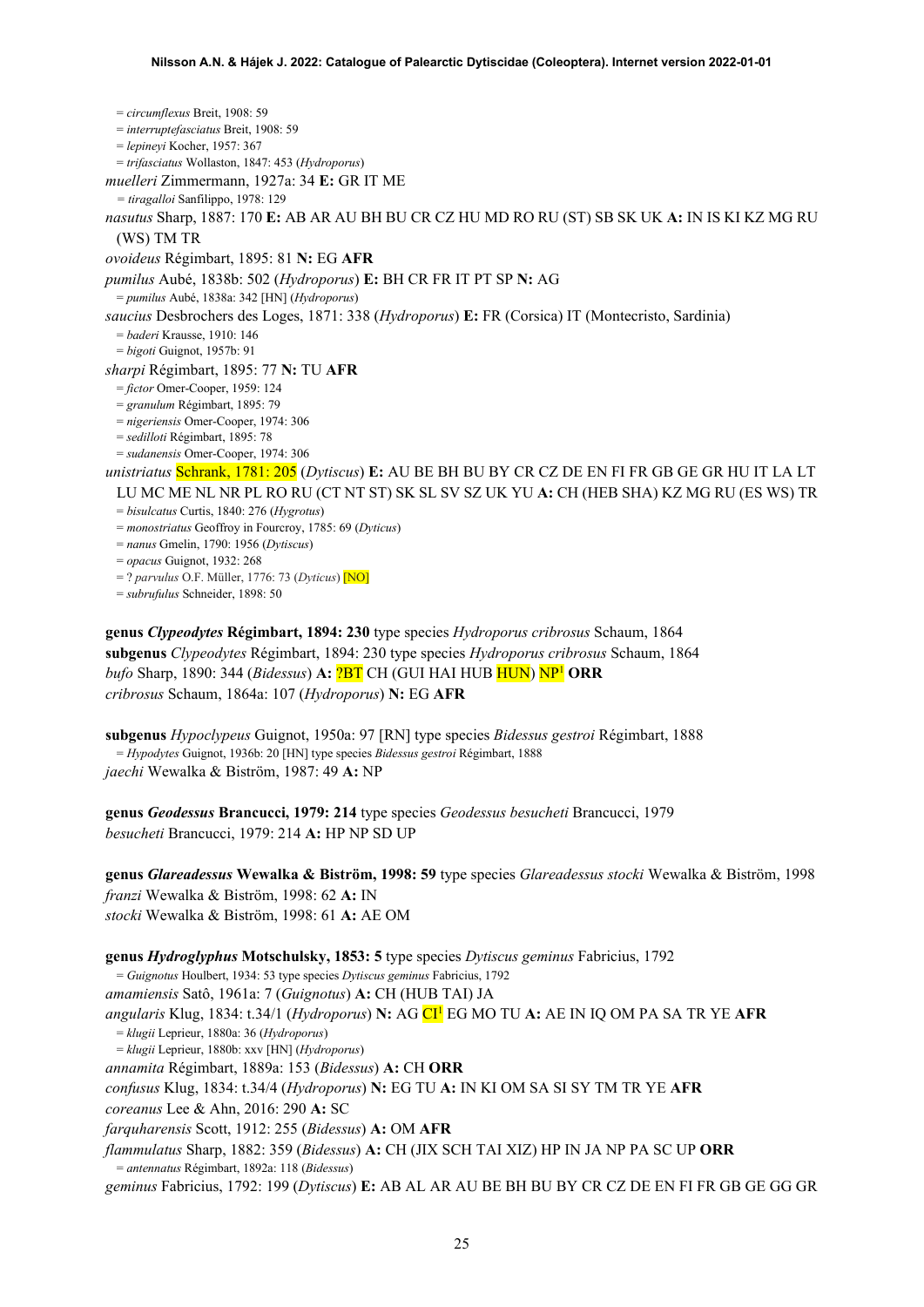## HU IT LA LS LT LU MC MD ME NL NR PL PT RO RU (CT NT ST) SB SK SL SP SV SZ TR UK **N:** AG CI EG LB MO TU **A:** AF BT CH (GUI GUX HEI HEN JIL LIA SCH YUN) CY HP IN IQ IS JO KA KI KZ LE MG NC NP PA RU (ES WS) SA SC SI SY TD TM TR UP UZ **ORR**

= *corsicus* Schneider, 1903: 51 (*Bidessus*)

= *inmaculatus* Báguena Corella, 1935: 85 (*Bidessus*)

= *monaulacus* Drapiez, 1820: 270 (*Hydroporus*)

= *nitens* Falkenström, 1939: 7 (*Bidessus*)

= *obscurus* J.R. Sahlberg, 1903c: 16 (*Bidessus*)

= *ocellatus* Báguena Corella, 1935: 85 (*Bidessus*)

= *pectinatus* Báguena Corella, 1935: 85 (*Bidessus*) = *pusillus* Fabricius, 1781: 297 (*Dytiscus*) [HN]

= *pygmeus* Olivier, 1795: 39 (*Dytiscus*) [HN]

= *symbolum* Kolenati, 1845: 86 (*Hydroporus*)

= *trifidus* Panzer, 1795b: 26/t.2 (*Dytiscus*)

*gujaratensis* Vazirani, 1973: 297 (*Guignotus*) **A:** IN OM **ORR**

*hamulatus* Gyllenhal, 1813: 691 (*Hyphydrus*) **E:** BY DE EN FI GE LA LT PL RU (CT NT) SV UK **A:** MG RU (ES)

*hormuzensis* Hájek & Brancucci, 2011: 134 **A:** AE IN OM

*hummeli* Falkenström, 1932b: 191 (*Bidessus*) **A:** CH (SCH)

*inconstans* Régimbart, 1892a: 119 (*Bidessus*) **A:** BT CH (TAI XIZ) JA NP SD **ORR**

= *fulvescens* Zimmermann, 1923: 34 (*Bidessus*)

*infirmus* Boheman, 1848: 251 (*Hydroporus*) **A:** OM SA YE **AFR**

= *capensis* Régimbart, 1894: 234 (*Bidessus*)

= *capensis* Régimbart, 1895: 88 (*Bidessus*) [HN]

*japonicus* Sharp, 1873b: 54 (*Hydroporus*) **A:** CH (BEI FUJ GUA HEI HKG HUB JIA JIL JIX LIA ZHE) JA NC RU (FE) SC

= *tangweii* Li, 1992: 36 (*Guignotus*)

= *vernalis* Guignot, 1954c: 197 (*Guignotus*)

= *yingkouensis* Li, 1992: 36 (*Guignotus*)

= *yoshimurai* Kamiya, 1932: 4 (*Bidessus*)

*kifunei* Nakane, 1987: 172 (*Guignotus*) **A:** JA

*licenti* Feng, 1936: 3 (*Bidessus*) **A:** CH (BEI GAN GUA GUI GUX HEI HUN JIX SCH SHA TIA XIN ZHE) *major* Sharp, 1882: 354 (*Bidessus*) **N:** AG EG LB MO[7](#page-52-6) TU **A:** IS OM SA SI YE **AFR**

= *sellatus* Peyerimhoff, 1931: 20 (*Bidessus*)

*orientalis* Clark, 1863: 427 (*Hydroporus*) **A:** ?B[T1](#page-2-0) CH (FUJ GUI GUX HAI HKG HUB HUN XIZ YUN ZHE)

### **AUR ORR**

*pendjabensis* Guignot, 1954a: 221 (*Guignotus*) **A:** NP PA UP **ORR**

*pentagrammus* Schaum, 1864a: 108 (*Hydroporus*) **N:** EG **AFR**

*regimbarti* Gschwendtner, 1936: 367 (*Bidessus*) **A:** CH (GUX GUI SCH SHA YUN) **ORR**

*signatellus* Klug, 1834: t.34/3 (*Hydroporus*) **E:** AB AR BH CR FR GG GR IT ME RU (ST) SP **N:** AG EG LB MO TU **A:** AE AF CY IN IQ IS JO KI KU KZ OM PA SA SI SY TD TM TR UZ YE **AFR** 

= *razzautii* Dodero, 1922: 46 (*Bidessus*)

= *tetragrammus* Hochhuth, 1846: 223 (*Hydroporus*)

= *thermalis* Germar, 1838: xx (*Hydroporus*)

*sinuspersicus* Hájek & Wewalka, 2009: 94 **A:** AE IN OM

*socotraensis* Wewalka, 2004: 466 **A:** YE (Socotra)

*trassaerti* Feng, 1936: 4 (*Bidessus*) **A:** CH (FUJ GUA GUI GUX HEB HEI HUB HUN JIA JIX SHA SCH TIA YUN ZHE) MG

**genus** *Leiodytes* **Guignot, 1936b: 20** type species *Hydroporus evanescens* Boheman, 1848

= *Liodytes* Guignot, 1950a: 97 [HN] type species *Hydroporus evanescens* Boheman, 1848

*frontalis* Sharp, 1884: 440 (*Bidessus*) **A:** JA SC

*gracilis* Gschwendtner, 1933: 162 (*Clypeodytes*) **A:** CH (HUB)

*indicus* Régimbart, 1892a: 117 (*Bidessus*) **A:** UP **ORR**

*kyushuensis* Nakane, 1990a: 62 (*Clypeodytes*) **A:** JA

*lanyuensis* Wang, Satô & P.-S. Yang, 1998: 161 **A:** CH (TAI)

*miyamotoi* Nakane, 1990a: 63 (*Clypeodytes*) **A:** JA

*nicobaricus* Redtenbacher, 1868: 21 (*Hydroporus*) **A:** CH (MAC) JA **ORR**

*orissaensis* Vazirani, 1969a: 328 (*Clypeodytes*) **A:** PA **ORR**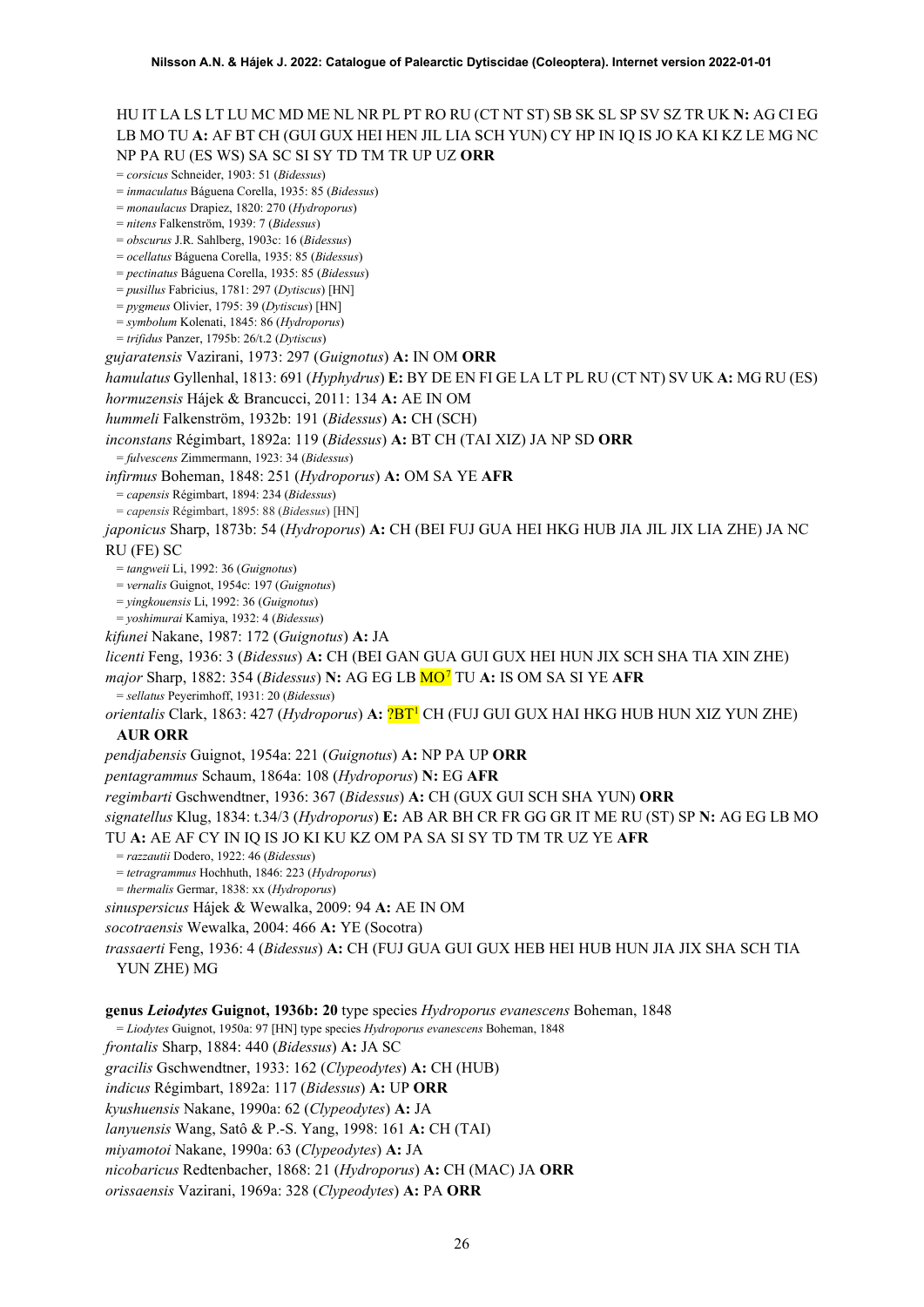*perforatus* Sharp, 1882: 363 (*Bidessus*) **A:** CH (GUA GUI GUX HAI HKG HUN JIX SCH YUN) **ORR**

**genus** *Limbodessus* **Guignot, 1939: 52** type species *Bidessus neoguineensis* Régimbart, 1892 (= *Hydroporus compactus* Clark, 1862)

*compactus* Clark, 1862a: 421 (*Hydroporus*) **A:** JA **AUR ORR**

= *neoguineensis* Régimbart, 1892b: 990 (*Bidessus*)

= *tokarensis* Satô, 1972a: 53 (*Uvarus*)

**genus** *Peschetius* **Guignot, 1942a: 21** type species *Hydroporus nodieri* Régimbart, 1895 *quadricostatus* Aubé, 1838b: 487 (*Hydroporus*) **A:** IN NP UP **ORR**

**genus** *Pseuduvarus* **Biström, 1988: 10** type species *Hydroporus vitticollis* Boheman, 1848

*vitticollis* Boheman, 1848: 256 (*Hydroporus*) **N:** MO **A:** CH (TAI) NP PA **AFR ORR**

= *caligosus* Guignot, 1946a: 257 (*Amarodytes*)

= *gentilis* Sharp, 1890: 344 (*Bidessus*)

= *monticola* Guignot, 1957a: 98 (*Uvarus*)

= *octoguttatus* Régimbart, 1895: 94 (*Bidessus*)

= *ornatipennis* Régimbart, 1900c: 372 (*Bidessus*)

**genus** *Sinodytes* **Spangler, 1996: 243** type species *Sinodytes hubbardi* Spangler, 1996 *hubbardi* Spangler, 1996: 244 **A:** CH (GUX)

**genus** *Uvarus* **Guignot, 1939: 53** type species *Hydroporus lacustris* Say, 1823 *occultus* Sharp, 1882: 363 (*Bidessus*) **A:** SA *peringueyi* Régimbart, 1895: 84 (*Bidessus*) **A:** YE **AFR** *sanfilippoi* Rocchi & Poggi, 2018: 2 **A:** TR

**genus** *Yola* **Gozis, 1886: 8** type species *Dytiscus bicarinatus* Latreille, 1804

= *Yolula* Guignot, 1950a: 100 type species *Bidessus dohrni* Sharp, 1882

*alluaudi* Peschet, 1926: 299 **N:** AG LB MO **AFR** *bicarinata bicarinata* Latreille, 1804: 179 (*Dytiscus*) **E:** BE C[R1](#page-2-0) ?CZ FR IT NL PT SL SP SZ **N:** AG MO TU *= bicarinatus* Drapiez, 1819b: 290 [HN] (*Dytiscus*) = *bipunctatus* Ragusa, 1887: 224 (*Bidessus*) = *costatus* Gyllenhal in Schönherr, 1808: 31 (*Hyphydrus*) = *crispatus* Germar, 1817: t.1 (*Hydroporus*) = *cristatus* Lacordaire in Boisduval & Lacordaire, 1835: 335 (*Hydroporus*) *= interrupta* Báguena Corella, 1935: 84 *bicarinata obscurior* Desbrochers des Loges, 1871: 337 (*Hydroporus*) **E:** FR (Corsica) IT (Elba, Sardinia) **N:** TU *bicristata* Sharp, 1882: 347 (*Bidessus*) **A:** SA YE *buettikeri* Brancucci, 1985: 230 **A:** SA YE *consanguinea* Régimbart, 1892a:118 (*Bidessus*) **A:** NP **ORR** *darfurensis* J. Balfour-Browne, 1947a: 136 **A:** YE **AFR** = *decorata* Guignot, 1956c: 251 *enigmatica* Omer-Cooper, 1954: 212 **N:** EG **A:** SA SI YE **AFR** *nigrosignata* Régimbart, 1895: 71 **N:** AG **AFR** *= pescheti* Peyerimhoff, 1929: 168 *porcata* Klug, 1834: t.34/5 (*Hydroporus*) **N:** EG **A:** OM SA **AFR** *unguicularis* Hájek & Reiter, 2019: 362 **A:** OM *wraniki* Wewalka, 2004: 468 **A:** YE (Socotra)

**genus** *Yolina* **Guignot, 1936b: 25** type species *Hydroporus elegantulus* Boheman, 1848 *insignis* Sharp, 1882: 348 (*Bidessus*) **N:** EG **A:** OM SA YE **AFR**

> tribe Hydroporini Aubé, 1836 subtribe Deronectina Galewski, 1994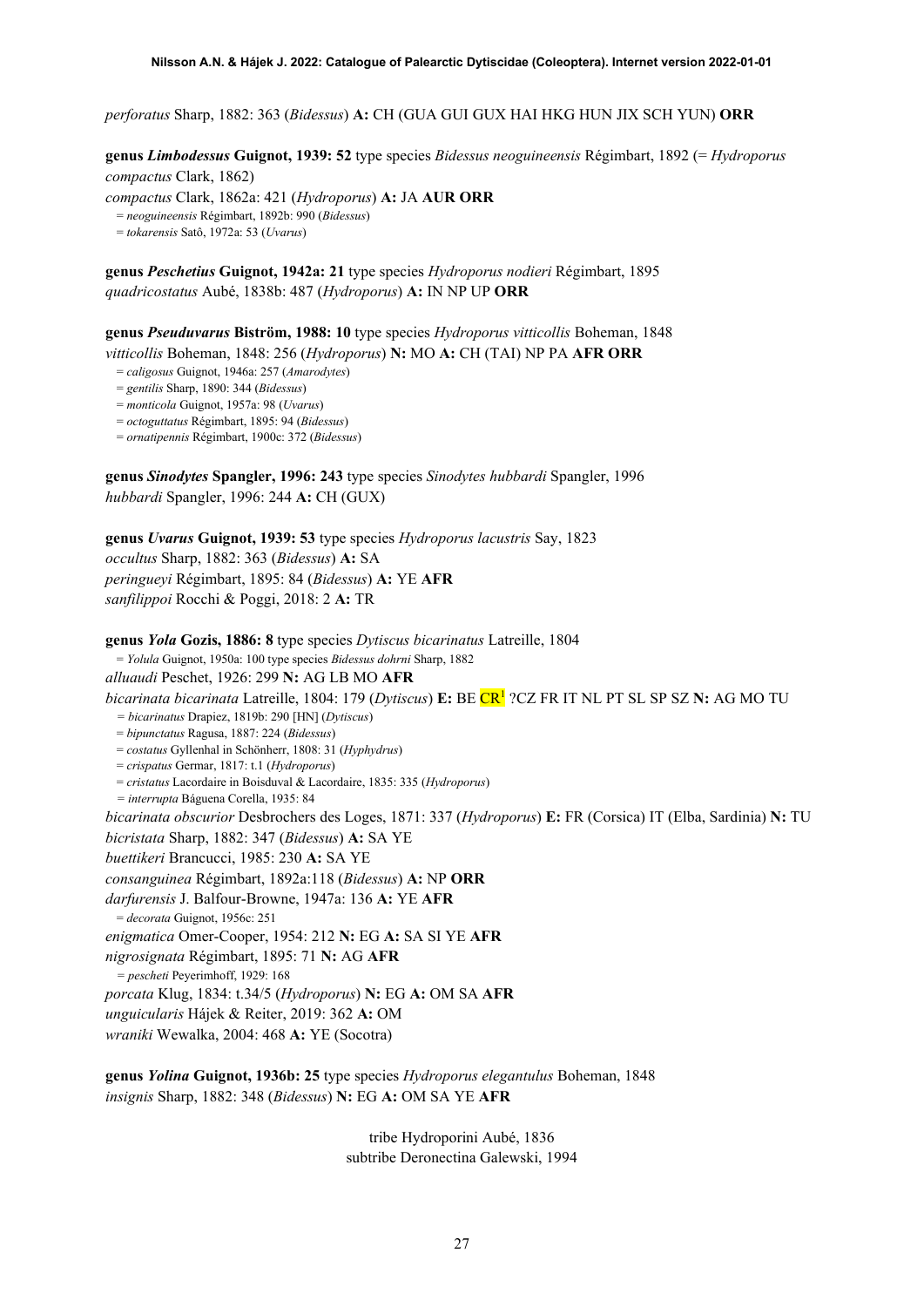**genus** *Amurodytes* **Fery & Petrov, 2013: 1823** type species *Amurodytes belovi* Fery & Petrov, 2013 *belovi* Fery & Petrov, 2013: 1824 **A:** RU (FE)

**genus** *Boreonectes* **Angus, 2010: 124** type species *Dytiscus griseostriatus* De Geer, 1774 *alpestris* Dutton & Angus, 2007: 11 (*Stictotarsus*) **E:** IT SZ *emmerichi* Falkenström, 1936a: 88 (*Deronectes*) **A:** CH (GAN QIN SCH XIZ) SD *griseostriatus griseostriatus* De Geer, 1774: 403 (*Dytiscus*) **E:** ?AR ?AU ?BH EN FI FR GE ?GG ?GR IT ?ME NR PL RU (NT) ?SL SV SZ **A:** ?KA ?MG ?PA ?**NAR[\\*](#page-27-0)** = *maritimus* Helliesen, 1890: 20 (*Deronectes*) = *nigrescens* Favre, 1890: 52 (*Hydroporus*) = *obscurus* Della Beffa, 1931: 179 [HN] (*Hydroporus*) *griseostriatus strandi* Brinck, 1943a: 141 (*Deronectes*) **E:** NR RU (NT) *ibericus* Dutton & Angus, 2007: 11 (*Stictotarsus*) **E:** FR IT PT SP **N:** MO *inexpectatus* Dutton & Angus, 2007: 11 (*Stictotarsus*) **E:** FR *macedonicus* Guéorguiev, 1959: 193 (*Potamonectes*) **E:** GR (Crete) MC *= creticus* Dutton & Angus, 2007: 12 (*Stictotarsus*) *multilineatus* Falkenström, 1922a: 16 (*Potamodytes*) **E:** FA FI FR GB IR NR RU (NT) SV **A:** RU (ES FE WS) *piochardi* Régimbart, 1878b: 350 (*Hydroporus*) **A:** IS LE SY[8](#page-52-7) = *palaestinus* Baudi di Selve, 1894: 3 (*Deronectes*) *riberae* Dutton & Angus, 2007: 12 (*Stictotarsus*) **E:** BU **A:** TR **genus** *Deronectes* **Sharp, 1882: 390** type species *Hydroporus latus* Stephens, 1829 = *Bartheus* Houlbert, 1934: 64 type species *Hydroporus latus* Stephens, 1829 *abnormicollis* Semenov, 1900: 682 **A:** AF CH (XIN) KI KZ TD UZ = *microthorax* Semenov, 1900: 683 *adanensis* Hájek, Šťastný, Boukal & Fery, 2011: 465 **A:** TR *afghanicus* Wewalka, 1971: 139 **A:** AF PA *algibensis* Fery & Fresneda, 1988a: 337 **E:** SP *angelinii* Fery & Brancucci, 1997: 228 **E:** IT *angulipennis* Peyron, 1858: 398 (*Hydroporus*) **A:** TR *angusi* Fery & Brancucci, 1990: 431 **E:** SP *aubei aubei* Mulsant, 1843: 276 (*Hydroporus*) **E:** AU FR GE IT SZ *aubei sanfilippoi* Fery & Brancucci, 1997: 234 **E:** FR SP *balkei* Fery & Hosseinie, 1998: 252 **A:** IN *bameuli* Fery & Hosseinie, 1998: 243 **A:** PA *bicostatus* Schaum, 1864b: 111 (*Hydroporus*) **E:** PT SP *biltoni* Fery & Hosseinie, 1998: 245 **A:** IN *brancuccii* Fery & Hosseinie, 1998: 250 **A:** IN *brannanii* Schaufuss, 1869: 9 (*Hydroporus*) **E:** SP (Islas Baleares) *costipennis costipennis* Brancucci, 1983a: 138 **E:** PT SP *costipennis gignouxi* Fery & Brancucci, 1989: 303 **E:** SP = *gignouxorum* Nilsson, 2007: 49 [UE] *danielssoni* Fery & Hosseinie, 1998: 242 **A:** AF *delarouzei* Jacquelin du Val, 1856: 34 (*Hydroporus*) **E:** FR SP *depressicollis* Rosenhauer, 1856: 50 (*Hydroporus*) **E:** SP *doriae* Sharp, 1882: 421 **E**: "Caucasus" **A:** AR IN TR *elburs* Fery, Erman & Hosseinie, 2001:346 **A:** IN *elmii* Fery & Hosseinie, 1998: 254 **A:** IN *ermani* Hájek, Šťastný, Boukal & Fery, 2011: 468 **A:** TR *evelynae* Fery & Hosseinie, 1998: 254 **A:** TR *fairmairei* Leprieur, 1876a: 142 [RN] (*Hydroporus*) **E:** FR IT PT SP **N:** AG MO TU = *bombycinus* Leprieur, 1876a: 143 (*Hydroporus*)

<sup>=</sup> *bombycinus* Leprieur, 1876b: cxxii [HN] (*Hydroporus*)

<span id="page-27-0"></span>Split cytogenetically into several taxa by Dutton & Angus (2007). The occurrence of *B. griseostriatus* in countries marked with question mark has to be verified; however, especially populations from Balkan Peninsula and Asia belong most probably to other species.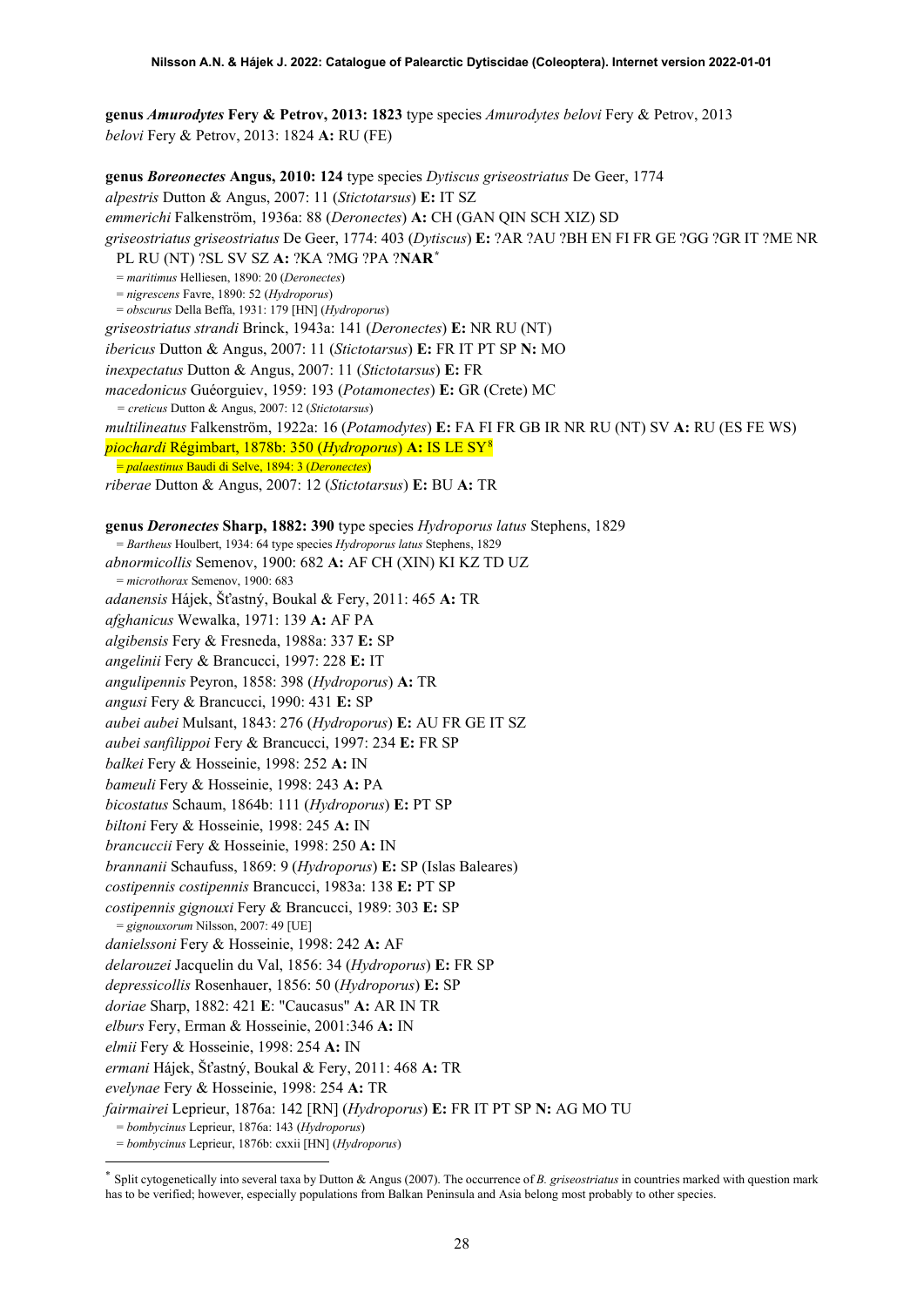= *fairmairei* Leprieur, 1876b: cxxi [HN] [RN] (*Hydroporus*) = *sublaevis* Rey, 1887: 2 (*Hydroporus*) = *vestitus* Fairmaire, 1859b: 27 [HN] (*Hydroporus*) *ferrugineus* Fery & Brancucci, 1987: 70 **E:** PT SP *fosteri* Aguilera & Ribera, 1996: 39 **E:** SP *hakkariensis* Wewalka, 1989b: 96 **A:** TR *hebaueri* Fery & Hosseinie, 1998: 256 **A:** TR = *hebauerorum* Nilsson, 2007: 49 [UE] *hendrichi* Fery & Hosseinie, 1998: 253 **A:** IN *hispanicus* Rosenhauer, 1856: 49 (*Hydroporus*) **E:** FR SP **N:** MO = *septensis* Lagar, 1968: 61 *jaechi* Wewalka, 1989b: 94 **A:** TR *kabilcevz* Aykut, Yildirim, Tusun & Fery, 2019: 590 **A:** TR *kinzelbachi* Fery & Hosseinie, 1998: 262 **A:** SY TR *lareynii* Fairmaire, 1858: 455 (*Hydroporus*) **E:** FR (Corsica) = *coarcticolis* Reiche, 1862: 293 (*Hydroporus*) *latus* Stephens, 1829: 192 (*Hydroporus*) **E:** AU BE BH BU BY CR CZ DE EN FI FR GB GE GR HU IT LA LT LU ME NL NR PL RU (CT NT) SK SL SV SZ UK = *castaneus* Heer, 1837: 54 (*Hydroporus*) *= latus* Curtis, 1831: 343 [HN] (*Hydroporus*) = *ovatus* Sturm, 1835: 40 (*Hydroporus*) = *pyrenaeus* Schaefer, 1930: 104 [HN] (*Hydroporus*) *longipes* Sharp, 1882: 420 **A:** IN *moestus inconspectus* Leprieur, 1876a: 143 (*Hydroporus*) **E:** AL BU CR FR GR IT MC ME PT SP SZ **N:** MO = *inconspectus* Leprieur, 1876b: cxxii [HN] (*Hydroporus*) *moestus moestus* Fairmaire, 1858: 455 (*Hydroporus*) **E:** FR (Corsica) IT (Sardinia) *nilssoni* Fery & Wewalka, 1992: 22 **A:** IN TM *opatrinus* Germar, 1823: 31 [NP] (*Hydroporus*) **E:** FR PT SP SZ *= silphoides* Ponza, 1805:82 [NO] (*Dytiscus*) *palaestinensis* Fery & Hosseinie, 1999: 271 [RN] **A:** SY *= palaestinus* Fery & Hosseinie, 1998: 229 [HN] *parvicollis* Schaum, 1864b: 112 (*Hydroporus*) **E:** AR BU GG GR MC RO YU **A:** IN TR *= planicollis* Sharp, 1882: 420 *perrinae* Fery & Brancucci, 1997: 260 **N:** AG TU *persicus* Peschet, 1914: 227 **A:** IN *peyerimhoffi* Régimbart, 1906a: 204 (*Hydroporus*) **N:** AG *platynotus mazzoldii* Fery & Brancucci, 1997: 242 **E:** GR *platynotus platynotus* Germar, 1834: pl. 3 (*Hydroporus*) **E:** AL AU BE BH BU CZ GE LU MC ME NL PL RO SB SK = *murinus* Sturm, 1835: 42 (*Hydroporus*) = *platynotus* Lacordaire in Boisduval & Lacordaire, 1835: 330 [HN] (*Hydroporus*) *propedoriae* Aykut, Yildirim, Tusun & Fery, 2019: 592 **A:** TR *riberai* Fery & Hosseinie, 1998: 255 **A:** IQ TR *roberti* Fery & Hosseinie, 1998: 242 **A:** AF *sahlbergi* Zimmermann, 1932: 106 **E:** GR TR **A:** TR *schuberti* Wewalka, 1971: 138 **A:** TR *semirufus* Germar, 1844: pl.3 (*Hydroporus*) **E:** FR IT *syriacus* Wewalka, 1971: 141 **A:** TR *taron* Aykut, Taşar & Fery, 2018: 404 **A:** TR *tashk* Fery, Hasanshahi & Abbasipour, 2014: 1256 **A:** IN *theryi* Peyerimhoff in Bedel, 1925: 356 (*Hydroporus*) **N:** MO *toledoi* Fery, Erman & Hosseinie, 2001: 342 **A:** TR *vestitus* Gebler, 1848: 76 (*Hydroporus*) **A:** AF KZ RU (WS) TD UZ *wewalkai* Fery & Fresneda, 1988b: 241 **E:** SP *wittmeri* Wewalka, 1971: 130 **A:** TR

*witzgalli* Fery & Brancucci, 1997: 278 **A:** TR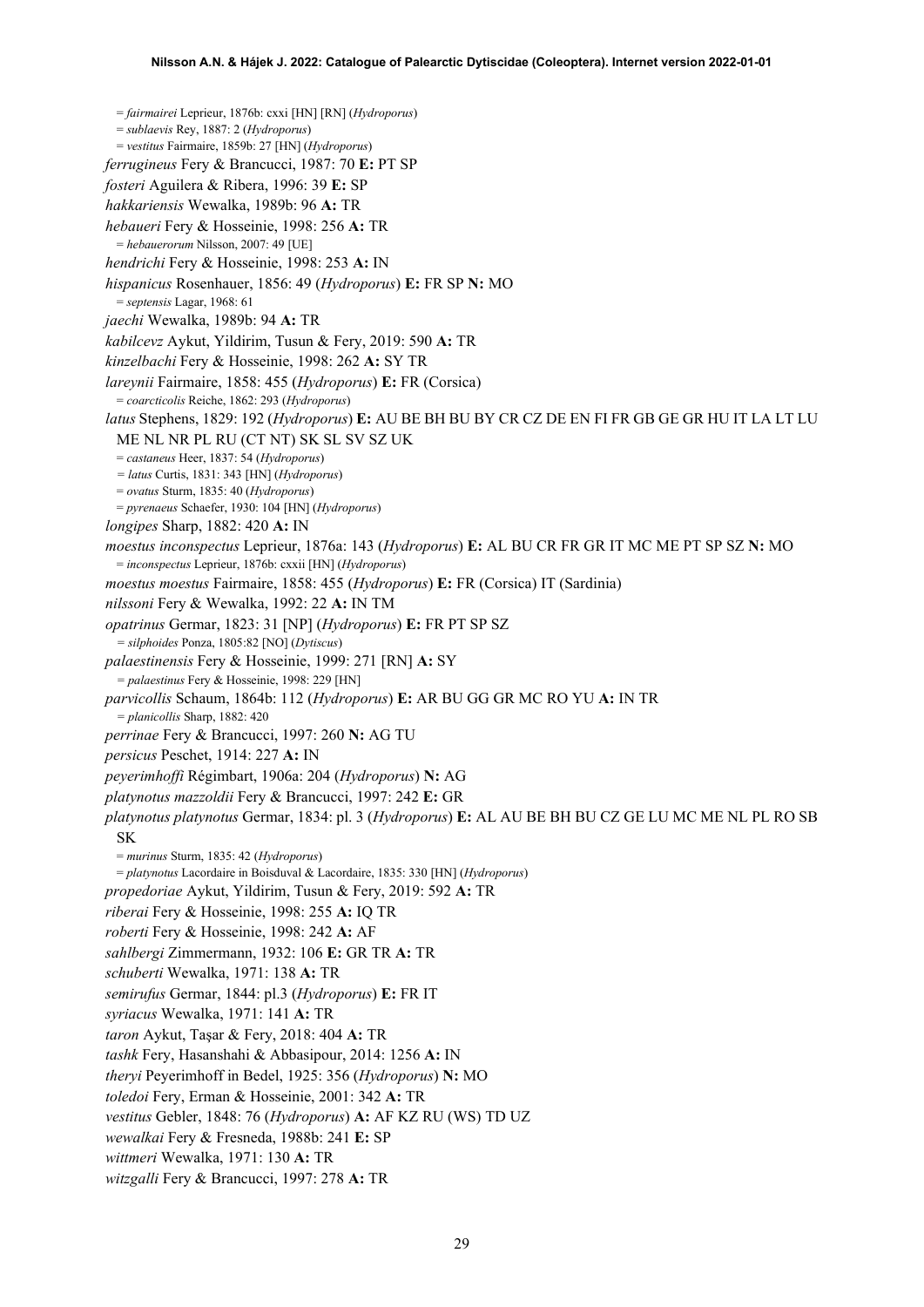*youngi* Fery & Hosseinie, 1998: 240 **A:** IN

**genus** *Iberonectes* **Fery & Ribera, 2018: 28** type species *Deronectes bertrandi* Legros, 1956 *bertrandi* Legros, 1956: 134 (*Deronectes*) **E:** PT SP

**genus** *Nebrioporus* **Régimbart, 1906b: 237** type species *Hydroporus kilimandjarensis* Régimbart, 1906 = *Bistictus* Guignot, 1941: 59 type species *Hydroporus dubius* Aubé, 1838 = *Potamodytes* Zimmermann, 1919a: 184 [HN] type species *Dytiscus elegans* Panzer, 1794 = *Potamonectes* Zimmermann, 1921b: 87 [RN] type species *Dytiscus elegans* Panzer, 1794 = *Rhabdonectes* Houlbert, 1934: 68 type species *Hydroporus carinatus* Aubé, 1836 = *Zimmermannius* Guignot, 1941: 59 type species *Hydroporus canariensis* Bedel, 1881 *acuminatellus* Fairmaire, 1876: 49 (*Hydroporus*) **N:** AG *airumlus* Kolenati, 1845: 85 (*Hydroporus*) **E:** AB AR GG PL RU (ST) UK **A:** AF CH (BEI GAN GUI HEB HEI HEN JIA LIA NMO SCH SHA SHN SHX XIN YUN) HP IN IS KA KI KZ MG PA RU (ES WS) TD TM TR UZ *= amurensis* Sharp, 1882: 427 (*Deronectes*) *= kashmirensis* Régimbart, 1899: 195 (*Hydroporus*) = *rybinskii* Kinel, 1936: 199 (*Deronectes*) = *sulphuricola* Zaitzev, 1951: 58 (*Deronectes*) *amicorum* Toledo, 2009: 62 **E:** GR (Crete) *anchoralis* Sharp, 1884: 442 (*Deronectes*) **A:** JA *assimilis* Paykull, 1798: 236 (*Dytiscus*) **E:** AU BY CR CZ DE EN FI FR GB GE IR LA LT ME NR RU (CT NT) PL SV SZ **A:** MG RU (ES WS) = *affinis* Sturm, 1835: 17 (*Hydroporus*) = *frater* Kunze, 1818: 62 (*Hyphydrus*) = *hyperboreus* Gyllenhal in C.R. Sahlberg, 1826: 175 (*Hyphydrus*) *baeticus* Schaum, 1864b: 109 (*Hydroporus*) **E:** SP = *mariae* Millán & Rocchi, 1991: 83 (*Potamonectes*) *balli* Vazirani, 1970a: 127 (*Potamonectes*) **A:** HP PA UP *banajai* Brancucci, 1980b: 106 (*Potamonectes*) **A:** SA *brownei* Guignot, 1949b: 44 (*Potamonectes*) **A:** CH (GUI HUN SCH) *bucheti bucheti* Régimbart in Sainte-Claire Deville, 1898: 89 (*Hydroporus*) **E:** FR IT *bucheti cazorlensis* Lagar, Fresneda & Hernando, 1987: 93 (*Potamonectes*) **E:** SP *canaliculatus* Lacordaire in Boisduval & Lacordaire, 1835: 328 (*Hydroporus*) **E:** AU BE CZ DE FR GB GE GR HU IT LU NL PL PT SK SP SV SZ = *pantherinus* Reclaire & Wiel, 1948: 222 (*Deronectes*) *canariensis* Bedel, 1881: 265 [RN] (*Hydroporus*) **N:** CI = *gomerensis* Guignot, 1949a: 6 (*Potamonectes*) = *tesselatus* Aubé, 1838b: 516 [HN] (*Hydroporus*) *carinatus* Aubé, 1838b: 485 (*Hydroporus*) **E:** PT SP = *carinatus* Aubé, 1838a: 238 [HN] (*Hydroporus*) *ceresyi* Aubé, 1838b: 543 (*Hydroporus*) **E:** BU CR FR GR IT MA PT SP UK **N:** AG CI EG LB MO MR TU **A**: CY IN IQ IS SI SY TM TR = *ceresyi* Aubé, 1838a: 260 [HN] (*Hydroporus*) *= cerisyi* Guignot, 1947e: 144 [UE] (*Potamonectes*) = *lyellii* Wollaston, 1857: 26 (*Hydroporus*) *= salinus* Joly, 1840: 42 (*Hydroporus*) = *undecimlineellus* Fairmaire, 1877: 141 (*Hydroporus*) *clarkii* Wollaston, 1862: 438 (*Hydroporus*) **E:** IT PT SP **N:** AG CI MO TU **A:** TR = *andalusiae* Clark, 1862c: 469 (*Hydroporus*) = *subtruncatus* Fairmaire, 1876: 49 (*Hydroporus*) = *unilineatus* Báguena Corella, 1935: 88 (*Hydroporus*) *croceus* Angus, Fresneda & Fery, 1993: 298 **E:** SP *crotchi* Preudhomme de Borre, 1871a: xiii (*Hydroporus*) **N:** EG **A:** IS SA SI = *moestus* Walker, 1871: 10 [HN] (*Hydroporus*) = *schweinfurthi* Zimmermann, 1921b: 87 (*Deronectes*) = *walkeri* Branden, 1885: 49 [RN] (*Deronectes*) *depressus* Fabricius, 1775: 233 (*Dytiscus*) **E:** BY CZ DE EN FI GB GE HU IR LA LT NR PL RU (CT NT ST) SL SV UK **A:** MG RU (ES WS) **NAR** = *boristhenicus* Hochhuth, 1871: 233 (*Hydroporus*)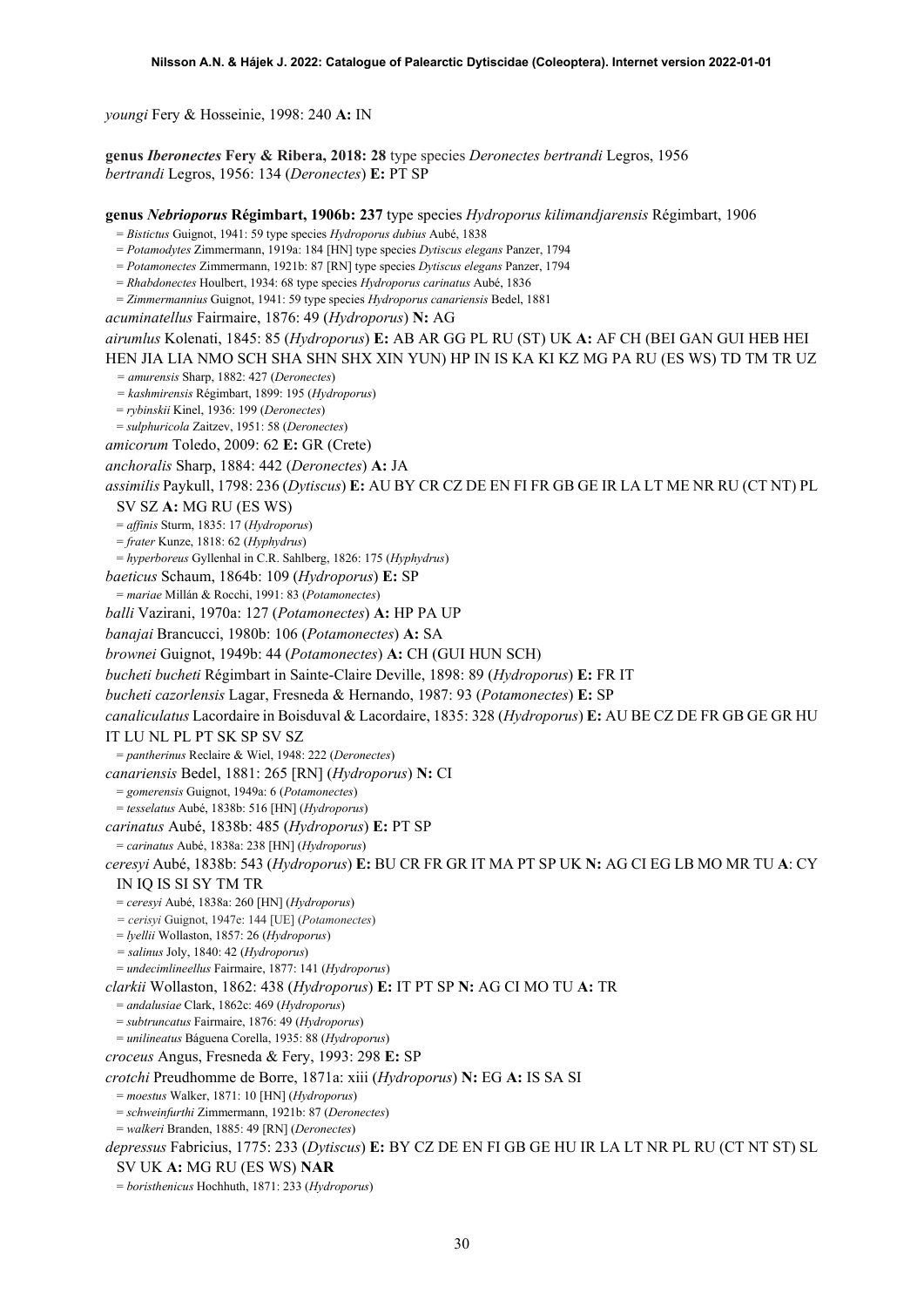*= intermedius* Franck, 1935: 239 (*Deronectes*) = *latescens* Falkenström, 1932a: 185 (*Deronectes*) = *neuhoffii* Cederhielm, 1798: 32 (*Dytiscus*) *dubius* Aubé, 1838b: 517 (*Hydroporus*) **N:** MR = *vigilans* Wollaston, 1854: 86 (*Hydroporus*) *elegans* Panzer, 1794: 24/t.5 (*Dytiscus*) **E:** AU BE BH CR CZ FR GB GE HU IT LS LU NL PT SK SL SP SZ = *brevis* Sturm, 1835: 9 [HN] (*Hydroporus*) = *marginicollis* Aubé, 1838a: 229 [HN] (*Hydroporus*) = *marginicollis* Aubé, 1838b: 507 (*Hydroporus*) = *pallidus* Heer, 1837: 54 (*Hydroporus*) *fabressei* Régimbart, 1901b: 324 (*Hydroporus*) **E:** FR PT SP *fenestratus* Germar, 1836: t.3 (*Hydroporus*) **E:** IT = *fenestratus* Aubé, 1838a: 233 (*Hydroporus*) [HN] = *fenestratus* Aubé, 1838b: 512 (*Hydroporus*) [HN] = *schaumei* Aubé, 1842: 229 (*Hydroporus*) *hostilis* Sharp, 1884: 448 (*Deronectes*) **A:** CH (JIL LIA SCH TAI) JA NC RU (FE) SC *indicus* Sharp, 1882: 431 (*Deronectes*) **A:** AF AP CH (XIZ) HP KA NP PA UP *= manii* Vazirani, 1970a: 124 (*Potamonectes*) *insignis* Klug, 1834: t.33/10 (*Hydroporus*) **N:** EG **A:** SA SI YE = *princeps* Sharp, 1882: 428 (*Deronectes*) = *semiclusus* Walker, 1871: 10 (*Hydroporus*) *kiliani* Peyerimhoff, 1929: 169 (*Hydroporus*) **N:** AG **AFR** *laeviventris* Reiche & Saulcy, 1855: 642 (*Hydroporus*) **A:** CY LE SY TR = *scutellaris* Sharp, 1882: 426 (*Deronectes*) *lanceolatus* Walker, 1871: 11 (*Hydroporus*) **N:** EG **A:** IN IQ IS JO KU SA SI SY TR = *arabicus* Sharp, 1882: 429 (*Deronectes*) = *islamiticus* Sharp, 1882: 430 (*Deronectes*) *laticollis* Zimmermann, 1933: 163 (*Deronectes*) **A:** CH (SHN) *luctuosus* Aubé, 1838b: 514 (*Hydroporus*) **E:** BH CR FR GR IT ME SL SP YU **A:** TR *= flavopunctatus* Pic, 1895: 10 (*Deronectes*) = *luctuosus* Aubé, 1838a: 235 [HN] (*Hydroporus*) = *lugubris* Ragusa, 1887: 227 [HN] (*Hydroporus*) = *sericeus* Costa, 1847b: 99 [HN] (*Hydroporus*) *martinii* Fairmaire, 1858: 455 (*Hydroporus*) **E:** FR (Corsica) *mascatensis* Régimbart, 1897: 206 (*Hydroporus*) **A:** AE AF IN OM PA *melanogrammus* Régimbart, 1899: 199 (*Hydroporus*) **A:** BT CH (YUN) HP NP UP *= satie* Vazirani, 1980: 28 (*Potamonectes*) *millingeni* J. Balfour-Browne, 1951: 188 (*Potamonectes*) **A:** YE *nemethi* Guignot, 1950c: 153 (*Potamonectes*) **N:** MO *nipponicus* Takizawa, 1933: 177 (*Deronectes*) **A:** JA *ressli* Wewalka, 1974: 108 (*Potamonectes*) **A:** AF IN TD TM UZ *sagartus* Toledo, 2009: 71 **A:** IN *sansii* Aubé, 1838b: 509 (*Hydroporus*) **E:** FR IT SP = *sansii* Aubé, 1838a: 230 [HN] (*Hydroporus*) *sardus* Gemminger & Harold, 1868: 440 [RN] (*Hydroporus*) **E:** GR IT = *affinis* Aubé, 1838a: 232 [HN] (*Hydroporus*) = *affinis* Aubé, 1838b: 511 [HN] (*Hydroporus*) = *genei* A. Villa & G.B. Villa, 1838: 62 [HN] (*Hydroporus*) *schoedli* Fery, Fresneda & Millán, 1996: 324 **N:** AG TU *seriatus* Sharp, 1882: 429 (*Deronectes*) **A:** SA YE *sichuanensis* Hendrich & Mazzoldi, 1995: 4 **A:** CH (SCH) *simplicipes* Sharp, 1884: 442 (*Deronectes*) **A:** JA RU (FE) *stearinus stearinus* Kolenati, 1845: 84 (*Hydroporus*) **E:** AB AR **N:** EG **A:** AF IN IS LE SY TR = *rufino* J.R. Sahlberg, 1913: 43 (*Deronectes*) = *turca* Seidlitz, 1887: 55 (*Deronectes*) = *variegatus* Aubé, 1838a: 236 [HN] (*Hydroporus*) = *variegatus* Aubé, 1838b: 518 [HN] (*Hydroporus*) *stearinus suavis* Sharp, 1882: 430 (*Deronectes*) **E:** AL BH BU CR GR MC ME SB **A:** TR = *infuscatus* J.R. Sahlberg, 1913: 42 (*Deronectes*)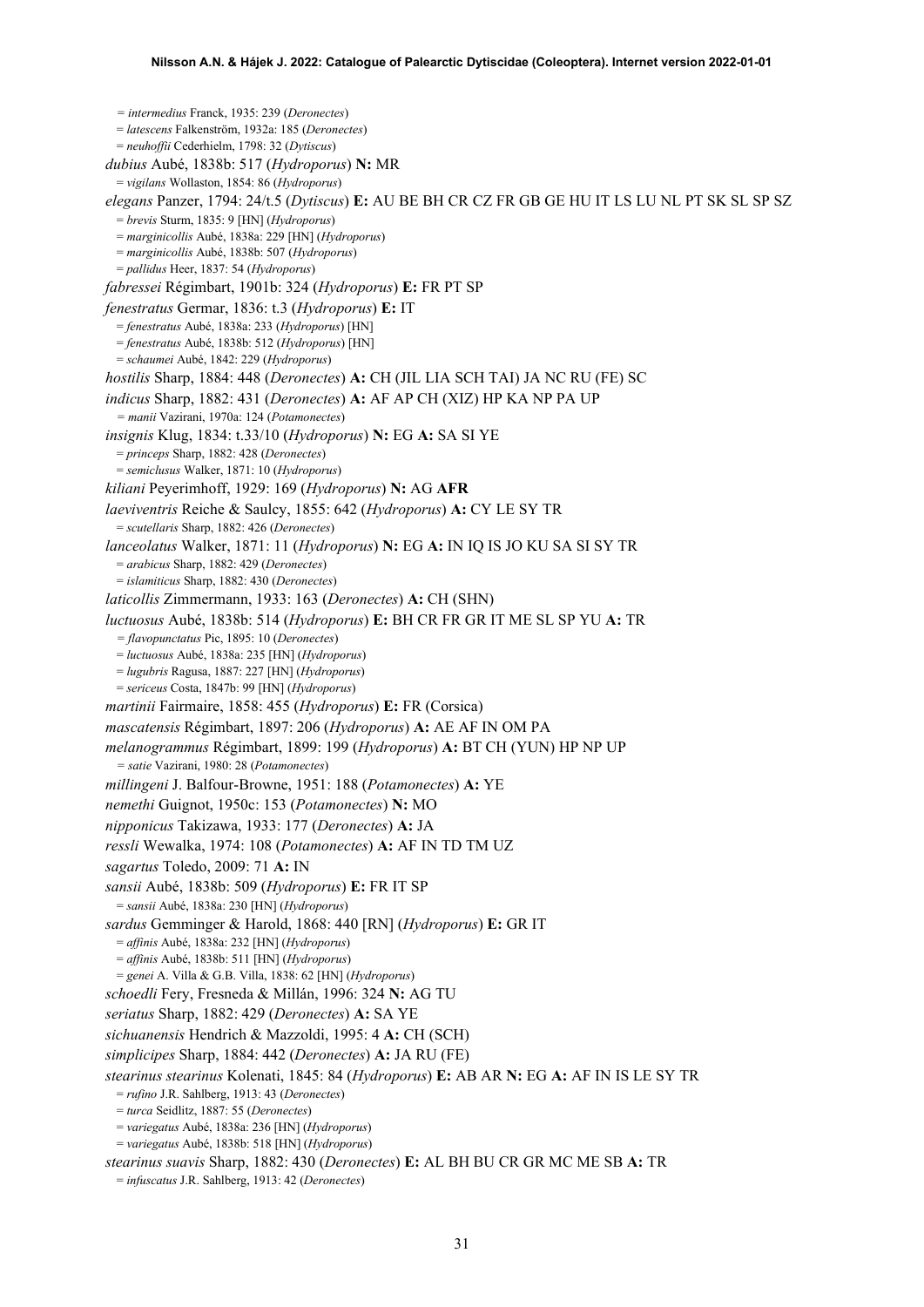*steppensis* Motschulsky, 1860c: 516 (*Hydroporus*) **E:** KZ RU (ST) = *scythus* Schaum, 1864b: 110 (*Hydroporus*)

**genus** *Nectomimus* **Fery & Ribera, 2018: 34** type species *Oreodytes okulovi* Lafer, 1988 *okulovi* Lafer, 1988: 52 **A:** RU (ES FE)

**genus** *Nectoporus* **Guignot, 1950b: 26** type species: *Hydroporus abbreviatus* Fall, 1923 *angelinii* Fery, 2015: 40 **E:** GR *sanmarkii alienus* Sharp, 1873a: 261 (*Hydroporus*) **E:** PT SP *sanmarkii sanmarkii* C.R. Sahlberg, 1826: 172 (*Hyphydrus*) **E:** AN AU BE BH BU BY CZ DE FI FR GB GE IC IR

IT LU MC ME NL NR PL RO RU (CT NT) SB SK SL SP SV SZ UK **A:** CH (JIL) JA MG RU (FE WS) **NAR**

= *fluviatilis* Stephens, 1828: 46 (*Hygrotus*)

= *rivalis* Gyllenhal, 1827: 384 (*Hyphydrus*)

= *stephensii* Stephens, 1835: 391 (*Hygrotus*)

**Genus** *Neonectes* **J. Balfour-Browne, 1944b:189** type species: *Hydroporus natrix* Sharp, 1884 *babai* Satô, 1990: 102 **A:** CH (TAI) *jakovlevi* Zaitzev, 1905d: 25 (*Hydroporus*) **A:** RU (ES)

= *nobilis* Poppius, 1905: 10 (*Hydroporus*)

*natrix* Sharp, 1884: 443 (*Hydroporus*) **A:** CH (JIL LIA) JA NC RU (FE) SC

**genus** *Oreodytes* **Seidlitz, 1887: 57** type species *Hyphydrus borealis* Gyllenhal in C.R. Sahlberg, 1826 (= *Dytiscus alpinus* Paykull, 1798)

*alpinus* Paykull, 1798: 226 (*Dytiscus*) **E:** FI GB NR RU (CT NT) SV **A:** RU (FE WS)

= *bidentatus* Gyllenhal, 1808: 525 (*Hyphydrus*)

= *borealis* Gyllenhal in C.R. Sahlberg, 1826: 174 (*Hyphydrus*)

*dauricus* Motschulsky, 1860a: 100 (*Hydrocoptus*) **A:** RU (ES FE) **NAR**

= *leechi* Zimmerman, 1985: 110

= *recticollis* Fall, 1926: 140 (*Hydroporus*)

*davisii davisii* Curtis, 1831: 343 (*Hydroporus*) **E:** AL AR AU BH BU CR CZ FR GB GE GG GR IR IT ME PL RO

RU (ST) SK SL SZ UK **A:** TR

*= montanus* Zimmermann, 1915: 218 [HN] (*Hydroporus*)

*davisii rhianae* R. Carr, 2001:183 **E:** SP

*kanoi* Kamiya, 1938: 23 (*Deronectes*) **A:** JA

*meridionalis* Binaghi & Sanfilippo, 1971: 216 **E:** IT

*mongolicus* Brinck, 1943b: 155 (*Deronectes*) **A:** MG RU (FE)[9](#page-52-8)

*septentrionalis* Gyllenhal in C.R. Sahlberg, 1826: 173 (*Hyphydrus*) **E:** AU CZ FI FR GB GE IR IT ME NR PL PT

RU (NT) SL SP SV SZ **A:** MG RU (ES WS) TR

= *devillei* Régimbart, 1901b: 326 (*Hydroporus*)

= *fluviatilis* Sturm, 1835: 23 [HN] (*Hydroporus*)

= *helveticus* Régimbart, 1901b: 326 (*Hydroporus*)

*shorti* Shaverdo & Fery, 2006: 37 **A:** MG RU (ES)

**genus** *Scarodytes* **Gozis, 1914: 110** type species *Dytiscus halensis* Fabricius, 1787

= *Rhiacodytes* Ádám, 1996: 19 type species *Dytiscus halensis* Fabricius, 1787

*antoni* Fery & Šťastný, 2007: 880 **E:** CR IT

*costatus* Aykut & Fery, 2017: 397 **A:** TR

*fuscitarsis* Aubé, 1838b: 538 (*Hydroporus*) **E:** IT (Sardinia)

= *fuscitarsis* Aubé, 1838a: 255 [HN] (*Hydroporus*)

*halensis* Fabricius, 1787: 192 (*Dytiscus*) **E:** AL AR AU BE BH BU BY CR CZ DE EN FI FR GB GE GG GR HU IT LA LT LU MC MD ME NL NR PL PT RO RU (CT NT ST) SK SL SP SV SZ UK YU **N:** AG EG MO TU **A:** IN IS LE SI SY TR

= *amoenus* J.R. Sahlberg, 1908: 22 [HN] (*Hydroporus*)

= *areolatus* Duftschmid, 1805: 274 (*Dytiscus*)

= *areolatus* Gravenhorst, 1807: 105 [HN] (*Dytiscus*)

= *ibericus* Régimbart, 1901b: 326 (*Hydroporus*)

= *kaszonensis* Csiki, 1946: 631

= *nubilus* Gmelin, 1790: 1957 (*Dytiscus*)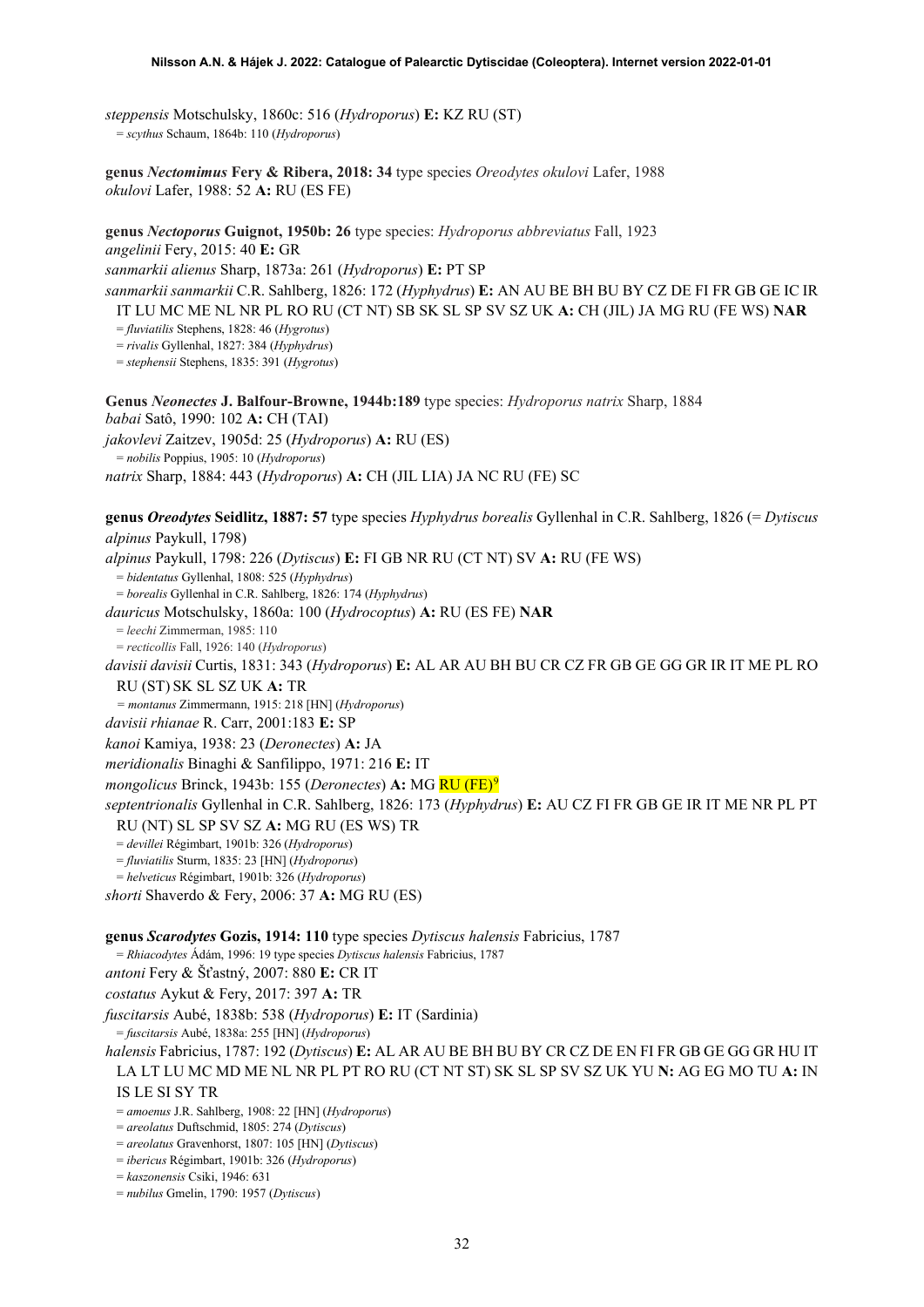= *reticulosus* Falkenström, 1939: 18 *malickyi* Wewalka, 1977: 139 **E:** GR **A:** TR *margaliti* Wewalka, 1977: 142 **A:** IS SY *nigriventris* Zimmermann, 1919a: 192 (*Deronectes*) **E:** FR (Corsica) *pederzanii* Angelini, 1973: 51 **E:** GR IT *roberti* Fery, 2011b: 384 **E:** GR *ruffoi* Franciscolo, 1961: 159 **E:** IT *savinensis cercyrae* Fery & Šťastný, 2007: 887 **E:** GR (Corfu) *savinensis savinensis* Zimmermann, 1933: 189 (*Deronectes*) **E:** AL CR GR ME

**genus** *Stictotarsus* **Zimmermann, 1919a: 184** type species *Dytiscus duodecimpustulatus* Fabricius, 1792

*duodecimpustulatus* Fabricius, 1792: 197 (*Dytiscus*) **E:** AU BE CZ DE FR GB GE IR IT LU NL NR PL PT SP SV SZ

= *duodecimpustulatus* Olivier, 1795: 31 (*Dytiscus*) [HN]

= *fluminum* Munster, 1932: 85

= *heeri* Jacquet, 1925: 41 (*Hydroporus*)

*maghrebinus* Mazzoldi & Toledo, 1998: 212 **N:** AG MO

*procerus* Aubé, 1838b: 505 (*Hydroporus*) **E:** FR (Corsica) IT (Sardinia) **N:** AG MO TU

= *duodecimmaculatus* Régimbart, 1877e: 185 (*Hydroporus*)

= *duodecimmaculatus* Régimbart, 1877f: cxxxiii [HN] (*Hydroporus*)

**genus** *Trichonectes* **Guignot, 1941: 58** type species *Potamonectes otini* Guignot, 1941 *otini* Guignot, 1941: 57 (*Potamonectes*) **E:** SP **N:** MO

**genus** *Zaitzevhydrus* **Fery & Ribera, 2018: 40** type species: *Hydroporus formaster* Zaitzev, 1908 *formaster formaster* Zaitzev, 1908c: 269 (*Hydroporus*) **A:** CH (GAN XIN) MG RU (ES WS) *formaster ulanulana* C.-K. Yang, 1996: 142 (*Potamonectes*) **A:** CH (QIN XIZ) = *jaechi* Toledo, 1998: 77

subtribe Hydroporina Aubé, 1836

**genus** *Hydrocolus* **Roughley & Larson in Larson et al., 2000: 407** type species *Hydroporus paugus* Fall, 1923

*sahlbergi* Nilsson, 2001: 9 [RN] **E:** FI NR RU (NT) SV **A:** RU (ES)

*= picicornis* J.R. Sahlberg, 1874: xiii [HN] (*Hydroporus*)

*= picicornis* J.R. Sahlberg, 1875: 152 [HN] (*Hydroporus*)

**genus** *Hydroporus* **Clairville, 1806: 182** type species *Dytiscus fusculus* Schrank, 1781 (*= Dytiscus planus* Fabricius, 1782)

= *Hydatoporus* Gistel, 1856: 355 type species *Dytiscus palustris* Linnaeus, 1761

= *Hydrocoptus* Motschulsky, 1853: 5 type species *Dytiscus tristis* Paykull, 1798

= *Hydroporidius* Guignot, 1949a: 9 type species *Hydroporus melanarius* Sturm, 1835

= *Hydroporinus* Guignot, 1945a: 22 type species *Hydroporus neglectus* Schaum, 1845

= *Hydrotarsus* Falkenström, 1938: 4 type species *Hydrotarsus lundbladi* Falkenström, 1938

= *Schizoporus* Ádám, 1996: 20 type species *Hydroporus angustatus* Sturm, 1835

= *Sternoporus* Falkenström, 1930: 24 type species *Hydroporus longicornis* Sharp, 1871

= *Suphrodytes* Gozis, 1914: 110 type species *Dytiscus dorsalis* Fabricius, 1787

*acutangulus* Thomson, 1856: 202 **E:** FI NR RU (NT) SV **A**: MG RU (ES FE WS)

= *aenescens* J.R. Sahlberg, 1880: 50

= *pectoralis* J.R. Sahlberg, 1880: 51 [HN]

= *punctatulus* J.R. Sahlberg, 1889: 221

= *sumakovi* Poppius, 1912: 107

= *zaitzevi* Jacobson, 1908: 425 [RN]

*amguemensis* Shaverdo, 2003:59 **A:** RU (FE)

*ampliatus ampliatus* Zaitzev, 1927: 13 **E:** GG RU (ST) **A:** AR IN

*ampliatus colchicus* Bilyashiwsky, 2004: 47 **E:** GG

*analis* Aubé, 1838b: 592 **E:** FR (Corsica) IT **N:** AG TU

= *analis* Aubé, 1838a: 294 [HN]

*anatolicus anatolicus* J. Balfour-Browne, 1963: 2 **A:** TR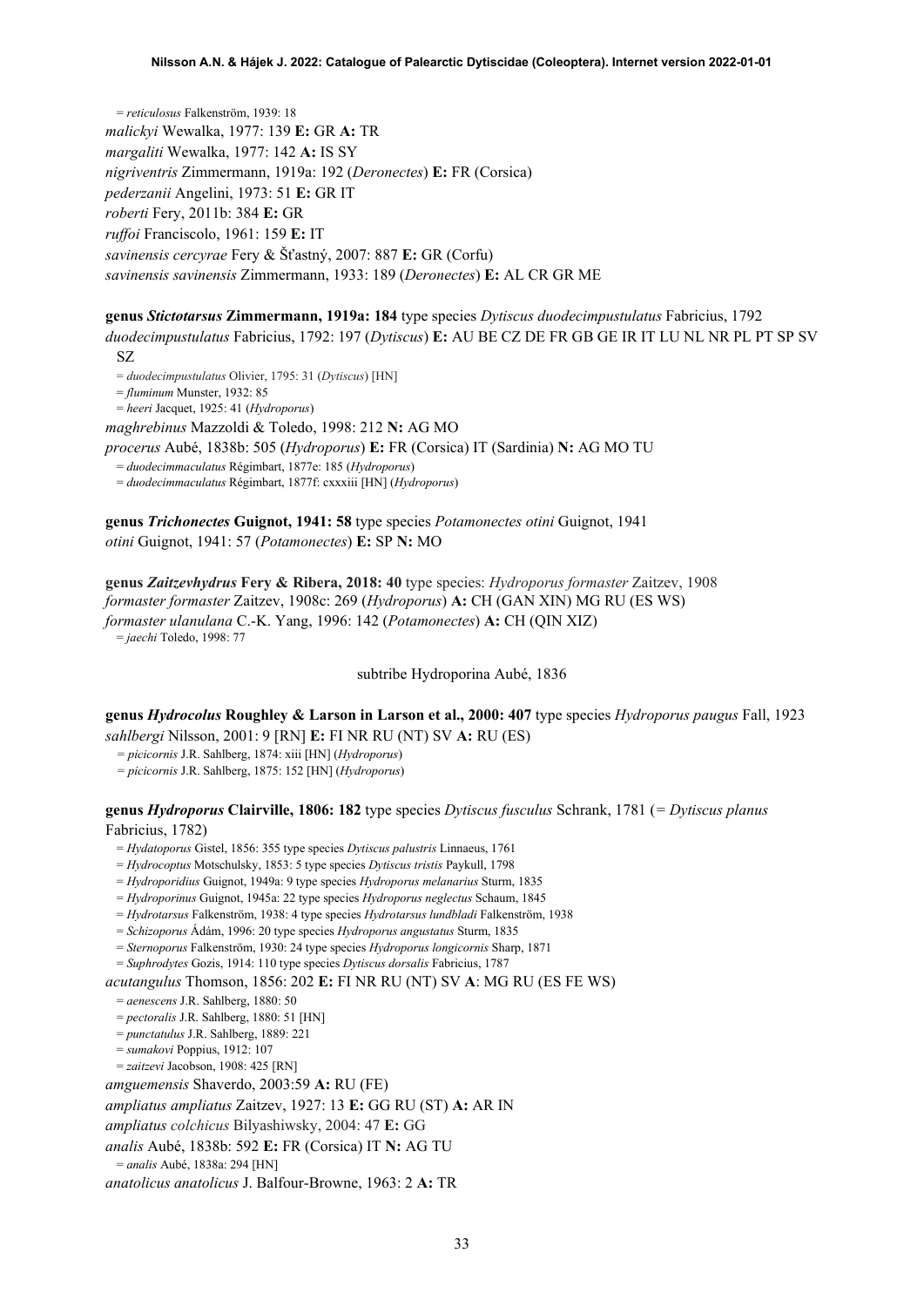*anatolicus koksali* Hájek & Fikáček, 2010: 1635 **A:** TR *angusi* Nilsson, 1990b: 33 **A:** CH (JIL) JA MG RU (ES FE) *angustatus* Sturm, 1835: 53 **E:** AR AU BE BH BU BY CR CZ DE EN FI FR GB GE GG G[R1](#page-2-0) HU IR IT LA LS LT LU MC MD NL NR PL RO RU (CT NT ST) SB SK SL SV SZ UK **A:** IN KZ RU (ES WS) TR = *acuminatus* Sturm, 1835: 74 *apenninus* Pederzani & Rocchi, 2005: 319 **E:** IT *artvinensis* Fery & Erman, 2009: 9 **A:** TR *askalensis* Wewalka, 1992: 56 **A:** TR *basinotatus* Reiche, 1864: 234 **E:** SP **N:** MO = *venator* Sharp, 1882: 465 *bergmani* Nilsson, 1995: 23 **A:** RU (FE) *bertrandi* Manuel, 2021: 175 **N:** MO ?TU *bithynicus* Hernando, Aguilera, Castro & Ribera, 2012: 38 **A:** TR *bodemeyeri bodemeyeri* Ganglbauer, 1900: 139 **E:** GR (North Aegean Islands) **A:** TR = *collarti* Guignot, 1949a: 7 *bodemeyeri cariaensis* Hájek & Fikáček, 2010:1642 **E:** GR (Rhodes) **A:** TR *bodemeyeri guignoti* Gschwendtner, 1935c: 205 **E:** AL BU GR = *bulgaricus* Hlisnikovský, 1955b: 100 *brancoi brancoi* Rocchi, 1981: 150 **E:** PT SP *brancoi gredensis* Fery, 1999: 234 **E:** PT SP *brancuccii* Fery, 1987: 65 **E:** PT SP *brevis* R.F. Sahlberg, 1834a: 3 **E:** BY DE EN FI GE LA NR PL RU (CT NT) SV **A:** RU (ES WS) = *brevis* R.F. Sahlberg, 1834b: 270 [HN] *breviusculus* Poppius, 1905: 14 A: CH (JIL) <sup>?</sup>MG<sup>3</sup> RU (ES FE) *brucki* Wehncke, 1875b: 234 **E:** GR **A:** CY LE TR *cagrankaya* Fery & Erman, 2009: 3 **A:** TR *cantabricus* Sharp, 1882: 457 **E:** SP *carli* Wewalka, 1992: 52 **A:** YE *compunctus* Wollaston, 1865: 65 **N:** CI *constantini* Hernando & Fresneda, 1996: 155 **E:** SP *crinitisternus* Shaverdo & Fery, 2001:34 **A:** KZ MG *cuprescens* K.W. Miller & Fery, 1995: 405 **A:** CY *decipiens* Sharp, 1878a: 113 **E:** PT SP *discretus discretus* Fairmaire & Brisout in Fairmaire, 1859b: 28 [CN] **E:** AL AU BE BH BU BY CR CZ DE EN FI FR GB GE GG GR HU IR IT LA LS LT LU MC ME NL NR PL PT RO RU (CT NT ST) SB SK SL SP SV SZ UK **N:** MO **A:** AF CH (XIN) CY IN KA NP PA RU (ES) TR = *alpestris* Falkenström, 1939: 15 = *corsicus* Wehncke, 1872a: 163 = *cyprius* Régimbart, 1878b: 352 = *lundbladi* Falkenström, 1939: 12 = *maurus* Sharp, 1882: 463 = *neuter* Fairmaire & Laboulbène, 1855: 205 [SN] = *pescheti* Guignot, 1930: 191 = *sublaevis* Falkenström, 1922b: 184 [HN] *discretus tatricus* Kinel, 1949: 396 **E:** PL *distinguendus* Desbrochers des Loges, 1871: 338 **E:** FR GR (Corfu) IT **N:** AG = *avunculus* Fairmaire, 1872: lxxii = *gridellii* Focarile, 1960: 68 *dobrogeanus* Ieniştea, 1962: 424 **E:** AU BH BU CZ GR HU IT M[C1](#page-2-0) ME RO SK UK **A:** CY TR *dorsalis* Fabricius, 1787: 192 (*Dytiscus*) **E:** AU BE ?BH ?BU BY CR CZ DE EN FI FR GB GE ?HU IR IT LA ?LT ?LU ?MD NR PL RU (CT) SK ?SL SV SZ ?YU **A:** ?KI RU (WS)[\\*](#page-33-0) = *dubius* Melsheimer, 1844: 29 [HN] = ? *fimbriatus* Schrank, 1781: 203 (*Dytiscus*) = *marginalis* Schilsky, 1889: 346 = ? *punctatus* O.F. Müller, 1776: 73 [HN] (*Dytiscus*)

<span id="page-33-0"></span><sup>\*</sup> Two species were currently recognised by Bergsten et al. (2012). The occurrence of *H. dorsalis* in countries marked with question mark has to be revised with the respect to that fact.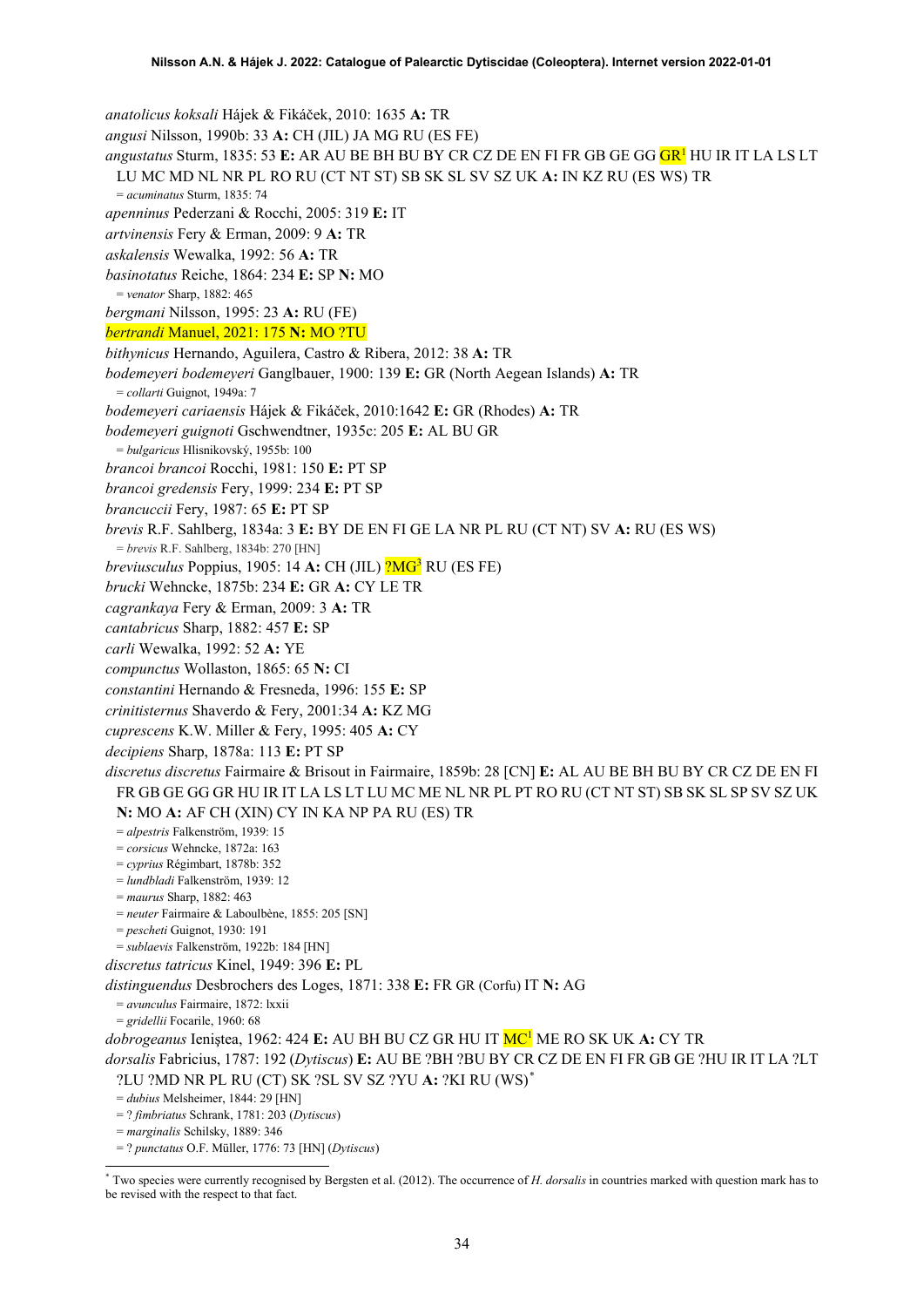= *quadricolor* Gmelin, 1790: 1956 (*Dytiscus*) = *rufifrons* Fabricius, 1792: 198 [HN] (*Dytiscus*) *elongatulus* Sturm, 1835: 52 **E:** AU BE BY CZ DE EN FI FR GB GE LA LT NL NR PL RU (CT NT) SK SV UK **A:**  MG RU (ES WS) = *eugeniae* Zaitzev, 1909b: 63 = *lenensis* Poppius, 1905: 15 *emergens* Vorst & Fery, 2014: 146 **A:** TR *errans* Sharp, 1882: 462 **N:** CI *erythrocephalus* Linnaeus, 1758: 412 (*Dytiscus*) **E:** AB AU BE BH BU BY CR CZ DE EN FA FI FR GB GE GG HU IR IT LA LT LU ME NL NR PL RO RU (CT NT ST) SK SL SV SZ UK **A:** IN KZ RU (ES WS) TR = *deplanatus* Gyllenhal in C.R. Sahlberg, 1826: 178 (*Hyphydrus*) = *derelictus* Clark, 1862c: 471 = *faroensis* Mjöberg, 1917: 10 = *sericeus* Eschscholtz, 1818: 459 (*Dytiscus*) = *subcostatus* Gerhardt, 1909: 2 *erzurumensis* Erman & Fery, 2000:172 **A:** TR *esseri* Fery & Hendrich, 2011a: 39 **A:** TR *ferrugineus* Stephens, 1829: 193 **E:** AU BE BU CR CZ FR GB GE HU IT LU ME PL RO SK SL SZ UK = *victor* Aubé, 1838a: 300 [HN] = *victor* Aubé, 1838b: 598 *feryi* Wewalka, 1992: 54 **N:** AG L[B1](#page-2-0) TU *figuratus* Gyllenhal in C.R. Sahlberg, 1826: 175 (*Hyphydrus*) **E:** AU BE BH BY CR CZ DE FI FR GB GE IR NL NR PL RU (CT NT ST) SK SV UK **A:** RU (ES WS) = *eljasi* Wirén, 1968: 114 = *maeklini* Zaitzev, 1910a: 29 [RN] = *sibiricus* Mäklin, 1881: 22 [HN] = *transversalis* Dalla Torre, 1877: 61 *foveolatus* Heer, 1840: 157 **E:** AU BH FR GE HU IT PL SP SZ = *apfelbecki* Ganglbauer, 1891: 475 = *atropos* Mulsant & Godart, 1860: 179 = *nivalis* Heer, 1840: 157 *fuscipennis* Schaum in Schaum & Kiesenwetter, 1867: 64 [RN] **E:** AU BY DE EN FI GE HU LA LT MC NR PL RU (CT NT ST) SB SK SV UK **A:** JA KZ MG RU (ES FE WS) TM **NAR** = *criniticoxis* Larson, 1975: 301 = *flavipennis* Munster, 1932: 84 = *piceus* Sturm, 1835: 66 [HN] = *puberulus* Mannerheim, 1853: 163 [HN] *galloprovincialis* Manuel, 2013: 456 **E:** FR *geniculatus* Thomson, 1856: 200 **E:** FI NR RU (NT) SV **A:** MG RU (ES WS) **NAR** = *opacus* Wehncke, 1872a: 163 = *pilipes* J.R. Sahlberg, 1921: 3 = *subseriatus* J.R. Sahlberg, 1910: 171 *georgicus* Bilyashiwsky, 2004:44 **E:** GG *glabriusculus* Aubé, 1838b: 614 **E:** BY DE EN FI GB GE IR LA LT NL NR PL RU (NT) SV **A:** RU (ES WS) *= glabriusculus* Aubé, 1838a: 312 [HN] *glasunovi dolini* Fery & Šťastný, 2010: 1012 **A:** KI KZ UZ *glasunovi glasunovi* Zaitzev, 1905d: 26 **A:** AF CH (XIN) KI TD UZ = *macrocephalus* Gschwendtner, 1923: 100 *goldschmidti* Gschwendtner, 1923: 101 **A:** CH (XIN) KI M[G3](#page-4-0) UZ *= recidivus* Gschwendtner, 1923: 103 *golestanensis* Hájek, 2016: 497 **A:** IN *gueorguievi* Wewalka, 1975a: 91 **E:** BU *guernei* Régimbart in Alluaud, 1891: 202 **E:** AZ *gyllenhalii* Schiødte, 1841: 434 **E:** AU BE BU BY CR CZ DE FI FR GB GE IR IT LU NL NR PL PT RU (NT) SK SP SV *hajeki* Fery, 2009: 546 **A:** IN *hebaueri* Hendrich, 1990: 244 **E:** AL BH BU GR HU ME SK TR *hellenicus* Mazzoldi & Toledo, 1992: 183 **E:** B[U1](#page-2-0) GR *holzschuhi* Fery, 2009: 540 **A:** TR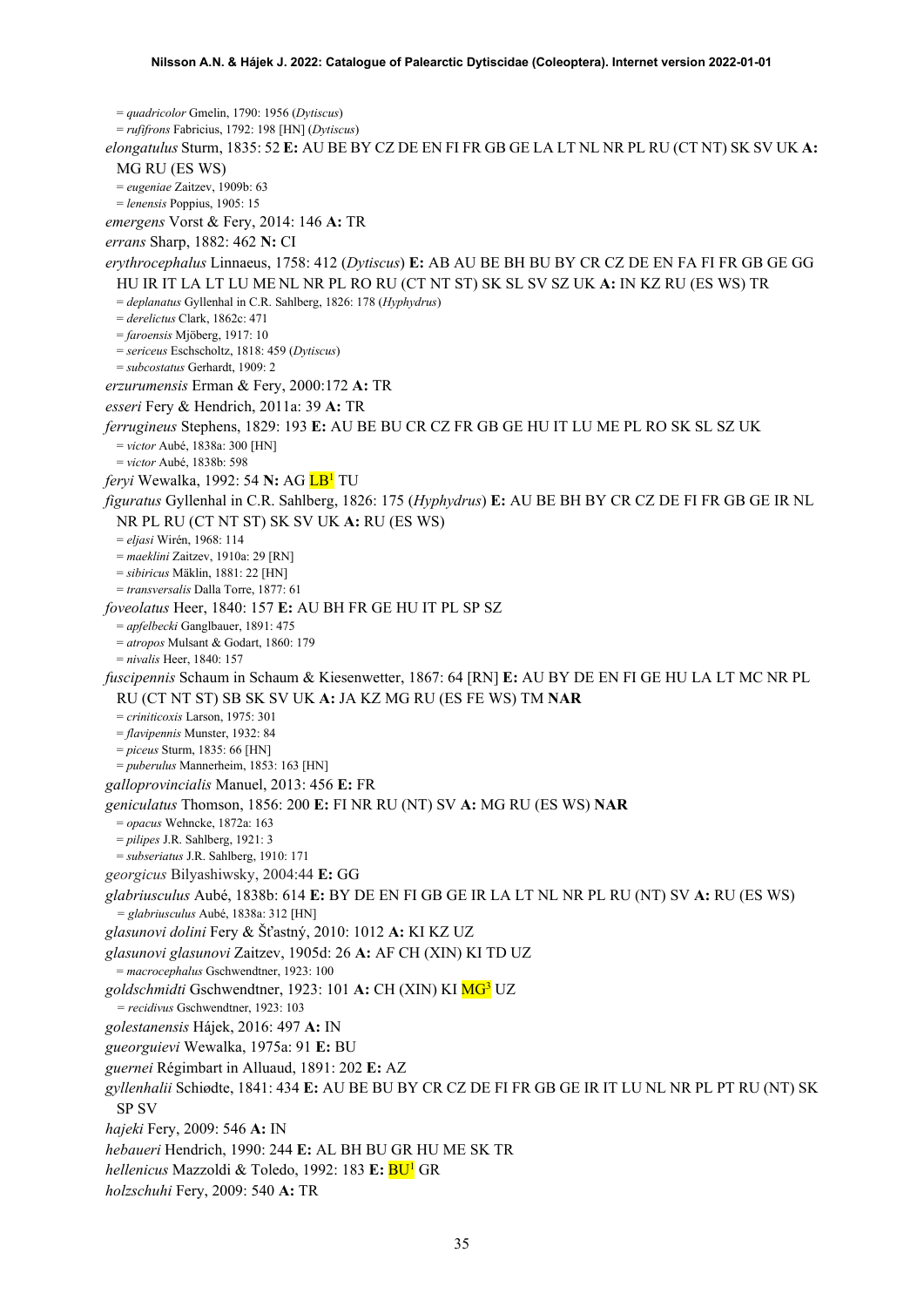*humilis* Klug, 1834: t.33/11 **N:** EG **A:** IS SI = *sinaicus* Wewalka, 1984: 133 *hygrotoides* Fery, 2000: 1248 [RN] **A:** CH (JIX BEI) *= discedens* Sharp, 1882: 396 [HN] (*Coelambus*) *ijimai* Nilsson & Nakane, 1993: 424 **A:** JA *incognitus* Sharp, 1869: 84 **E:** AU BE BY CZ DE EN FI FR GB GE HU IR IT LA LT LU NL NR PL PT RO RU (CT NT ST) SK SL SP SV SZ UK **A:** KZ RU (ES WS) = *discedens* Régimbart, 1877c: 194 = *discedens* Régimbart, 1877d: cxxxix [HN] = *ellypticus* Petri, 1912: 44 = *seidlitzi* Gerhardt, 1899a: 5 *incommodus* Fery, 2006: 24 **E:** AU SK *ineptus* Sharp, 1882: 462 **A:** SY *inscitus* Sharp, 1882: 463 **A:** IN IQ KU TR *jacobsoni* Zaitzev, 1927: 17 **E:** GG RU (ST) *jelineki* Fery, 2009: 535 **A:** IN TR *jonicus caucasicus* Zaitzev, 1927: 12 **E:** AR GG **A:** TR *jonicus jonicus* L. Miller, 1862: 276 **E:** AL BH BU CR GR IT MC ME SL *jurjurensis* Régimbart, 1895: 29 **N:** AG = *djurdjurensis* Bedel, 1925: 371 [UE] *kabakovi* Fery & Petrov, 2006:88 **A:** MG RU (ES) *kasyi* Wewalka, 1984: 132 **A:** CY SY TR *kozlovskii* Zaitzev, 1927: 15 **E:** AR BU GG MC RO RU (ST) **A:** IN LE TR *kraatzii* Schaum in Schaum & Kiesenwetter, 1867: 66 **E:** AU BH BU CZ EN FR GE IT PL SK SZ UK = *hedwigae* Schenkling, 1917: 52 [UE] = *hedwigi* Reitter, 1897: 45 = *kraatzii* Schaum in Kraatz, 1868: 384 [HN] *kryshtali* Bilyashivsky, 1993: 15 **E:** UK *kurdistanicus* Hájek & Fikáček, 2010:1646 **A:** TR *lapponum* Gyllenhal, 1808: 532 (*Hyphydrus*) **E:** FI NR RU (NT) SV **A:** KZ RU (ES WS) **NAR** = *kolstromi* J.R. Sahlberg, 1875: 145 = *labradorensis* Fall, 1923: 71 = *obtusipennis* J.R. Sahlberg, 1875: 146 *laticollis* Zimmermann, 1922: 20 **A:** RU (FE) *lenkoranensis* Fery, 1999: 255 **E:** AB GG *libanus* Régimbart, 1901a: 101 **A:** LE TR *limbatus* Aubé, 1838b: 591 **E:** AZ FR IT PT SP **N:** AG LB MO TU = *limbatus* Aubé, 1838a: 292 [HN] *lluci* Fery, 1999: 244 **E:** SP (Islas Baleares) *longicornis* Sharp, 1871: 205 [RN] **E:** AU BE BU BY CZ DE FI FR GB GE HU IR IT LA LT LU NR PL RU (CT NT) SV SZ UK **A:** RU (WS) = *parallelus* Sharp, 1869: 84 [HN] *longulus* Mulsant & Rey, 1861: 305 **E:** AU BE FR GB GE IR IT LU NL SP SZ = *celatus* Clark, 1862c: 473 *lucasi* Reiche in Marseul, 1866: 19 [RN] [NP] **E:** BH FR IT GR PT SP **N:** AG CI LB MO TU = *basiclarior* Gozis, 1914: 164 [RN] = *bonnairii* Fairmaire, 1872: lxxii = *confusus* Lucas, 1846: 96 [HN] = *lucasii* Reiche in Reiche & Lallemant, 1872: 24 [RN] [HN] = *nigriceps* Schaum, 1864b: 110 [HN] *= perplexus* Schaum, 1847: 39 [RN] [NO] *lundbergi* Fery & Erman, 2009: 8 **A:** TR *lundbladi* Falkenström, 1938: 4 (*Hydrotarsus*) **N:** MR *macedonicus* Fery & Pesic, 2006: 596 **E:** AL B[U1](#page-2-0) MC ME *marginatus* Duftschmid, 1805: 269 (*Dytiscus*) **E:** AL AR AU BE BH BU CR CZ FR GB GE GG GR HU IT MC NL PL RU (ST) SB SK SL SP SZ TR UK **N:** AG MO TU[10](#page-52-9) **A:** IN IS KZ TR = *bosnicus* Apfelbeck, 1909: 496 = *pallens* Zimmermann, 1915: 222 [HN]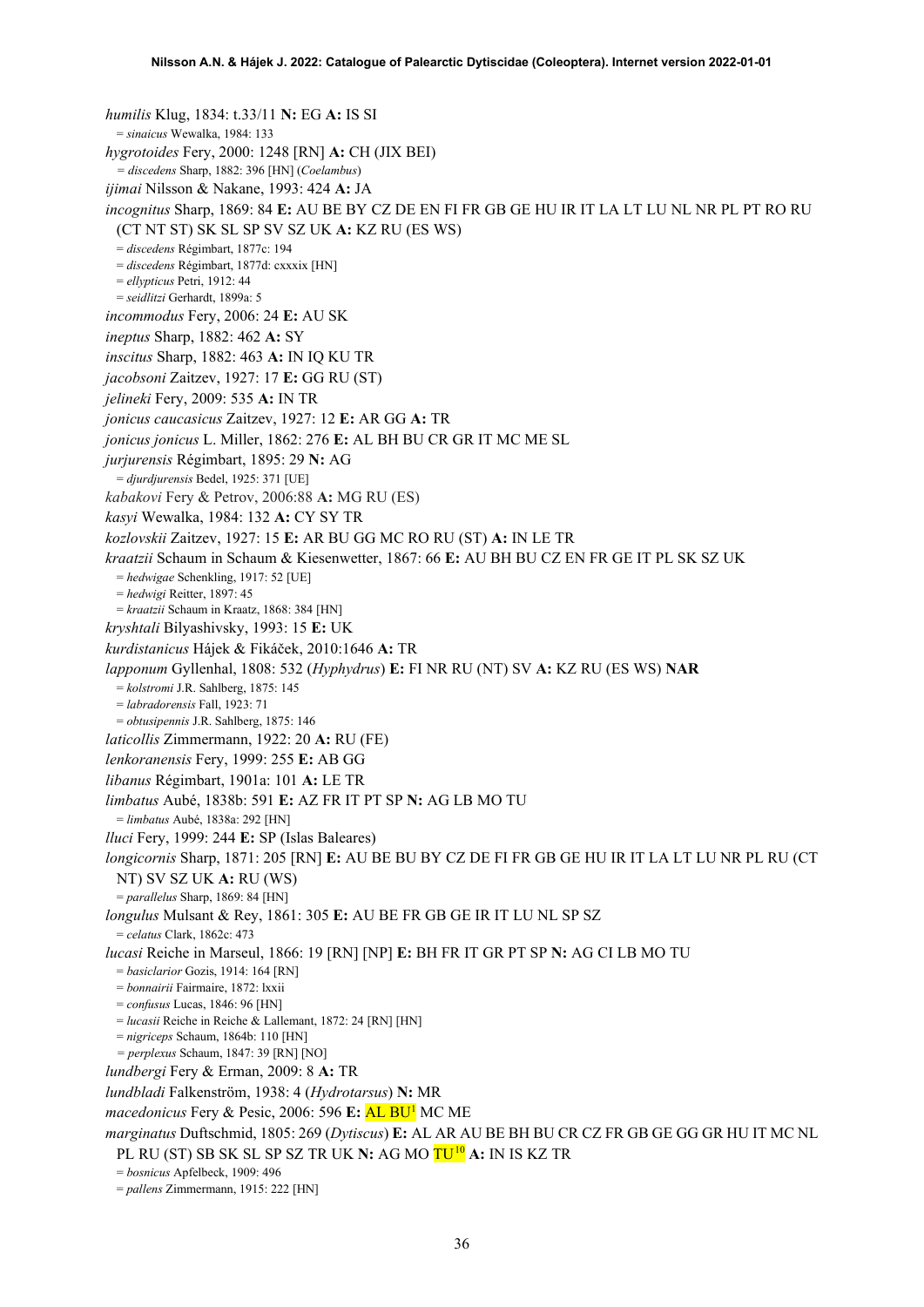*mariannae* Wewalka, 1974: 106 **A:** IS *martensi* Brancucci, 1981: 180 **A:** KA *melanarius* Sturm, 1835: 59 **E:** AU BE BH BY CR CZ DE EN FI FR GB GE HU IR IT LA LS LT LU NL NR PL RO RU (CT NT ST) SB SK SL SV SZ UK **A:** KZ RU (WS) = *montanus* Helliesen, 1890: 23 = *monticola* Sharp, 1869: 84 = *munsterii* Helliesen, 1890: 22 = *obscuricornis* J.R. Sahlberg, 1921: 3 = *ruficornis* Zetterstedt, 1838: 139 *memnonius* Nicolai, 1822: 33 **E:** AB AU BE BH BU BY CR CZ DE EN FA FI FR GB GE GR HU IR IT LA LS LT LU NL NR PL RU (CT NT ST) SK SL SP SV SZ UK **N:** AG EG MO TU **A:** TR = *castaneus* Aubé, 1838a: 302 [HN] = *castaneus* Aubé, 1838b: 600 [HN] = *incertus* Aubé, 1838a: 306 [HN] = *incertus* Aubé, 1838b: 607 = *insularis* Sharp, 1882: 457 = *jugularis* Babington, 1832: 328 = *niger* Sturm, 1835: 44 [HN] = *revelierei* Sharp, 1882: 458 = *subelongatus* Stephens, 1835: 392 *morio* Aubé, 1838b: 610 **E:** AU BE BY CZ DE EN FI FR GB GE IR LA LT NL NR PL RU (CT NT) SK SV **A:** JA MG RU (ES FE WS) **NAR** = *atriceps* Crotch, 1870: 96 [RN] = *caliginosus* LeConte, 1850: 215 = *caminarius* Motschulsky, 1860a: 100 = *lugubris* Motschulsky, 1845a: 353 [HN] = *melancholicus* Motschulsky, 1860a: 100 [RN] = *morio* Aubé, 1838a: 307 [HN] = *scaphiformis* Sharp, 1871: 205 = *valliger* Hellén, 1929: 36 = *watanabei* Takizawa, 1933: 174 *multiguttatus* Régimbart, 1878b: 351 **A:** IS JO SY = *ortali* Wewalka, 1984: 136 *nanpingensis* Toledo & Mazzoldi, 1996: 241 **A:** CH (GAN SCH YU[N1](#page-2-0) ) *neclae* Erman & Fery, 2006: 41 **A:** TR *necopinatus necopinatus* Fery, 1999: 248 **E:** PT SP *necopinatus robertorum* Fery, 1999: 250 **E:** FR GB (Channel Isles) *necopinatus roni* Fery, 1999: 253 **E:** GB *neglectus* Schaum, 1845: 409 **E:** AU BE BY CZ DE EN FI FR GB GE HU IR LA LT LU NL NR PL RU (CT NT) SK SV SZ UK **A:** RU (WS) = *incrassatus* Thomson, 1871: 366 *nevadensis* Sharp, 1882: 481 **E:** PT SP *nigellus* Mannerheim, 1853: 163 **E:** AN AR AU BU DE FI FR GE GG IT LA NR PL RU (CT ST) SP SV SZ **A:** CH (QIN SCH) IN KI KZ MG RU (FE WS) TR **NAR** = *bungei* Zaitzev, 1910a: 31 = *mtiula* Zaitzev, 1927: 14 = *obscuripes* Motschulsky, 1860a: 100 = *pyrenaeus* Wehncke, 1872a: 163 = *sieversi* J.R. Sahlberg, 1910: 173 = *tungus* Zaitzev, 1910a: 32 *nigrita* Fabricius, 1792: 201 (*Dytiscus*) **E:** AU BE BH BU BY CR CZ DE EN FA FI FR GB GE HU IC IR IT LA LT LU MC NL NR PL PT RO RU (CT NT ST) SK SL SP SV SZ UK **A:** KI KZ RU (ES WS) = *bisbiguttatus* J.R. Sahlberg, 1921: 1 = *convexior* Seidlitz, 1887: 67 = *glabellus* Thomson, 1867: 80 *= melaenus* Nicolai, 1822: 34 = *monilicornis* J.R. Sahlberg, 1875: 154 = *obovatus* J.R. Sahlberg, 1880: 52 = *subalpinus* Thomson, 1871: 365 = *trivialis* Stephens, 1828: 59 *normandi alhambrae* Fery, 1999: 242 **E:** SP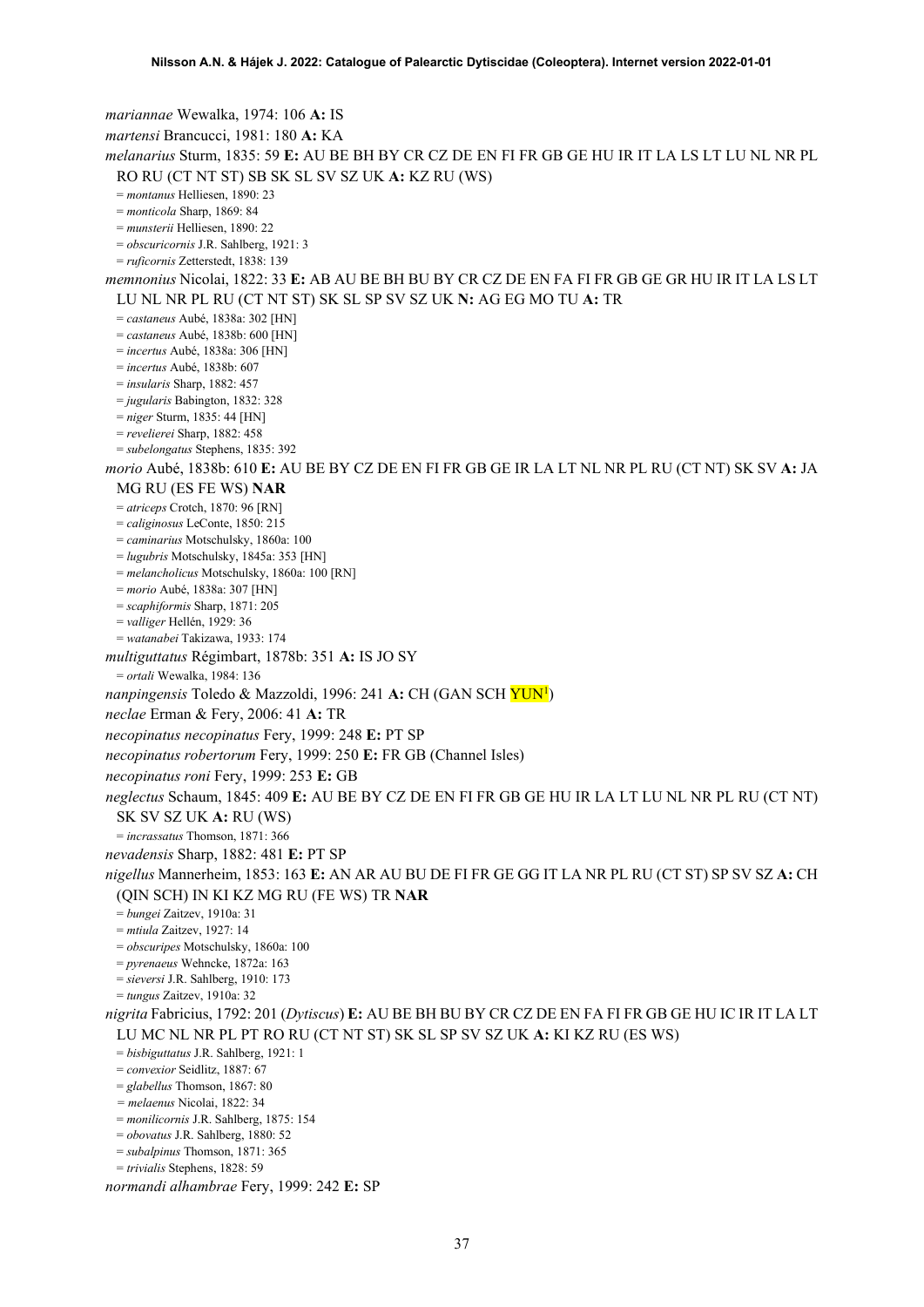*normandi ifnii* Fery, 1999: 241 **N:** MO *normandi ifranensis* Fery, 1999: 239 **N:** MO *normandi normandi* Régimbart, 1903b: 254 **E:** FR PT SP *notabilis* LeConte, 1850: 216 **E:** FI NR RU (CT NT) SV **A:** MG RU (ES FE WS) **NAR** = *arcticus* Thomson, 1856: 197 = *fennicus* Seidlitz, 1887: 66 = *tomentosus* Poppius, 1905: 12 *notatus* Sturm, 1835: 62 **E:** BY CZ DE EN FI FR GE HU LA LT NL PL RU (CT NT) SV UK **A:** RU (ES WS) = *sacha* Zaitzev, 1910a: 30 *novacula* Fery, 2020: 291 **E:** GG *oasis* Wewalka, 1992: 53 **N:** EG *obscurus* Sturm, 1835: 65 **E:** AU BE BY CR CZ DE EN FI FR GB GE HU IR LA LT LU NL NR PL RU (CT NT ST) SK SV SZ UK **A:** RU (WS) **NAR** = *hockingi* Larson, 1975: 296 *obsoletus* Aubé, 1838b: 597 **E:** CR DE FR GB GE GR IR IT NR PT SP SV **N:** AG LB MO MR TU **A:** SY TR = *obsoletus* Aubé, 1838a: 298 [HN] *paganettianus* Scholz, 1923: 183 **E:** PT SP *palustris* Linnaeus, 1761: 216 (*Dytiscus*) **E:** AB AN AR AU BE BH BU BY CR CZ DE EN FA FI FR GB GE GG GR HU IR IT LA LS LT LU MC ME NL NR PL RO RU (CT NT ST) SK SL SP SV SZ UK YU **A:** IN MG RU (ES WS) TR = *apicalis* Schilsky, 1888: 183 = *buresi* Mařan, 1938: 95 = *cambriensis* Curtis, 1831: 343 = *fimbriatus* Gmelin, 1790: 1957 [HN] (*Dytiscus*) = *fuscorufus* Munster, 1927: 160 = *lituratus* Fabricius, 1781: 296 (*Dytiscus*) = *proximus* Stephens, 1828: 55 = *sexpustulatus* Fabricius, 1777: 239 (*Dytiscus*) = *styriacus* Seidlitz, 1887: 70 = *tinctus* Clark, 1862b: 326 = *variegatus* Geoffroy in Fourcroy, 1785: 68 (*Dyticus*) *pfefferi* Wewalka, 1974: 107 [RN] **E:** GR = *orientalis* Hlisnikovský, 1955a: 87 [HN] *pilosus* Guignot, 1949a: 5 (*Hydrotarsus*) **N:** CI *planus* Fabricius, 1782: 501 (*Dytiscus*) **E:** AB AL AR AU BE BH BU BY CR CZ DE EN FI FR GB GE GG GR HU IR IT LA LT LU MC NL NR PL PT RO RU (CT NT ST) SK SL SP SV SZ TR UK YU **N:** AG MO **A:** IN IQ KI KZ LE RU (WS) TM TR *= flavipes* Dalla Torre, 1879: 40 = *frisius* Verhoeff, 1891: 23 = *fuscatus* Stephens, 1828: 62 = *fusculus* Schrank, 1781: 203 (*Dytiscus*) = *holosericeus* Marsham, 1802: 427 (*Dytiscus*) = *humeralis* Marsham, 1802: 422 (*Dytiscus*) = *lividus* Geoffroy in Fourcroy, 1785: 68 (*Dyticus*) = *nigricans* Schrank, 1781: 205 (*Dytiscus*) = *nigriceps* Preller, 1862: 23 = *pallescens* Seidlitz, 1887: 72 = *sordidus* Herbst, 1784: 126 (*Dytiscus*) *polaris* Fall, 1923: 92 **A:** RU (FE – Wrangel Island) **NAR** = *subvirescens* Fall, 1923: 93 *productus* Fairmaire, 1880a: 248 **N:** AG TU = *occultus* Sharp, 1882: 456 *pseudopubescens* Zimmermann, 1919a: 166 **A:** RU (ES WS) = *punctatissimus* Poppius, 1905: 14 [HN] *puberulus* LeConte, 1850: 215 **E:** FI NR RU (NT) SV **NAR** = *levanderi* J.R. Sahlberg, 1889: 221 *pubescens* Gyllenhal, 1808: 536 (*Hyphydrus*) **E:** AB AL AU BE BH BU CR CZ DE EN FA FI FR GB GE GG GR IR IT LA LT LU MC ME NL NR PL PT RO RU (CT NT ST) SB SK SL SP SV SZ TR UK **N:** AG LB MO TU **A:**  CY IN IS JO LE SY TR = *antidotus* Sharp, 1882: 462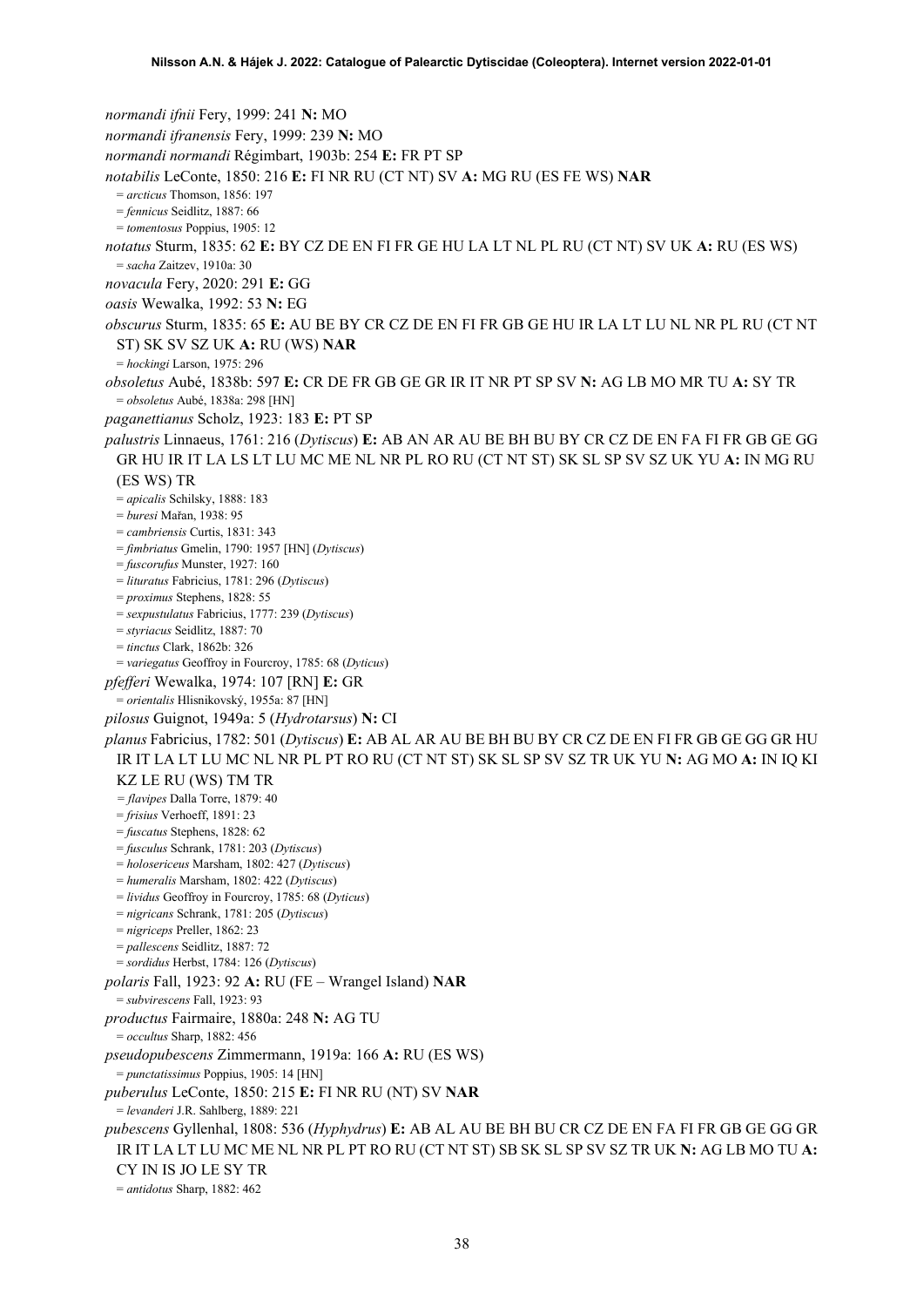= *caliginosus* Stephens, 1839: 69 = *estrellensis* Schaufuss, 1882a: 559 = *fulvipennis* Munster, 1932: 84 = *roseni* Zimmermann, 1919a: 175 = *scaphula* Sturm, 1835: 58 = *scopularis* Schiødte, 1841: 439 *punctipennis* J.R. Sahlberg, 1880: 50 **A:** RU (ES WS) *regularis* Sharp, 1882: 482 **E:** FR (Corsica) *rifensis* Manuel, 2014: 93 **N**: MO *rufifrons* O.F. Müller, 1776: 73 (*Dytiscus*) **E:** AU BE BY CR CZ DE EN FI FR GB GE HU IT LA LT NL NR PL RO RU (CT NT ST) SK SL SV SZ UK **A:** RU (ES WS) = *duftschmidti* Rye, 1872: 47 [RN] = *intermedius* J.R. Sahlberg, 1880: 49 = *piceus* Stephens, 1828: 62 *= ruficeps* Nicolai, 1822: 33 = *rufifrons* Duftschmid, 1805: 270 [HN] (*Dytiscus*) *sabaudus sabaudus* Fauvel, 1865: 276 **E:** AN AU BU CZ FR GE IT MC PL SK SL SP SZ UK = *alticola* Sharp, 1882: 468 = *scholzi* W. Kolbe, 1899: 24 *sabaudus sierranevadensis* Shaverdo, 2004: 24 **E:** SP *saghaliensis* Takizawa, 1933: 173 **A:** JA RU (FE) *sanfilippoi* Ghidini, 1958: 13 **E:** IT *sardomontanus* Pederzani, Rocchi & Schizzerotto, 2004: 129 **E:** IT (Sardinia) *scalesianus* Stephens, 1828: 57 **E:** AU BE BY CZ DE EN FI FR GB GE HU IR LA LT NL NR PL RU (CT NT) SV UK **A:** RU (WS) = *pygmaeus* Sturm, 1835: 73 [HN] *sejilashan* Jia, Zhao & Fery, 2012: 58 **A:** CH (XIZ) *semenowi* Jakovlev, 1897: 41 **E:** FI NR RU (CT NT) SV = *afflatus* Scholz, 1917: 250 = *longitarsis* J.R. Sahlberg, 1910: 168 *shaverdoae* Fery, 2009: 547 **E:** AR *sibiricus* J.R. Sahlberg, 1880: 49 **A:** MG RU (ES FE WS) **NAR** = *boreus* Gordon, 1981: 106 *= sibiricus* Sharp, 1882: 466 [HN] *sivrikaya* Fery & Erman, 2009: 6 **A:** TR *springeri* J. Müller, 1924: 72 **E:** IT SL *striola* Gyllenhal in C.R. Sahlberg, 1826: 181 (*Hyphydrus*) **E:** AU BE BH BU**Chyba! Záložka není definována.** BY CZ DE EN FI FR GB GE HU IR IT LA LT LU NL NR PL RO RU (CT NT ST) SB SV UK **A:** KZ M[G3](#page-4-0) RU (ES WS) **NAR** = *ambiguus* Aubé, 1838a: 287 [HN] = *ambiguus* Aubé, 1838b: 586 = *subtonsus* LeConte, 1855: 297 *= vittula* Erichson, 1837: 178 *submuticus* Thomson, 1874: 537 **E:** FI NR RU (CT NT) SV **A:** CH (JIL) JA MG RU (ES FE WS) = *konoi* Nakane, 1963: 25 = *penitus* Guignot, 1945a: 20 = *rubripes* J.R. Sahlberg, 1875: 151 *= rufipes* J.R. Sahlberg, 1874: xiii [HN] *talyschensis* Bilyashiwsky, 2004:45 **E:** AB *tatianae* Fery & Petrov, 2006:83 **A:** RU (WS) *teres* Sharp, 1882: 458 **A:** JO SY *tessellatus* Drapiez, 1819c: 43 [NP] (*Dytiscus*) **E:** AB AL BE BH BU CR FR GB GG GR IR IT LA MA MC ME NL PT RU (ST) SP **N:** AG EG MO TU **A:** CY IN IQ IS JO LE SY TR = *chrysostomus* Gozis, 1914: 161 = *habelmanni* Wehncke, 1876b: 76 = *nigricollis* Desbrochers des Loges, 1871: 339 = *nigricollis* Fairmaire, 1872: lxxii [HN] *= pueli* Barthe, 1916: 245

= *xanthopus* Stephens, 1835: 393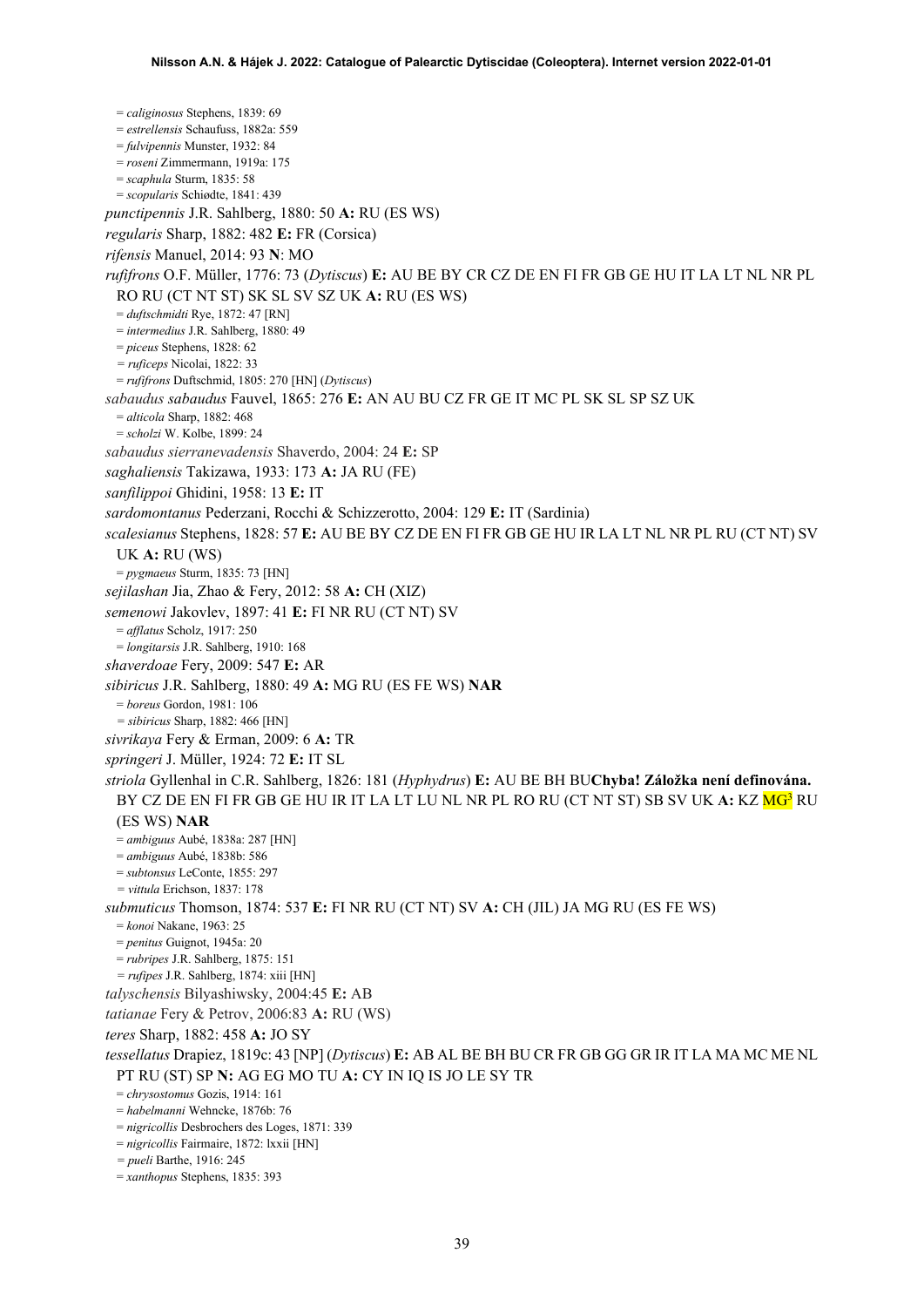*thracicus* Guéorguiev, 1966: 71 **E:** A[L1](#page-2-0) AR BU GG GR RU (ST) **A:** TR *tibetanus* Zaitzev, 1953: 169 **A:** CH (SCH XIZ) *tokui* Satô, 1985a: 51 **A:** JA *toledoi* Fery & Erman, 2009: 8 **A:** TR *toubkal* Fery & Hájek, 2013: 602 **N:** MO *transgrediens* Gschwendtner, 1923: 109 **E:** AB AR GG RU (ST) UK **A:** IN KI TM TR = *ponticus* Zaitzev, 1927: 16 *tristis* Paykull, 1798: 232 (*Dytiscus*) **E:** AU BE BH BU BY CR CZ DE EN FI FR GB GE HU IR IT KZ LA LS LT LU MC NL NR PL RU (CT NT) SB SK SL SV SZ UK **A:** JA RU (ES FE WS) **NAR** = *ampliceps* J.R. Sahlberg, 1921: 2 = *ruficapillus* Mannerheim, 1852: 304 = *varians* LeConte, 1850: 215 *tuvaensis* Pederzani, 2001:234 **A:** RU (ES) *uenoi* Nakane, 1963: 25 **A:** CH (HEI JIL QIN) JA MG RU (ES FE) *umbrosus* Gyllenhal, 1808: 538 (*Hyphydrus*) **E:** AU BE BY CZ DE EN FI FR GB GE HU IR LA LT LU NL NR PL RU (CT NT ST) SK SV SZ UK **A:** KZ RU (ES FE WS) = *minutus* Stephens, 1828: 59 *vagepictus* Fairmaire & Laboulbène, 1855: 208 **E:** FR PT SP *vespertinus* Fery & Hendrich, 1988: 145 **E:** PT SP *yakutiae* Nilsson, 1990b: 34 **A:** RU (FE) *zimmermanni* J. Müller, 1926: 288 **E:** BH CR ME SL = *bicolor* J. Müller, 1933: 202 = *zimmermanni* J. Müller, 1928: 260 [HN]

subtribe Siettitiina Smrž, 1982

**genus** *Etruscodytes* **Mazza, Cianferoni & Rocchi, 2013: 235** type species *Etruscodytes nethuns* Mazza, Cianferoni & Rocchi, 2013 *nethuns* Mazza, Cianferoni & Rocchi, 2013: 236 **E:** IT

**genus** *Graptodytes* **Seidlitz, 1887: 57** type species *Dytiscus granularis* Linnaeus, 1767 *aequalis* Zimmermann, 1918: 69 [NP] (*Hydroporus*) **E:** PT SP **N:** MO = *octolineatus* Schaufuss, 1882a: 559 [NO] (*Hydroporus*) *atlantis* Théry, 1933: 129 (*Hydroporus*) **N:** MO *aurasius* Jeannel, 1907: 18 (*Hydroporus*) **N:** AG TU *bilineatus* Sturm, 1835: 68 (*Hydroporus*) **E:** AL AU BE BH BU BY CR CZ DE FI FR GB GE GG GR HU IR IT LA LT LU MC NL PL RO RU (CT NT ST) SB SK SL SP SV SZ UK **A:** KZ RU (ES WS) TR = *hopffgarteni* Schilsky, 1892: 193 (*Hydroporus*) = *narentinus* Zimmermann, 1915: 220 (*Hydroporus*) = *nigritarsis* Sharp, 1882: 453 (*Hydroporus*) = *pervasus* Gozis, 1914: 120 (*Hydroporus*) *bremondi* Guignot, 1934: 217 **N:** MO *bussleri* Fery, 1994: 399 **A:** IS SY *castilianus* Fery, 1995: 40 **E:** SP *delectus* Wollaston, 1864: 76 (*Hydroporus*) **N:** CI *eremitus* Ribera & Faille, 2010: 6 **N:** MO *exsanguis* Bedel, 1925: 364 (*Hydroporus*) **E:** FR (Corsica) IT (Sardinia) **N:** AG TU *flavipes* Olivier, 1795: 38 [NP] (*Dytiscus*) **E:** BE BH BU CR FR GB GE GR IT LU ME NL PT SL SP SZ TR **N:** AG MO TU **A:** TR = *cebennicus* Guignot, 1932: 410 = *concinnus* Stephens, 1835: 392 (*Hydroporus*) = *manducus* Schaufuss, 1882a: 559 (*Hydroporus*) = *marmoratus* Stephens, 1835: 438 (*Hydroporus*) = *pallipes* Sturm, 1826: 155 (*Hydroporus*) [RN] = *portalegrensis* Schaufuss, 1882a: 559 (*Hydroporus*) *fractus* Sharp, 1882: 454 (*Hydroporus*) **E:** BU FR GR IT PT SP **N:** AG TU = *fallaciosus* Guignot, 1932: 402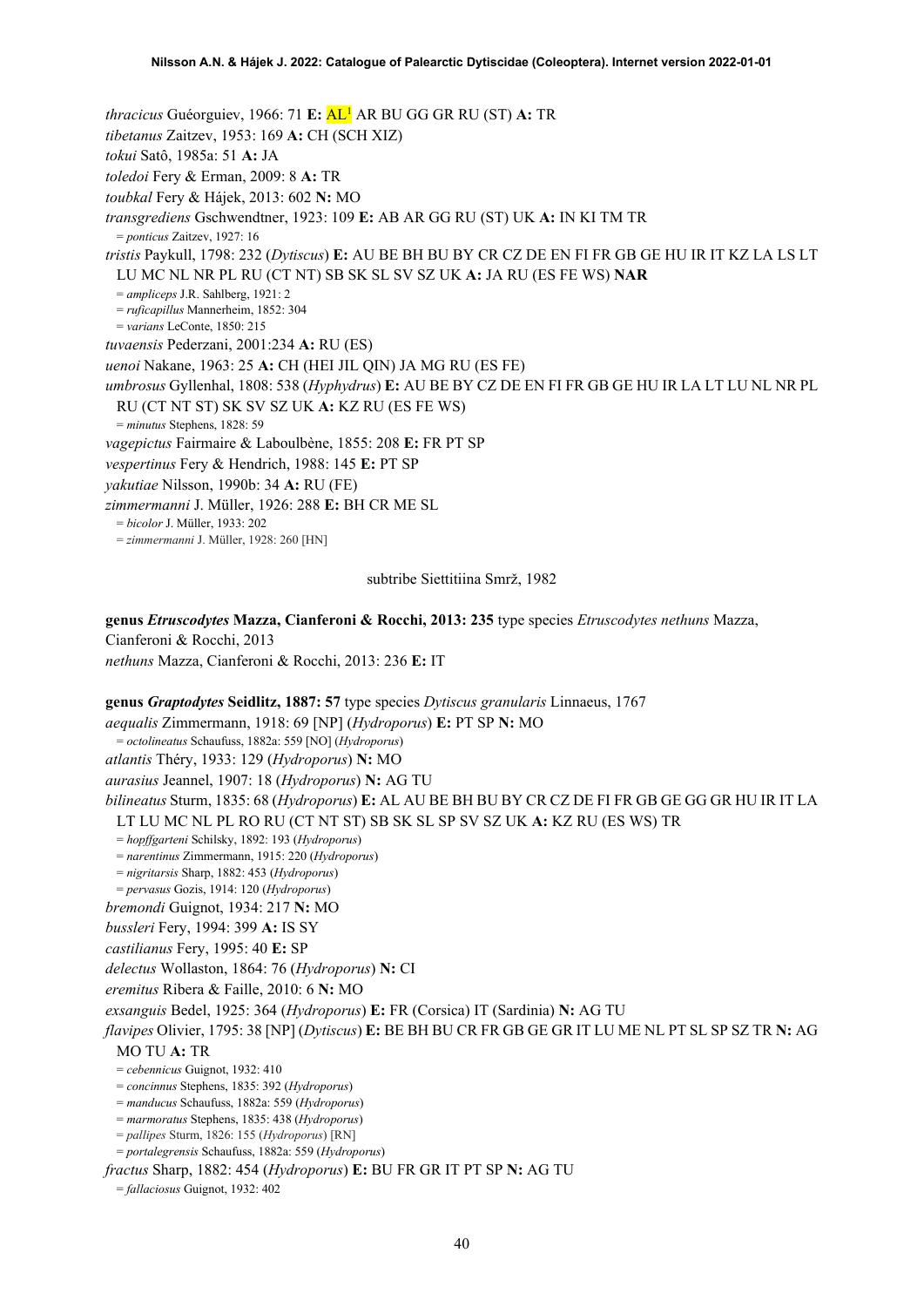= ? *gracilis* Wehncke, 1872a: 136 (*Hydroporus*) *granularis* Linnaeus, 1767: 667 (*Dytiscus*) **E:** AU BE BH BU BY CR CZ DE EN FI FR GB GE GR HU IR IT LA LS LT LU NL NR PL RO RU (CT NT ST) SK SL SV SZ UK = *funestus* Schilsky, 1888: 183 (*Hydroporus*) = *istrus* J. Müller, 1926: 290 = *pseudopictus* Zaitzev, 1928: 12 = *rhodanensis* Schaefer, 1952: 35 = *suturalis* P.W.J. Müller, 1821: 225 (*Hyphydrus*) = *unilineatus* Schrank, 1781: 204 (*Dytiscus*) *ignotus* Mulsant & Rey, 1861: 307 (*Hydroporus*) **E:** CR FR GR IT PT SP **N:** AG MO TU *= bihamatus* Chevrolat, 1861: 149 (*Hydroporus*) = *ypsilon* Reiche in Grenier, 1863: 127 (*Hydroporus*) *kuchtae* Breit, 1908: 59 (*Hydroporus*) **E:** SP (Balearic Islands) *laeticulus* Sharp, 1882: 453 (*Hydroporus*) **N:** AG MO TU *pictus* Fabricius, 1787: 194 (*Dytiscus*) **E:** AU BE BH BU BY CR CZ DE EN FI FR GB GE HU IR IT LA LS LT LU MC ME NL NR RO RU (CT NT ST) SK SL SZ UK YU = *arcuatus* Panzer, 1795a: 75 (*Dytiscus*) = *cruciatus* Schilsky, 1890: 182 (*Hydroporus*) = *flexuosus* Marsham, 1802: 425 (*Dytiscus*) = *fortiterpunctatus* Guignot, 1932: 396 *pietrii* Normand, 1933: 297 **N:** AG TU *sedilloti phrygius* Guignot, 1942a: 18 **E:** GR MC TR **A:** TR = *pseudophrygius* Guéorguiev, 1965a: 494 *sedilloti sedilloti* Régimbart, 1878b: 352 (*Hydroporus*) **A:** CY IS SY *siculus* Fery, 1995: 41 **E:** IT (Sicily) *snizeki* Hendrich, 1993: 392 **A:** UZ *varius* Aubé, 1838b: 637 (*Hydroporus*) **E:** AU BU FR GE GR IT MA PT SP YU **N:** MO = *pauper* Schneider, 1903: 51 (*Hydroporus*) = *varius* Aubé, 1838a: 334 [HN] (*Hydroporus*) *veterator behningi* Zaitzev, 1927: 11 **A:** TR *veterator veterator* Zimmermann, 1918: 67 [NP] (*Hydroporus*) **E:** BU CR GR IT MC ME = *montenegrinus* Schaufuss, 1882a: 559 [NO] (*Hydroporus*)

**genus** *Iberoporus* **Castro & Delgado, 2001:34** type species *Iberoporus cermenius* Castro & Delgado, 2001 *agnus* Foster, 1992: 249 (*Rhithrodytes*) **E:** PT *argaensis* Bilton & Fery, 1996: 919 (*Rhithrodytes*) **E:** PT *cermenius* Castro & Delgado, 2001:35 **E:** SP *pluto* Ribera & Reboleira, 2019: 26 **E:** PT

## **genus** *Metaporus* **Guignot, 1945b: 6** type species *Hydroporus meridionalis* Aubé, 1838

*meridionalis* Aubé, 1838b: 629 (*Hydroporus*) **E:** FR IT PT SP **N:** AG LB MO TU

= *lusitanicus* Scholz, 1916: 172 (*Hydroporus*)

= *meridionalis* Aubé, 1838a: 327 [HN] (*Hydroporus*)

= *scriptus* Régimbart, 1895: 24 (*Hydroporus*)

*orientalis* Toledo & Hosseinie, 2003: 59 **A:** IN

**genus** *Porhydrus* **Guignot, 1945b: 6** type species *Dytiscus lineatus* Fabricius, 1775

*genei* Aubé, 1838b: 631 (*Hydroporus*) **E:** BH CR FR GR IT M[E1](#page-2-0) **N:** AG MO

= *genei* Aubé, 1838a: 328 [HN] (*Hydroporus*)

*lineatus* Fabricius, 1775: 234 (*Dytiscus*) **E:** AB AL AU BE BH BU BY CR CZ DE EN FI FR GB GE GG GR HU IR IT LA LT LU MC MD ME NL NR PL RO RU (CT NT ST) SK SL SV SZ TR UK YU **A:** IN RU (WS)

= *ovalis* Marsham, 1802: 425 [HN] (*Dytiscus*)

= *parvulus* Herbst, 1784: 127 [HN] (*Dytiscus*)

= *pygmaeus* Fabricius, 1792: 200 (*Dytiscus*)

= *quadrilineatus* Drapiez, 1819d: 198 [HN] (*Dytiscus*)

= *thoreii* Clark, 1862a: 409 (*Hydroporus*) = *velox* O.F. Müller, 1776: 73 (*Dytiscus*)

*obliquesignatus* Bielz, 1852: 16 (*Hydroporus*) **E:** AU BH BU BY CR HU IT RO RU (ST) SB SK SL UK **A:** KZ RU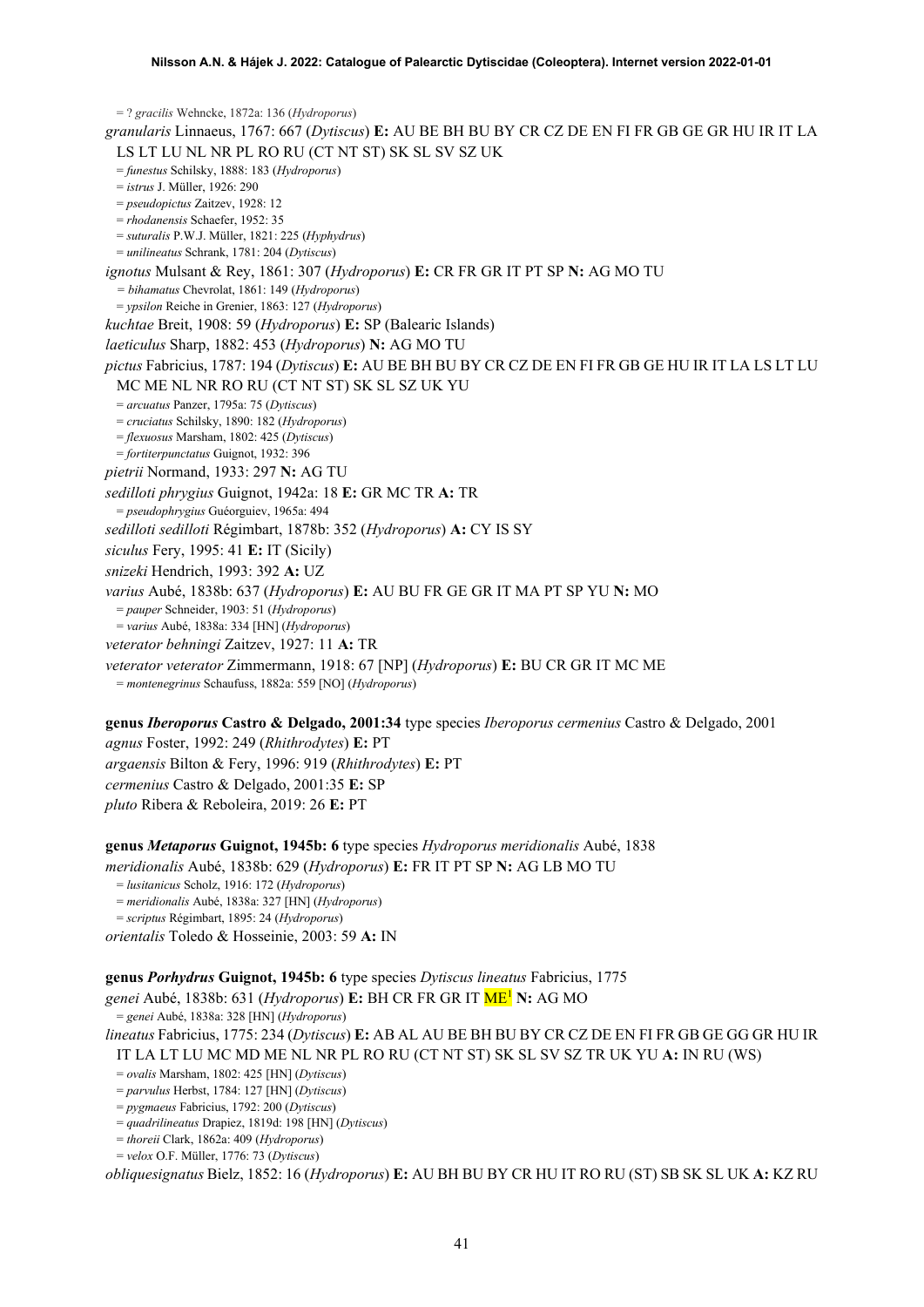(WS) *vicinus* Aubé, 1838b: 627 (*Hydroporus*) **E:** PT **N:** MO

**genus** *Rhithrodytes* **Bameul, 1989: 482** type species *Dytiscus crux* Fabricius, 1792 *bimaculatus* Dufour, 1852: 319 (*Hydroporus*) **E:** FR SP = *jucundus* Perris, 1869: 7 (*Hydroporus*) *crux* Fabricius, 1792: 199 (*Dytiscus*) **E:** FR IT SZ = *fasciatus* Aubé, 1838a: 347 [HN] (*Hydroporus*) = *fasciatus* Aubé, 1838b: 640 [HN] (*Hydroporus*) = *fasciatus* Clark, 1855: 4858 [HN] (*Hydroporus*) *dorsoplagiatus* Fairmaire, 1880a: 247 (*Hydroporus*) **N:** AG *minimus* Fery, 2016: 433 **N:** AG *numidicus* Bedel, 1889: 286 (*Hydroporus*) **N:** AG TU *sexguttatus* Aubé, 1838b: 632 (*Hydroporus*) **E:** FR (Corsica) IT (Elba, Monte Christo, Sardinia) = *sexguttatus* Aubé, 1838a: 330 [HN] (*Hydroporus*) **genus** *Siettitia* **Abeille de Perrin, 1904: 226** type species *Siettitia balsetensis* Abeille de Perrin, 1904 *avenionensis* Guignot, 1925: 23 **E:** FR *balsetensis* Abeille de Perrin, 1904: 227 **E:** FR **genus** *Stictonectes* **Brinck, 1943c: 139** [RN] type species *Dytiscus lepidus* Olivier, 1795 = *Stictonotus* Zimmermann, 1930: 94 [HN] type species *Dytiscus lepidus* Olivier, 1795 *abellani* Millán, Picazo & Fery in Millán, Picazo, Fery, Moreno & Sánchez-Fernández, 2013: 534 **E:** PT SP *azruensis* Théry, 1933: 130 (*Hydroporus*) **N:** AG MO *canariensis* Machado, 1987: 42 **N:** CI (Gran Canaria) *epipleuricus* Seidlitz, 1887: 59 (*Hydroporus*) **E:** FR PT SP *escheri* Aubé, 1838b: 646 (*Hydroporus*) **E:** IT PT SP **N:** AG MO TU = *bicruciatus* Germar, 1838: 20 (*Hydroporus*) = *escheri* Aubé, 1838a: 354 [HN] (*Hydroporus*) = *gallicus* Seidlitz, 1887: 60 (*Hydroporus*) = *leprieurii* Reiche, 1864: 235 (*Hydroporus*) *formosus* Aubé, 1838b: 644 (*Hydroporus*) **E:** PT SP **N:** AG MO TU = *formosus* Aubé, 1838a: 353 [HN] (*Hydroporus*) *lepidus* Olivier, 1795: 32 (*Dytiscus*) **E:** FR GB GE IR IT PT SL SP SZ **N:** MO = *bifoveolatus* Zimmermann, 1918: 61 (*Hydroporus*) = *fauconneti* Pic, 1930: 13 (*Deronectes*) = *scitulus* Stephens, 1828: 49 (*Hygrotus*) *occidentalis* Fresneda & Fery, 1990: 73 **E:** PT SP *optatus* Seidlitz, 1887: 60 (*Hydroporus*) **E:** FR IT PT SP **N:** AG MO TU = *densatus* Peyerimhoff, 1931: 23 *rebeccae* Bilton, 2012: 44 **E:** PT SP *rufulus* Aubé, 1838b: 641 (*Hydroporus*) **E:** FR (Corsica) IT (Sardinia) = *ramburi* Reiche, 1862: 293 (*Hydroporus*) = *rufulus* Aubé, 1838a: 349 [HN] (*Hydroporus*) *samai* Schizzerotto, 1988: 539 **N:** AG TU subtribe unknown

**genus** *Tassilodytes* **Fery & Bouzid, 2016: 467** type species *Graptodytes parisii* Gridelli, 1939 *parisii* Gridelli, 1939: 408 (*Graptodytes*) **N:** AG

### tribe Hydrovatini Sharp, 1880

### **genus** *Hydrovatus* **Motschulsky, 1853: 4** type species *Hyphydrus cuspidatus* Kunze, 1818

= *Hydatonychus* H.J. Kolbe, 1883: 402 type species *Hydatonychus crassicornis* H.J. Kolbe, 1883

= *Oxynoptilus* Schaum in Schaum & Kiesenwetter, 1867: 28 type species *Hyphydrus cuspidatus* Kunze, 1818

*= Pseudhydrovatus* Peschet, 1924: 140 type species *Pseudhydrovatus antennatus* Peschet, 1924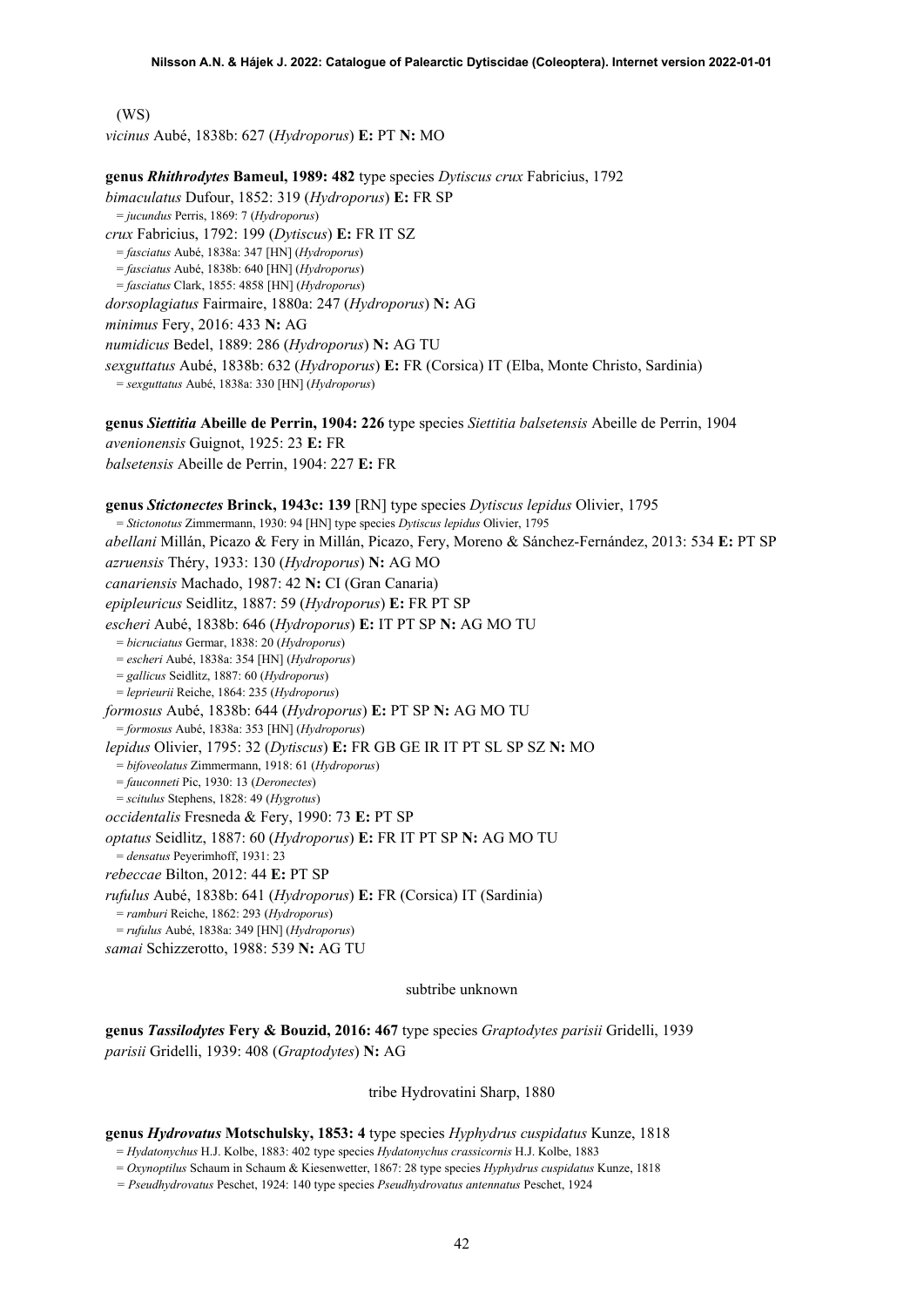= *Vathydrus* Guignot, 1954c: 197 type species *Hydrovatus sordidus* Sharp, 1882 (= *Hydrovatus acuminatus* Motschulsky, 1860)

*acuminatus* Motschulsky, 1860d: 42 **N:** EG LB **A**: CH (FUJ GUA GUX HAI HKG HUB HUN JIA JIX SHA TAI XIZ YUN) IN IQ IS JA NP OM PA SA SC SY TR UP YE (Socotra) **AFR AUR ORR** = *affinis* Régimbart, 1895: 108 = *badius* Clark, 1863: 424 (*Hydroporus*) = *consanguineus* Régimbart, 1880: 212 = *ferrugineus* Zimmermann, 1919a: 127 [RN] = *ferrugineus* Zimmermann, 1920b: 33 [RN] [HN] = *furvus* Guignot, 1950b: 25 = *humilis* Sharp, 1882: 327 = *malaccae* Clark, 1863: 425 (*Hydroporus*) = *obscurus* Motschulsky, 1860d: 43 = *obscurus* Régimbart, 1895: 108 [HN] = *sordidus* Sharp, 1882: 327 *aristidis* Leprieur, 1879a: 106 **N:** EG **A:** IS SA **AFR** = *aristidis* Leprieur, 1879b: lxxxii [HN] *bonvouloiri* Sharp, 1882: 335 **A:** AF CH (FUJ TAI YUN) JA PA **ORR** = *loochooensis* Kamiya, 1938: 10 *castaneus* Motschulsky, 1855a: 82 **A:** CH (XIZ) **ORR** *clypealis* Sharp, 1876: 61 **E:** BE CR FR GB IR IT PT SB SP **N:** AG EG MO TU *compactus* Sharp, 1882: 333 **N:** EG **AFR** *confertus* Sharp, 1882: 329 **A:** BT CH (FUJ GUX HAI HUN SHG YUN) NP PA UP **ORR** *cuspidatus* Kunze, 1818: 68 (*Hyphydrus*) **E:** AB AL AR AU BE BU CR CZ DE FI FR GE GG GR HU IT LU MC MD M[E1](#page-2-0) NL PL PT RO RU (CT ST) SB SK SL SP SV SZ UK **N:** AG EG LB MO TU **A:** CY IN IQ IS JO KI LE SI SY TM TR UZ **AFR** = *maculatus* Sharp, 1882: 322 [HN] = *maculosus* Zimmermann, 1919a: 126 [RN] = *maculosus* Zimmermann, 1920b: 34 [RN] [HN] = *simplex* Sharp, 1882: 322 *deserticola joyceae* Nilsson, 2001: 10 [RN] **N:** EG **AFR** = *badius* Omer-Cooper, 1931: 760 [HN] *irakensis* Abdul-Karim & Ali, 1986: 280 **A:** IQ *longicornis* Sharp, 1882: 323 **N:** EG **AFR** = *berdoa* Bruneau de Miré & Legros, 1963: 850 *meridionalis* Abdul-Karim & Ali, 1986: 281 **A:** IQ *obtusus* Motschulsky, 1855a: 82 **A:** CH (FUJ HAI HUB ZHE) **ORR** = *acutus* Sharp, 1882: 330 *picipennis* Motschulsky, 1860d: 40 **A:** CH (XIZ) **ORR** *pinguis* Régimbart, 1892a: 114 **A:** CH (YUN) NP **ORR** *pudicus* Clark, 1863: 426 (*Hydroporus*) **A:** ?B[T1](#page-2-0) CH (TAI)[11](#page-52-10) **ORR** *pumilus* Sharp, 1882: 331 **A:** JA **ORR** *remotus* Biström & Watanabe, 2017: 6 **A:** CH (TAI) JA (Ryukyus) *rufescens* Motschulsky, 1860: 41 **A:** ?BT **ORR**[1](#page-2-0) *rufoniger rufoniger* Clark, 1863: 423 (*Hyphydrus*) **A:** CH (MAC) "China" **ORR** = *atricolor* Régimbart, 1880: 212 *seminarius* Motschulsky, 1860d: 42 **A:** BT CH (JIX TAI) JA NP PA **ORR** = *fusculus* Sharp, 1882: 326 = *matsuii* Nakane, 1990b: 198 = *tinctus* Sharp, 1882: 328 *stridulus* Biström, 1997: 529 **A:** CH (TAI) JA **ORR** *subrotundatus* Motschulsky, 1860d: 41 **A:** ?B[T1](#page-2-0) CH (FUJ GUX HUN TAI11 YUN) JA NP **ORR** = *carbonarius* Clark, 1863: 423 (*Hydroporus*) = *elevatus* Sharp, 1882: 328 = *ferrugatus* Régimbart, 1877a: lxxix [HN] = *ferrugatus* Régimbart, 1877h: 122 = *fuscobrunneus* Clark, 1863: 424 (*Hydroporus*) = *japonicus* Takizawa, 1933: 166 = *javanus* Csiki, 1938: 126 = *orientalis* Sharp, 1882: 805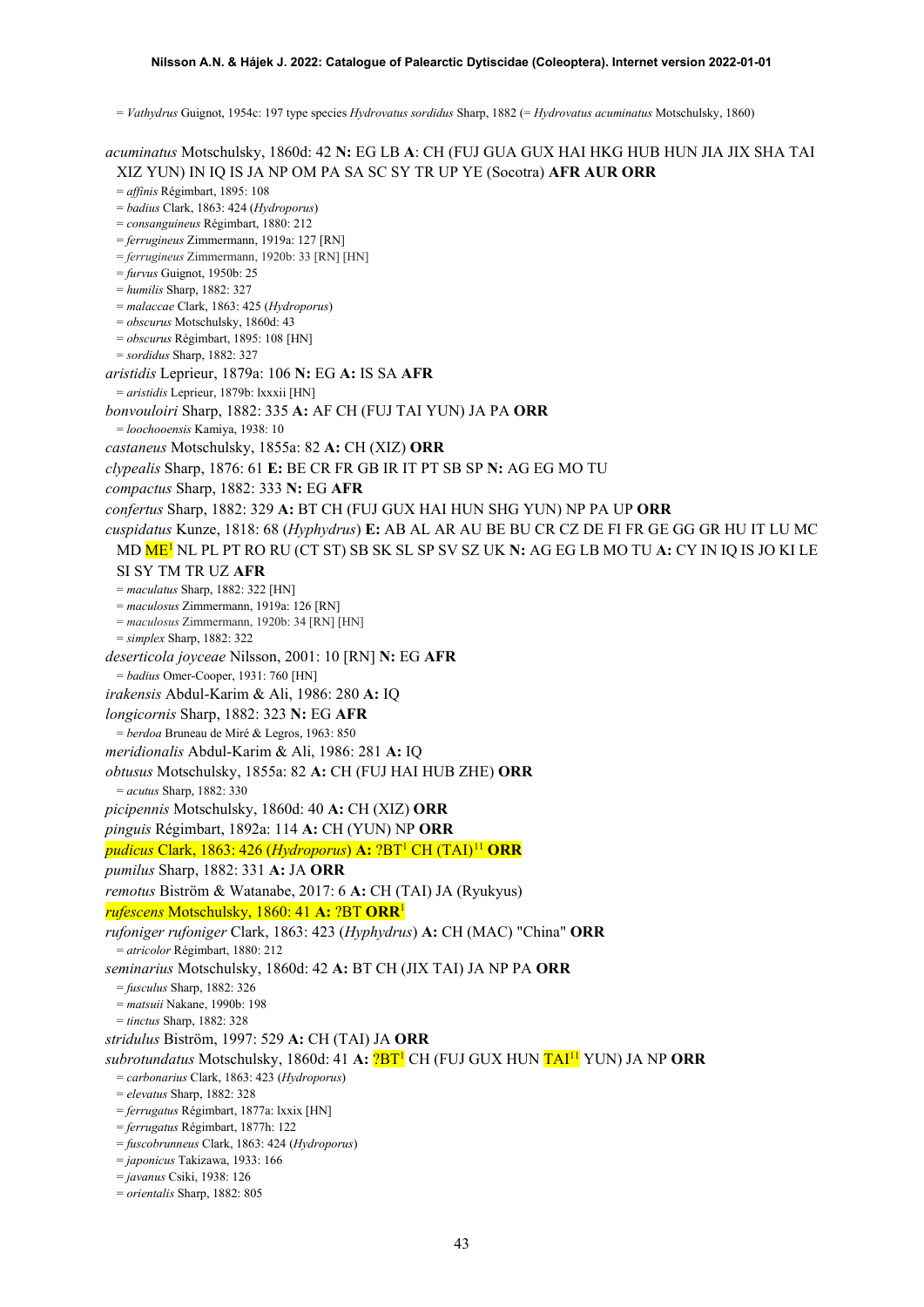*subtilis* Sharp, 1882: 329 **A:** CH (MAC TAI XIZ) JA SC **ORR** = *adachii* Kamiya, 1932: 4 *villiersi* Guignot, 1955a: 860 **N:** EG **A:** IS SI **AFR** *= albertianus* Guignot, 1959c: 165 = *browneanus* Guignot, 1959b: 140 = *uncus* Guignot, 1959c: 164

*yagii* Kitayama, M. Mori & Matsui, 1993: 1 **A:** JA

tribe Hygrotini Portevin, 1929

**genus** *Clemnius* **Villastrigo, Ribera, Manuel, Millán & Fery, 2017: 503** type species *Hyphydrus decoratus* Gyllenhal, 1810

**subgenus** *Clemnius* Villastrigo, Ribera, Manuel, Millán & Fery, 2017: 503 type species *Hyphydrus decoratus* Gyllenhal, 1810

*decoratus* Gyllenhal, 1810: xvi (*Hyphydrus*) **E:** AU BE BH BU BY CR CZ DE EN FI FR GB GE HU IR IT LA LS LT LU NL NR PL RO RU (CT NT ST) SB SK SL SV SZ UK **A:** KZ RU (ES WS)

= *unicolor* Schilsky, 1888: 183 (*Hygrotus*)

**genus** *Hygrotus* **Stephens, 1828: 38** type species *Dytiscus inaequalis* Fabricius, 1777

**subgenus** *Coelambus* Thomson, 1860: 13 type species *Dytiscus confluens* Fabricius, 1787

*ahmeti* Hájek, Fery & Erman, 2005: 262 **A:** TR

*caspius* Wehncke, 1875b: 234 (*Hydroporus*) **E:** KZ RU (CT ST) **A:** CH (GAN HEB NMO QIN SHA XIN) KZ MG RU (ES WS) TM

= *reitteri* Zaitzev, 1908c: 268 (*Coelambus*)

*= trilineatus* Feng, 1936: 6 (*Coelambus*)

*confluens* Fabricius, 1787: 193 (*Dytiscus*) **E:** AB AL AR AU AZ BE BH BU BY CR CZ DE EN FR GB GE GG GR HU IR IT LS LU MA MC MD ME NL NR PL PT RU (CT ST) SK SL SP SV SZ UK YU **N:** AG CI EG LB MO MR TU **A:** AE AF CY HP IN IQ IS JO KA KZ KU MG PA RU (ES) SA SI SY TM TR UZ YE **AFR**

*enneagrammus* Ahrens, 1833: 645 (*Hydroporus*) **E:** AB BU GE GG KZ PL RO RU (ST) UK **A:** AF CH (XIN) IN KI KU KZ MG PA RU (WS) SY TD TM TR UZ

= *blandus* Germar, 1834: t.4 (*Hydroporus*)

= *puncticeps* Seidlitz, 1887: 43 (*Coelambus*)

= *tauricus* Motschulsky, 1860b: 303 (*Hydroporus*)

*flaviventris* Motschulsky, 1860b: 303 (*Hydroporus*) **E:** AB AR GE GG PL RU (ST) **A:** CH (QIN XIN) KA KI KZ MG PA RU (WS)

*nigrolineatus* Steven in Schönherr, 1808: 33 (*Hyphydrus*) **E:** AU BE BY CZ DE FI FR GB GE NL PL RU (ST) SV UK **A:** KZ MG RU (WS)

= *lautus* Schaum, 1843: 187 (*Hydroporus*)

*pallidulus* Aubé, 1850: 300 (*Hydroporus*) **E:** AB AU BU FR GG GR HU IT RO SP UK **N:** AG CI EG LB MO TU **A:** IN SI SY TM TR

= *fulviventris* Costa, 1883: 85 (*Hydroporus*)

*pectoralis* Motschulsky, 1860b: 303 (*Hydroporus*) **A:** KZ RU (ES WS)

**subgenus** *Hygrotus* Stephens, 1828: 38 type species *Dytiscus inaequalis* Fabricius, 1777

= *Dryephorus* Guignot, 1950c: 150 type species *Coelambus nodieri* Régimbart, 1895

= *Heroceras* Guignot, 1950c: 150 type species *Herophydrus descarpentriesi* Peschet, 1923

= *Herophydrus* Sharp, 1880: cxlviii type species: *Hydroporus hyphydroides* Perris, 1864 (= *Hyphydrus guineensis* Aubé, 1838)

*aequalis* Falkenström, 1932b: 192 **A:** CH (SCH)

= *aequalis* Falkenström, 1933: 11 [HN]

*cleopatrae* Peyron, 1858: 398 (*Hydroporus*) **A:** IS TR

= *galileae* Wewalka, 1984: 131

= *gouini* Guignot, 1953b: 115

*guineensis* Aubé, 1838b: 455 (*Hyphydrus*) **E:** FR IT MA **N:** AG EG LB **A:** IS SA YE **AFR**

= *barbarus* Schaum in White, 1847: 34 [RN] (*Hydroporus*)

= *ferrugineus* Lucas, 1846: 98 [HN] (*Hydroporus*)

= *hyphydroides* Perris, 1864: 277 (*Hydroporus*)

= *inflatus* Reiche in Reiche & Lallemant, 1872: 24 [RN] (*Hydroporus*)

= *mutatus* Gemminger & Harold, 1868: 437 [RN] (*Hydroporus*)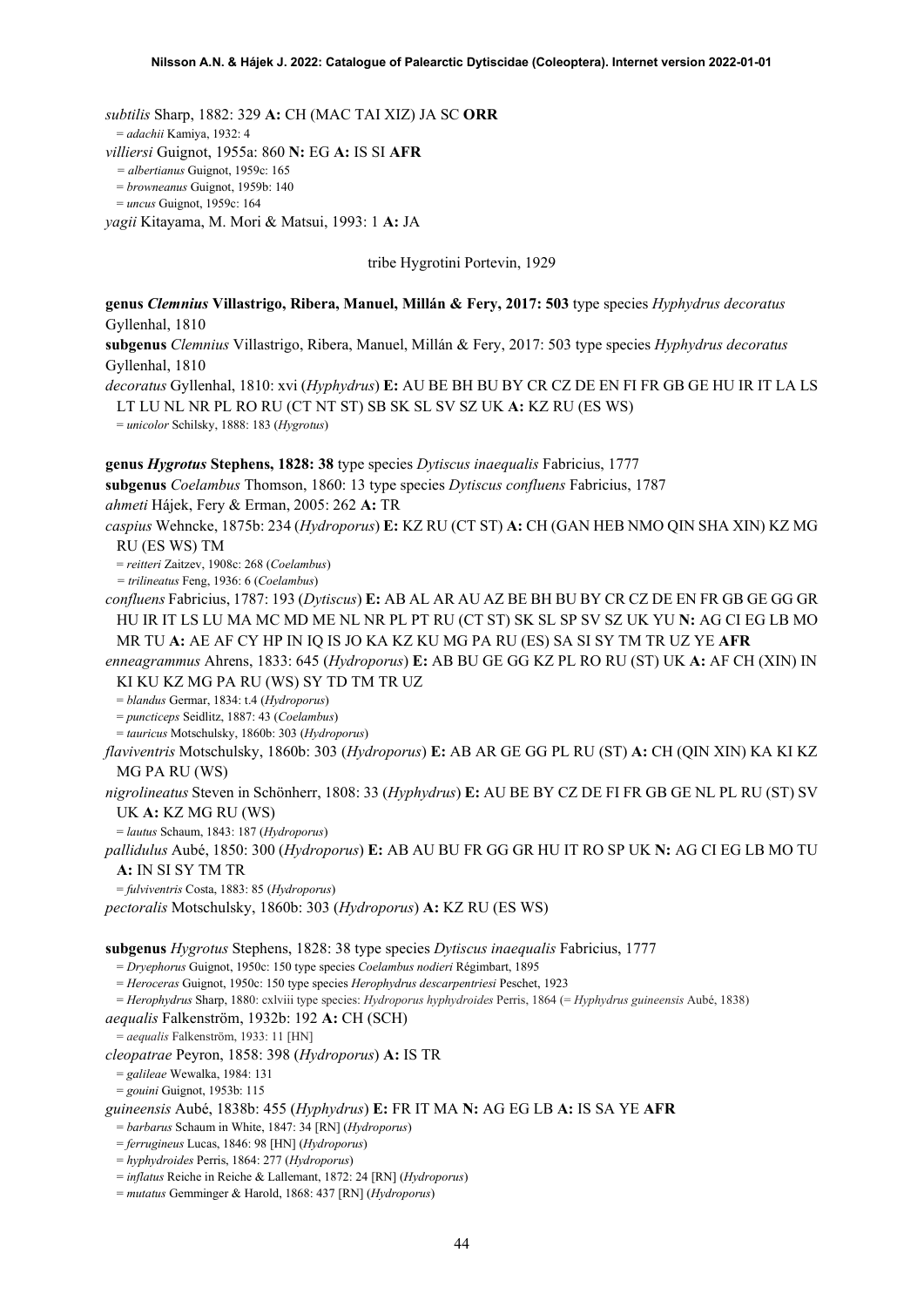= *ruficeps* Boheman, 1848: 253 [HN] (*Hydroporus*)

= *turgidus* Erichson, 1843: 220 (*Hyphydrus*)

= *umbrosus* Zimmermann, 1926: 29

*inaequalis* Fabricius, 1777: 239 (*Dytiscus*) **E:** AB AR AU BE BH BU BY CR CZ DE EN FI FR GB GE GG GR HU IR IT LA LS LT LU MC MD ME NL NR PL PT RO RU (CT NT ST) SB SK SL SP SV SZ UK **N:** AG MO **A:** CH (HEI JIL LIA NMO SHA) IN IS JA KI KZ LE MG RU (ES FE WS) SY TR

= *dalmatinus* Zimmermann, 1915: 218

*= hokkaidensis* Satô, 1972a: 54

= *minor* Costa, 1847b: 97 (*Hydroporus*)

= *parvulus* Fabricius, 1792: 201 [HN] (*Dytiscus*)

= *uhagonii* Seidlitz, 1887: 39

*musicus* Klug, 1834: t.33/12 (*Hydroporus*) **E:** AB AR BU CR GG GR IT MA RU (ST) SP UK **N:** AG CI EG LB MO TU **A:** AE AF CH (XIN) CY IN IQ IS JO KI KU KZ NP PA SA SI SY TD TM TR UP UZ YE **ORR**

*= alei* Abdul-Karim & Ali, 1986: 276

= *fractilinea* Solsky, 1874: 134 (*Hydroporus*)

*= interruptus* Sharp, 1882: 398 (*Coelambus*)

*quinquelineatus* Zetterstedt, 1828: 234 (*Hyphydrus*) **E:** AU BY DE EN FI FR GB GE IR NR RU (CT NT ST) SV SZ **A:** CH (NMO) KZ MG RU (ES FE WS) TD

= *conjunctus* Munster, 1930: 339

= *disjunctus* Munster, 1932: 83

*rufus* Clark, 1863: 423 (*Hyphydrus*) **A:** CH (FUJ GUA GUX HAI HUB TAI) JA **OR[R](#page-2-0)**<sup>1</sup>

= *rotundatus* Gschwendtner, 1931b: 21 (*Hyphoporus*)

*vaziranii* Nilsson, 1999b: 19 [RN] **A:** KA

*= kashmirensis* Vazirani, 1970a: 118 [HN] (*Hydroporus*)

*versicolor* Schaller, 1783: 313 (*Dytiscus*) **E:** AB AU BE BH BU BY CR CZ DE EN FI FR GB GE HU IR IT LA LT LU NL NR PL RO RU (CT NT ST) SB SK SL SV SZ UK **A:** RU (WS)

= *affinis* Stephens, 1828: 48

= *collaris* Panzer, 1795a: 79 (*Dytiscus*)

= *confluens* Munster, 1932: 83 [HN]

= *recurvus* Marsham, 1802: 424 (*Dytiscus*)

= *reticulatus* Fabricius, 1792: 200 (*Dytiscus*)

= *semilineatus* Zimmermann, 1915: 218

**subgenus** *Hyphoporus* **Sharp, 1882: 389** type species *Hydroporus solieri* Aubé, 1838

*anitae* Vazirani, 1969b: 221 **A:** PA UP

*aper* Sharp, 1882: 390 **A:** IN PA UP **ORR**

*bertrandi* Vazirani, 1969b: 218 **A:** PA

*dehraduni* Vazirani, 1969b: 211 **A:** UP

*elevatus* Sharp, 1882: 390 **A:** HP**Chyba! Záložka není definována.** PA UP **ORR**

*kempi* Gschwendtner, 1936: 368 **A:** CH (YUN) **ORR**

*nilghiricus* Régimbart, 1903c: 331 **A:** PA **ORR**

*pacistanus* Guignot, 1959a: 10 **A:** AF PA

*severini* Régimbart, 1892a: 115 **A:** AF PA UP **ORR**

*solieri* Aubé, 1838b: 554 (*Hydroporus*) **N:** EG **A:** IN KU SA SI

= *innesi* Reitter, 1909: 31

= *letourneuxi* Pic, 1896: 141

= *posticalis* J.R. Sahlberg, 1913: 41

**subgenus** *Leptolambus* Villastrigo, Ribera, Manuel, Millán & Fery, 2017: 522 type species *Dytiscus impressopunctatus* Schaller, 1783 *armeniacus* Zaitzev, 1927: 5 (*Coelambus*) **E:** AR GG **A:** TR *chinensis* Sharp, 1882: 398 (*Coelambus*) **A:** CH (BEI HEB HEI JIL JIX LIA NMO SCH SHA TAI XIN ZHE) JA MG NC RU (FE) SC = *vittatus* Sharp, 1884: 441 (*Coelambus*) *corpulentus* Schaum, 1864b: 109 (*Hydroporus*) **E:** RU (ST) UK **A:** KI KZ UZ = *leonhardi* Scholz, 1916: 168 (*Coelambus*) *curvilobus* Fery, Sadeghi & Hosseinie, 2005: 31 **A:** IN

*fresnedai* Fery, 1992c: 347 (*Coelambus*) **E:** SP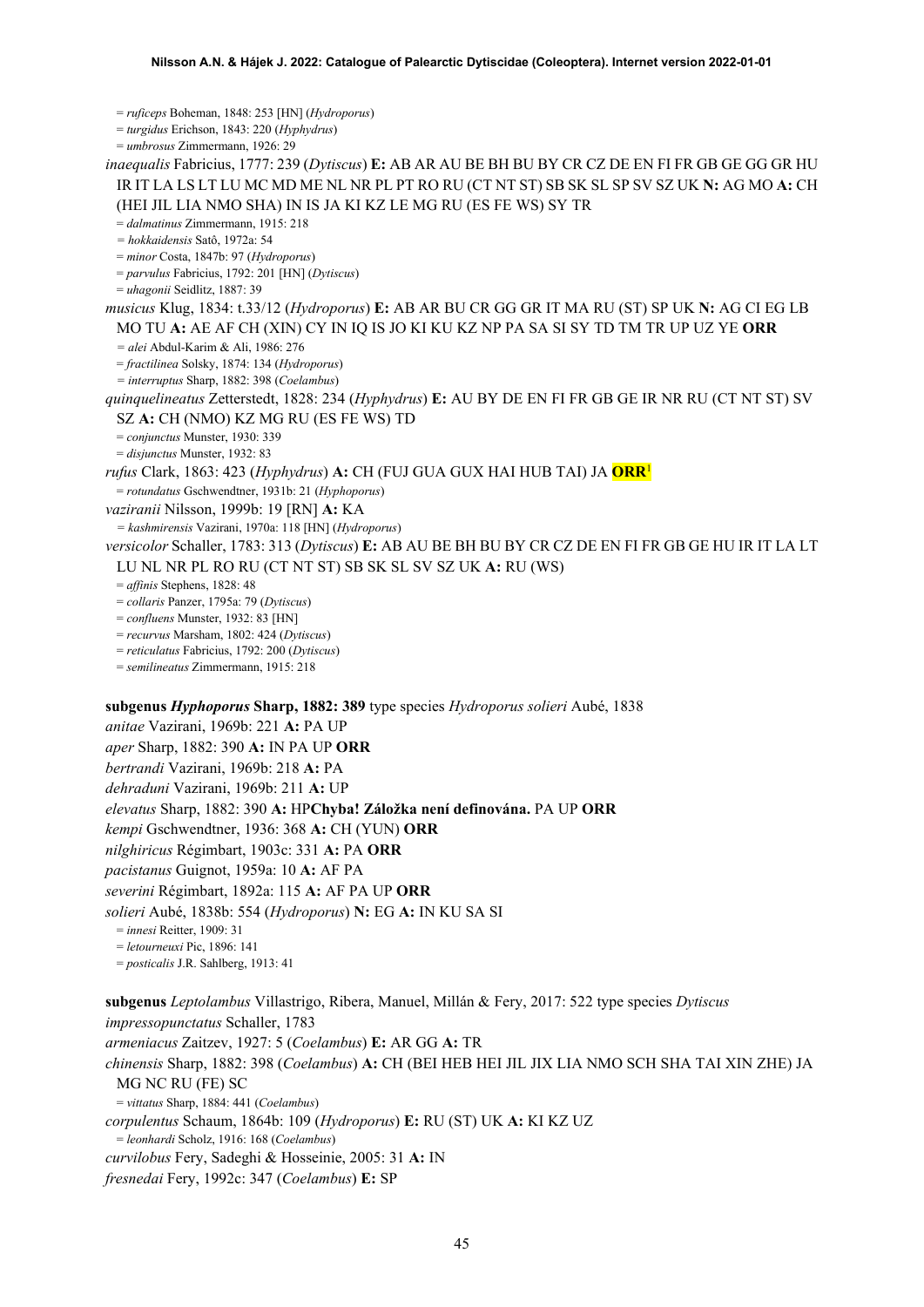*impressopunctatus* Schaller, 1783: 313 (*Dytiscus*) **E:** AB AR AU BE BH BU BY CR CZ DE EN FI FR GB GE GG HU IR IT LA LS LT LU MC MD NL NR PL RO RU (CT NT ST) SB SK SL SP SV SZ UK **A:** AF CH (GAN HEB HEI LIA NMO QIN SCH SHA XIN) IN JA KA KI KZ MG RU (ES FE WS) TM TR UZ **NAR** = *alternans* Gravenhorst, 1807: 104 (*Dytiscus*) = *decemlineatus* Mannerheim, 1853: 161 (*Hydroporus*) = *flavicans* Gmelin, 1790: 1957 (*Dytiscus*) *= hiurai* Satô, 1972a: 54 (*Coelambus*) = *lineatus* O.F. Müller, 1776: 74 [HN] (*Dytiscus*) = *lineellus* Gyllenhal, 1808: 529 (*Hyphydrus*) = *opacus* Falkenström, 1932b: 192 (*Coelambus*) = *ovalis* Thunberg, 1784: 19 [HN] (*Dytiscus*) = *picipes* Fabricius, 1787: 192 (*Dytiscus*) = *punctatus* Marsham, 1802: 426 [HN] (*Dytiscus*) *= roborovskii* Zaitzev, 1953: 135 (*Coelambus*) = *similis* Kirby, 1837: 38 (*Hydroporus*) *inscriptus* Sharp, 1882: 404 (*Coelambus*) **N:** EG **A:** AE IN IQ KU OM SA SY TM UZ *= uzbekorum* Zaitzev, 1953: 140 (*Coelambus*) *lagari* Fery, 1992a: 115 (*Coelambus*) **E:** IT PT SP **N:** AG MO TU *lernaeus* Schaum, 1857: 153 (*Hydroporus*) **E:** BU GG GR MC RO **N:** EG **A:** AF IS KI SY TR UZ *marklini* Gyllenhal, 1813: 689 (*Hyphydrus*) **E:** AR BY DE EN FI FR GG LA NR PL RU (CT NT ST) SP SV UK **A:**  CH (GAN QIN XIZ) KZ MG RU (ES FE WS) TR UZ **NAR** = *astur* Sharp, 1882: 468 (*Hydroporus*) = *awajewi* Jakovlev, 1899: 508 (*Coelambus*) = *canadensis* Fall, 1919: 11 (*Coelambus*) = *lutzi* Reitter, 1908: 215 (*Hydroporus*) = *mistellus* Marseul, 1882: 98 (*Hydroporus*) = *mixtus* Fischer von Waldheim, 1829: 27 (*Hydroporus*) = *pallens* Aubé, 1838a: 358 [HN] (*Hydroporus*) = *pallens* Aubé, 1838b: 559 (*Hydroporus*) = *steppensis* Branden, 1885: 63 [RN] [HN] (*Hydroporus*) = *virgo* Fall, 1919: 12 (*Coelambus*) *novemlineatus novemlineatus* Stephens, 1829: 192 (*Hydroporus*) **E:** BE BU DE EN FI GB GE IR LT NL NR RU (NT) SV **A:** RU (FE WS) = *parallellus* Aubé, 1838a: 268 [HN] (*Hydroporus*) = *parallellus* Aubé, 1838b: 553 [HN] (*Hydroporus*) = *schoenherri* Aubé, 1838a: 267 [HN] (*Hydroporus*) = *schoenherri* Aubé, 1838b: 551 (*Hydroporus*) *orthogrammus* Sharp, 1882: 405 (*Coelambus*) **A:** IN IQ KU SA *parallellogrammus* Ahrens, 1812: 11 (*Dytiscus*) **E:** AB AL AU BE BH BU BY CR CZ DE EN FR GB GE GR HU IR IT LA LT LU MD NL NR PL RO RU (CT ST) SB SK SL SP SV SZ UK **A:** AF CH (BEI) ES IQ KI KZ MG RU (ES WS) TM TR UZ = *consobrinus* Kunze, 1818: 61 (*Hyphydrus*) *= distinctus* Feng, 1936: 7 (*Coelambus*)

= *kaszabi* Guéorguiev, 1970: 253 (*Coelambus*)

= *punctum* Gebler, 1829: 67 (*Hydroporus*)

*polonicus polonicus* Aubé, 1842: 230 (*Hydroporus*) **E:** AB BY FI LA LT PL RU (CT NT ST) UK **A:** KZ RU (WS) *polonicus sahlbergi* Sharp, 1882: 402 [RN] (*Coelambus*) **A:** RU (ES)

= *unguicularis* J.R. Sahlberg, 1880: 47 [HN] (*Coelambus*)

*saginatus* Schaum, 1857: 154 (*Hydroporus*) **E:** BU CR GR IT KZ MC MD RU (ST) UK **N:** EG **A:** CY IN IS KZ LE SY TM TR

= *elevatus* Sharp, 1882: 403 (*Coelambus*)

= *mulsantis* Peyron, 1858: 400 (*Hydroporus*)

*sanfilippoi* Fery, 1992a: 116 (*Coelambus*) **E:** IT (Sardinia)

*semenowi* Jakovlev, 1899: 504 (*Coelambus*) **A:** CH (GAN)

*stefanschoedli* Fery, Sadeghi & Hosseinie, 2005: 34 **A:** IN

*unguicularis* Crotch, 1874: 73 (*Hydroporus*) **E**: RU (NT) **A:** CH (NMO) MG RU (ES FE WS) **NAR**

= *mongolicus* Jakovlev, 1899: 506 (*Coelambus*)

*urgensis* Jakovlev, 1899: 507 (*Coelambus*) **A:** CH (GAN) KZ MG RU (ES) UZ

*zigetangco* Fery, 2003: 156 **A:** CH (GAN SCH XIZ) PA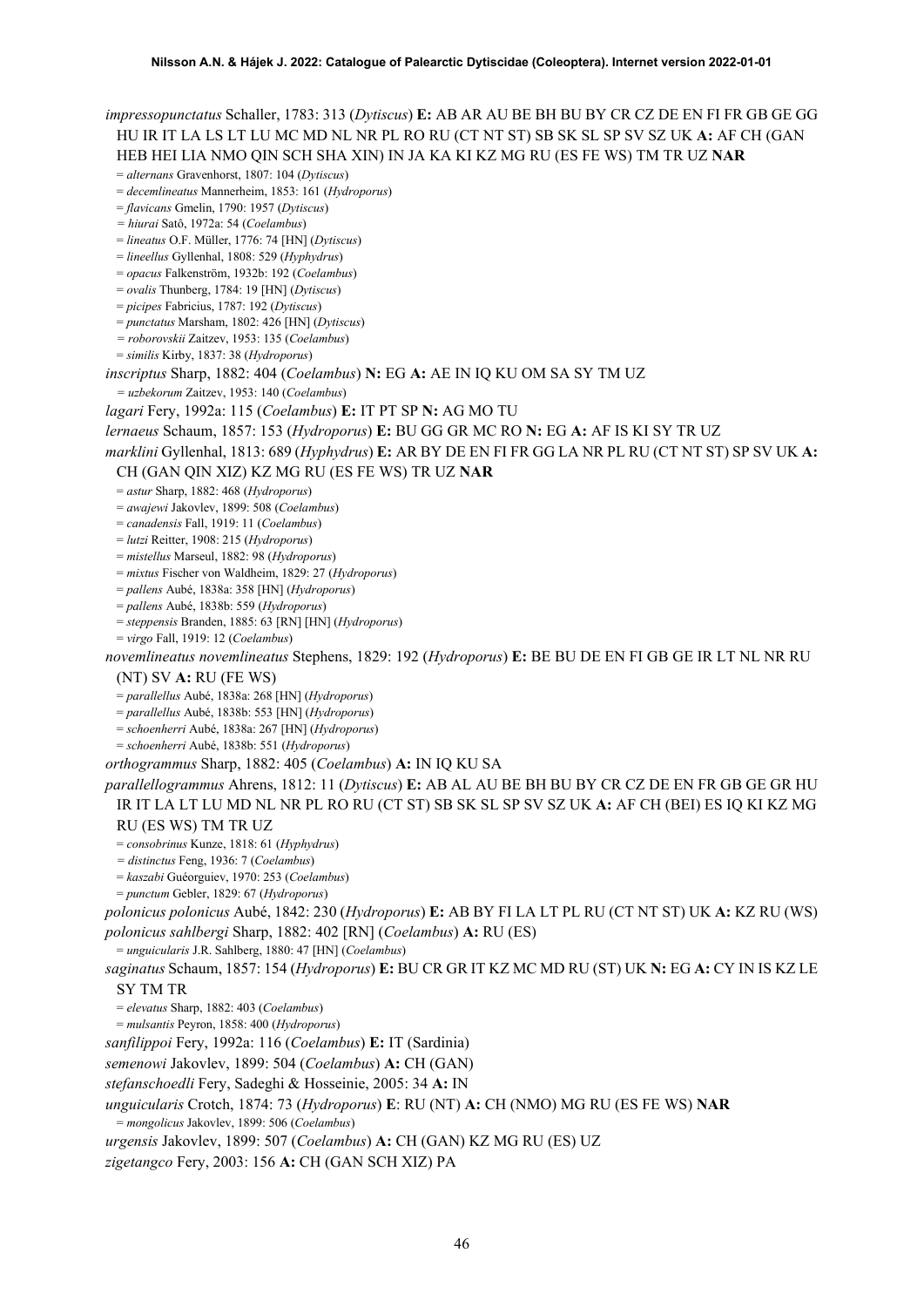tribe Hyphydrini Gistel, 1848

**genus** *Agnoshydrus* **Biström, Nilsson & Wewalka, 1997: 72** type species *Hydrovatus laccophiloides* Régimbart, 1888

*taiwanus* Wewalka & Wang, 2007:4 **A:** CH (TAI)

**genus** *Allopachria* **Zimmermann, 1924: 194** type species *Allopachria quadripustulata* Zimmermann, 1924 = *Nipponhydrus* Guignot, 1954c: 196 type species *Hyphydrus flavomaculatus* Kamiya, 1938 *bianae* Wewalka, 2010: 31 **A:** CH (GUA) *bimaculata* Satô, 1972a: 51 (*Microdytes*) **A:** JA (Ryukyus) *dieterlei* Wewalka, 2000:117 **A:** CH (HUN) = *dieterlorum* Nilsson, 2007: 49 [UE] *dudgeoni* Wewalka, 2000:117 **A:** CH (GUX HKG JIX) *elongata* Bian & Ji, 2012: 29 **A:** CH (GUX) *ernsti* Wewalka, 2000: 117 **A:** CH (GUX) **ORR** *flavomaculata* Kamiya, 1838: 12 (*Hyphydrus*) **A:** CH (GUX) JA *friedrichi* Wewalka, 2000:113 **A:** CH (HUN) *froehlichi* Wewalka, 2000: 105 **A:** CH (HKG) *grandis* Bian & Ji, 2010: 61 **A:** CH (JIX) *guangdongensis* Wewalka, 2010: 30 **A:** CH (GUA) *hajeki* Wewalka, 2010: 32 **A:** CH (YUN) *hautmanni* Wewalka, 2000: 108 **A:** CH (ANH) *= hautmannorum* Nilsson, 2007: 49 [UE] *jaechi* Wewalka, 2000: 124 **A:** CH (HAI) *jendeki* Wewalka, 2000: 116 **A:** CH (YUN) *jilanzhui* Wewalka, 2000: 109 **A:** CH (GUX HUN) *komareki* Wewalka, 2010: 33 **A:** CH (GUA GUX) *liselotteae* Wewalka, 2000: 113 **A:** CH (GUX) *longyanensis* Ji, Guo & Bian, 2014: 194 **A:** CH (FUJ) *manfredi* Wewalka, 2010: 34 **A:** CH (GUA) *miaowangi* Wewalka, 2010: 29 **A:** CH (JIX ZHE) *quadrimaculata* Satô, 1981: 70 (*Nipponhydrus*) **A:** NP *schillhammeri* Wewalka, 2000: 108 **A:** CH (HUN) *schoenmanni* Wewalka, 2000: 113 **A:** CH (ANH ZHE) *scholzi* Wewalka, 2000: 116 **A:** CH (YUN) = *scholzorum* Nilsson, 2007: 49 [UE] *taiwana* Satô, 1990: 101 (*Microdytes*) **A:** CH (TAI) *wangi* Wewalka & Nilsson in Nilsson & Wewalka, 1994: 991 **A:** CH (TAI) *weinbergeri* Wewalka, 2000: 112 **A:** CH (FUJ) = *weinbergerorum* Nilsson, 2007: 49 [UE] *wuzhifengensis* Bian & Ji, 2010: 60 **A:** CH (JIX) *yanfengi* Bian & Ji, 2012: 31 **A:** CH (GUX) *yiae* Bian, Guo & Ji, 2013: 85 **A:** CH (CHQ)

**genus** *Dimitshydrus* **Uéno, 1996: 36** type species *Dimitshydrus typhlops* Uéno, 1996 *typhlops* Uéno, 1996: 42 **A:** JA

**genus** *Hyphydrus* **Illiger, 1802: 299** type species *Dytiscus gibbus* Fabricius, 1777 (= *Dytiscus ovatus* Linnaeus, 1761)

= *Actobaena* Gistel, 1856: 355 type species *Hyphydrus fabricii* Cristofori, 1832 (= *Dytiscus ovatus* Linnaeus, 1761)

*= Allophydrus* Zimmermann, 1930: 65 type species *Hyphydrus major* Sharp, 1882 (= *Hyphydrus grandis* Laporte, 1835)

= *Apriophorus* Guignot, 1936b: 12 type species *Hyphydrus lyratus* Swartz, 1808

= *Aulacodytes* Guignot, 1936b: 12 type species *Hyphydrus impressus* Klug, 1832

= *Pachytes* Montrouzier, 1860: 244 type species *Pachytes elegans* Montrouzier, 1860 *anatolicus* Guignot, 1957b: 91 **E:** BH CR GR HU IT MC ME RU (ST) SB SK UK **A:** TR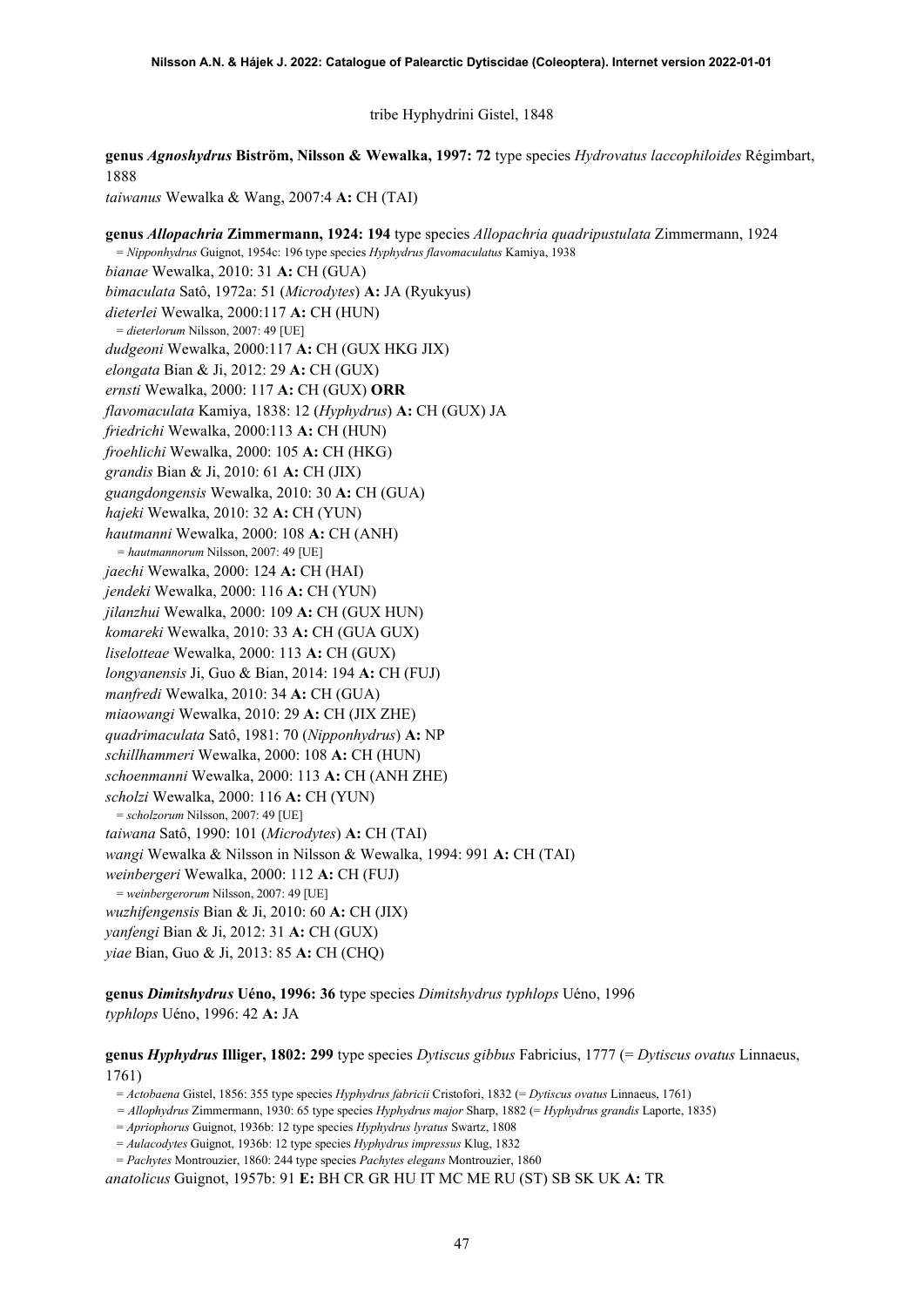= *carrarai* Sanfilippo, 1963: 77 *aubei* Ganglbauer, 1891: 448 [RN] **E:** AU BH BU CR CZ FR GB GR IT MA ME PT SL SP SZ **N:** AG LB MO TU **A:** TR = *variegatus* Aubé, 1838a: 372 [HN] = *variegatus* Aubé, 1838b: 466 [HN] *birmanicus* Régimbart, 1888: 614 **A:** BT CH (YUN) **ORR** *cycloides* Régimbart, 1889b: 56 **N:** EG **AFR** = *circularis* Régimbart, 1895: 53 = *lamottei* Legros, 1958: 212 = *malawiensis* Omer-Cooper, 1971: 279 = *nigeriensis* Omer-Cooper, 1971: 282 = *pelates* Guignot, 1953a: 1 *detectus* Falkenström, 1936a: 87 **A:** CH (FUJ GUI HEI HUB JIA JIX LIA SCH SHN ZHE) "Manchuria" = *chinensis* Hlisnikovský, 1955a: 85 = *pieli* Guignot, 1936c: 133 = *reductus* Hlisnikovský, 1955: 86 *dioscoridis* Hájek & Reiter, 2014: 74 **A:** YE (Socotra) *dongba* Šťastný, 2000:298 **A:** CH (YUN) *excoffieri* Régimbart, 1899: 210 **A:** CH (GAN HUB YUN) **ORR** *falkenstromi* Gschwendtner, 1939: 25 **A:** CH (BEI FUJ HEI JIA JIL LIA NMO SHN TIA) RU (FE) SC = *brincki* Guignot, 1946b: 72 *fangensis* Biström & Satô, 1988: 47 **A:** CH (HAI) **ORR** *grandis* Laporte, 1835: 107 **N:** EG SI **AFR** = *major* Sharp, 1882: 375 *gschwendtneri* Guignot, 1942a: 17 [RN] **A:** AF HP PA SD = *indicus* Gschwendtner, 1936: 367 [HN] = *lindemannae* Guignot, 1959a: 8 = *nalinie* Vazirani, 1969a: 311 [RN] *holmeni* Biström, 1983: 107 **A:** BT NP *japonicus japonicus* Sharp, 1873b: 54 **A:** JA RU (FE) SC = *frontalis* Sharp, 1882: 381 = *paromoeus* Guignot, 1954d: 40 *japonicus vagus* Brinck, 1943d: 127 **A:** CH (GUI GUX HEB HUN SHG LIA SCH SHA TAI YUN) NC *laeviventris laeviventris* Sharp, 1882: 381 **A:** JA *laeviventris tsugaru* Nakane, 1993: 2 **A:** JA *lyratus flavicans* Régimbart, 1892a: 115 **A:** PA UP **ORR** *lyratus lyratus* Swartz in Schönherr, 1808: 29 **A:** CH (FUJ GUA GUI GUX HAI HKG HUB MAC TAI XIZ YUN) JA **AUR ORR** = *bisulcatus* Clark, 1863: 422 = *fossulipennis* W.J. MacLeay, 1871: 122 (*Hydroporus*) = *nigronotatus* Clark, 1863: 421 *maculatus* Babington, 1842: 12 **N:** AG CI EG LB **AFR** = *africanus* Sharp, 1882: 376 = *crassus* Wollaston, 1868: 33 *orientalis* Clark, 1863: 419 **A:** CH (BEI FUJ GAN GUA GUI GUX HAI HEB HKG HUB JIA JIX SCH SHG SHN TAI YUN XIN XIZ ZHE) JA **ORR** = *eximius* Clark, 1863: 421 *ovatus* Linnaeus, 1761: 547 (*Dytiscus*) **E:** AL AU BE BH BU BY CR CZ DE EN FI FR GB GE GG GR HU IR IT LA LS LT LU MC ME NL NR PL RO RU (CT NT ST) SB SK SL SV SZ UK **A:** IN KZ RU (ES WS) TR = *fabricii* Cristofori, 1832: 14 = *ferrugineus* Linnaeus, 1767: 666 (*Dytiscus*) = *gibbus* Fabricius, 1777: 238 (*Dytiscus*) = *grossus* O.F. Müller, 1776: 72 (*Dytiscus*) = *ovalis* Illiger, 1798: 271 [HN] (*Dytiscus*) = *sphaericus* De Geer, 1774: 402 (*Dytiscus*) = *variegatus* Stephens, 1828: 45 *pictus* Klug, 1834: t.33/9 **N:** EG LB **A:** AE IN IS JO OM SA SI YE **AFR** = *lugubris* Preudhomme de Borre, 1871b: x *pulchellus* Clark, 1863: 420 **A:** CH (FUJ GUA GUX HAI HUN JIX LIA TAI) JA **ORR**

= *jeanneli* Guignot, 1935a: 269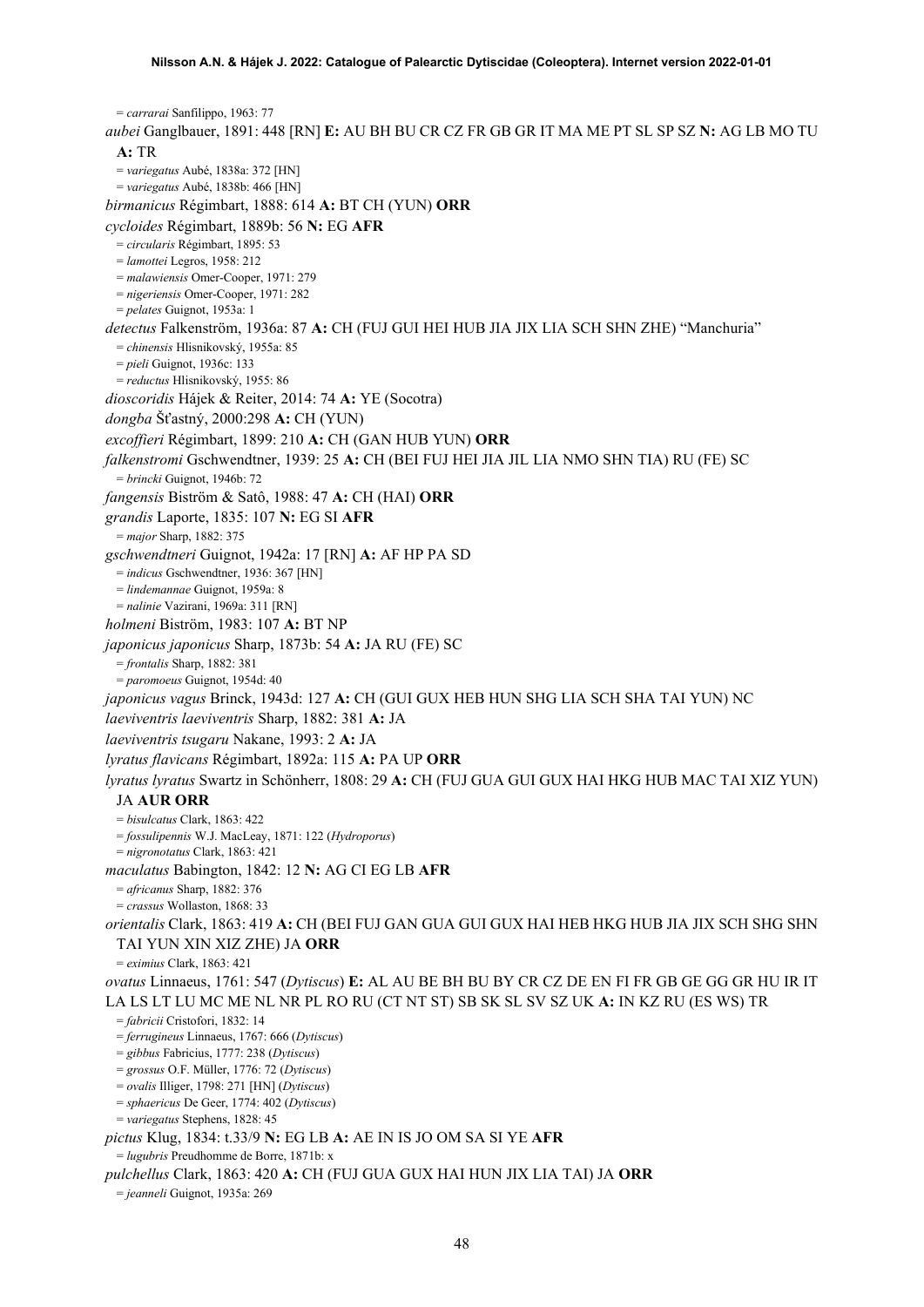= *orbicularis* Régimbart, 1899: 212 = *wui* Gschwendtner, 1933: 161 *renardi* Severin, 1890: cxci **A:** BT HP NP SD UP **ORR** *sanctus* Sharp, 1882: 380 **A:** IS JO SY TR *sumatrae* Régimbart, 1880: 211 **A:** CH (YUN) **ORR** = *assamensis* Vazirani, 1969a: 309

**genus** *Microdytes* **J.Balfour-Browne, 1946: 106** type species *Microdytes belli* J.Balfour-Browne, 1946 *bistroemi* Wewalka, 1997: 20 **A:** CH (JIX) *championi* J. Balfour-Browne, 1946: 107 **A:** NP SD UP *elgae* Hendrich, Balke & Wewalka in Hendrich & Balke, 1995: 42 **A:** AP BT **ORR** *hainanensis* Wewalka, 1997: 25 **A:** CH (HAI) *heineri* Wewalka, 2011: 23 **A:** CH (YUN) **ORR** *huangyongensis* Bian, Zhang & Ji, 2015: 469 **A**: CH (ZHE) *lotteae* Wewalka, 1998: 64 **A:** CH (FUJ) *maculatus* Motschulsky, 1860d: 42 (*Hydrovatus*) **A:** CH (YUN) **ORR** *nilssoni* Wewalka, 1997: 30 **A:** CH (ANH GUX HUB HUN) *satoi* Wewalka, 1997: 33 **A:** CH (GUI GUX) *schoenmanni* Wewalka, 1997: 34 **A:** CH (YUN) NP SD **ORR** *shepardi* Wewalka, 1997: 37 **A:** CH (YUN) **ORR** *shunichii* Satô, 1995: 313 **A:** CH (HKG YUN) **ORR** = *holzmanni* Wewalka & Wang, 1998: 66 = *holzmannorum* Nilsson, 2007: 51 [UE] *sinensis* Wewalka, 1997: 38 **A:** CH (ANH HUN JIX) *tomokunii* Satô, 1981: 68 **A:** NP *trontelji* Wewalka, Ribera & Balke, 2007:61 **A:** CH (HAI) *uenoi* Satô, 1972a: 49 **A:** CH (ANH FUJ GUI HUN SCH TAI ZHE) JA

*wewalkai* Bian & Ji, 2009: 37 **A:** CH (HAI)

tribe Laccornini Wolfe & Roughley, 1990

**genus** *Laccornis* **Gozis, 1914: 111** type species *Hydroporus oblongus* Stephens, 1835

= *Agaporus* Zimmermann, 1919a: 147 type species *Hydroporus oblongus* Stephens, 1835

*kocae* Ganglbauer, 1904: 352 (*Hydroporus*) **E:** AU CR HU RU (ST) SK UK

= *breviusculus* Gschwendtner, 1935c: 206

*oblongus* Stephens, 1835: 437 (*Hydroporus*) **E:** AU BE BY CZ DE EN FI FR GB GE HU IR LA LT NL NR PL RU (CT NT ST) SK SV **A:** MG RU (ES WS) **NAR**

= *bohemani* Thomson, 1856: 198 (*Hydroporus*)

= *nitidus* Sturm, 1835: 38 (*Hydroporus*)

tribe Methlini Branden, 1885

**genus** *Methles* **Sharp, 1882: 317** type species *Methles punctipennis* Sharp, 1882 (= *Hydroporus cribratellus* Fairmaire, 1880)

*cribratellus cribratellus* Fairmaire, 1880a: 248 (*Hydroporus*) **E:** IT PT SP **N:** AG EG **A:** SA **AFR** = *punctipennis* Sharp, 1882: 490

= *umbrosus* Gschwendtner, 1930: 210

*rectus* Sharp, 1882: 490 **A:** IN IQ U[Z1](#page-2-0)

*spinosus* Sharp, 1882: 489 **N:** EG **A:** CY IS JO SI SY TR **AFR**

tribe Pachydrini Biström, Nilsson & Wewalka, 1997

**genus** *Heterhydrus* **Fairmaire, 1869: 186** type species *Heterhydrus agaboides* Fairmaire, 1869 *senegalensis* Laporte, 1835: 106 (*Hyphydrus*) **N:** EG SI **AFR**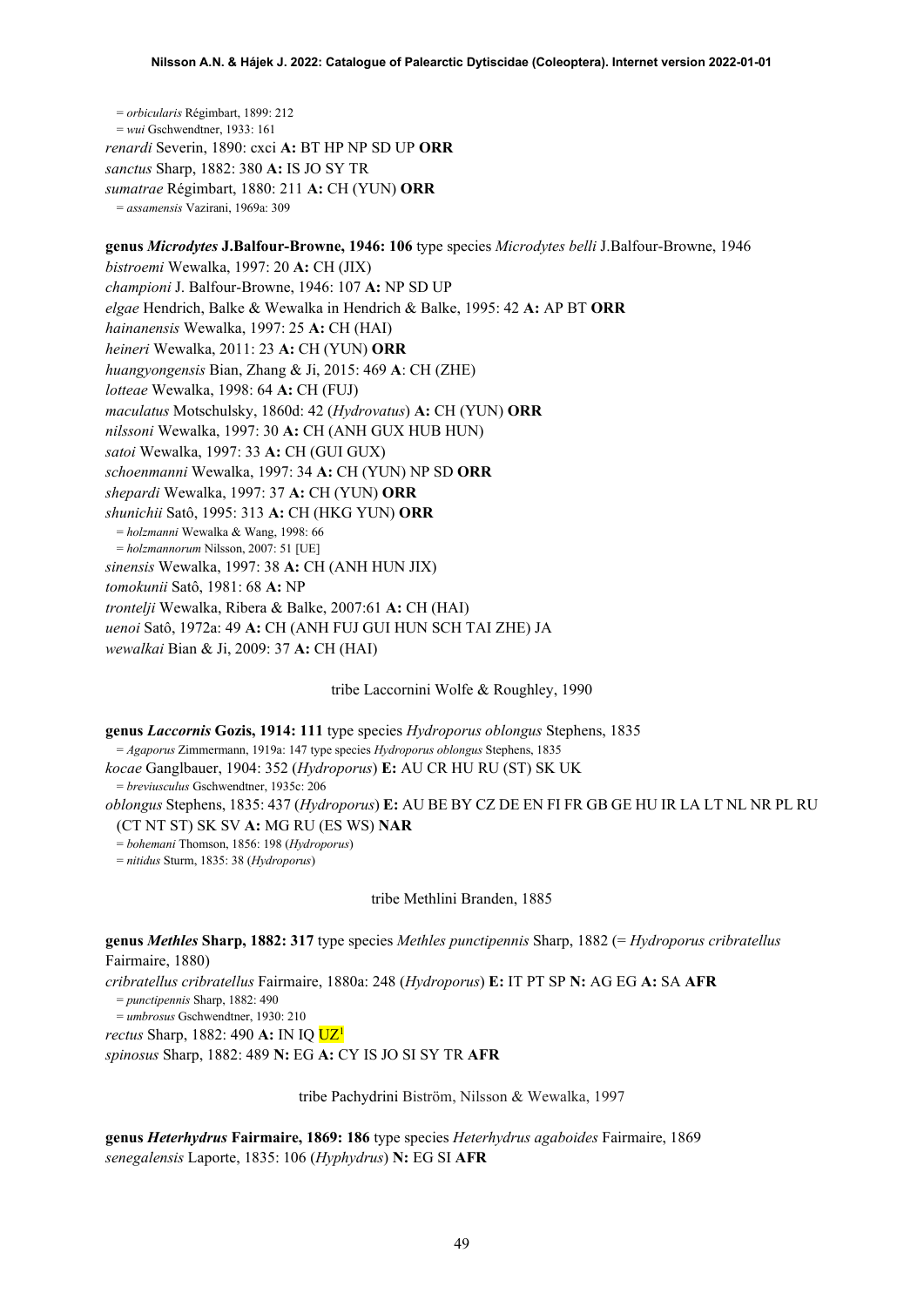tribe Vatellini Sharp, 1880

**genus** *Derovatellus* **Sharp, 1882: 282** type species *Vatellus lentus* Wehncke, 1876 *bisignatus* Ahlwarth, 1921: 442 **N:** EG **AFR**

= *nyasaensis* Omer-Cooper, 1958: 250

incertae sedis (Hydroporinae)

**genus** *Morimotoa* **Uéno, 1957: 260** type species *Morimotoa phreatica* Uéno, 1957 *gigantea* Uéno, 1996: 33 **A:** JA *morimotoi* Uéno, 1996: 29 **A:** JA *phreatica miurai* Uéno, 1957: 273 **A:** JA *phreatica phreatica* Uéno, 1957: 268 **A:** JA

> subfamily **Laccophilinae** Gistel, 1848 tribe Agabetini Branden, 1885

**genus** *Agabetes* **Crotch, 1873: 398** type species *Colymbetes acuductus* Harris, 1828 *svetlanae* Nilsson, 1989: 36 **A:** IN

tribe Laccophilini Gistel, 1848

**genus** *Japanolaccophilus* **Satô, 1972a: 57** type species *Neptosternus niponensis* Kamiya, 1939 *niponensis* Kamiya, 1939: 32 (*Neptosternus*) **A:** JA

**genus** *Laccophilus* **Leach, 1815: 84** type species *Dytiscus minutus* Linnaeus, 1758 *anticatus anticatus* Sharp, 1890: 341 **A:** UP **ORR** = *wewalki* Vazirani, 1975a: 487 = *wewalkai* Nilsson, 1999b: 20 [UE] *biguttatus* Kirby, 1837: 69 **E:** FI NR RU (NT) SV **A:** CH (HEB NMO) MG RU (ES WS) **NAR** = *apicicornis* Reitter, 1899: 198 = *fengi* Guignot, 1942b: 86 [RN] = *inconspicuus* Fall, 1917: 164 = *pallidulus* Zimmermann, 1930: 50 = *strohmi* Thomson, 1874: 535 = *uniformis* Feng, 1936: 1 [HN] *chinensis* Boheman, 1858: 21 **A:** AP BT CH (ANH FUJ GUA GUI HAI HKG HUN JIX SCH TAI XIZ YUN) HP JA NP PA SD UP **ORR** *continentalis* Gschwendtner, 1935b: 16 **A:** YE (Socotra) **AFR** = *perplexus* Omer-Cooper, 1970b: 288 *demoflysi* Normand, 1938: 343 **N:** TU *difficilis* Sharp, 1873b: 53 **A:** CH (BEI FUJ GUA GUI HAI HEI HUB HUN JIA JIL JIX LIA SCH SHG SHN SHX ZHE YUN) JA NC RU (FE) SC *dikinohaseus* Kamite, Hikida & Satô, 2005:624 **A:** JA *ellipticus* Régimbart, 1889a: 152 **A**: ?BT CH (FUJ GUA HAI XIZ) N[P1](#page-2-0) **ORR** *flexuosus* Aubé, 1838b: 430 **A:** CH (FUJ GUA GUI HAI HKG HUB JIA TAI) HP IN JA NP PA SD UP **ORR** = *chloroticus* Régimbart, 1887: 267 = *cognatus* Sharp, 1882: 316 = *formosanus* Takizawa, 1932: 22 = *solutus* Sharp, 1882: 315 *hyalinus* De Geer, 1774: 406 (*Dytiscus*) **E:** AB AL AR AU BE BH BU BY CR CZ DE EN FI FR GB GE GG GR HU IR IT LA LT LU MA MC MD ME NL NR PL PT RO RU (NT ST) SK SL SP SV SZ UK YU **N:** AG CI EG LB MO TU **A:** CY IN IQ IS JO KI LE RU (ES WS) SY TM TR UZ = *cyprioticus* Mouchamps, 1956: 3 = *hyalinus* Marsham, 1802: 420 (*Dytiscus*)

= *inflatus* Wollaston, 1864: 79

= *interruptus* Panzer, 1795a: 80 (*Dytiscus*)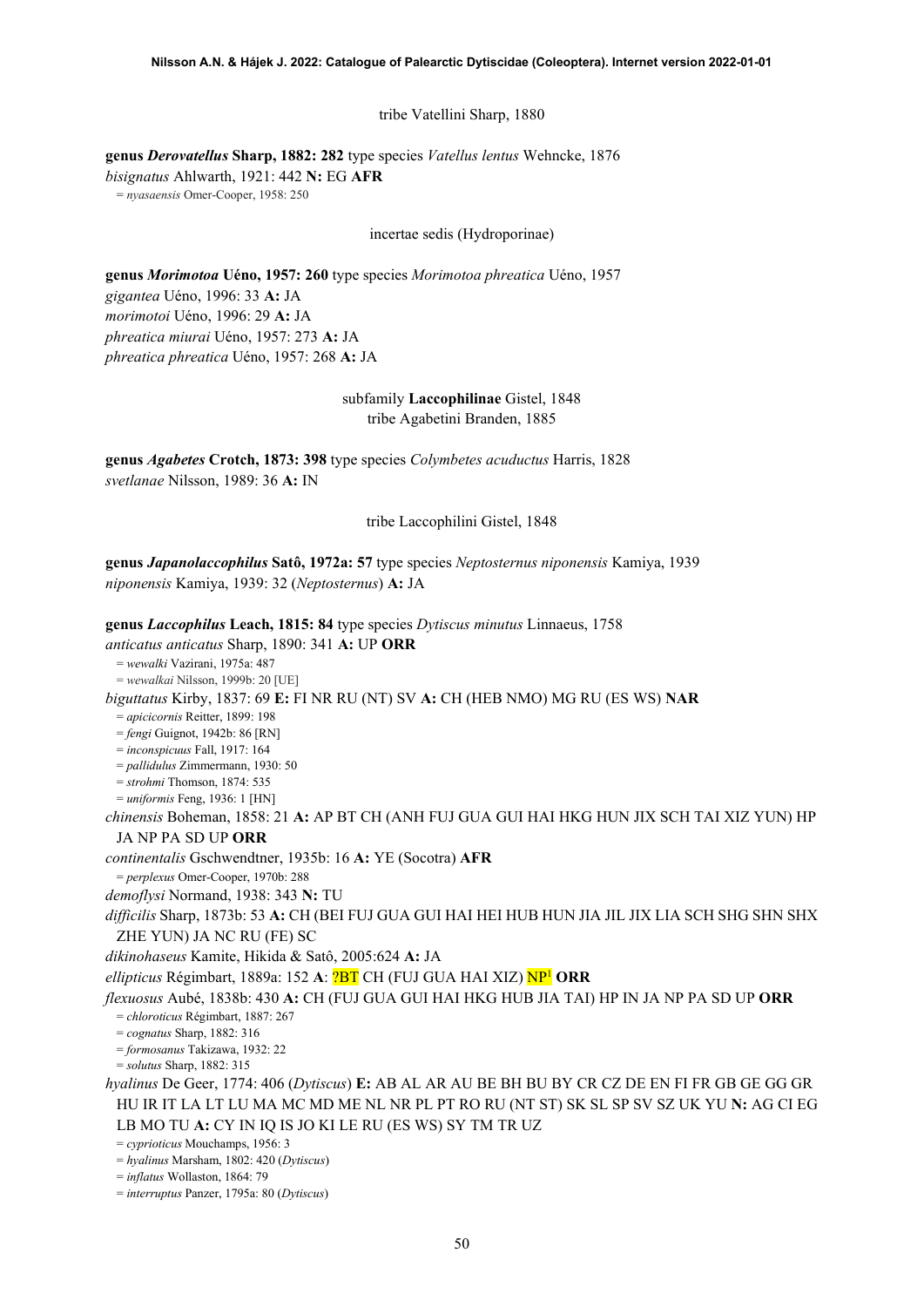= *kusteri* Marseul, 1866: 19 [RN] = *marmoratus* Geoffroy in Fourcroy, 1785: 70 (*Dyticus*) = *marmoreus* Olivier, 1795: 20 (*Dytiscus*) = *pictus* Küster, 1851: 9 [HN] *= testaceus* Aubé, 1837: 214 *indicus* Gschwendtner, 1936: 366 **A:** PA **ORR** = *sindensis* Vazirani, 1969a: 247 *inefficiens* Walker, 1859: 51 (*Hydroporus*) **A:** IN HP NP PA UP **ORR** = *basalis* Motschulsky, 1860d: 45 *inobservatus* Biström, Nilsson & Bergsten, 2015: 63 **A**: YE **AFR** *kempi holmeni* Brancucci, 1983b: 276 **A:** CH (YUN) **ORR** *kempi kempi* Gschwendtner, 1936: 366 **A:** SD *kobensis* Sharp, 1873b: 53 **A:** CH (FUJ GUX HUN SHN TAI) JA SC *komareki* Hájek & Brancucci, 2015: 320 **A:** CH (GUA GUX) *lewisioides* Brancucci, 1983b: 272 **A:** CH (HEB JIA NMO SHG) RU (FE) SC *lewisius* Sharp, 1873b: 52 **A:** CH (ANH BEI FUJ HEB HUN JIA JIL JIX SCH SHG SHN ZHE) JA *maindroni maindroni* Régimbart, 1897: 207 **A:** AE OM *maindroni persicus* Brancucci, 1983b: 286 **A:** IN PA *mateui* Omer-Cooper, 1970b: 285 **N:** AG *medialis* Sharp, 1882: 309 **A:** BT CH (GUA YUN) SD **ORR** = *birmanicus* Régimbart, 1891: 538 = *cingulifer* Guignot, 1956e: 60 = *lucasseni* Régimbart, 1893: 106 *minutus* Linnaeus, 1758: 412 (*Dytiscus*) **E:** AB AL AR AU BE BH BU BY CR CZ DE EN FI FR GB GE GG GR HU IR IT LA LT LU MA MC MD ME NL NR PL PT RO RU (NT ST) SK SL SP SV SZ UK YU **N:** AG LB MO TU **A:** AF CH (XIN YUN) CY IN IQ IS JO KA KI KZ MG PA RU (ES WS) SY TD TM TR UZ **ORR** = *cimicoides* O.F. Müller, 1776: 72 (*Dyticus*) = *gibbus* Gmelin, 1790: 1957 (*Dytiscus*) = *gilvus* O.F. Müller, 1776: 72 (*Dyticus*) = *melanophtalmos* Geoffroy in Fourcroy, 1785: 68 (*Dyticus*) = *obscurus* Panzer, 1795a: 77 (*Dytiscus*) = *striatus* Depoli, 1930: 141 = *variolosus* Herbst, 1784: 128 (*Dytiscus*) = *virescens* Brahm, 1790: 27 [HN] (*Dytiscus*) *nakajimai* Kamite, Hikida & Satô, 2005:622 **A:** JA (Ryukyus) *pallescens* Régimbart, 1903a: 14 **A:** YE (Socotra) **AFR** *parvulus obtusus* Sharp, 1882: 311 **A:** CH (FUJ GUA GUX HAI HUB HUN SCH XIZ YUN) **ORR** = *derasus* Sharp, 1882: 311 = *dispersus* Sharp, 1882: 312 *parvulus parvulus* Aubé, 1838b: 429 **A:** AP BT HP NP PA UP **ORR** = *orientalis* Aubé, 1838b: 431 = *proteus* Régimbart, 1877g: 110 = *proteus* Régimbart, 1877a: lxxix [HN] = *undulifer* Motschulsky, 1860d: 44 *pictipennis* Sharp, 1882: 305 **A:** OM SA YE **AFR** = *discretus* Sharp, 1882: 305 = *wehnckei* Sharp, 1882: 306 *poecilus* Klug, 1834: pl. 33/8 **E:** AB AL AR AU BE BH BU CR CZ EN FR GB GE GG GR HU IT LA LS LT LU MC ME NL NR PL RO RU (ST) SK SL SP SV SZ UK YU **N:** AG EG MO **A:** AF CH (XIN) CY IN IQ IS KI KU KZ LE RU (WS) SA SI SY TD TM TR UZ = *latior* Pic, 1896: 140 = *parumpunctatus* Schneider, 1903: 51 *= ponticus* Sharp, 1882: 311 = *variegatus* Germar & Kaulfuss, 1816: t. 6 [HN] (*Dytiscus*) *pulicarius* Sharp, 1882: 313 **A:** CH (HKG) JA **ORR** = *chibi* Satô, 1972a: 56 = *mjobergi* Zimmermann, 1927b: 4 = *planitarsis* Régimbart, 1891: 539 *punctatissimus* Brancucci, 1983b: 368 **A:** ?B[T1](#page-2-0) NP PA UP **ORR** *restrictus* Sharp, 1882: 315 **N:** EG **AFR**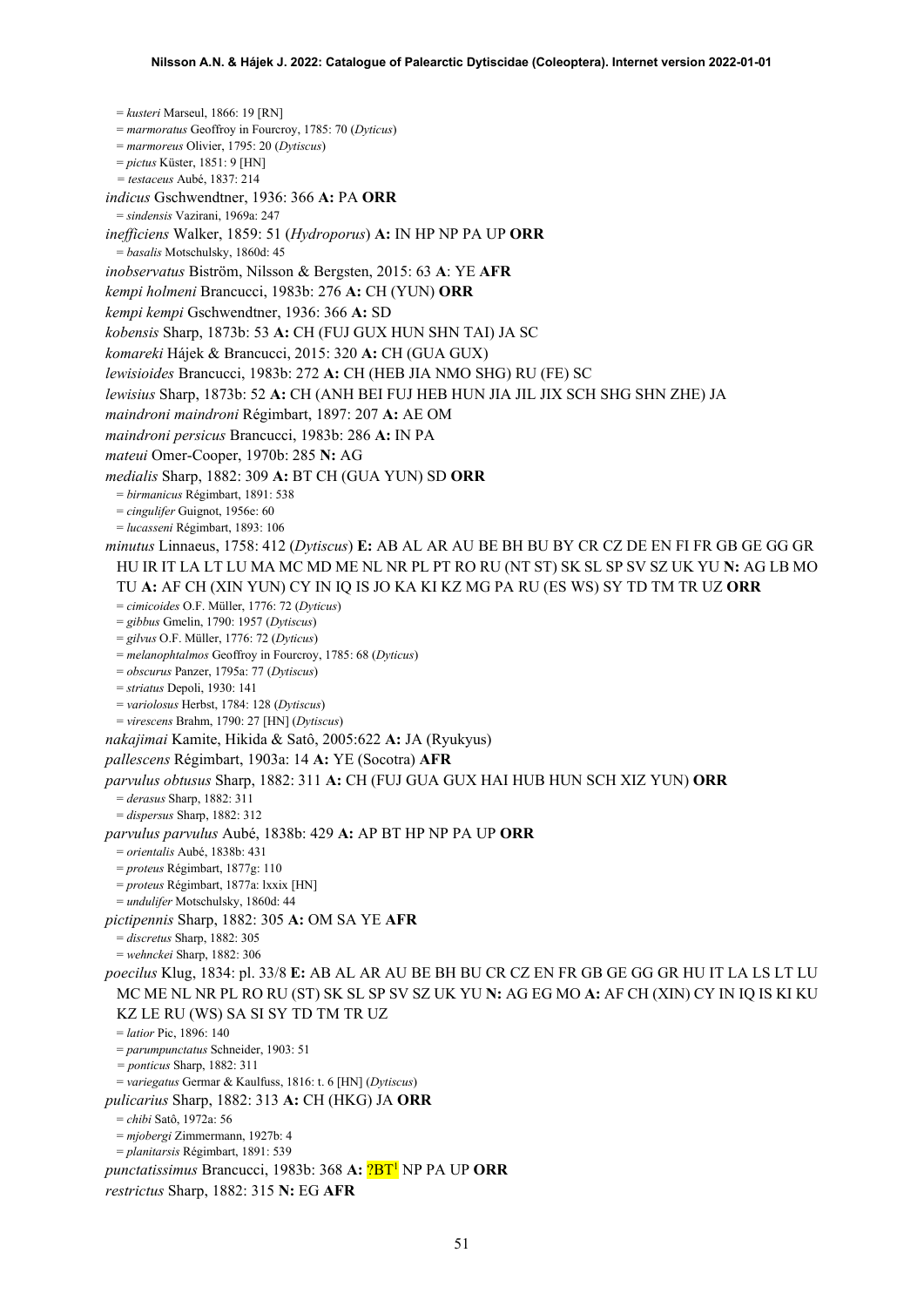= *evanescens* Régimbart, 1895: 134 *septicola* Guignot, 1956a: 220 **N:** EG **AFR** = *alberticus* Guignot 1959b: 163 *sharpi* Régimbart, 1889a: 151 **A:** CH (ANH BEI FUJ GUA GUI GUX HAI HEB HKG HUB HUN JIA JIL JIX LIA SCH SHX TAI YUN ZHE) HP IN I[Q1](#page-2-0) JA NP PA SA SC SD UP YE **AUR ORR** = *samosir* Csiki, 1938: 125 = *similis* Régimbart, 1889a: 150 *siamensis siamensis* Sharp, 1882: 306 **A:** CH (YUN) **ORR** = *assimilis* Régimbart, 1883: 226 *siamensis taiwanensis* Brancucci, 1983b: 302 **A:** CH (FUJ GUA GUX HAI JIX TAI YUN) *sordidus* Sharp, 1882: 302 **N:** EG LB **A:** IN SA SI YE *sublineatus* Sharp, 1882: 305 **A:** SA YE *tonkinensis* Brancucci, 1983b: 258 **A:** CH (HAI) **ORR** *transversalis lituratus* Sharp, 1882: 313 **A:** CH (FUJ GUA HAI HKG YUN) **ORR** *uniformis* Motschulsky, 1860d: 46 **A:** CH (FUJ GUA HUB) UP **ORR** = *rufulus* Régimbart, 1888: 611 = *weyersi* Régimbart, 1900a: 147 *vagelineatus* Zimmermann, 1922: 19 **A:** CH (ANH FUJ HUB JIA JIX YUN ZHE) JA RU (FE) SC *wittmeri* Brancucci, 1983b: 260 **A:** CH (YUN) **ORR** *yoshitomii* Watanabe & Kamite, 2018: 418 **A:** JA

**genus** *Laccoporus* **J. Balfour-Browne, 1938: 103** type species *Laccoporus viator* J. Balfour-Browne, 1938 (= *Laccophilus nigritulus* Gschwendtner, 1936) *nigritulus* Gschwendtner, 1936: 367 (*Laccophilus*) **A:** CH (XIZ)

*= viator* J. Balfour-Browne, 1938: 104

**genus** *Neptosternus* **Sharp, 1882: 286** type species *Neptosternus ornatus* Sharp, 1882 *circumductus* Régimbart, 1899: 268 **A:** IN UP **ORR** *coomani* Peschet, 1923: 175 **A:** CH (GUA GUX HAI HKG) **ORR** *haibini* Peng, Ji, Bian & Hájek, 2018: 582 **A:** CH (GUA) *hydaticoides* Régimbart, 1877g: 110 (*Laccophilus*) **A:** CH (GUX HAI HKG TAI) **ORR** = *hydaticoides* Régimbart, 1877a: lxxix (*Laccophilus*) [HN] = *tenasserimus* Guignot, 1956f: 452 = *yanbini* Bian & Ji, 2009: 36 *maculatus* Hendrich & Balke, 1997: 62 **A:** CH (GUA) **ORR** *ornatus* Sharp, 1882: 317 **N:** AG **AFR** = *meridianus* Omer-Cooper, 1970a: 66 = *nigeriensis* Omer-Cooper, 1970a: 67 = *rotroui* Pic, 1924: 21 (*Laccophilus*) = *tridens* Sharp, 1882: 218 = *tropicus* Guignot, 1954b: 6 *pocsi* Satô, 1972b: 149 **A:** CH (YUN) **ORR** *punctatus* Zhao, Hájek, Jia & Pang, 2012: 206 **A:** CH (GUA) *strnadi* Hendrich & Balke, 1997: 64 **A:** CH (YUN) **ORR** *taiwanensis* Hendrich & Balke, 1997: 65 **A:** CH (TAI) *wewalkai* Balke, Hendrich & C.M. Yang, 1997: 372 **A:** CH (GUX) **ORR**

**genus** *Philodytes* **J. Balfour-Browne, 1939b: 479** type species *Laccophilus umbrinus* Motschulsky, 1855 *umbrinus* Motschulsky, 1855a: 83 (*Laccophilus*) **N:** AG EG **A:** SI **AFR**

= *luridus* Schaum, 1864a: 107 (*Laccophilus*)